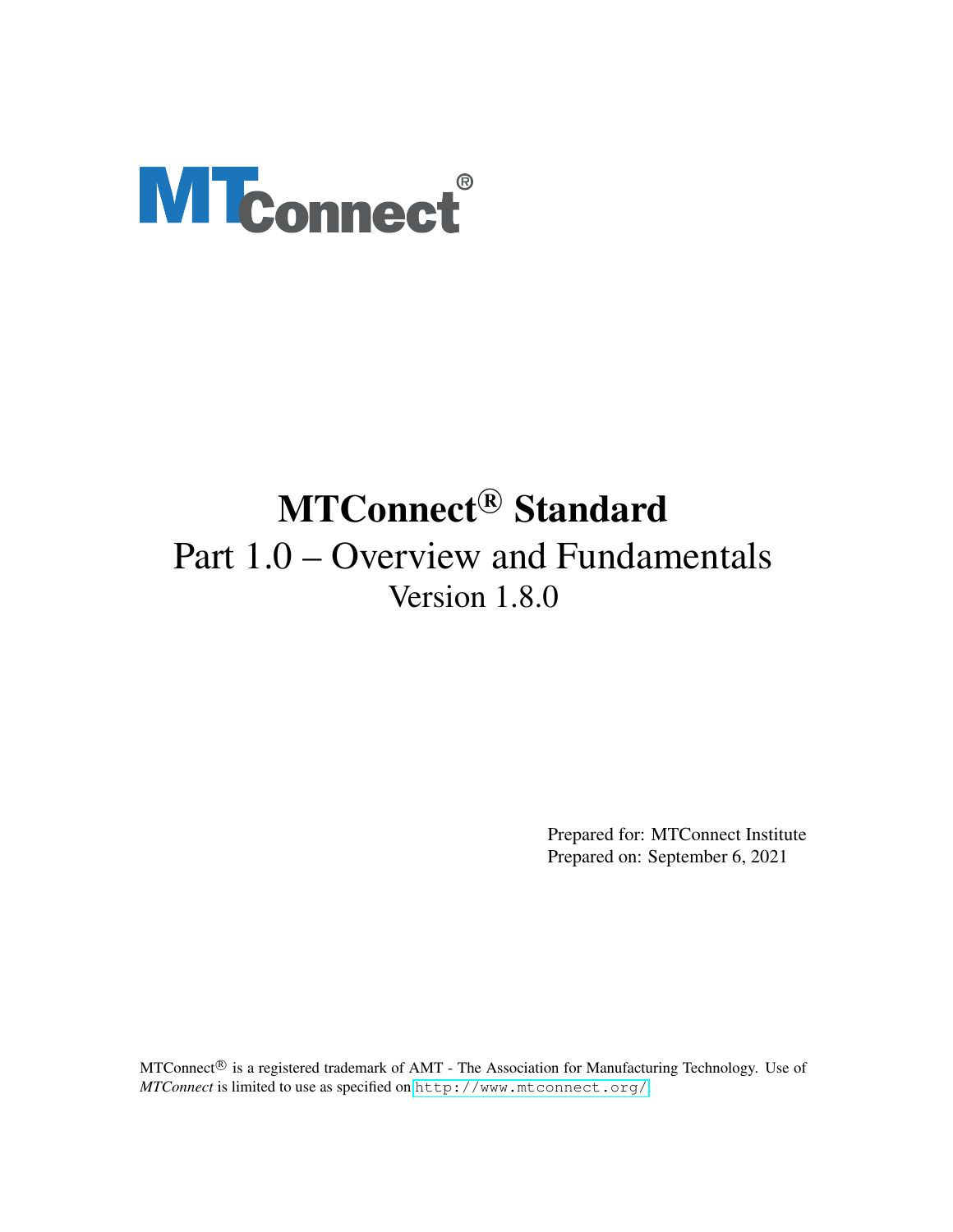## MTConnect Specification and Materials

The Association For Manufacturing Technology (AMT) owns the copyright in this MT-Connect Specification or Material. AMT grants to you a non-exclusive, non-transferable, revocable, non-sublicensable, fully-paid-up copyright license to reproduce, copy and redistribute this MTConnect Specification or Material, provided that you may only copy or redistribute the MTConnect Specification or Material in the form in which you received it, without modifications, and with all copyright notices and other notices and disclaimers contained in the MTConnect Specification or Material.

If you intend to adopt or implement an MTConnect Specification or Material in a product, whether hardware, software or firmware, which complies with an MTConnect Specification, you shall agree to the MTConnect Specification Implementer License Agreement ("Implementer License") or to the MTConnect Intellectual Property Policy and Agreement ("IP Policy"). The Implementer License and IP Policy each sets forth the license terms and other terms of use for MTConnect Implementers to adopt or implement the MTConnect Specifications, including certain license rights covering necessary patent claims for that purpose. These materials can be found at <www.MTConnect.org>, or or by contacting <mailto:info@MTConnect.org>.

MTConnect Institute and AMT have no responsibility to identify patents, patent claims or patent applications which may relate to or be required to implement a Specification, or to determine the legal validity or scope of any such patent claims brought to their attention. Each MTConnect Implementer is responsible for securing its own licenses or rights to any patent or other intellectual property rights that may be necessary for such use, and neither AMT nor MTConnect Institute have any obligation to secure any such rights.

This Material and all MTConnect Specifications and Materials are provided "as is" and MTConnect Institute and AMT, and each of their respective members, officers, affiliates, sponsors and agents, make no representation or warranty of any kind relating to these materials or to any implementation of the MTConnect Specifications or Materials in any product, including, without limitation, any expressed or implied warranty of noninfringement, merchantability, or fitness for particular purpose, or of the accuracy, reliability, or completeness of information contained herein. In no event shall MTConnect Institute or AMT be liable to any user or implementer of MTConnect Specifications or Materials for the cost of procuring substitute goods or services, lost profits, loss of use, loss of data or any incidental, consequential, indirect, special or punitive damages or other direct damages, whether under contract, tort, warranty or otherwise, arising in any way out of access, use or inability to use the MTConnect Specification or other MTConnect Materials, whether or not they had advance notice of the possibility of such damage.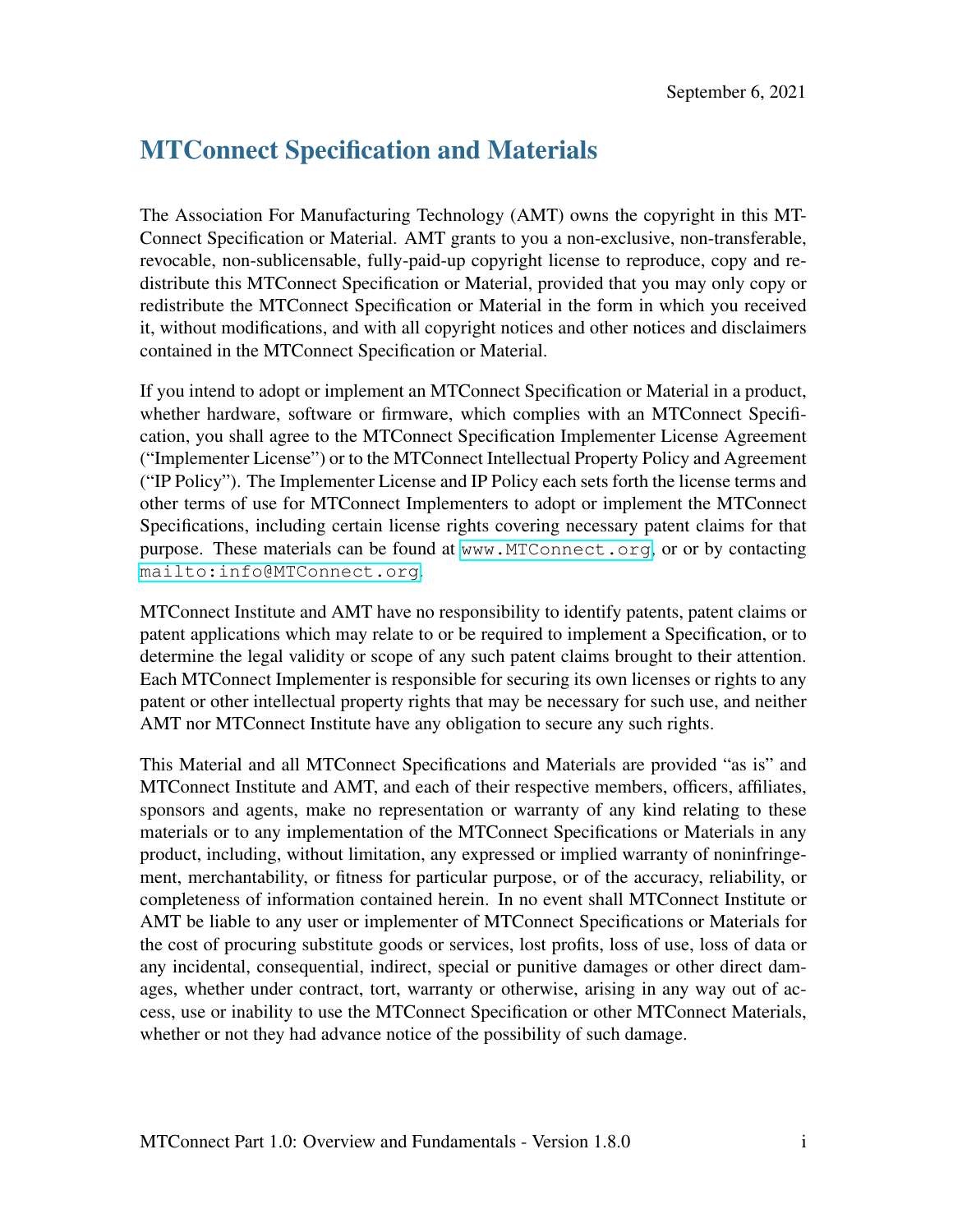## Table of Contents

| $\mathbf{1}$   |     |       | <b>Overview of MTConnect</b>                           | $\mathbf{2}$ |
|----------------|-----|-------|--------------------------------------------------------|--------------|
| $\overline{2}$ |     |       | <b>Purpose of This Document</b>                        | 7            |
| 3              |     |       | <b>Terminology and Conventions</b>                     | 8            |
|                | 3.1 |       |                                                        | 8            |
|                | 3.2 |       |                                                        | 31           |
| 4              |     |       | <b>MTConnect Standard</b>                              | 32           |
|                | 4.1 |       |                                                        | 32           |
|                | 4.2 |       |                                                        | 33           |
|                |     | 4.2.1 |                                                        | 34           |
|                | 4.3 |       | MTConnect Document Naming Conventions                  | 35           |
|                |     | 4.3.1 |                                                        | 35           |
|                |     | 4.3.2 | Electronic Document File Naming                        | 35           |
|                | 4.4 |       |                                                        | 36           |
|                |     | 4.4.1 | Use of MUST, SHOULD, and MAY                           | 36           |
|                |     | 4.4.2 |                                                        | 36           |
|                |     | 4.4.3 | Code Line Syntax and Conventions                       | 37           |
|                |     | 4.4.4 |                                                        | 38           |
|                |     | 4.4.5 | Referenced Standards and Specifications                | 38           |
|                |     | 4.4.6 | Deprecation and Deprecation Warnings                   | 39           |
|                |     |       | 4.4.6.1                                                | 39           |
|                |     |       | 4.4.6.2                                                | 39           |
|                | 4.5 |       |                                                        | 40           |
| 5              |     |       | <b>MTConnect Fundamentals</b>                          | 41           |
|                | 5.1 | Agent |                                                        | 41           |
|                |     | 5.1.1 |                                                        | 43           |
|                |     | 5.1.2 | Storage of Equipment Metadata for a Piece of Equipment | 43           |
|                |     | 5.1.3 |                                                        | 44           |
|                |     |       | 5.1.3.1 Management of Streaming Data Storage           | 44           |
|                |     |       | 5.1.3.2                                                | 45           |
|                |     |       | 5.1.3.3<br>Buffer Data Structure                       | 48           |
|                |     |       | 5.1.3.4<br>Time Stamp                                  | 49           |
|                |     |       | Recording Occurrences of Streaming Data<br>5.1.3.5     | 50           |
|                |     |       | 5.1.3.6<br>Maintaining Last Value for Data Entities    | 50           |
|                |     |       | 5.1.3.7                                                | 51           |
|                |     |       | 5.1.3.8<br>Persistence and Recovery                    | 51           |
|                |     |       | 5.1.3.9                                                | 52           |
|                |     |       | 5.1.3.10                                               | 52           |
|                |     |       |                                                        |              |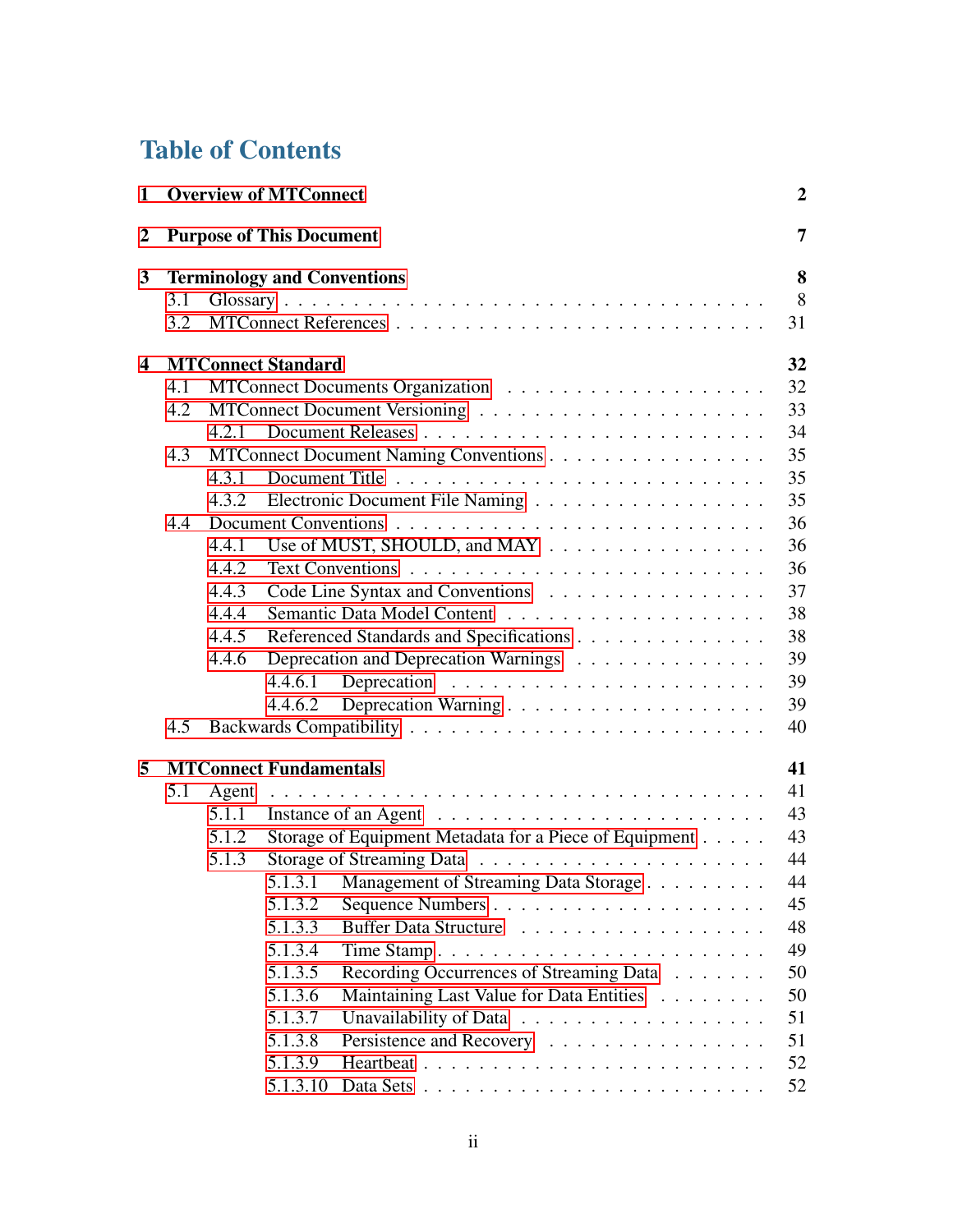|   |     | 5.1.4 |                               | Storage of Documents for MTConnect Assets              | 52 |
|---|-----|-------|-------------------------------|--------------------------------------------------------|----|
|   | 5.2 |       |                               |                                                        | 54 |
|   |     | 5.2.1 |                               |                                                        | 55 |
|   | 5.3 |       | Semantic Data Models          |                                                        | 56 |
|   | 5.4 |       |                               | Request/Response Information Exchange                  | 57 |
|   | 5.5 |       |                               |                                                        | 58 |
|   |     | 5.5.1 |                               | Accessing Equipment Metadata from an Agent             | 58 |
|   |     | 5.5.2 |                               | Accessing Streaming Data from the Buffer of an Agent   | 58 |
|   |     | 5.5.3 |                               | Accessing MTConnect Assets Information from an Agent   | 60 |
| 6 |     |       |                               | <b>XML Representation of Response Documents</b>        | 61 |
|   | 6.1 |       |                               | Fundamentals of Using XML to Encode Response Documents | 62 |
|   | 6.2 |       |                               |                                                        | 63 |
|   | 6.3 |       |                               |                                                        | 63 |
|   |     | 6.3.1 |                               | MTConnectDevices Root Element                          | 63 |
|   |     |       | 6.3.1.1                       | MTConnectDevices Elements                              | 64 |
|   |     | 6.3.2 |                               | MTConnectStreams Root Element                          | 65 |
|   |     |       | 6.3.2.1                       | MTConnectStreams Elements                              | 66 |
|   |     | 6.3.3 |                               |                                                        | 66 |
|   |     |       | 6.3.3.1                       | MTConnectAssets Elements                               | 67 |
|   |     | 6.3.4 |                               |                                                        | 67 |
|   |     |       | 6.3.4.1                       | MTConnectError Elements                                | 68 |
|   | 6.4 |       |                               |                                                        | 69 |
|   | 6.5 |       |                               |                                                        | 69 |
|   |     | 6.5.1 |                               |                                                        | 70 |
|   |     |       | 6.5.1.1                       | XML Schema Structure for Header for MTConnectDe-       |    |
|   |     |       |                               | vices                                                  | 70 |
|   |     |       | 6.5.1.2                       | Attributes for Header for MTConnectDevices             | 70 |
|   |     | 6.5.2 |                               | Header for MTConnectStreams                            | 75 |
|   |     |       | 6.5.2.1                       | XML Schema Structure for Header for MTConnectStreams   | 75 |
|   |     |       | 6.5.2.2                       | Attributes for MTConnectStreams Header                 | 75 |
|   |     | 6.5.3 |                               | <b>Header for MTConnectAssets</b><br>.                 | 80 |
|   |     |       | 6.5.3.1                       | XML Schema Structure for Header for MTConnectAssets    | 81 |
|   |     |       | 6.5.3.2                       | Attributes for Header for MTConnectAssets              | 81 |
|   |     | 6.5.4 |                               |                                                        | 85 |
|   |     |       | 6.5.4.1                       | XML Schema Structure for Header for MTConnectError     | 85 |
|   |     |       | 6.5.4.2                       | Attributes for Header for MTConnectError               | 86 |
|   | 6.6 |       |                               |                                                        | 90 |
|   | 6.7 |       |                               |                                                        | 91 |
| 7 |     |       | <b>Protocol and Messaging</b> |                                                        | 94 |
| 8 |     |       |                               | <b>HTTP Messaging Supported by an Agent</b>            | 96 |
|   |     |       |                               |                                                        |    |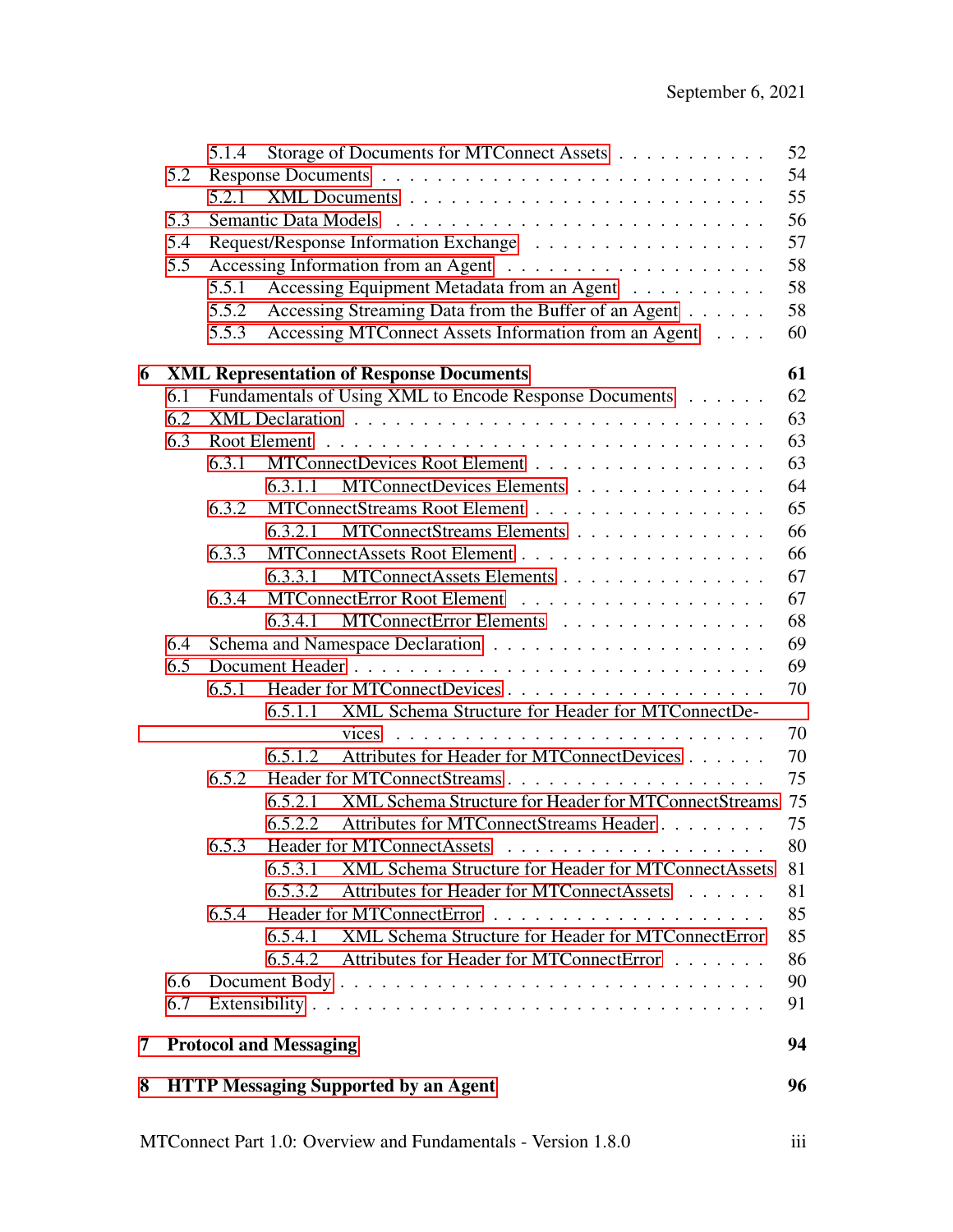|   | 8.1 |             |                                |                                                                  | 96  |
|---|-----|-------------|--------------------------------|------------------------------------------------------------------|-----|
|   | 8.2 |             |                                |                                                                  | 96  |
|   |     | 8.2.1       |                                | authority Portion of an HTTP Request Line                        | 97  |
|   |     | 8.2.2       |                                | path Portion of an HTTP Request Line                             | 98  |
|   |     | 8.2.3       |                                | query Portion of an HTTP Request Line                            | 98  |
|   | 8.3 |             |                                | MTConnect Request/Response Information Exchange Implemented with |     |
|   |     | <b>HTTP</b> |                                |                                                                  | 98  |
|   |     | 8.3.1       |                                | Probe Request Implemented Using HTTP                             | 99  |
|   |     |             | 8.3.1.1                        | Path Portion of the HTTP Request Line for a Probe Request        | 99  |
|   |     |             | 8.3.1.2                        | Query Portion of the HTTP Request Line for a Probe               |     |
|   |     |             |                                | Request                                                          | 99  |
|   |     |             | 8.3.1.3                        | Response to a Probe Request                                      | 100 |
|   |     |             | 8.3.1.4                        | HTTP Status Codes for a Probe Request                            | 100 |
|   |     | 8.3.2       |                                | Current Request Implemented Using HTTP                           | 102 |
|   |     |             | 8.3.2.1                        | Path Portion of the HTTP Request Line for a Current              |     |
|   |     |             |                                | Request                                                          | 102 |
|   |     |             | 8.3.2.2                        | Query Portion of the HTTP Request Line for a Current             |     |
|   |     |             |                                |                                                                  | 102 |
|   |     |             | 8.3.2.3                        | Response to a Current Request                                    | 104 |
|   |     |             | 8.3.2.4                        | HTTP Status Codes for a Current Request                          | 105 |
|   |     | 8.3.3       |                                | Sample Request Implemented Using HTTP                            | 107 |
|   |     |             | 8.3.3.1                        | Path Portion of the HTTP Request Line for a Sample               |     |
|   |     |             |                                |                                                                  | 107 |
|   |     |             | 8.3.3.2                        | Query Portion of the HTTP Request Line for a Sample              |     |
|   |     |             |                                |                                                                  | 108 |
|   |     |             | 8.3.3.3                        | Response to a Sample Request                                     | 114 |
|   |     |             | 8.3.3.4                        | HTTP Status Codes for a Sample Request                           | 114 |
|   |     | 8.3.4       |                                | Asset Request Implemented Using HTTP                             | 116 |
|   |     |             | 8.3.4.1                        | Path Portion of the HTTP Request Line for an Asset Re-           |     |
|   |     |             |                                | quest                                                            | 117 |
|   |     |             | 8.3.4.2                        | Query Portion of the HTTP Request Line for an Asset              |     |
|   |     |             |                                |                                                                  | 117 |
|   |     |             | 8.3.4.3                        | Response to an Asset Request                                     | 118 |
|   |     |             | 8.3.4.4                        | HTTP Status Codes for a Asset Request                            | 119 |
|   |     | 8.3.5       |                                |                                                                  | 120 |
|   |     | 8.3.6       |                                |                                                                  | 121 |
|   |     |             | 8.3.6.1                        |                                                                  | 122 |
|   |     | 8.3.7       | References                     |                                                                  | 123 |
| 9 |     |             | <b>Error Information Model</b> |                                                                  | 124 |
|   | 9.1 |             |                                |                                                                  | 124 |
|   |     | 9.1.1       |                                | Structural Element for MTConnectError                            | 124 |
|   |     |             |                                |                                                                  |     |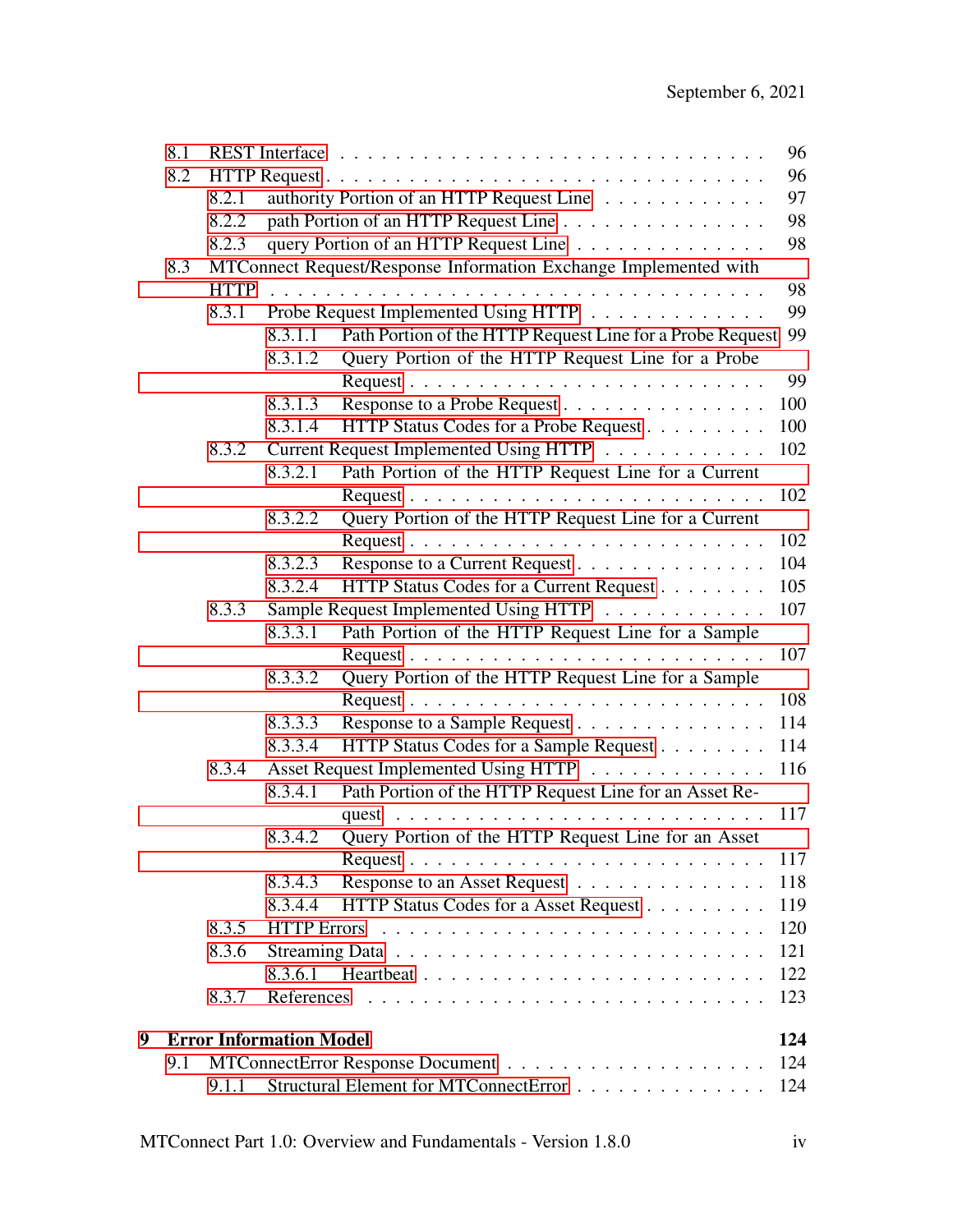|                   |       | 9.1.2.1 XML Schema Structure for Error 126                 |     |
|-------------------|-------|------------------------------------------------------------|-----|
|                   |       |                                                            |     |
|                   |       |                                                            |     |
|                   |       |                                                            |     |
|                   | 9.1.3 |                                                            |     |
| <b>Appendices</b> |       |                                                            | 131 |
| $\mathsf{A}$      |       |                                                            |     |
| B                 |       | Fundamentals of Using XML to Encode Response Documents 133 |     |
|                   |       | Schema and Namespace Declaration Information 136           |     |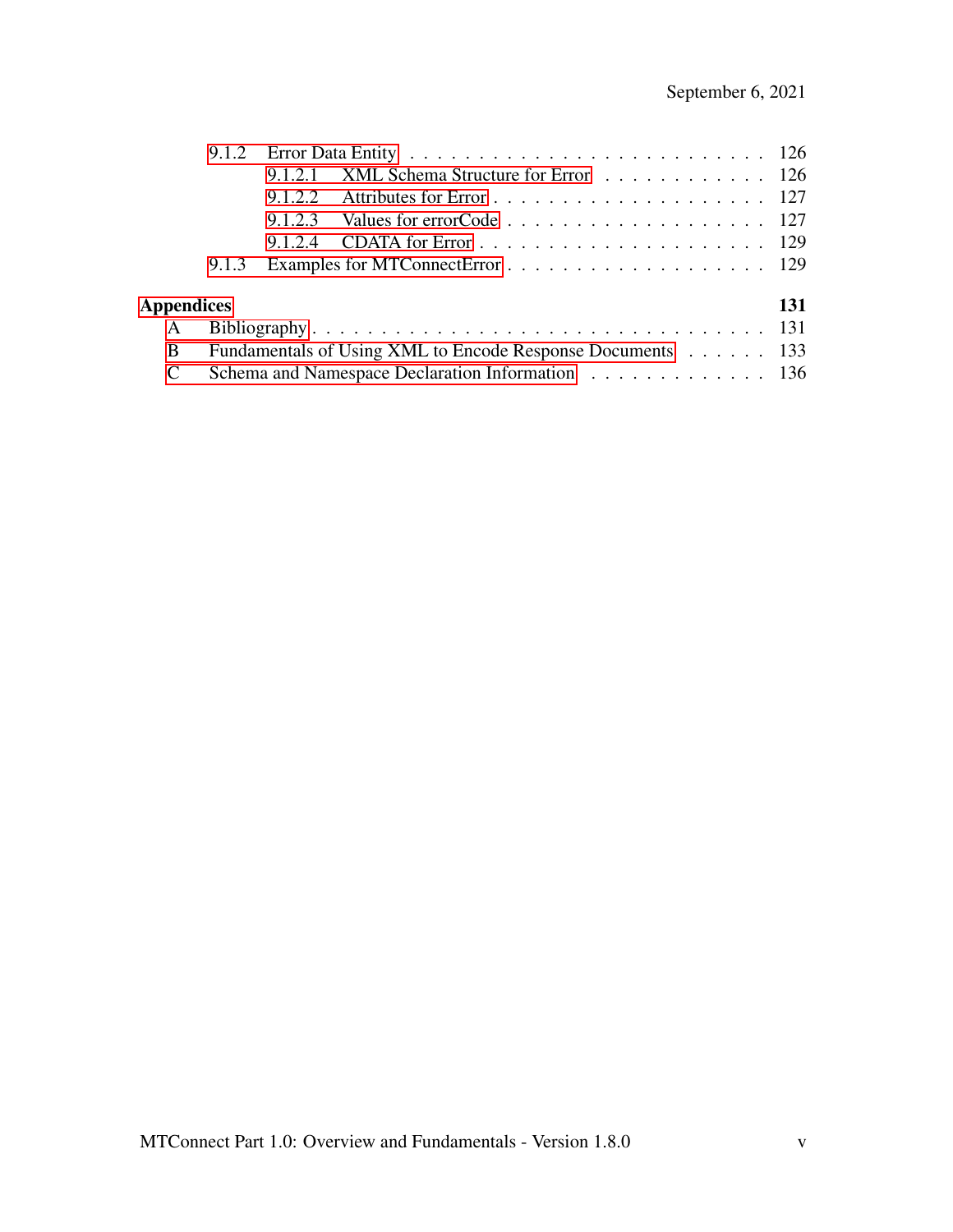## Table of Figures

| Figure 1: Basic MTConnect Implementation Structure                             | $\overline{4}$ |
|--------------------------------------------------------------------------------|----------------|
|                                                                                | 41             |
|                                                                                | 44             |
| Figure 4: First In First Out Buffer Management                                 | 44             |
|                                                                                | 46             |
| Figure 6: Indentifying the range of data with firstSequence and lastSequence.  | 46             |
| Figure 7: Identifying the range of data with from and count $\ldots$           | 47             |
| Figure 8: Indentifying the range of data with next Sequence and last Sequence. | 48             |
|                                                                                | 49             |
| <b>Figure 10: First In First Out Asset Buffer Management</b>                   | 53             |
| Figure 11: Relationship between assetId and stored Asset documents             | 53             |
|                                                                                | 59             |
|                                                                                | 64             |
| Figure 14:MTConnectStreams Structure                                           | 65             |
|                                                                                | 66             |
|                                                                                | 68             |
| Figure 17: Header Schema Diagram for MTConnect Devices                         | 70             |
| Figure 18: Header Schema Diagram for MTConnect Streams                         | 75             |
| Figure 19: Header Schema Diagram for MTConnectAssets                           | 81             |
| Figure 20: Header Schema Diagram for MTConnect Error                           | 86             |
|                                                                                | 125            |
|                                                                                | 127            |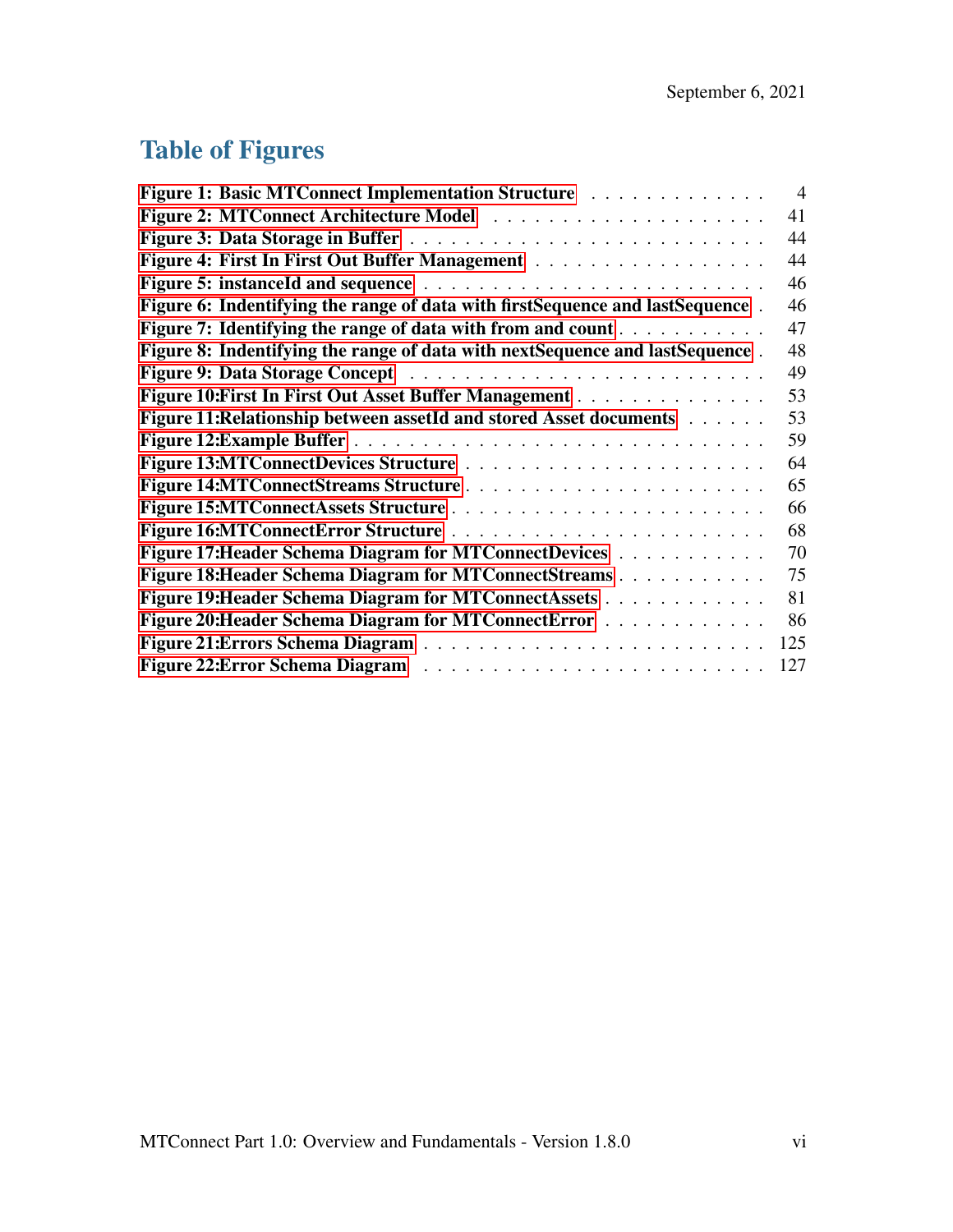## List of Tables

<span id="page-7-0"></span>

|                                                                                             | 64  |
|---------------------------------------------------------------------------------------------|-----|
|                                                                                             | 66  |
|                                                                                             | 67  |
|                                                                                             | 69  |
|                                                                                             | 71  |
|                                                                                             | 76  |
|                                                                                             | 82  |
| Table 8: MTConnectError Header                                                              | 87  |
| Table 9: Relationship between Response Document and Semantic Data Model                     | 90  |
| Table 10: Path of the HTTP Request Line for a Probe Request                                 | 99  |
| Table 11: HTTP Status Codes for a Probe Request                                             | 100 |
| Table 12: Path of the HTTP Request Line for a Current Request                               | 102 |
| Table 13: Query Parameters of the HTTP Request Line for a Current Request                   | 103 |
| Table 14: HTTP Status Codes for a Current Request                                           | 105 |
| Table 15: Path of the HTTP Request Line for a Sample Request                                | 108 |
| Table 16: Query Parameters of the HTTP Request Line for a Sample Request.                   | 108 |
| Table 17: HTTP Status Codes for a Sample Request resources in the set of the State of Table | 115 |
| Table 18: Path of the HTTP Request Line for an Asset Request                                | 117 |
| Table 19: Query Parameters of the HTTP Request Line for an Asset Request                    | 118 |
| Table 20: HTTP Status Codes for an Asset Request                                            | 119 |
|                                                                                             | 125 |
|                                                                                             | 127 |
|                                                                                             | 128 |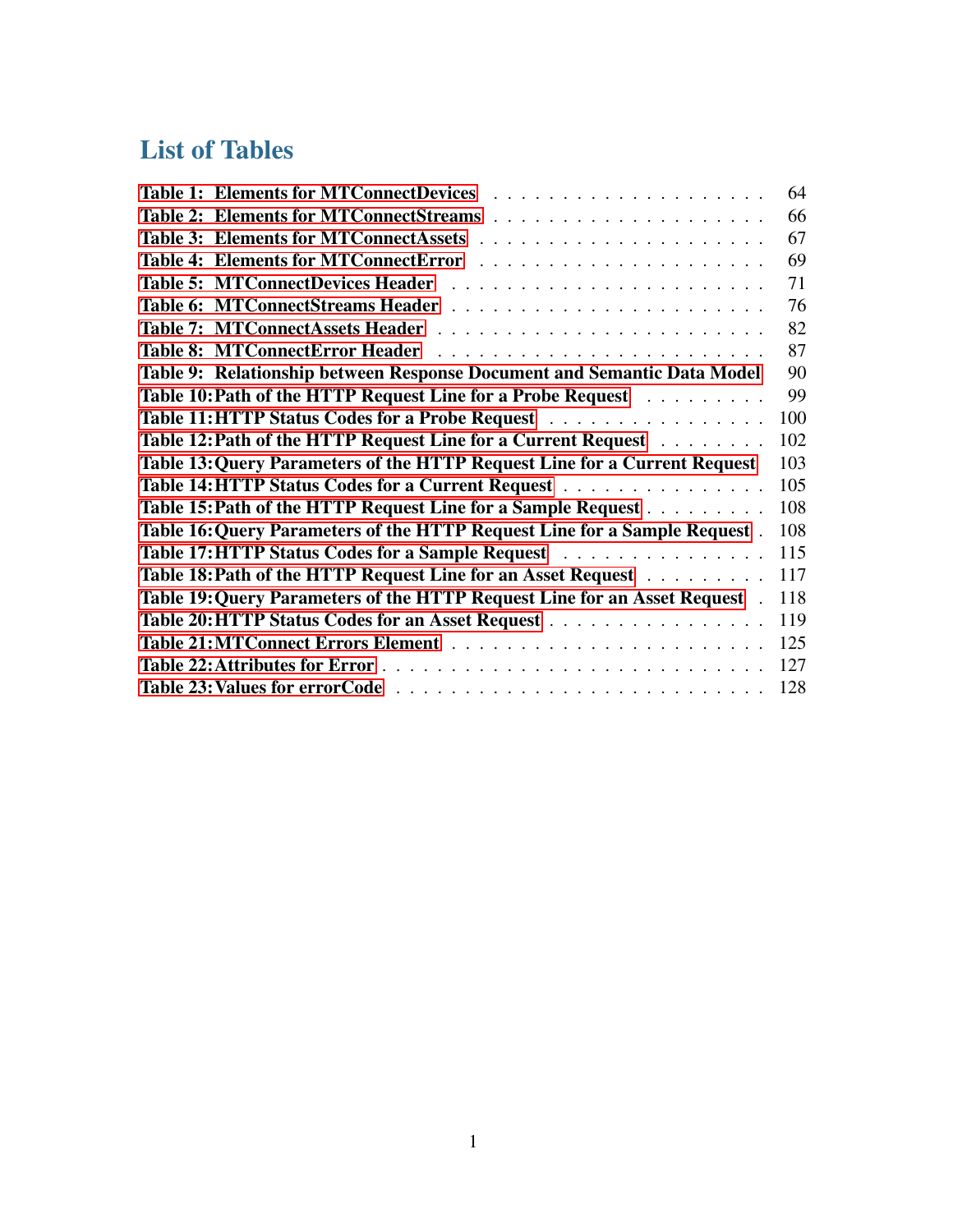## 1 Overview of MTConnect

 MTConnect is a data and information exchange standard that is based on a *[data dictionary](#page-20-0)* of terms describing information associated with manufacturing operations. The standard also defines a series of *[semantic data models](#page-32-0)* that provide a clear and unambiguous repre- sentation of how that information relates to a manufacturing operation. The MTConnect Standard has been designed to enhance the data acquisition capabilities from equipment in manufacturing facilities, to expand the use of data driven decision making in manufactur- ing operations, and to enable software applications and manufacturing equipment to move toward a plug-and-play environment to reduce the cost of integration of manufacturing software systems. [T](#page-30-0)he MTConnect standard supports two primary communications methods – *[Request/Re-](#page-30-0)*

*[sponse](#page-30-0)* and *[Publish/Subscribe](#page-29-0)* type of communications. The *[Request/Response](#page-30-0)* communi-

cations structure is used throughout this document to describe the functionality provided

by MTConnect. See *Section [8.3.6](#page-127-0) - [Streaming Data](#page-127-0)* for details describing the functionality

of the *[Publish/Subscribe](#page-29-0)* communications structure available from an *[Agent](#page-16-0)*.

 Although the MTConnect Standard has been defined to specifically meet the requirements of the manufacturing industry, it can also be readily applied to other application areas as

well.

The MTConnect Standard is an open, royalty free standard – meaning that it is available

for anyone to download, implement, and utilize in software systems at no cost to the

implementer.

The *[semantic data models](#page-32-0)* defined in the MTConnect Standard provide the information re-

quired to fully characterize data with both a clear and unambiguous meaning and a mech-

anism to directly relate that data to the manufacturing operation where the data originated.

Without a *[semantic data model](#page-32-0)*, client software applications must apply an additional layer

of logic to raw data to convey this same level of meaning and relationship to manufacturing

operations. The approach provided in the MTConnect Standard for modeling and organiz-

ing data allows software applications to easily interpret data from a wide variety of data

sources which reduces the complexity and effort to develop applications.

The data and information from a broad range of manufacturing equipment and systems

[a](#page-32-0)re addressed by the MTConnect Standard. Where the *[data dictionary](#page-20-0)* and *[semantic data](#page-32-0)*

*[models](#page-32-0)* are insufficient to define some information within an implementation, an imple-

menter may extend the *[data dictionary](#page-20-0)* and *[semantic data models](#page-32-0)* to address their specific

requirements. See *Section [6.7](#page-97-0) - [Extensibility](#page-97-0)* for guidelines related to extensibility of the

MTConnect Standard.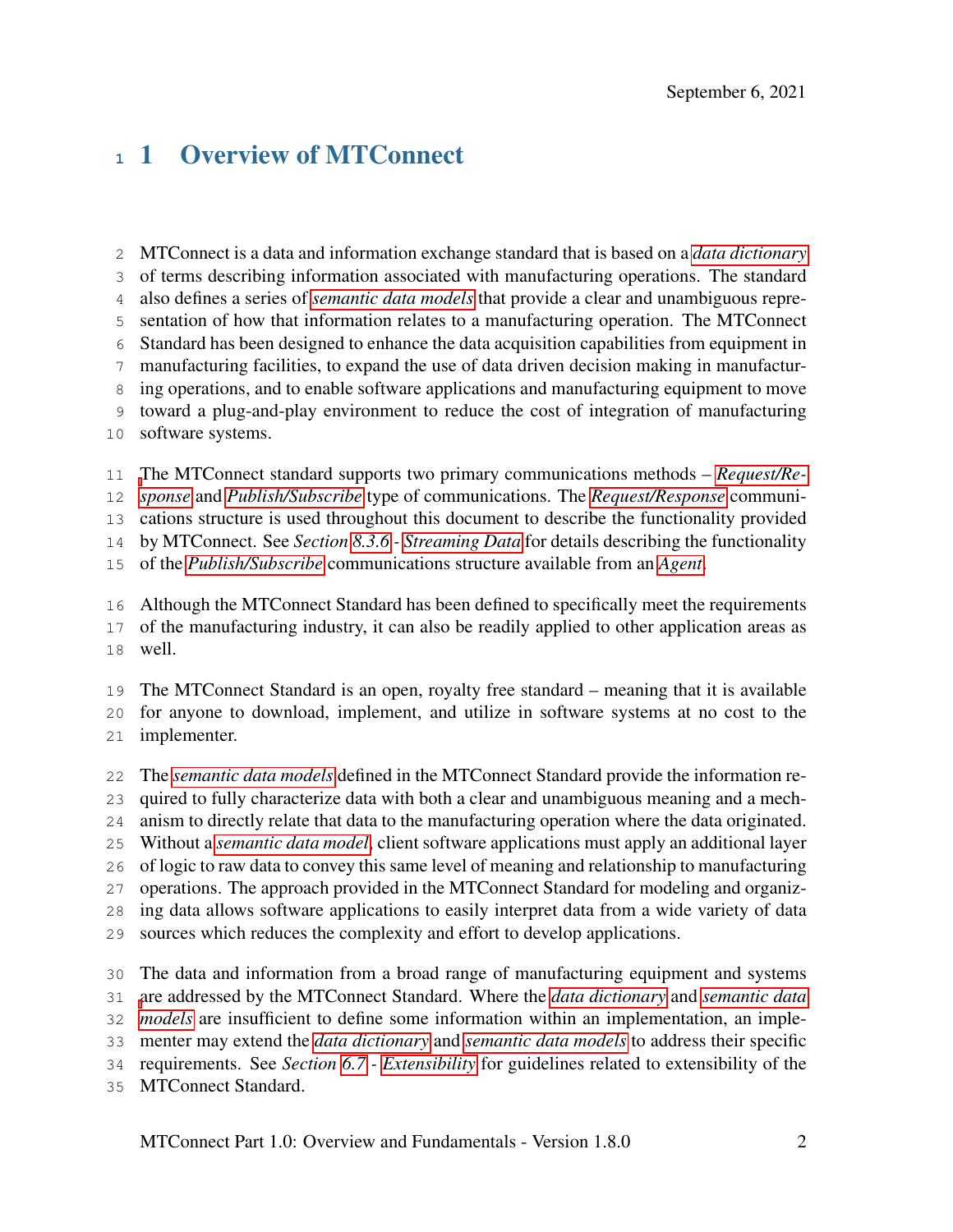To assist in implementation, the MTConnect Standard is built upon the most prevalent standards in the manufacturing and software industries. This maximizes the number of software tools available for implementation and provides the highest level of interoper- ability with other standards, software applications, and equipment used throughout manu-facturing operations.

Current MTConnect implementations are based on HTTP as a transport protocol and [XML](#page-15-0)

as a language for encoding each of the *[semantic data models](#page-32-0)* into electronic documents.

All software examples provided in the various MTConnect Standard documents are based

on these two core technologies.

 The base functionality defined in the MTConnect Standard is the *[data dictionary](#page-20-0)* describ- ing manufacturing information and the *[semantic data models](#page-32-0)*. The transport protocol and the programming language used to represent or transfer the information provided by the *[semantic data models](#page-32-0)* are not restricted in the standard to HTTP and [XML.](#page-15-0) Therefore, other protocols and programming languages may be used to represent the semantic models and/or transport the information provided by these data models between an *[Agent](#page-16-0)* (server) and a client software application as may be required by a specific implementation.

- Note: The term "document" is used with different meanings in the MTConnect Stan-dard:
- Meaning 1: The MTConnect Standard itself is comprised of multiple documents each addressing different aspects of the Standard. Each document is referred to as a Part of the Standard.
- Meaning 2: In an MTConnect implementation, the electronic documents that are published from a data source and stored by an *[Agent](#page-16-0)*.
- Meaning 3: In an MTConnect implementation, the electronic documents generated by an *[Agent](#page-16-0)* for transmission to a client software application.
- The following will be used throughout the MTConnect Standard to distinguish be-tween these different meanings for the term "document":
- MTConnect Document(s) or Document(s) shall be used to refer to printed or elec-tronic document(s) that represent a Part(s) of the MTConnect Standard.
- All reference to electronic documents that are received from a data source and stored in an *[Agent](#page-16-0)* shall be referred to as "*[Document](#page-21-0)*(s)" and are typically provided with a prefix identifier; e.g. *[Asset Document](#page-17-0)*.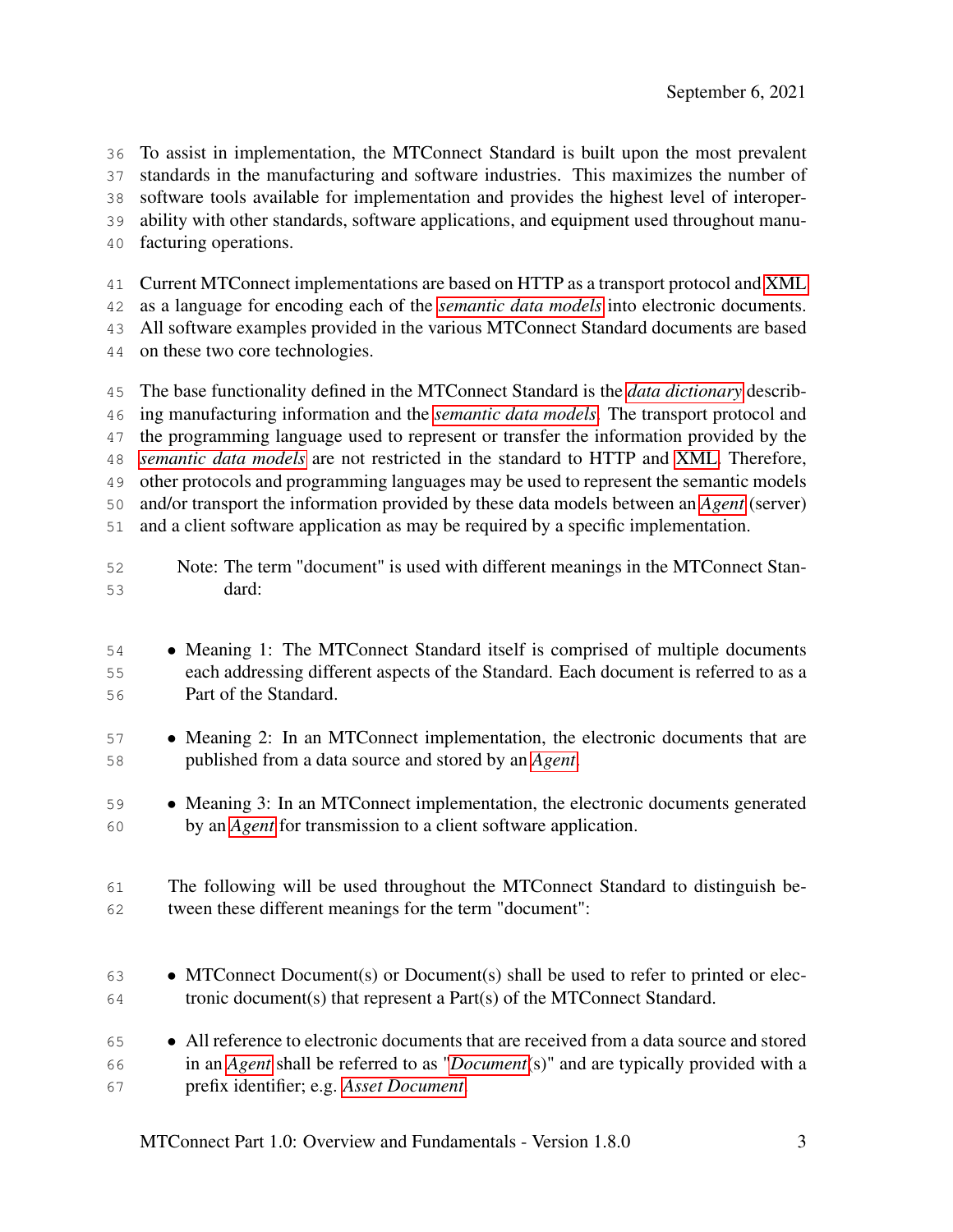• All references to electronic documents generated by an *[Agent](#page-16-0)* and sent to a client software application shall be referred to as a "*[Response Document](#page-31-0)*".

 When used with no additional descriptor, the form "document" shall be used to refer to any printed or electronic document.

Manufacturing software systems implemented utilizing MTConnect can be represented by

a very simple structure as shown in *Figure [1](#page-10-0)* .

<span id="page-10-0"></span>

Figure 1: Basic MTConnect Implementation Structure

 The three basic modules that comprise a software system implemented using MTConnect are:

 Equipment: Any data source. In the MTConnect Standard, equipment is defined as any tangible property that is used to equip the operations of a manufacturing facility. Examples of equipment are machine tools, ovens, sensor units, workstations, software applications, and bar feeders.

 *[Agent](#page-16-0)*: Software that collects data published from one or more piece(s) of equipment, organizes that data in a structured manner, and responds to requests for data from client software systems by providing a structured response in the form of a *[Response Document](#page-31-0)* that is constructed using the *[semantic data models](#page-32-0)* defined in the Standard.

 Note: The *[Agent](#page-16-0)* may be fully integrated into the piece of equipment or the *[Agent](#page-16-0)* may be independent of the piece of equipment. Implementation of an *[Agent](#page-16-0)* is the responsibility of the supplier of the piece of equipment and/or the implementer of the *[Agent](#page-16-0)*.

 Client Software Application: Software that requests data from *[Agents](#page-16-0)* and processes that data in support of manufacturing operations.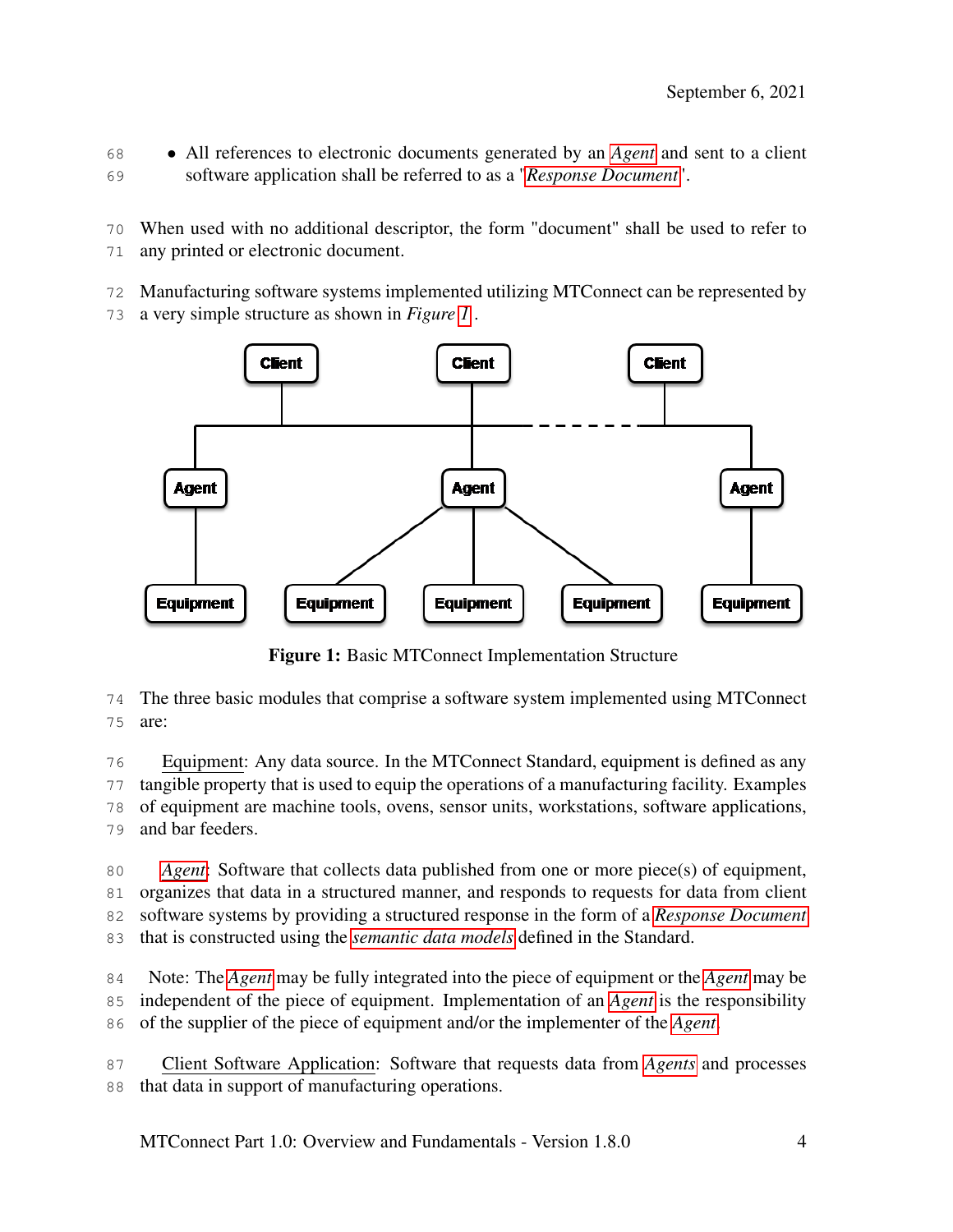Based on *Figure [1](#page-10-0)* , it is important to understand that the MTConnect Standard only ad-dresses the following functionality and behavior of an *[Agent](#page-16-0)*:

- the method used by a client software application to request information from an *[Agent](#page-16-0)*.
- the response that an *[Agent](#page-16-0)* provides to a client software application.
- a *[data dictionary](#page-20-0)* used to provide consistency in understanding the meaning of data reported by a data source.
- the description of the *[semantic data models](#page-32-0)* used to structure *[Response Documents](#page-31-0)* provided by an *[Agent](#page-16-0)* to a client software application.

 These functions are the primary building blocks that define the *[Base Functional Structure](#page-18-0)* of the MTConnect Standard.

 There are a wide variety of data sources (equipment) and data consumption systems (client software systems) used in manufacturing operations. There are also many different uses for the data associated with a manufacturing operation. No single approach to implement- ing a data communication system can address all data exchange and data management functions typically required in the data driven manufacturing environment. MTConnect has been uniquely designed to address this diversity of data types and data usages by pro-viding different *[semantic data models](#page-32-0)* for different data application requirements:

 Data Collection: The most common use of data in manufacturing is the collection of data associated with the production of products and the operation of equipment that pro- [d](#page-32-0)uces those products. The MTConnect Standard provides comprehensive *[semantic data](#page-32-0) [models](#page-32-0)* that represent data collected from manufacturing operations. These *[semantic data](#page-32-0) [models](#page-32-0)* are detailed in *MTConnect Standard: Part 2.0 - Devices Information Model* and *MTConnect Standard: Part 3.0 - Streams Information Model* of the MTConnect Standard.

 Inter-operations Between Pieces of Equipment: The MTConnect Standard provides an *[Interaction Model](#page-25-0)* that structures the information required to allow multiple pieces of equipment to coordinate actions required to implement manufacturing activities. This *[Interaction Model](#page-25-0)* is an implementation of a *[Request/Response](#page-30-0)* messaging structure. This *[Interaction Model](#page-25-0)* is called Interfaces which is detailed in *MTConnect Standard: Part 5.0 - Interfaces* of the MTConnect Standard.

 Shared Data: Certain information used in a manufacturing operation is commonly shared amongst multiple pieces of equipment and/or software applications. This infor-mation is not typically "owned" by any one manufacturing resource. The MTConnect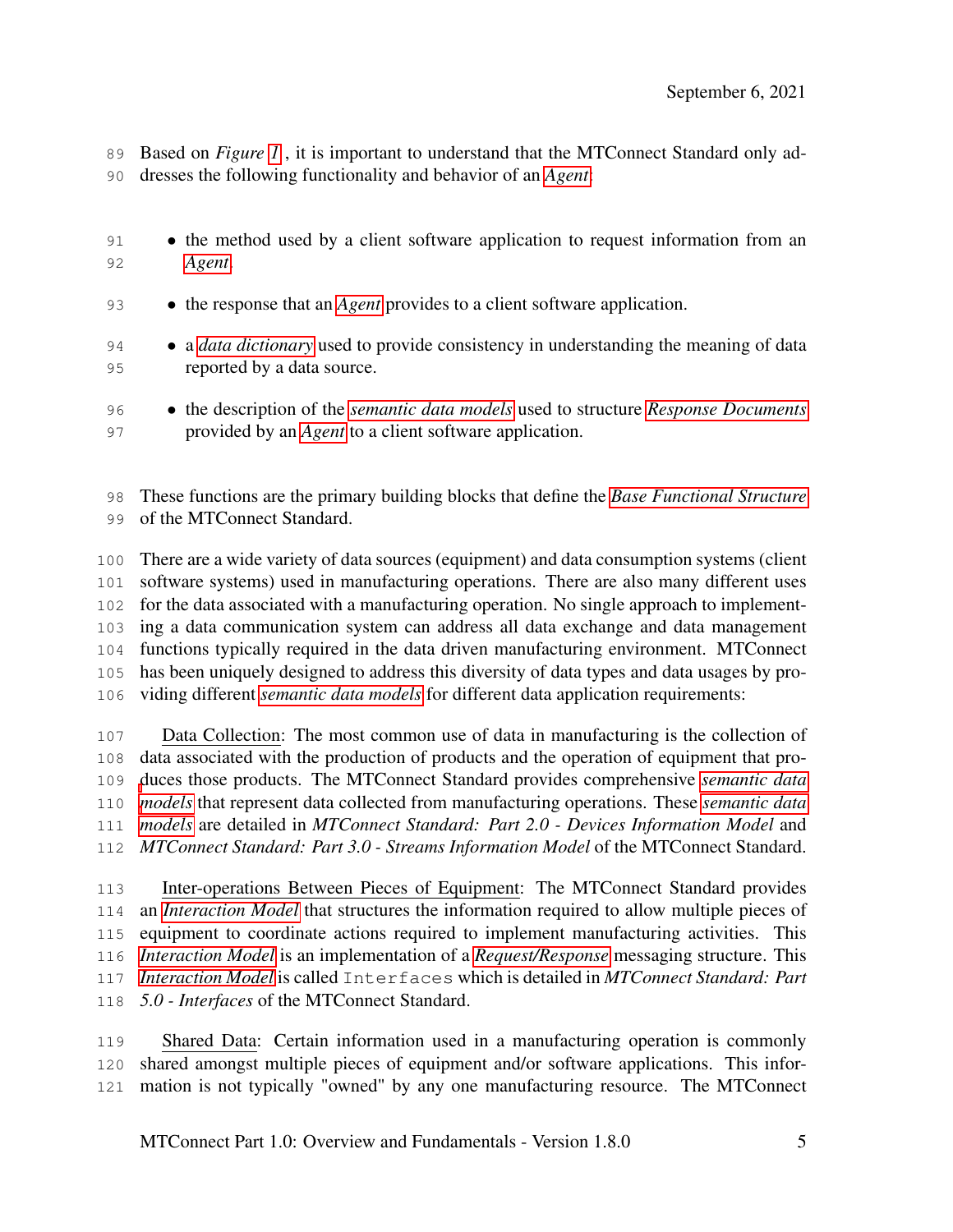- Standard represents this information through a series of *[semantic data models](#page-32-0)* each de-
- scribing different types of information used in the manufacturing environment. Each type
- of information is called an *[MTConnect Asset](#page-26-0)*. *[MTConnect Assets](#page-26-0)* are detailed in *MTCon-*
- *nect Standard: Part 4.0 Assets Information Model*, and its sub-Parts, of the MTConnect
- <span id="page-12-0"></span>Standard.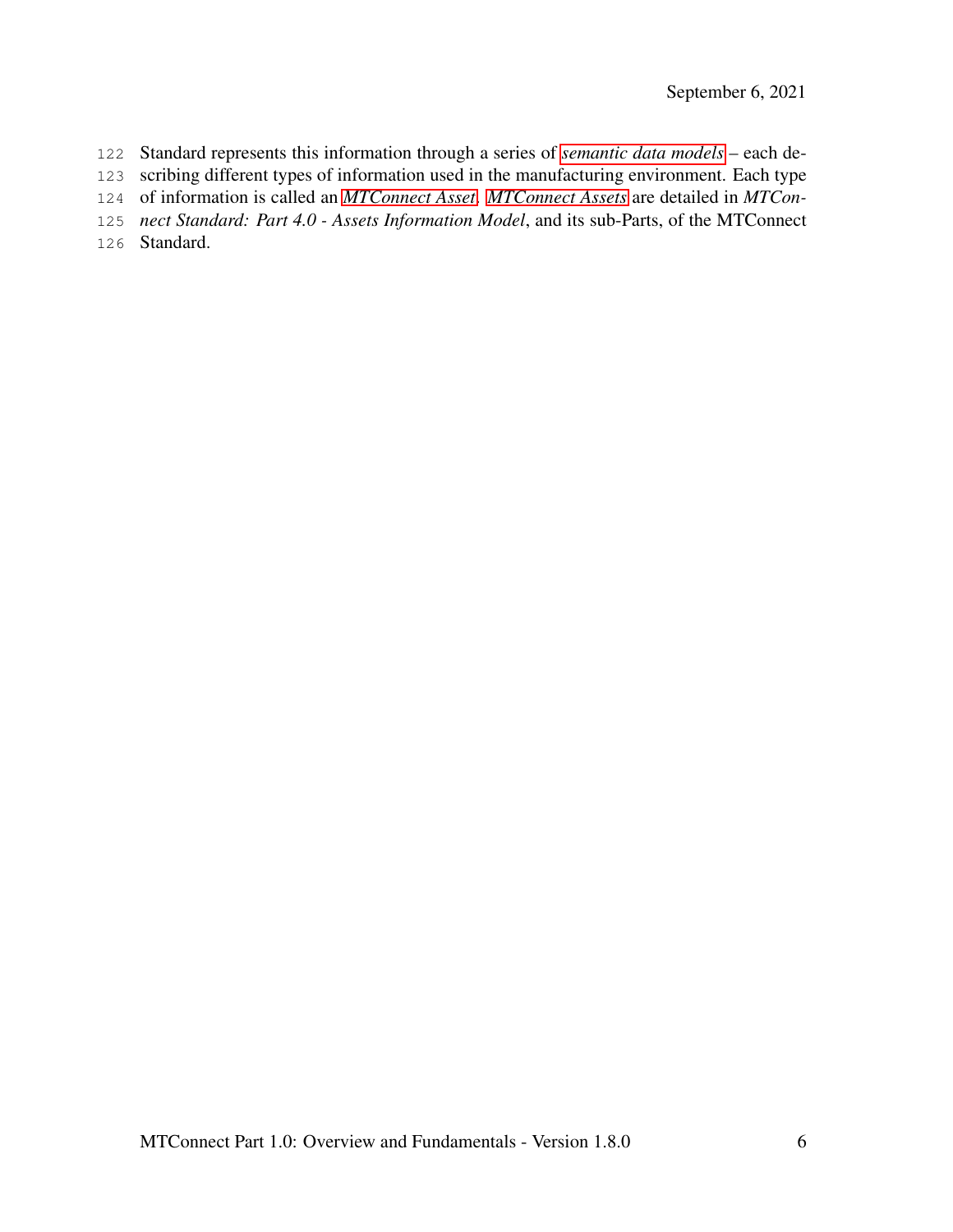## 2 Purpose of This Document

 This document, *MTConnect Standard Part 1.0 - Overview and Fundamentals* of the *MT- Connect* Standard, addresses two major topics relating to the MTConnect Standard. The first sections of the document define the organization of the documents used to describe the MTConnect Standard; including the terms and terminology used throughout the Standard. The balance of the document defines the following:

- **Operational concepts describing how an** *[Agent](#page-16-0)* **should organize and structure data** that has been collected from a data source.
- Definition and structure of the *[Response Documents](#page-31-0)* supplied by an *[Agent](#page-16-0)*.
- <span id="page-13-0"></span>• The protocol used by a client software application to communicate with an *[Agent](#page-16-0)*.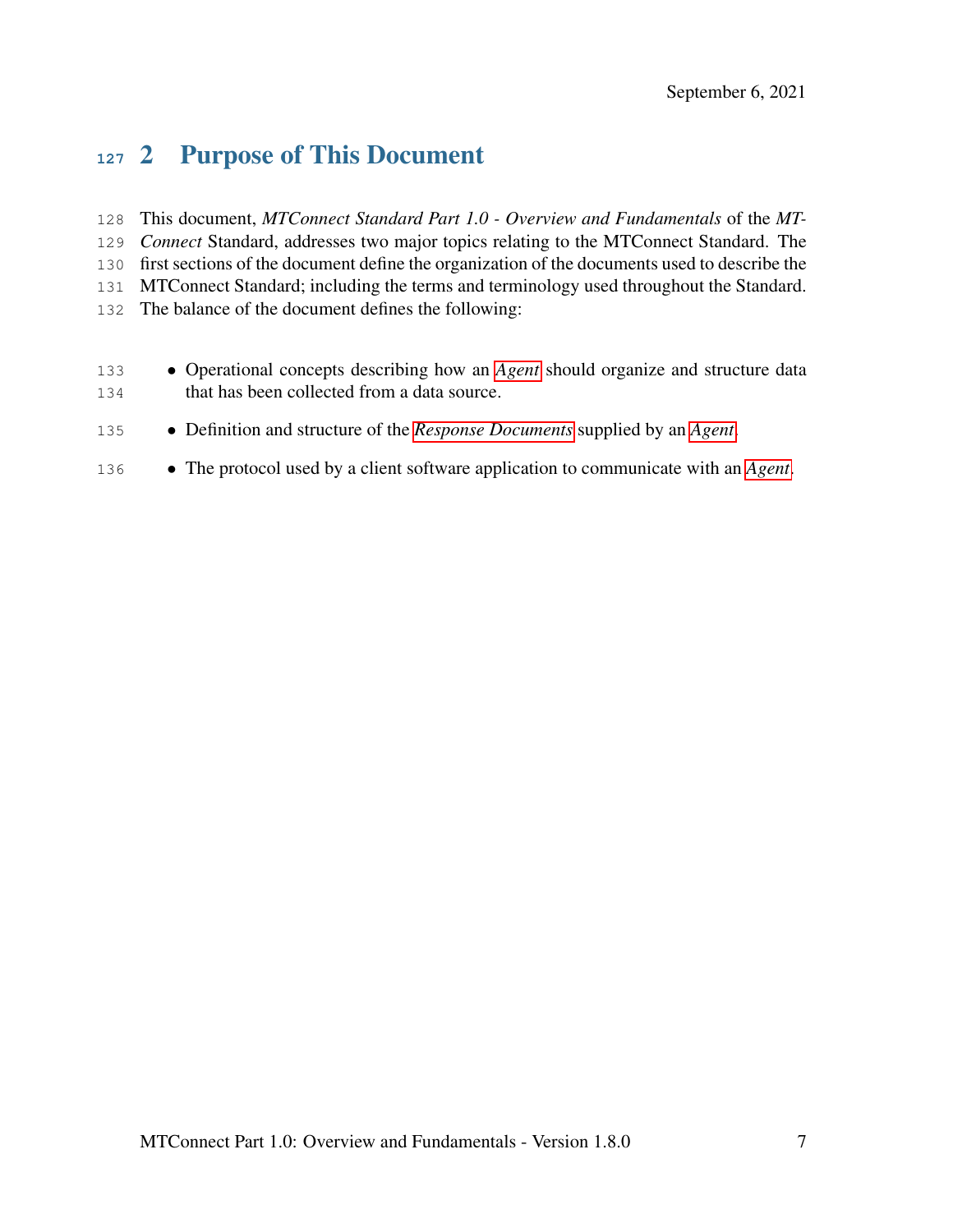## 3 Terminology and Conventions

## <span id="page-14-0"></span>3.1 Glossary

<span id="page-14-2"></span><span id="page-14-1"></span>

| 139               | <b>CDATA</b>                                                                                                                                                                                                                                 |
|-------------------|----------------------------------------------------------------------------------------------------------------------------------------------------------------------------------------------------------------------------------------------|
| 140               | General meaning:                                                                                                                                                                                                                             |
| 141               | An abbreviation for Character Data.                                                                                                                                                                                                          |
| 142<br>143        | CDATA is used to describe a value (text or data) published as part of an XML ele-<br>ment.                                                                                                                                                   |
| 144               | For example, "This is some text" is the CDATA in the XML element:                                                                                                                                                                            |
| 145               | <message>This is some text</message>                                                                                                                                                                                                         |
| 146               | Appears in the documents in the following form: CDATA                                                                                                                                                                                        |
| 147               | <b>HTTP</b>                                                                                                                                                                                                                                  |
| 148<br>149        | Hyper-Text Transport Protocol. The protocol used by all web browsers and web<br>applications.                                                                                                                                                |
| 150<br>151        | Note: HTTP is an IETF standard and is defined in RFC 7230.<br>See https://tools.ietf.org/html/rfc7230 for more information.                                                                                                                  |
| 152               | <b>NMTOKEN</b>                                                                                                                                                                                                                               |
| 153               | The data type for XML identifiers.                                                                                                                                                                                                           |
| 154<br>155<br>156 | Note: The identifier must start with a letter, an underscore "_" or a colon. The next<br>character must be a letter, a number, or one of the following ".", "-", "_", ":". The<br>identifier must not have any spaces or special characters. |
| 157               | Appears in the documents in the following form: NMTOKEN.                                                                                                                                                                                     |
| 158               | <b>REST</b>                                                                                                                                                                                                                                  |
| 159               | Stands for REpresentational State Transfer: A software architecture where a client                                                                                                                                                           |
| 160               | software application and server move through a series of state transitions based                                                                                                                                                             |
| 161               | solely on the request from the client and the response from the server.                                                                                                                                                                      |
| 162               | Appears in the documents in the following form: REST.                                                                                                                                                                                        |
| 163               | <b>URI</b>                                                                                                                                                                                                                                   |
| 164               | Stands for Universal Resource Identifier.                                                                                                                                                                                                    |
| 165               | See http://www.w3.org/TR/uri-clarification/#RFC3986                                                                                                                                                                                          |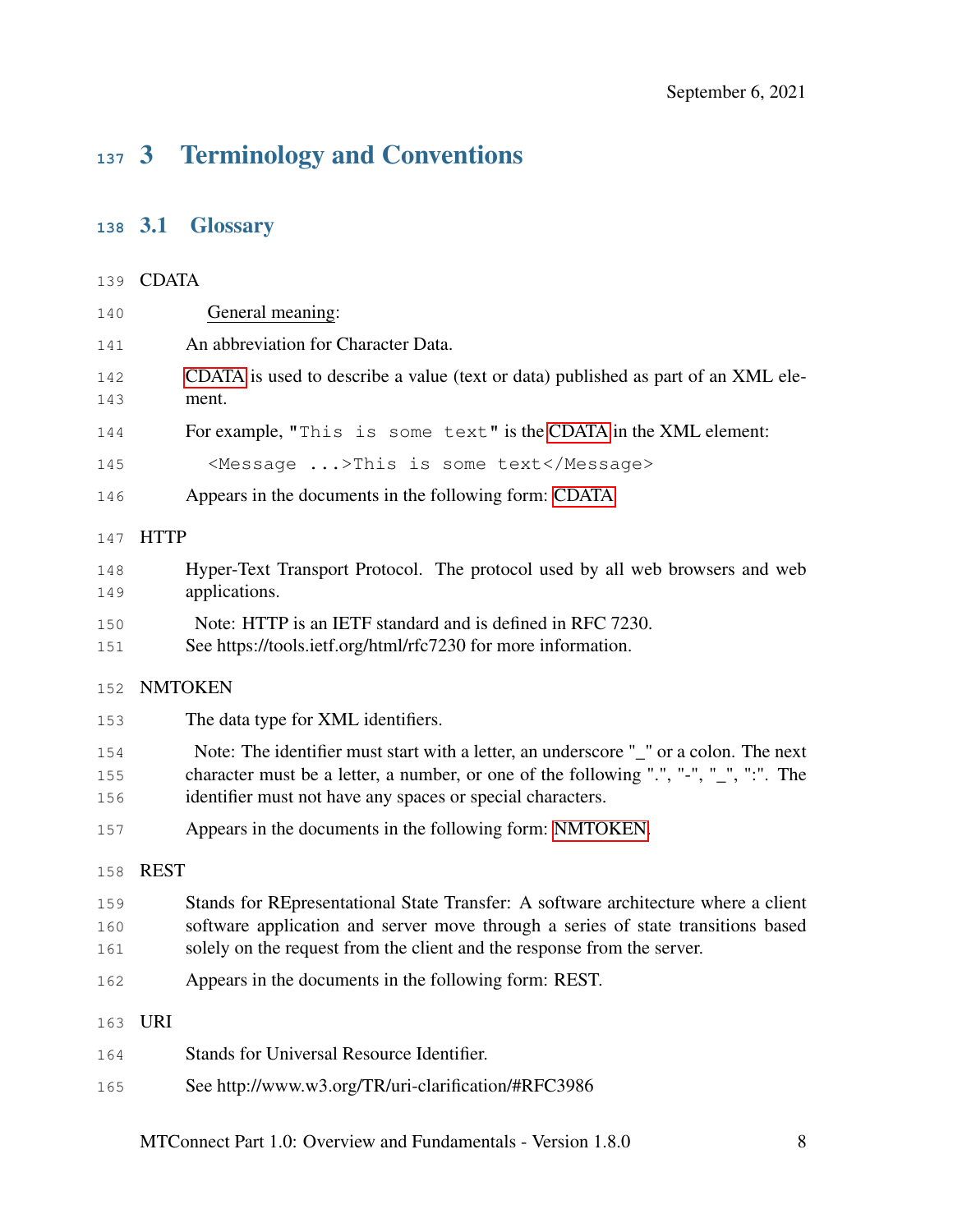<span id="page-15-0"></span>

| 166        | <b>URL</b>                                                                                                                                     |
|------------|------------------------------------------------------------------------------------------------------------------------------------------------|
| 167        | Stands for Uniform Resource Locator.                                                                                                           |
| 168        | See http://www.w3.org/TR/uri-clarification/#RFC3986                                                                                            |
| 169        | <b>URN</b>                                                                                                                                     |
| 170        | <b>Stands for Uniform Resource Name.</b>                                                                                                       |
| 171        | See http://www.w3.org/TR/uri-clarification/#RFC3986                                                                                            |
| 172        | UTC/GMT                                                                                                                                        |
| 173        | Stands for Coordinated Universal Time/Greenwich Mean Time.                                                                                     |
| 174<br>175 | UTC/GMT is the primary time standard by which the world regulates clocks and<br>time.                                                          |
| 176<br>177 | The time stamp for all information reported in an MTConnect Response Document<br>is provided in UTC/GMT format.                                |
| 178        | <b>UUID</b>                                                                                                                                    |
| 179        | General meaning:                                                                                                                               |
| 180<br>181 | Stands for Universally Unique Identifier. (Can also be referred to as a GUID in some<br>literature Globally Unique Identifier).                |
| 182<br>183 | Note: Defined in RFC 4122 of the IETF. See https://www.ietf.org/rfc/rfc4122.txt<br>for more information.                                       |
| 184        | Appears in the documents in the following form: UUID.                                                                                          |
| 185        | Used as an attribute for an XML element:                                                                                                       |
| 186<br>187 | Used as an attribute that provides a unique identity for a piece of information re-<br>ported by an <i>Agent</i> .                             |
| 188        | Appears in the documents in the following form: uuid.                                                                                          |
| 189        | W <sub>3</sub> C                                                                                                                               |
| 190<br>191 | The World Wide Web Consortium (W3C) is an international community that devel-<br>ops open standards to ensure the long-term growth of the Web. |
| 192        | See https://www.w3.org/.                                                                                                                       |
| 193        | <b>XML</b>                                                                                                                                     |
| 194        | Stands for eXtensible Markup Language.                                                                                                         |
| 195<br>196 | XML defines a set of rules for encoding documents that both a human-readable and<br>machine-readable.                                          |
| 197        | XML is the language used for all code examples in the MTConnect Standard.                                                                      |
| 198        | Refer to http://www.w3.org/XML for more information about XML.                                                                                 |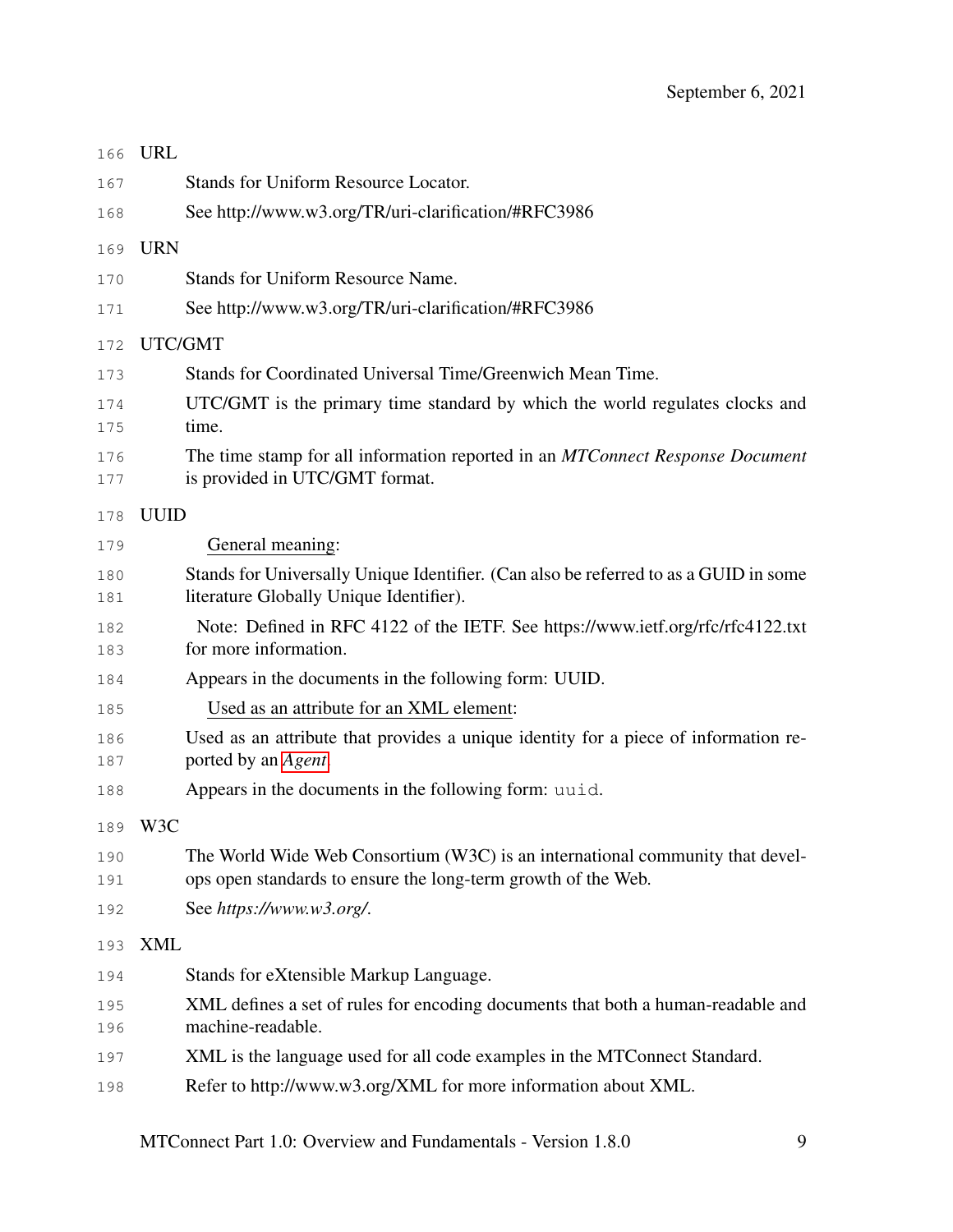#### <span id="page-16-1"></span>XPath

- General meaning:
- [XPath](#page-16-1) is a command structure that describes a way for a software system to locate information in an XML document.
- [XPath](#page-16-1) uses an addressing syntax based on a path through the document's logical structure.
- See http://www.w3.org/TR/xpath for more information on [XPath.](#page-16-1)
- Appears in the documents in the following form: [XPath.](#page-16-1)

#### *Abstract Element*

- An element that defines a set of common characteristics that are shared by a group of elements.
- An abstract element cannot appear in a document. In a specific implementation of a schema, an abstract element is replaced by a derived element that is itself not an abstract element. The characteristics for the derived element are inherited from the abstract element.
- Appears in the documents in the following form: abstract.

#### *Adapter*

- An optional piece of hardware or software that transforms information provided by a piece of equipment into a form that can be received by an *[Agent](#page-16-0)*.
- Appears in the documents in the following form: adapter.

#### <span id="page-16-0"></span>*Agent*

- Refers to an MTConnect Agent.
- Software that collects data published from one or more piece(s) of equipment, orga-
- nizes that data in a structured manner, and responds to requests for data from client
- software systems by providing a structured response in the form of a *[Response Doc-](#page-31-0)*
- *[ument](#page-31-0)* that is constructed using the *[semantic data models](#page-32-0)* defined in the Standard.
- Appears in the documents in the following form: *[Agent](#page-16-0)*.

#### *alarm limits*

A set of limits used to trigger warning or alarm indicators.

#### *Application Programming Interface*

- A set of methods to provide communications between software applications.
- The API defined in the MTConnect Standard describes the methods for providing
- the *[Request/Response](#page-30-0)* Information Exchange between an *[Agent](#page-16-0)* and client software
- applications.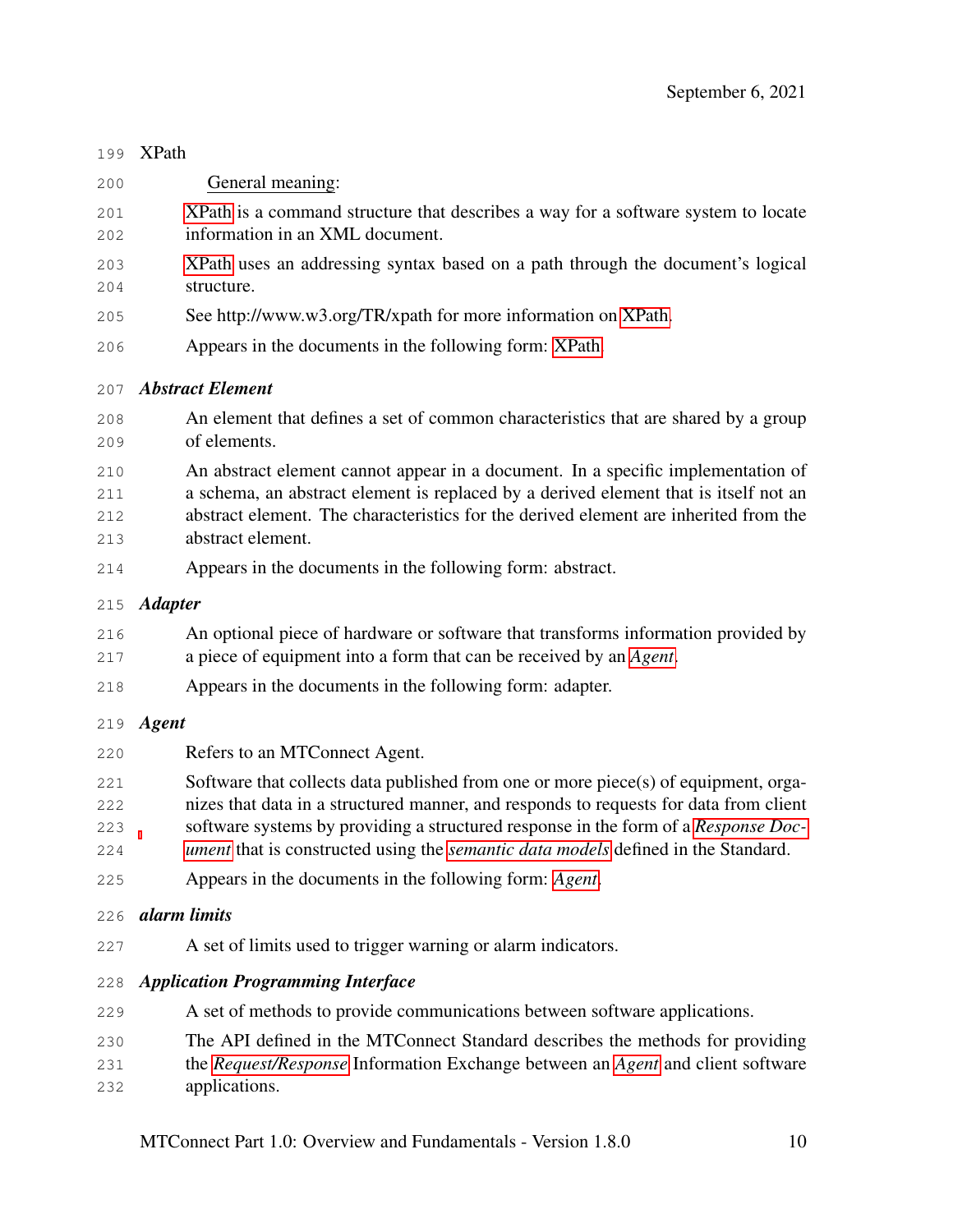Appears in the documents in the following forms: Application Programming Inter-face or API.

#### *Archetype*

<span id="page-17-1"></span>

| 236               | General Description of an MTConnect Asset:                                                                                                                                                                         |
|-------------------|--------------------------------------------------------------------------------------------------------------------------------------------------------------------------------------------------------------------|
| 237<br>238        | Archetype is a class of <i>MTConnect Assets</i> that provides the requirements, con-<br>straints, and common properties for a type of MTConnect Asset.                                                             |
| 239               | Appears in the documents in the following form: Archetype.                                                                                                                                                         |
| 240               | Used as an XML term describing an MTConnect Asset:                                                                                                                                                                 |
| 241<br>242        | In an XML representation of the Asset Information Models, Archetype is an ab-<br>stract element that is replaced by a specific type of <i>Asset</i> Archetype.                                                     |
| 243               | Appears in the documents in the following form: Archetype                                                                                                                                                          |
| 244               | Asset                                                                                                                                                                                                              |
| 245               | item, thing or entity that has potential or actual value to an organization Ref: ISO                                                                                                                               |
| 246               | 55000:2014(en)                                                                                                                                                                                                     |
| 247<br>248<br>249 | Note 1 to entry: Value can be tangible or intangible, financial or non-financial,<br>and includes consideration of risks and liabilities. It can be positive or negative<br>at different stages of the asset life. |

- Note 3 to entry: A grouping of assets referred to as an asset system could also be considered as an asset.
- 

#### <span id="page-17-0"></span>*Asset Document*

 An electronic document published by an *[Agent](#page-16-0)* in response to a *[Request](#page-30-1)* for infor-mation from a client software application relating to Assets.

#### *Attachment*

The connection by which one thing is associated with another.

#### *Attribute*

- A term that is used to provide additional information or properties for an element.
- Appears in the documents in the following form: attribute.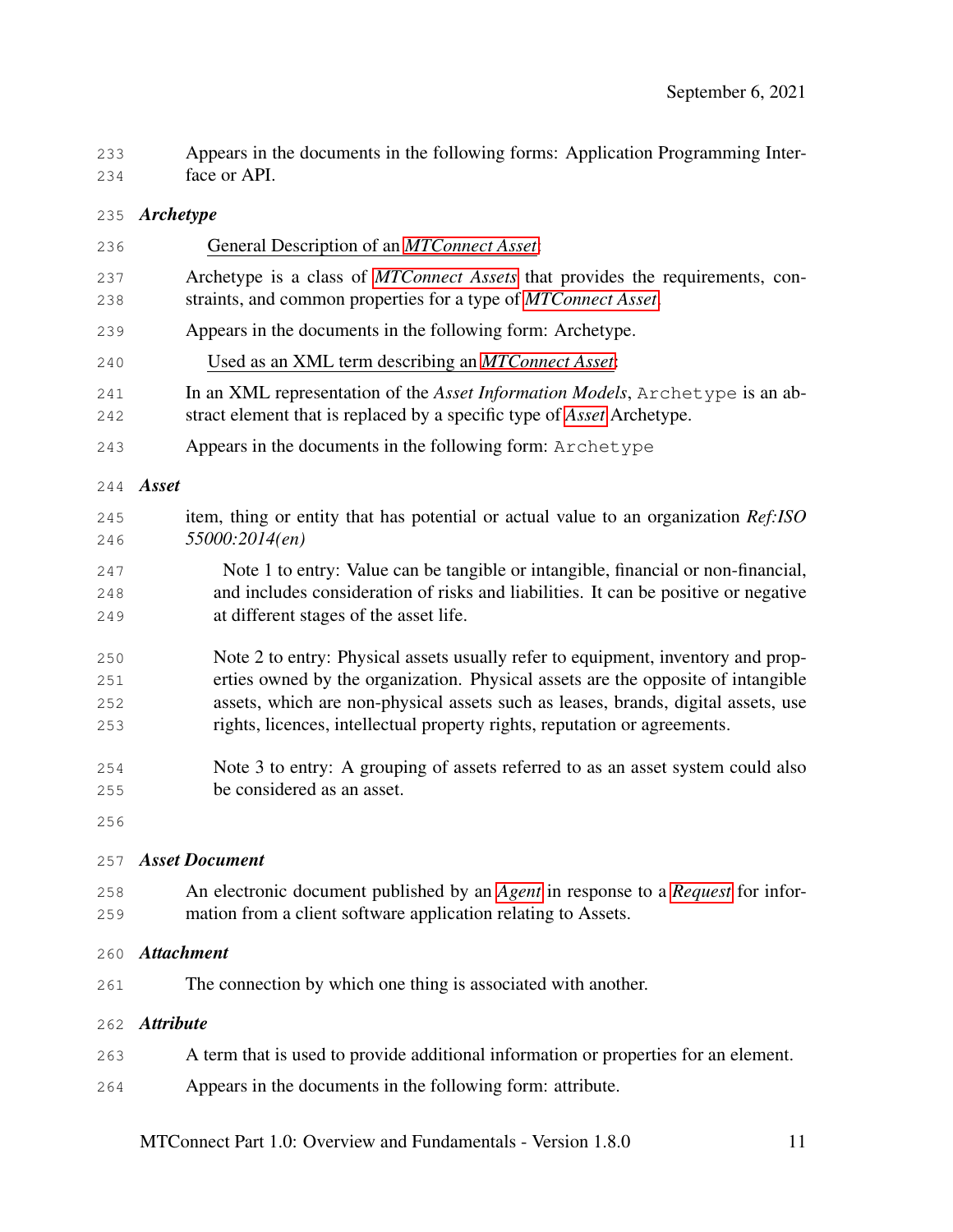#### <span id="page-18-0"></span>*Base Functional Structure*

- A consistent set of functionalities defined by the MTConnect Standard. This func-
- tionality includes the protocol(s) used to communicate data to a client software ap-
- plication, the *[semantic data models](#page-32-0)* defining how that data is organized into *[Re-](#page-31-0)*
- *[sponse Documents](#page-31-0)*, and the encoding of those *[Response Documents](#page-31-0)*.
- Appears in the documents in the following form: *[Base Functional Structure](#page-18-0)*.

#### <span id="page-18-1"></span>*buffer*

<span id="page-18-3"></span><span id="page-18-2"></span>

| 272 | General meaning:                                                                             |
|-----|----------------------------------------------------------------------------------------------|
| 273 | A section of an <i>Agent</i> that provides storage for information published from pieces     |
| 274 | of equipment.                                                                                |
| 275 | Used relative to Streaming Data:                                                             |
| 276 | A section of an <i>Agent</i> that provides storage for information relating to individual    |
| 277 | pieces of Streaming Data.                                                                    |
| 278 | Appears in the documents in the following form: buffer.                                      |
| 279 | Used relative to MTConnect Assets:                                                           |
| 280 | A section of an Agent that provides storage for Asset Documents.                             |
| 281 | Appears in the documents in the following form: assets buffer.                               |
| 282 | <b>Child Element</b>                                                                         |
| 283 | A portion of a data modeling structure that illustrates the relationship between an          |
| 284 | element and the higher-level Parent Element within which it is contained.                    |
| 285 | Appears in the documents in the following form: Child Element.                               |
| 286 | <b>Client</b>                                                                                |
| 287 | A process or set of processes that send Requests for information to an Agent; e.g.           |
| 288 | software applications or a function that implements the Request portion of an Inter-         |
| 289 | face Interaction Model.                                                                      |
| 290 | Appears in the documents in the following form: client.                                      |
| 291 | <b>Component</b>                                                                             |
| 292 | General meaning:                                                                             |
| 293 | A <i>Structural Element</i> that represents a physical or logical part or subpart of a piece |
| 294 | of equipment.                                                                                |
| 295 | Appears in the documents in the following form: Component.                                   |
| 296 | Used in <i>Information Models</i> :                                                          |
| 297 | A data modeling element used to organize the data being retrieved from a piece of            |
| 298 | equipment.                                                                                   |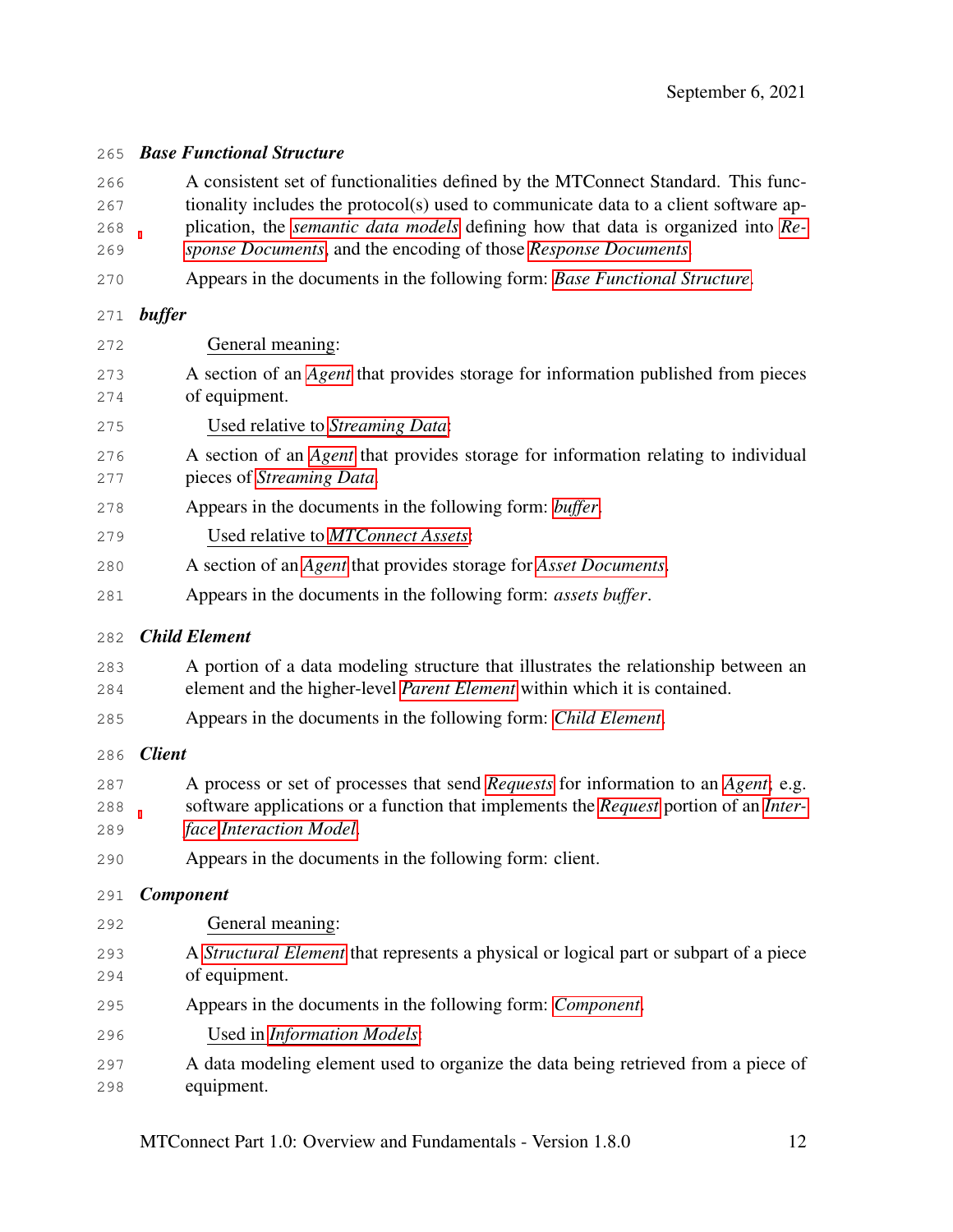<span id="page-19-2"></span><span id="page-19-1"></span><span id="page-19-0"></span>

| 299<br>300               | • When used as an XML container to organize Lower Level Component ele-<br>ments.                                                                                                                                                            |
|--------------------------|---------------------------------------------------------------------------------------------------------------------------------------------------------------------------------------------------------------------------------------------|
| 301                      | Appears in the documents in the following form: Components.                                                                                                                                                                                 |
| 302<br>303<br>304<br>305 | • When used as an abstract XML element. Component is replaced in a data<br>model by a type of <i>Component</i> element. Component is also an XML con-<br>tainer used to organize Lower Level Component elements, Data Entities, or<br>both. |
| 306                      | Appears in the documents in the following form: Component.                                                                                                                                                                                  |
| 307                      | <b>Composition</b>                                                                                                                                                                                                                          |
| 308                      | General meaning:                                                                                                                                                                                                                            |
| 309<br>310               | Data modeling elements that describe the lowest level basic structural or functional<br>building blocks contained within a Component element.                                                                                               |
| 311                      | Appears in the documents in the following form: <i>Composition</i>                                                                                                                                                                          |
| 312                      | Used in Information Models:                                                                                                                                                                                                                 |
| 313                      | A data modeling element used to organize the data being retrieved from a piece of                                                                                                                                                           |
| 314                      | equipment.                                                                                                                                                                                                                                  |
| 315                      | • When used as an XML container to organize Composition elements.                                                                                                                                                                           |
| 316                      | Appears in the documents in the following form: Compositions                                                                                                                                                                                |
| 317<br>318               | • When used as an abstract XML element. Composition is replaced in a data<br>model by a type of <i>Composition</i> element.                                                                                                                 |
| 319                      | Appears in the documents in the following form: Composition.                                                                                                                                                                                |
| 320                      | <b>Condition</b>                                                                                                                                                                                                                            |
| 321                      | An indicator of the ability of a piece of equipment or <i>Component</i> to function to                                                                                                                                                      |
| 322                      | specification.                                                                                                                                                                                                                              |
| 323                      | control limits                                                                                                                                                                                                                              |
| 324                      | A set of limits used to indicate whether a process variable is stable and in control.                                                                                                                                                       |
| 325                      | <b>Controlled Vocabulary</b>                                                                                                                                                                                                                |
| 326<br>327               | A restricted set of values that may be published as the <i>Valid Data Value</i> for a <i>Data</i><br>Entity.                                                                                                                                |
| 328                      | Appears in the documents in the following form: Controlled Vocabulary.                                                                                                                                                                      |
| 329                      | current                                                                                                                                                                                                                                     |
| 330                      | occurring in or existing at the present time.                                                                                                                                                                                               |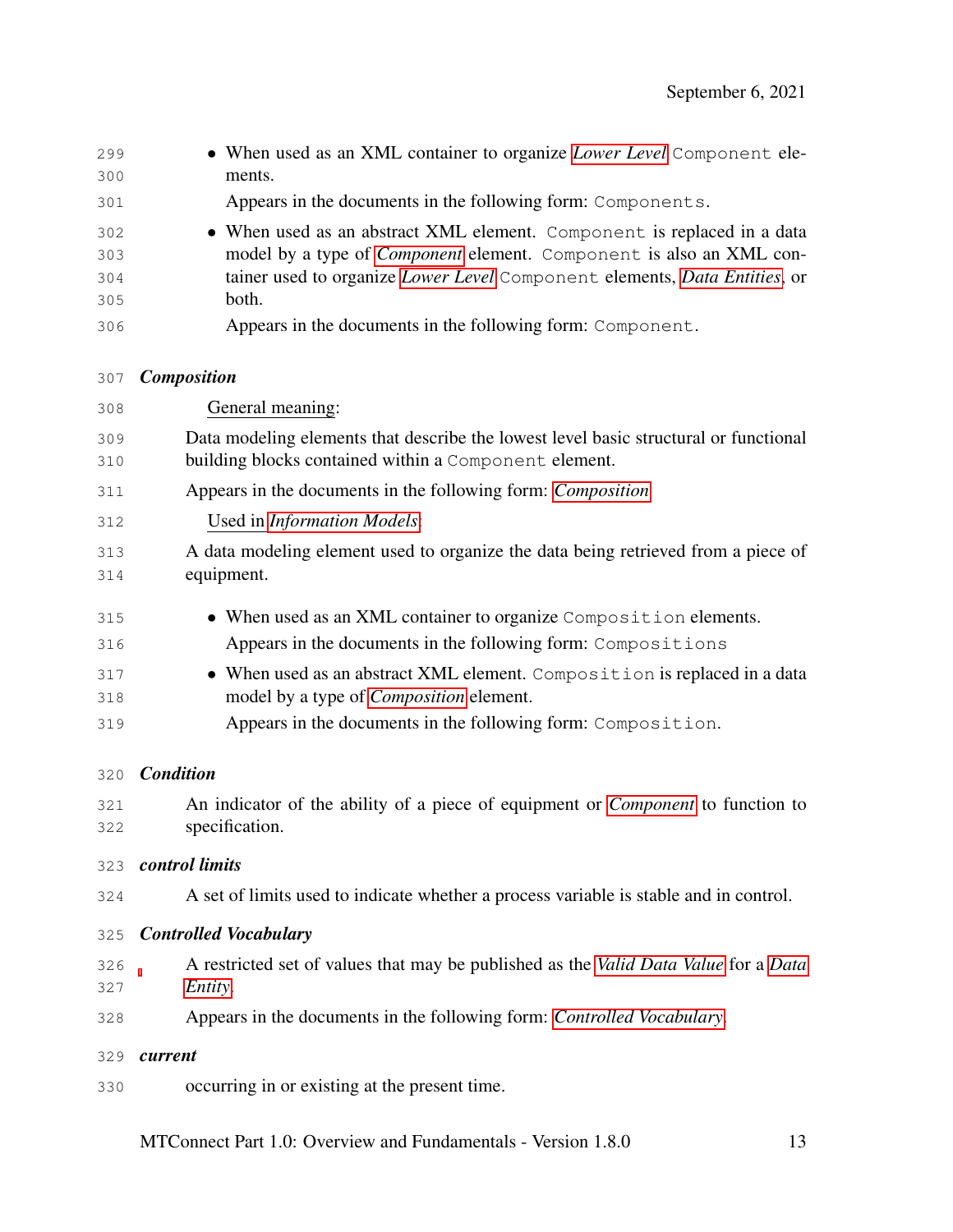#### <span id="page-20-2"></span>*Current Request*

| 332 | A Current Request is a Request to an Agent to produce an MTConnectStreams Re-                             |
|-----|-----------------------------------------------------------------------------------------------------------|
| 333 | sponse Document containing the Observations Information Model for a snapshot of                           |
| 334 | the latest <i>observations</i> at the moment of the <i>Request</i> or at a given <i>sequence number</i> . |

#### <span id="page-20-0"></span>*data dictionary*

- Listing of standardized terms and definitions used in *[MTConnect Information Mod-](#page-27-0)[els](#page-27-0)*.
- Appears in the documents in the following form: *[data dictionary](#page-20-0)*.

#### <span id="page-20-1"></span>*Data Entity*

- A primary data modeling element that represents all elements that either describe data items that may be reported by an *[Agent](#page-16-0)* or the data items that contain the actual data published by an *[Agent](#page-16-0)*.
- Appears in the documents in the following form: *[Data Entity](#page-20-1)*.

#### *Data Item*

| 345 | General meaning:                                                                                      |
|-----|-------------------------------------------------------------------------------------------------------|
| 346 | Descriptive information or properties and characteristics associated with a <i>Data En</i> -          |
| 347 | tity.                                                                                                 |
| 348 | Appears in the documents in the following form: data item.                                            |
| 349 | Used in an XML representation of a <i>Data Entity</i> :                                               |
| 350 | • When used as an XML container to organize DataItem elements.                                        |
| 351 | Appears in the documents in the following form: DataItems.                                            |
| 352 | $\bullet$ When used to represent a specific <i>Data Entity</i> , the form $\text{DataItem}$ is an XML |
| 353 | element.                                                                                              |
| 354 | Appears in the documents in the following form: DataItem.                                             |
|     |                                                                                                       |
| 355 | Data Set                                                                                              |
| 356 | A set of key-value pairs where each entry is uniquely identified by the key.                          |
| 357 | <b>Data Source</b>                                                                                    |
| 358 | Any piece of equipment that can produce data that is published to an <i>Agent</i> .                   |

<span id="page-20-3"></span>Appears in the documents in the following form: data source.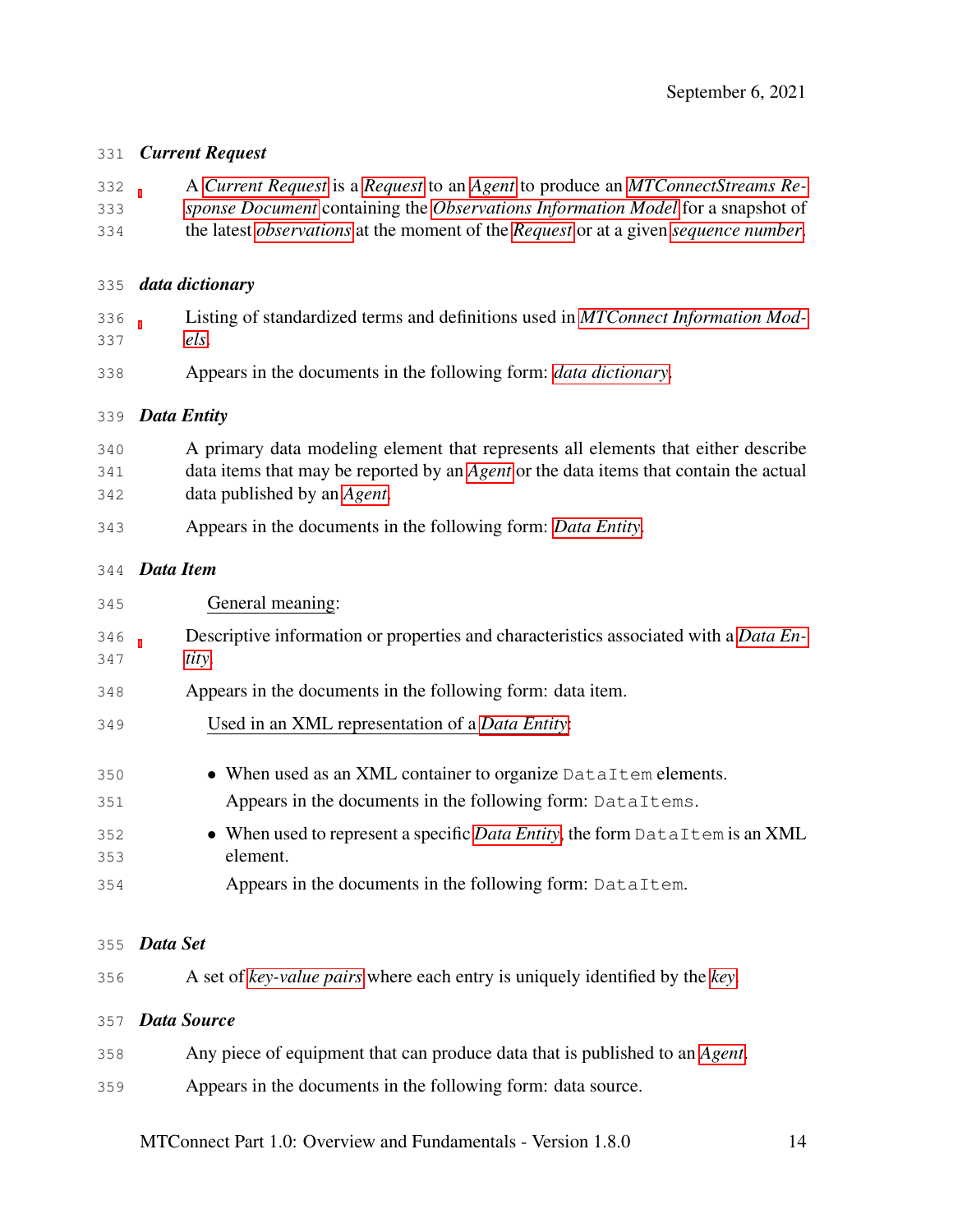#### <span id="page-21-1"></span>*Data Streaming*

- A method for an *[Agent](#page-16-0)* to provide a continuous stream of information in response to a single *[Request](#page-30-1)* from a client software application.
- Appears in the documents in the following form: *[Data Streaming](#page-21-1)*.

#### *Deprecated*

 An indication that specific content in an *[MTConnect Document](#page-27-1)* is currently usable but is regarded as being obsolete or superseded. It is recommended that deprecated content should be avoided.

Appears in the documents in the following form: DEPRECATED .

#### *Deprecation Warning*

- An indicator that specific content in an *[MTConnect Document](#page-27-1)* may be changed to **DEPRECATED** in a future release of the standard.
- 372 Appears in the documents in the following form: **DEPRECATION WARNING**.

#### <span id="page-21-2"></span>*Devices Information Model*

- A set of rules and terms that describes the physical and logical configuration for a piece of equipment and the data that may be reported by that equipment.
- Appears in the documents in the following form: *[Devices Information Model](#page-21-2)*.

#### <span id="page-21-0"></span>*Document*

 A piece of written, printed, or electronic matter that provides information or evi-dence that serves as an official record.

#### <span id="page-21-3"></span>*Document Body*

- The portion of the content of an *MTConnect Response Document* that is defined by the relative *[MTConnect Information Model](#page-27-0)*. The *[Document Body](#page-21-3)* contains the
- *[Structural Elements](#page-34-1)* and *[Data Entities](#page-20-1)* reported in a *[Response Document](#page-31-0)*.
- Appears in the documents in the following form: *[Document Body](#page-21-3)*.

#### <span id="page-21-4"></span>*Document Header*

- The portion of the content of an *MTConnect Response Document* that provides infor-
- mation from an *[Agent](#page-16-0)* defining version information, storage capacity, protocol, and other information associated with the management of the data stored in or retrieved
- from the *[Agent](#page-16-0)*.
- Appears in the documents in the following form: *[Document Header](#page-21-4)*.

#### *electric current*

The rate of flow of electric charge.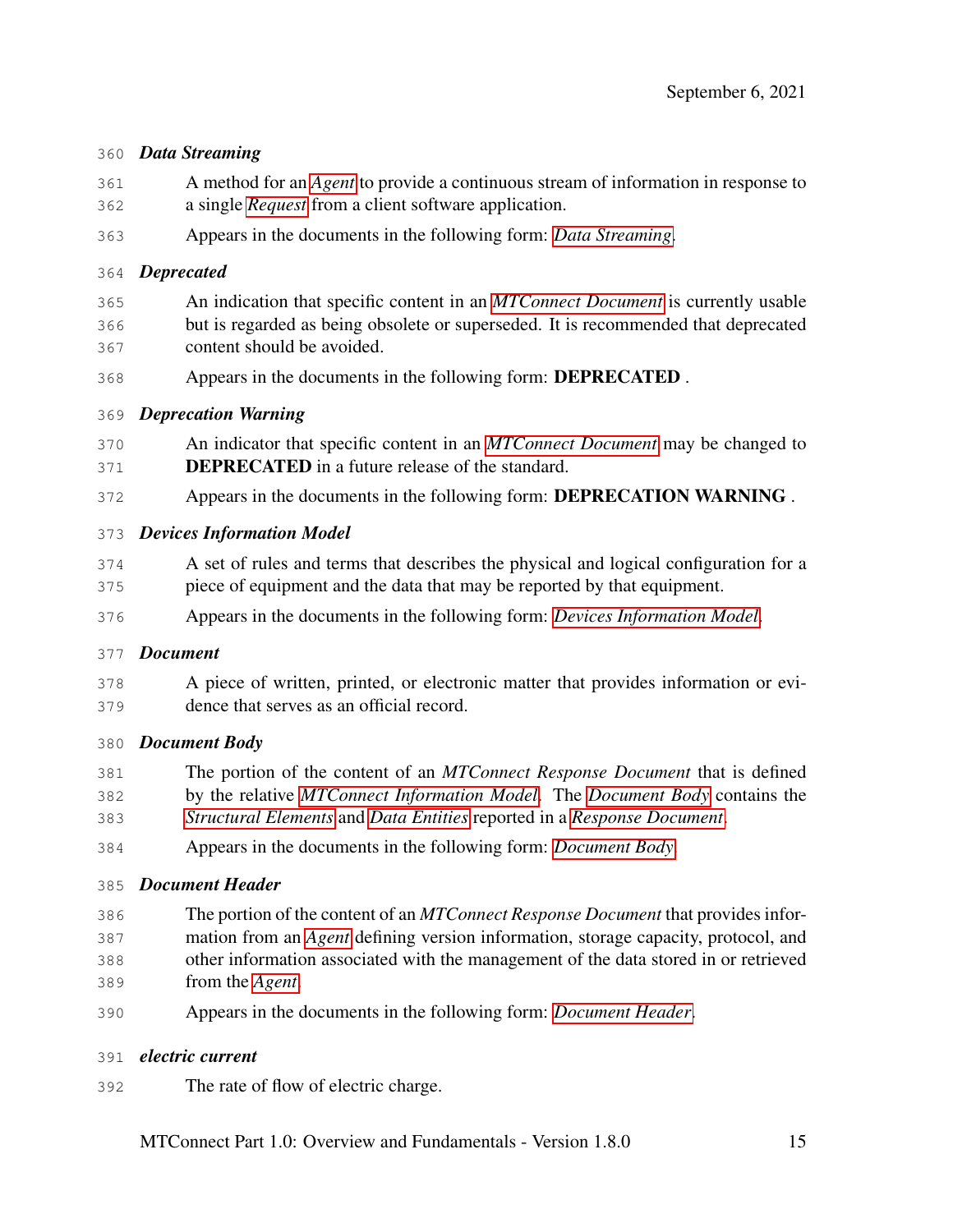#### *Element*

- Refers to an XML element.
- An XML element is a logical portion of an XML document or schema that begins with a start-tag and ends with a corresponding end-tag.
- The information provided between the start-tag and end-tag may contain attributes, other elements (sub-elements), and/or CDATA.
- Note: Also, an XML element may consist of an empty-element tag. Refer to *Appendix [B](#page-139-0)* for more information on element tags.
- Appears in the documents in the following form: element.

#### <span id="page-22-0"></span>*Element Name*

- A descriptive identifier contained in both the start-tag and end-tag of an XML element that provides the name of the element.
- Appears in the documents in the following form: element name.
- Used to describe the name for a specific XML element:
- Reference to the name provided in the start-tag, end-tag, or empty-element tag for an XML element.
- Appears in the documents in the following form: *[Element Name](#page-22-0)*.

#### *engineering units*

 A quantity, dimension, or magnitude used in engineering adopted as a standard in terms of which the magnitude of other quantities of the same kind can be expressed or calculated.

#### *Equipment*

- Represents anything that can publish information and is used in the operations of a manufacturing facility shop floor. Examples of equipment are machine tools, ovens, sensor units, workstations, software applications, and bar feeders.
- Appears in the documents in the following form: equipment or piece of equipment.
- <span id="page-22-2"></span>*Equipment Metadata*
- See *[Metadata](#page-26-2)*

#### <span id="page-22-1"></span>*Error Information Model*

- The rules and terminology that describes the *[Response Document](#page-31-0)* returned by an *[Agent](#page-16-0)* when it encounters an error while interpreting a *[Request](#page-30-1)* for information from a client software application or when an *[Agent](#page-16-0)* experiences an error while publishing the *Response* to a *[Request](#page-30-1)* for information.
- Appears in the documents in the following form: *[Error Information Model](#page-22-1)*.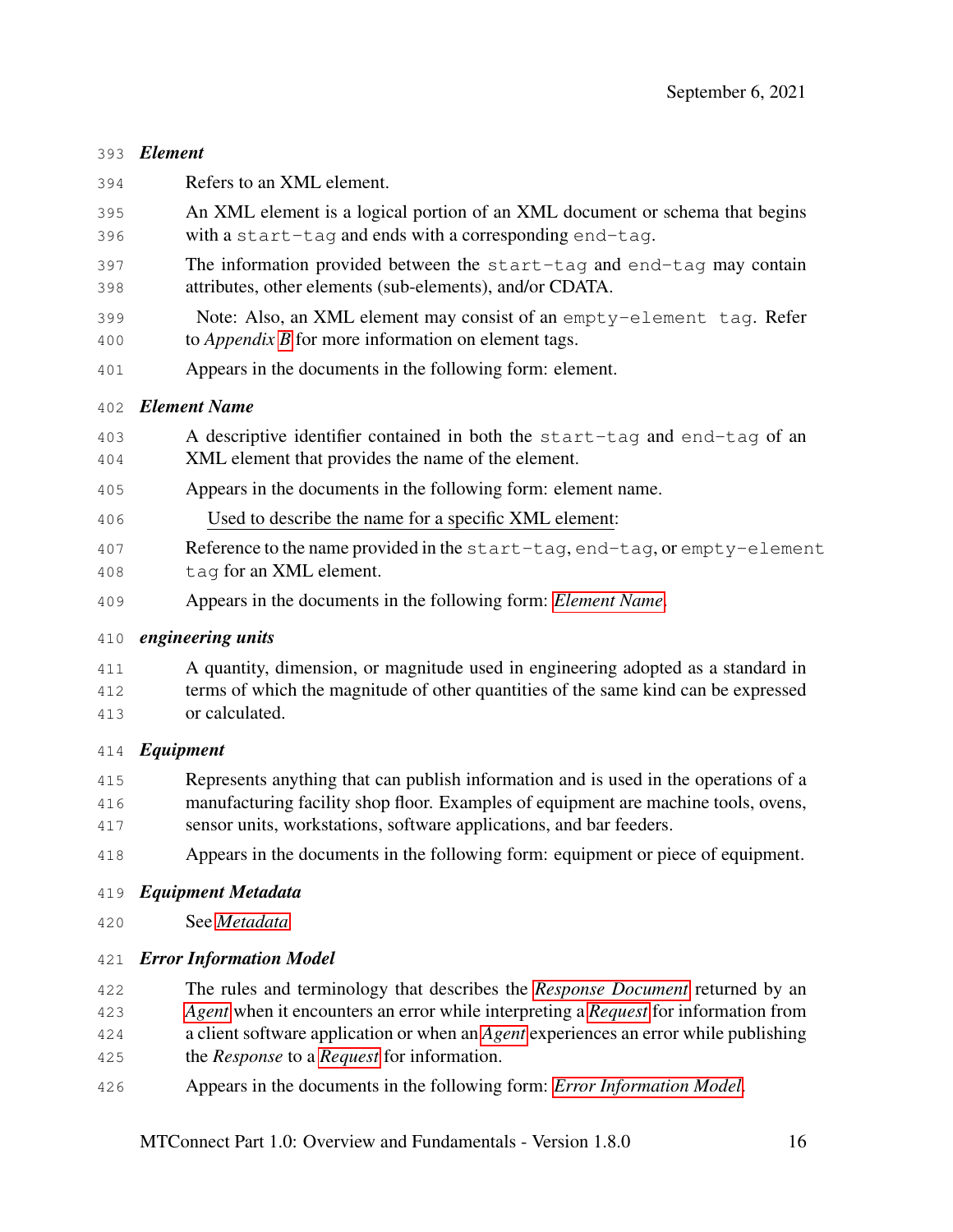#### *Extensible*

 The ability for an implementer to extend *[MTConnect Information Models](#page-27-0)* by adding content not currently addressed in the MTConnect Standard.

#### <span id="page-23-0"></span>*Fault State*

- In the MTConnect Standard, a term that indicates the reported status of a *[Condition](#page-19-2)* category *[Data Entity](#page-20-1)*.
- Appears in the documents in the following form: *[Fault State](#page-23-0)*.

#### *Force*

A push or pull on a mass which results in an acceleration.

#### <span id="page-23-1"></span>*heartbeat*

#### General meaning:

- A function that indicates to a client application that the communications connection to an *[Agent](#page-16-0)* is still viable during times when there is no new data available to report often referred to as a "keep alive" message.
- Appears in the documents in the following form: *[heartbeat](#page-23-1)*.
- When used as part of an *[HTTP Request](#page-24-0)*:
- The form heartbeat is used as a parameter in the query portion of an *[HTTP](#page-24-1) [Request Line](#page-24-1)*.
- Appears in the documents in the following form: heartbeat.

#### *Higher Level*

A nested element that is above a lower level element.

#### <span id="page-23-2"></span>*HTTP Error Message*

- In the MTConnect Standard, a response provided by an *[Agent](#page-16-0)* indicating that an *[HTTP Request](#page-24-0)* is incorrectly formatted or identifies that the requested data is not available from the *[Agent](#page-16-0)*.
- Appears in the documents in the following form: *[HTTP Error Message](#page-23-2)*.

#### <span id="page-23-3"></span>*HTTP Header*

- In the MTConnect Standard, the content of the *Header* portion of either an *[HTTP](#page-24-0)*
- *[Request](#page-24-0)* from a client software application or an *[HTTP Response](#page-24-2)* from an *[Agent](#page-16-0)*.
- Appears in the documents in the following form: *[HTTP Header](#page-23-3)*.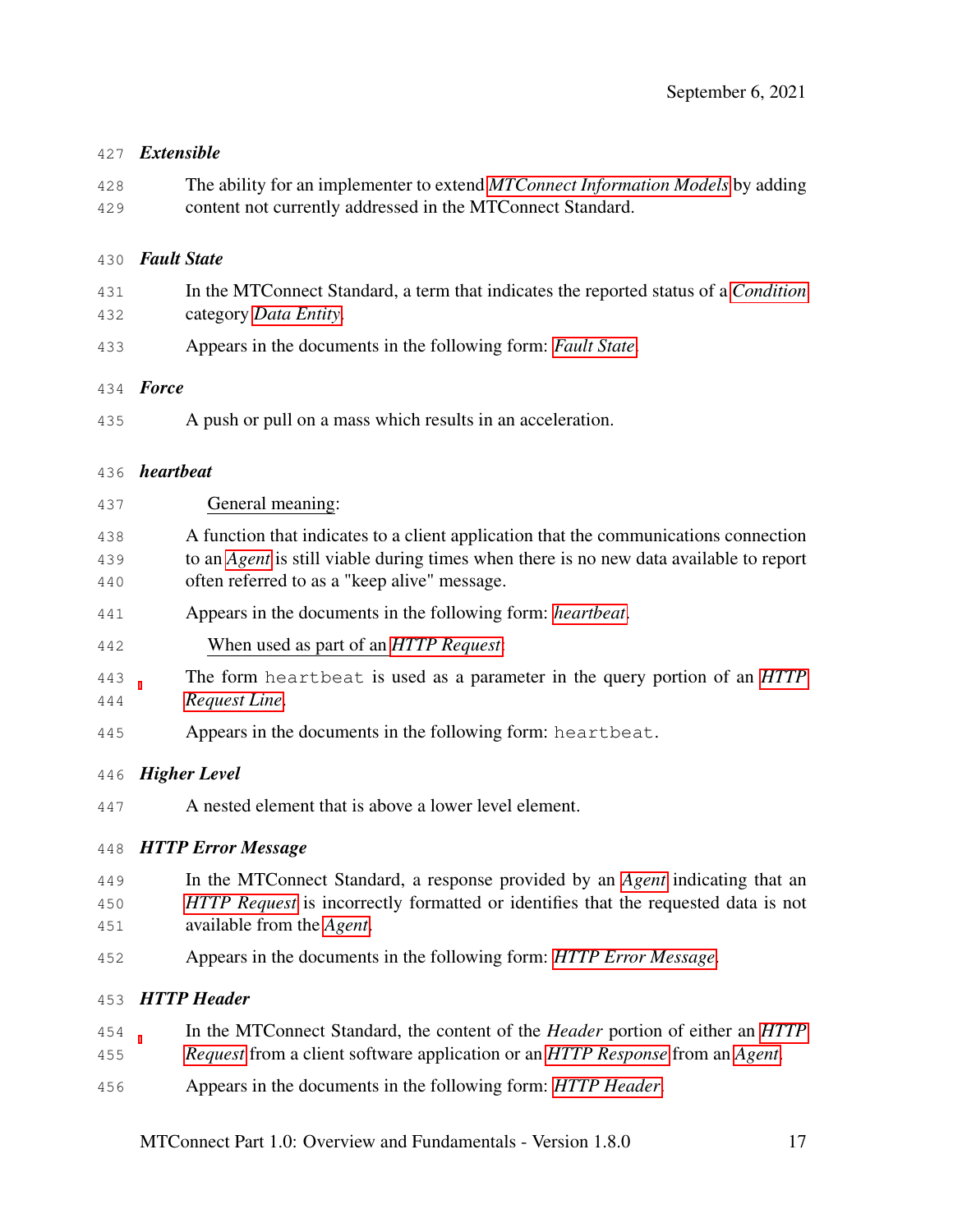#### <span id="page-24-3"></span>*HTTP Message*

 An *[HTTP Message](#page-24-3)* consists of requests from client to server and responses from server to client. *Ref:IETF:RFC-2616*

#### *HTTP Method*

 In the MTConnect Standard, a portion of a command in an *[HTTP Request](#page-24-0)* that indi- cates the desired action to be performed on the identified resource; often referred to as verbs.

#### <span id="page-24-0"></span>*HTTP Request*

- In the MTConnect Standard, a communications command issued by a client soft-ware application to an *[Agent](#page-16-0)* requesting information defined in the *[HTTP Request](#page-24-1)*
- *[Line](#page-24-1)*.
- Appears in the documents in the following form: *[HTTP Request](#page-24-0)*.

#### <span id="page-24-1"></span>*HTTP Request Line*

- In the MTConnect Standard, the first line of an *[HTTP Request](#page-24-0)* describing a specific *[Response Document](#page-31-0)* to be published by an *[Agent](#page-16-0)*.
- Appears in the documents in the following form: *[HTTP Request Line](#page-24-1)*.

#### <span id="page-24-2"></span>*HTTP Response*

- In the MTConnect Standard, the information published from an *[Agent](#page-16-0)* in reply to an *[HTTP Request](#page-24-0)*. An *[HTTP Response](#page-24-2)* may be either a *[Response Document](#page-31-0)* or an *[HTTP Error Message](#page-23-2)*.
- Appears in the documents in the following form: *[HTTP Response](#page-24-2)*.

#### <span id="page-24-4"></span>*HTTP Server*

- In the MTConnect Standard, a software program that accepts *[HTTP Requests](#page-24-0)* from client software applications and publishes *[HTTP Responses](#page-24-2)* as a reply to those *[Re-](#page-30-1)*
- *[quests](#page-30-1)*.
- Appears in the documents in the following form: *[HTTP Server](#page-24-4)*.

#### <span id="page-24-5"></span>*HTTP Status Code*

- In the MTConnect Standard, a numeric code contained in an *[HTTP Response](#page-24-2)* that defines a status category associated with the *Response* either as a success status or a category of an HTTP error.
- Appears in the documents in the following form: *[HTTP Status Code](#page-24-5)*.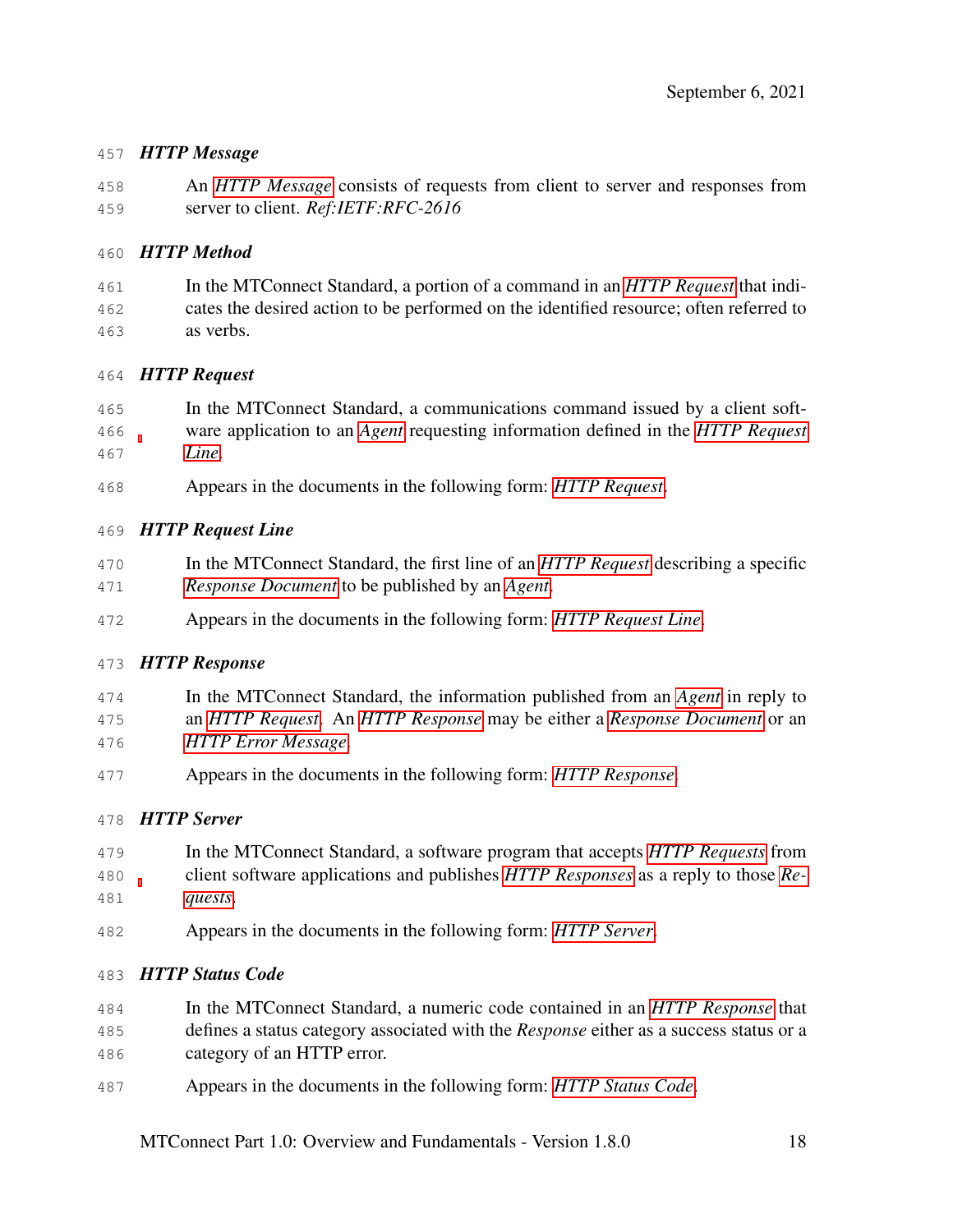<span id="page-25-5"></span><span id="page-25-4"></span><span id="page-25-3"></span><span id="page-25-2"></span><span id="page-25-1"></span><span id="page-25-0"></span>

| 488               | id                                                                                                                                                                                                                                     |  |
|-------------------|----------------------------------------------------------------------------------------------------------------------------------------------------------------------------------------------------------------------------------------|--|
| 489               | General meaning:                                                                                                                                                                                                                       |  |
| 490               | An identifier used to distinguish a piece of information.                                                                                                                                                                              |  |
| 491               | Appears in the documents in the following form: id.                                                                                                                                                                                    |  |
| 492               | Used as an XML attribute:                                                                                                                                                                                                              |  |
| 493<br>494        | When used as an attribute for an XML element - Structural Element, Data Entity, or<br>Asset. id provides a unique identity for the element within an XML document.                                                                     |  |
| 495               | Appears in the documents in the following form: id.                                                                                                                                                                                    |  |
| 496               | <b>Implementation</b>                                                                                                                                                                                                                  |  |
| 497               | A specific instantiation of the MTConnect Standard.                                                                                                                                                                                    |  |
| 498               | <b>Information Model</b>                                                                                                                                                                                                               |  |
| 499<br>500        | The rules, relationships, and terminology that are used to define how information is<br>structured.                                                                                                                                    |  |
| 501<br>502<br>503 | For example, an information model is used to define the structure for each MTCon-<br>nect Response Document; the definition of each piece of information within those<br>documents and the relationship between pieces of information. |  |
| 504               | Appears in the documents in the following form: Information Model.                                                                                                                                                                     |  |
| 505               | <i>instance</i>                                                                                                                                                                                                                        |  |
| 506<br>507        | Describes a set of Streaming Data in an Agent. Each time an Agent is restarted with<br>an empty buffer, data placed in the buffer represents a new instance of the Agent.                                                              |  |
| 508               | Appears in the documents in the following form: <i>instance</i> .                                                                                                                                                                      |  |
| 509               | <b>Interaction Model</b>                                                                                                                                                                                                               |  |
| 510<br>511        | Defines how information is exchanged across an <i>Interface</i> between independent sys-<br>tems.                                                                                                                                      |  |
| 512               | <i>Interface</i>                                                                                                                                                                                                                       |  |
| 513               | The means by which communication is achieved between independent systems.                                                                                                                                                              |  |
| 514               | <b>key</b>                                                                                                                                                                                                                             |  |
| 515               | A unique identifier in a key-value pair association.                                                                                                                                                                                   |  |
| 516               | key-value pair                                                                                                                                                                                                                         |  |
| 517               | An association between an identifier referred to as the key and a value which taken                                                                                                                                                    |  |
| 518<br>519        | together create a key-value pair. When used in a set of key-value pairs each key is<br>unique and will only have one value associated with it at any point in time.                                                                    |  |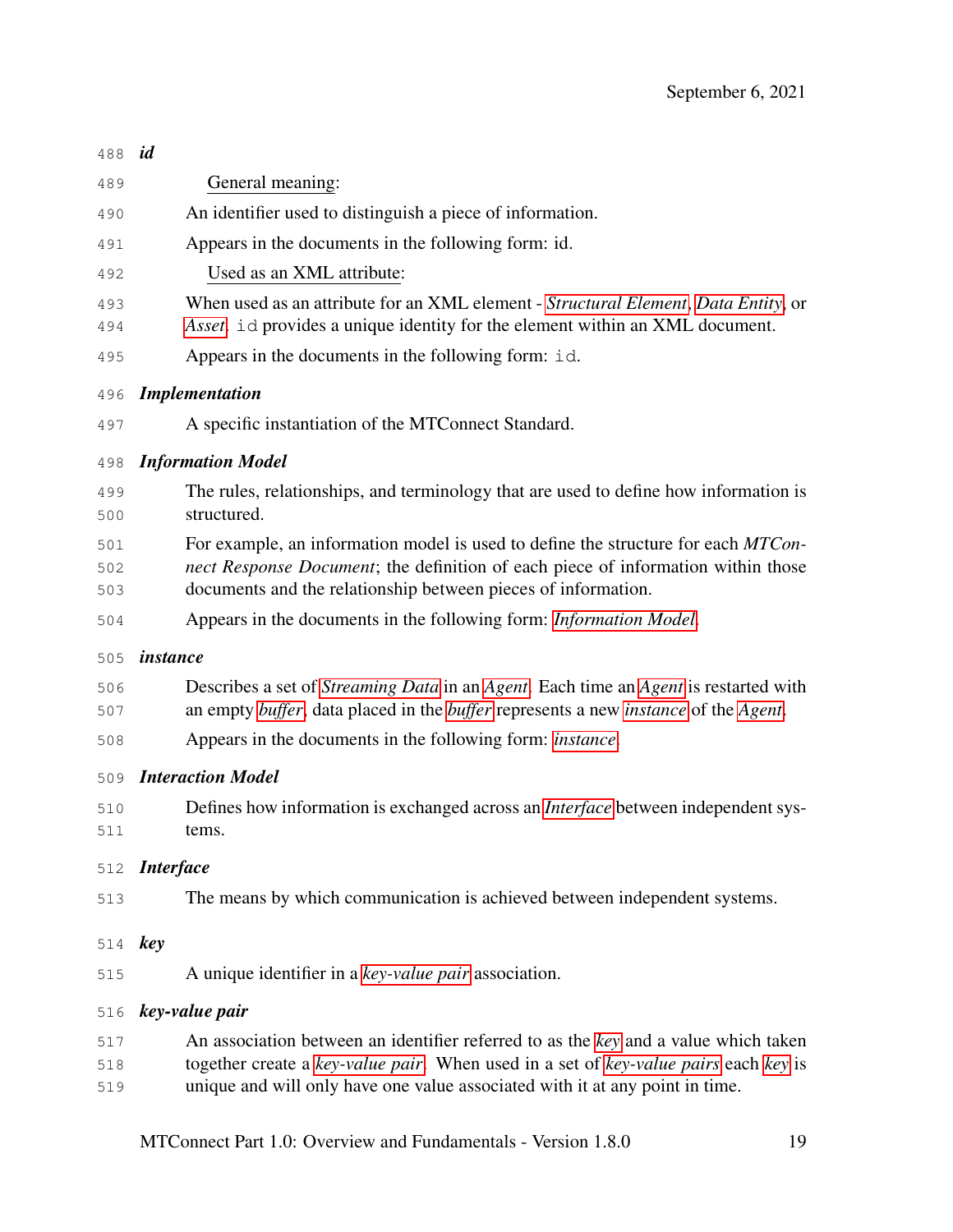#### <span id="page-26-1"></span>*Lower Level*

A nested element that is below a higher level element.

#### *lower limit*

- The lower conformance boundary for a variable.
- Note: immediate concern or action may be required.

#### *lower warning*

The lower boundary indicating increased concern and supervision may be required.

#### *maximum*

A numeric upper constraint.

#### *Message*

A communication in writing, in speech, or by signals.

#### <span id="page-26-2"></span>*Metadata*

- Data that provides information about other data.
- For example, *[Equipment Metadata](#page-22-2)* defines both the *[Structural Elements](#page-34-1)* that rep- resent the physical and logical parts and sub-parts of each piece of equipment, the relationships between those parts and sub-parts, and the definitions of the *[Data En-](#page-20-1)[tities](#page-20-1)* associated with that piece of equipment.
- Appears in the documents in the following form: *[Metadata](#page-26-2)* or *[Equipment Metadata](#page-22-2)*.

#### *minimum*

A numeric lower constraint.

#### <span id="page-26-3"></span>*MTConnect Agent*

See definition for *[Agent](#page-16-0)*.

#### <span id="page-26-0"></span>*MTConnect Asset*

- An *[MTConnect Asset](#page-26-0)* is an *[Asset](#page-17-1)* used by the manufacturing process to perform tasks.
- Note 1 to entry: An *[MTConnect Asset](#page-26-0)* relies upon an *[MTConnect Device](#page-27-2)* to provide *[observations](#page-28-2)* and information about itself and the *[MTConnect Device](#page-27-2)* revises the information to reflect changes to the *[MTConnect Asset](#page-26-0)* during their interaction. Examples of *[MTConnect Assets](#page-26-0)* are Cutting Tools, Part Information, Manufacturing Processes, Fixtures, and Files.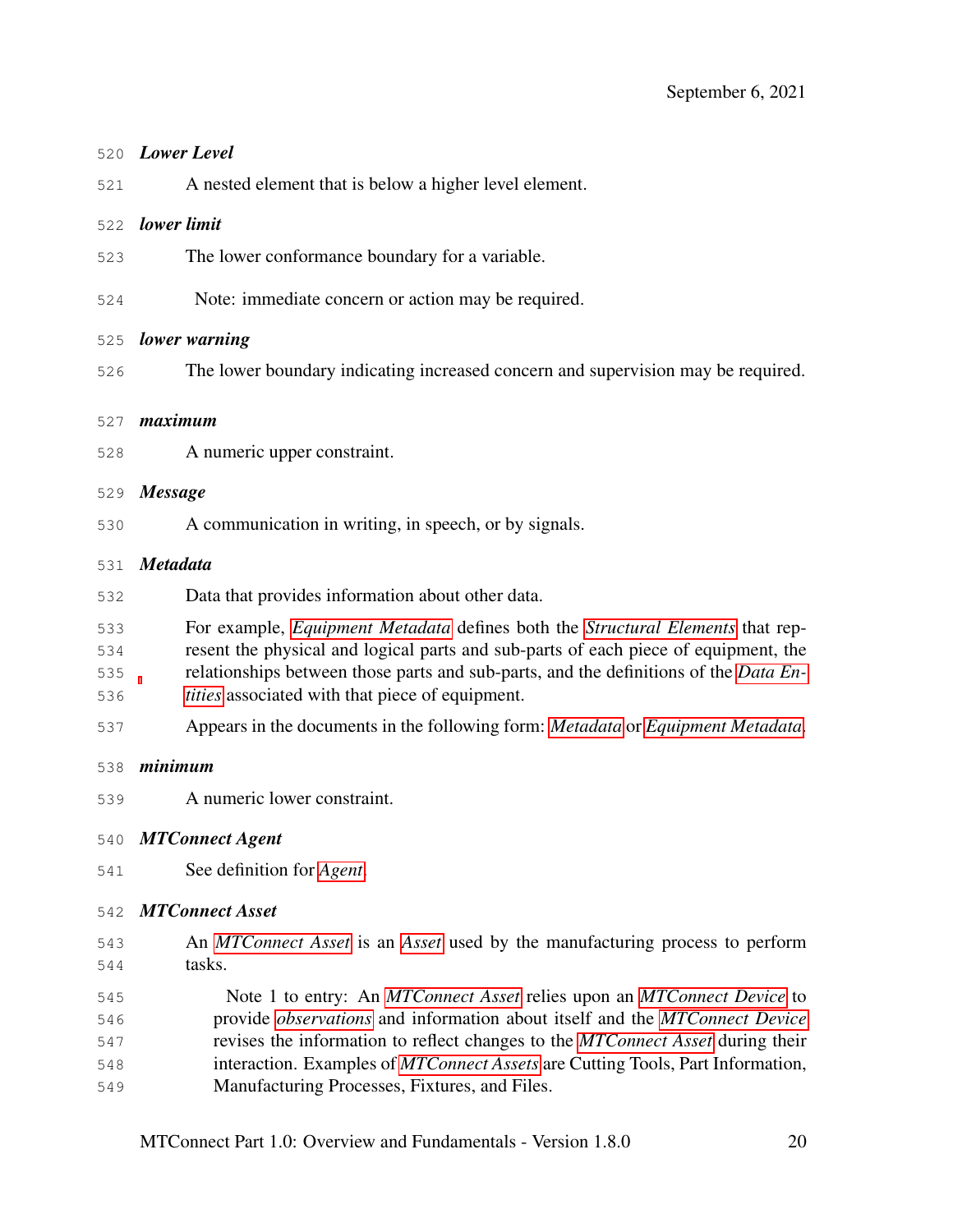- Note 2 to entry: A singular assetId uniquely identifies an *[MTConnect Asset](#page-26-0)* throughout its lifecycle and is used to track and relate the *[MTConnect Asset](#page-26-0)* to other *[MTConnect Devices](#page-27-2)* and entities.
- Note 3 to entry: *[MTConnect Assets](#page-26-0)* are temporally associated with a device and can be removed from the device without damage or alteration to its primary functions.
- 

#### <span id="page-27-2"></span>*MTConnect Device*

- An *[MTConnect Device](#page-27-2)* is a piece of equipment or a manufacturing system that pro- duces *[observations](#page-28-2)* about itself and/or publishes data using the *[MTConnect Infor-](#page-27-0)[mation Model](#page-27-0)*.
- <span id="page-27-1"></span>*MTConnect Document*
- Printed or electronic document(s) that represent a Part(s) of the MTConnect Stan-dard.
- <span id="page-27-3"></span>*MTConnect Event*
- An *[MTConnect Event](#page-27-3)* is an *[observation](#page-28-2)* of either a state or discrete value of the *[Component](#page-18-3)*. *[Component](#page-18-3)* states SHOULD have a controlled vocabulary.
- <span id="page-27-0"></span>*MTConnect Information Model*
- See *[Information Model](#page-25-2)*
- *MTConnect Interface*
- An *[Interaction Model](#page-25-0)* for interoperability between pieces of equipment.

#### <span id="page-27-4"></span>*MTConnect Request*

- A communication request for information issued from a client software application to an *[Agent](#page-16-0)*.
- Appears in the documents in the following form: *[MTConnect Request](#page-27-4)*.

#### *MTConnect XML Document*

See *[Response Document](#page-31-0)*.

#### *MTConnectAssets Response Document*

 A *[Response Document](#page-31-0)* published by an *[MTConnect Agent](#page-26-3)* in response to an *Asset Request*.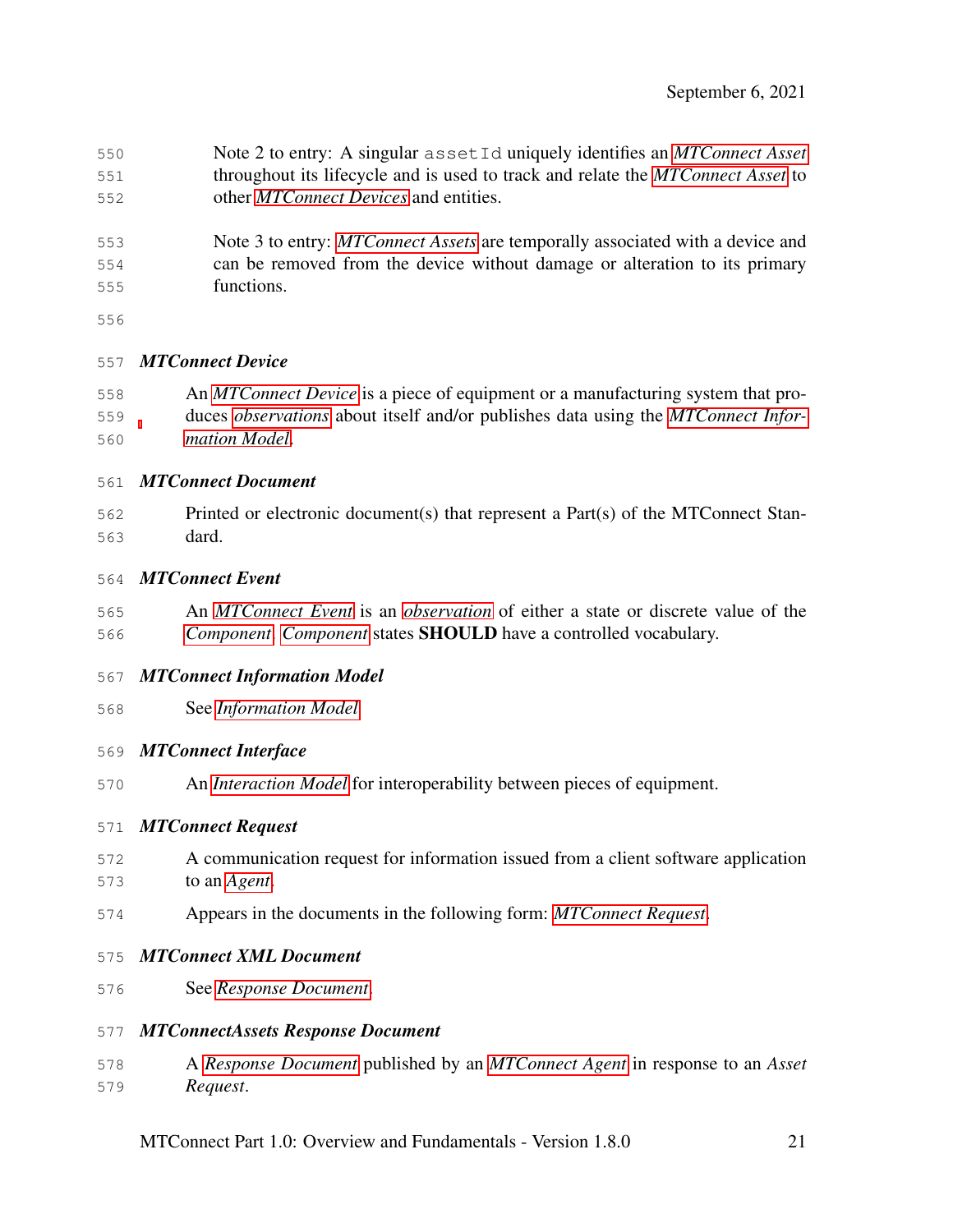#### <span id="page-28-4"></span>*MTConnectDevices Response Document*

 A *[Response Document](#page-31-0)* published by an *[MTConnect Agent](#page-26-3)* in response to a *[Probe](#page-29-2) [Request](#page-29-2)*.

#### <span id="page-28-3"></span>*MTConnectErrors Response Document*

- An electronic document published by an *[Agent](#page-16-0)* whenever it encounters an error while interpreting a *[Request](#page-30-1)* for information from a client software application or when an *[Agent](#page-16-0)* experiences an error while publishing the *Response* to a *[Request](#page-30-1)* for information.
- Appears in the documents in the following form: *[MTConnectErrors Response Doc-](#page-28-3)[ument](#page-28-3)*.

#### <span id="page-28-0"></span>*MTConnectStreams Response Document*

 A *[Response Document](#page-31-0)* published by an *[MTConnect Agent](#page-26-3)* in response to a *[Current](#page-20-2) [Request](#page-20-2)* or a *[Sample Request](#page-32-1)*.

#### *nominal*

The ideal or desired value for a variable.

#### *observable*

A quality, property, or characteristic that can be observed.

#### <span id="page-28-2"></span>*observation*

The observed value of a property at a point in time.

#### <span id="page-28-1"></span>*Observations Information Model*

 An *[Information Model](#page-25-2)* that describes the *[Streaming Data](#page-34-0)* reported by a piece of equipment.

#### *observe*

- The act of measuring or determining the value of a property at a point in time.
- *organize*
- The act of containing and owning one or more elements.

#### *organizer*

An element that contains and owns one or more elements.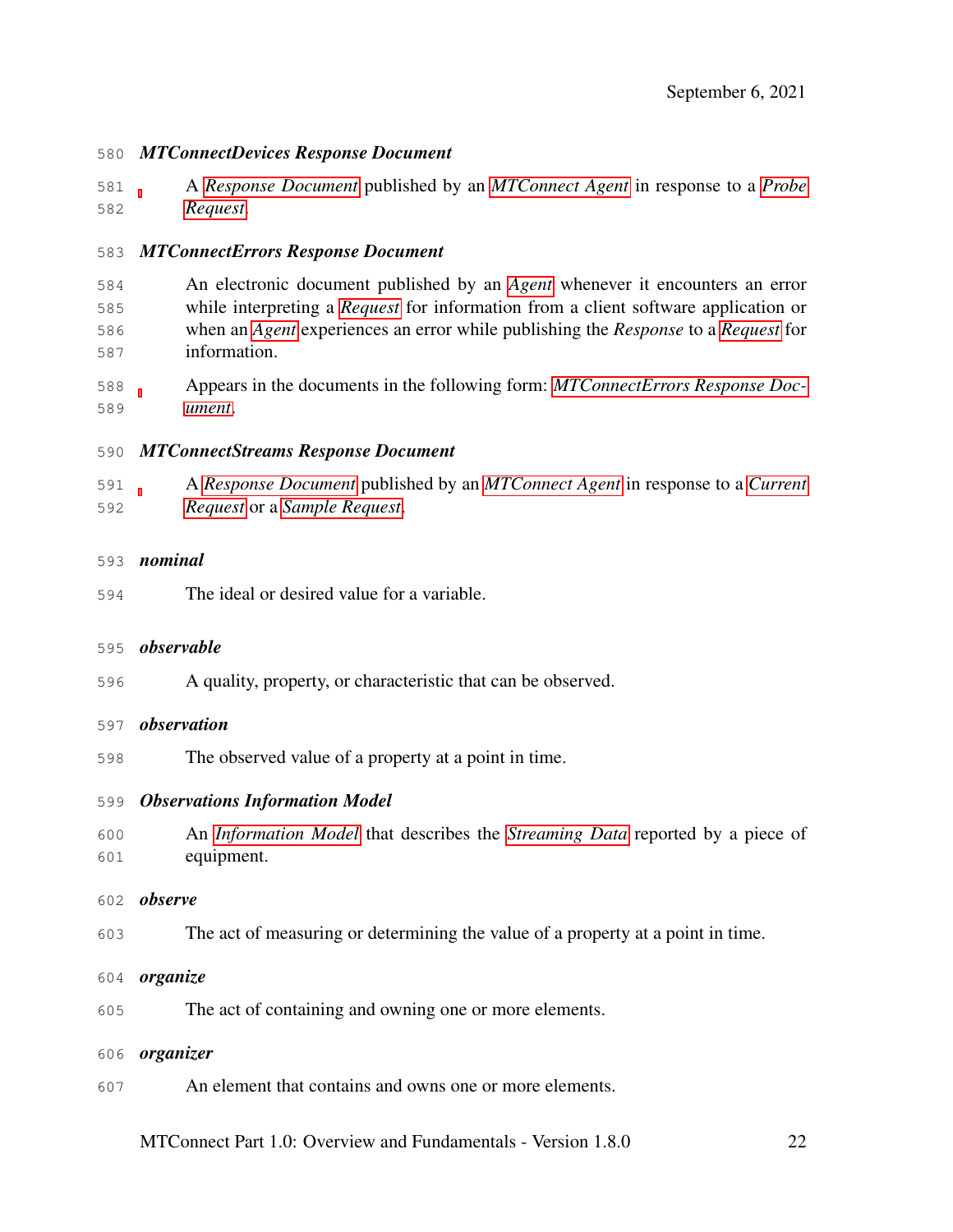#### *parameter*

- General Meaning:
- A variable that must be given a value during the execution of a program or a com-munications command.
- When used as part of an *[HTTP Request](#page-24-0)*:
- Represents the content (keys and associated values) provided in the *[Query](#page-30-2)* portion
- of an *[HTTP Request Line](#page-24-1)* that identifies specific information to be returned in a *[Response Document](#page-31-0)*.
- Appears in the documents in the following form: parameter.

#### <span id="page-29-1"></span>*Parent Element*

- An XML element used to organize *[Lower Level](#page-26-1)* child elements that share a common relationship to the *[Parent Element](#page-29-1)*.
- Appears in the documents in the following form: *[Parent Element](#page-29-1)*.

#### <span id="page-29-3"></span>*Part*

 *[Part](#page-29-3)* is defined as a discrete item that has both defined and measurable physical characteristics including mass, material and features and is created by applying one or more manufacturing process steps to a workpiece.

#### *Persistence*

A method for retaining or restoring information.

#### *Probe*

 An instrument commonly used for measuring the physical geometrical characteris-tics of an object.

#### <span id="page-29-2"></span>*Probe Request*

 A *[Probe Request](#page-29-2)* is a *[Request](#page-30-1)* to an *[Agent](#page-16-0)* to produce an *[MTConnectDevices Re-](#page-28-4)[sponse Document](#page-28-4)* containing the *[Devices Information Model](#page-21-2)*.

#### *Protocol*

 A set of rules that allow two or more entities to transmit information from one to the other.

#### <span id="page-29-0"></span>*Publish/Subscribe*

- In the MTConnect Standard, a communications messaging pattern that may be used to publish *[Streaming Data](#page-34-0)* from an *[Agent](#page-16-0)*. When a *[Publish/Subscribe](#page-29-0)* communi-
- cation method is established between a client software application and an *[Agent](#page-16-0)*,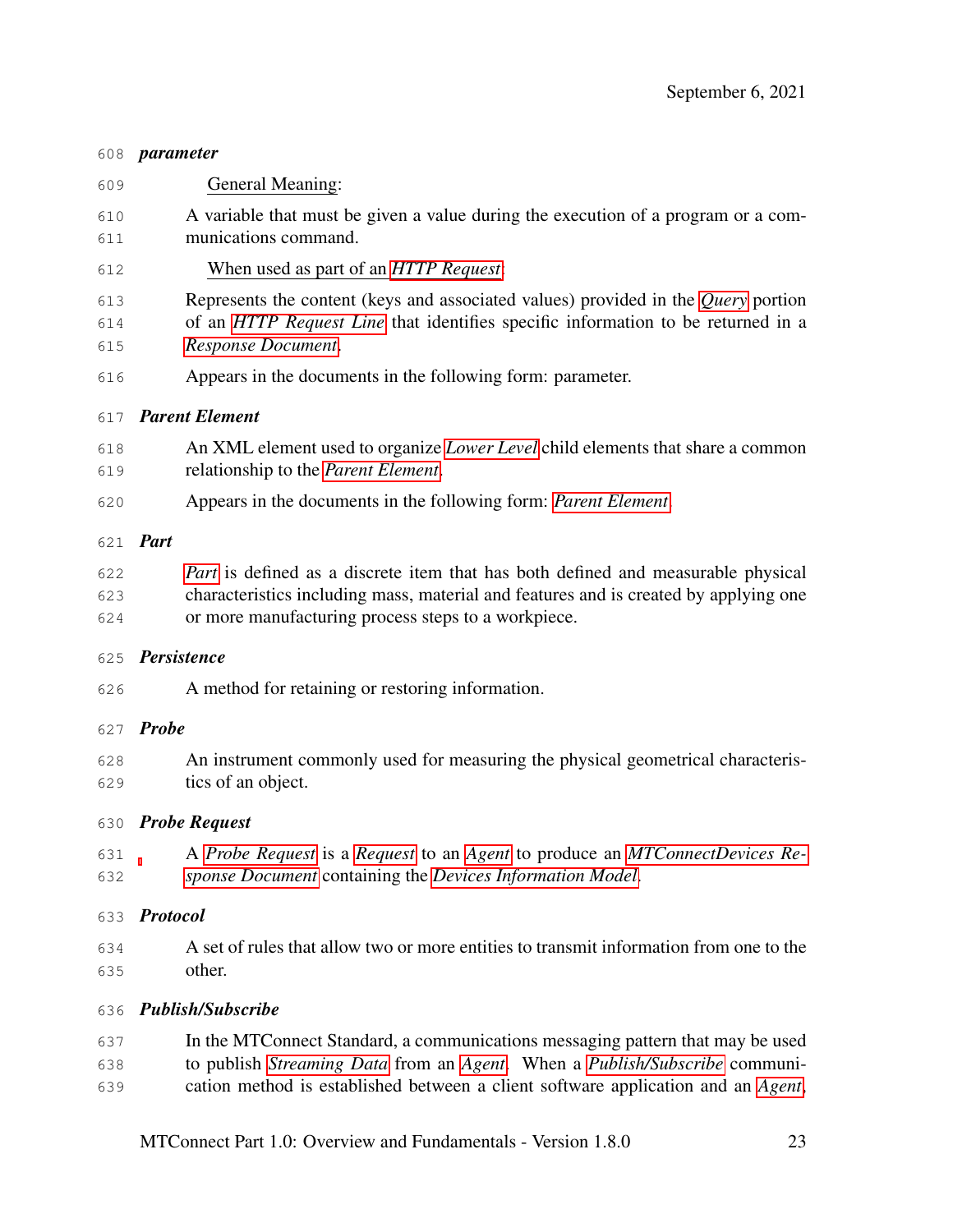- the *[Agent](#page-16-0)* will repeatedly publish a specific MTConnectStreams document at a defined period.
- Appears in the documents in the following form: *[Publish/Subscribe](#page-29-0)*.

#### <span id="page-30-2"></span>*Query*

 General Meaning: A portion of a request for information that more precisely defines the specific infor- mation to be published in response to the request. Appears in the documents in the following form: *[Query](#page-30-2)*. Used in an *[HTTP Request Line](#page-24-1)*: The form query includes a string of parameters that define filters used to refine the content of a *[Response Document](#page-31-0)* published in response to an *[HTTP Request](#page-24-0)*. Appears in the documents in the following form: query.

#### *raw material*

 Crude or processed material that can be converted by manufacture, processing, or combination into a new and useful product.

#### <span id="page-30-3"></span>*Reference*

 *[Reference](#page-30-3)* is a pointer to information that is associated with another *[Structural Ele-](#page-34-1)[ment](#page-34-1)*.

#### <span id="page-30-1"></span>*Request*

- A communications method where a client software application transmits a message to an *[Agent](#page-16-0)*. That message instructs the *[Agent](#page-16-0)* to respond with specific information.
- Appears in the documents in the following form: *[Request](#page-30-1)*.

#### <span id="page-30-0"></span>*Request/Response*

- A communications pattern that supports the transfer of information between an *[Agent](#page-16-0)* and a client software application. In a *[Request/Response](#page-30-0)* information ex-change, a client software application requests specific information from an *[Agent](#page-16-0)*.
- An *[Agent](#page-16-0)* responds to the *[Request](#page-30-1)* by publishing a *[Response Document](#page-31-0)*.
- Appears in the documents in the following form: *[Request/Response](#page-30-0)*.

#### <span id="page-30-4"></span>*Requester*

- An entity that initiates a *[Request](#page-30-1)* for information in a communications exchange.
- Appears in the documents in the following form: *[Requester](#page-30-4)*.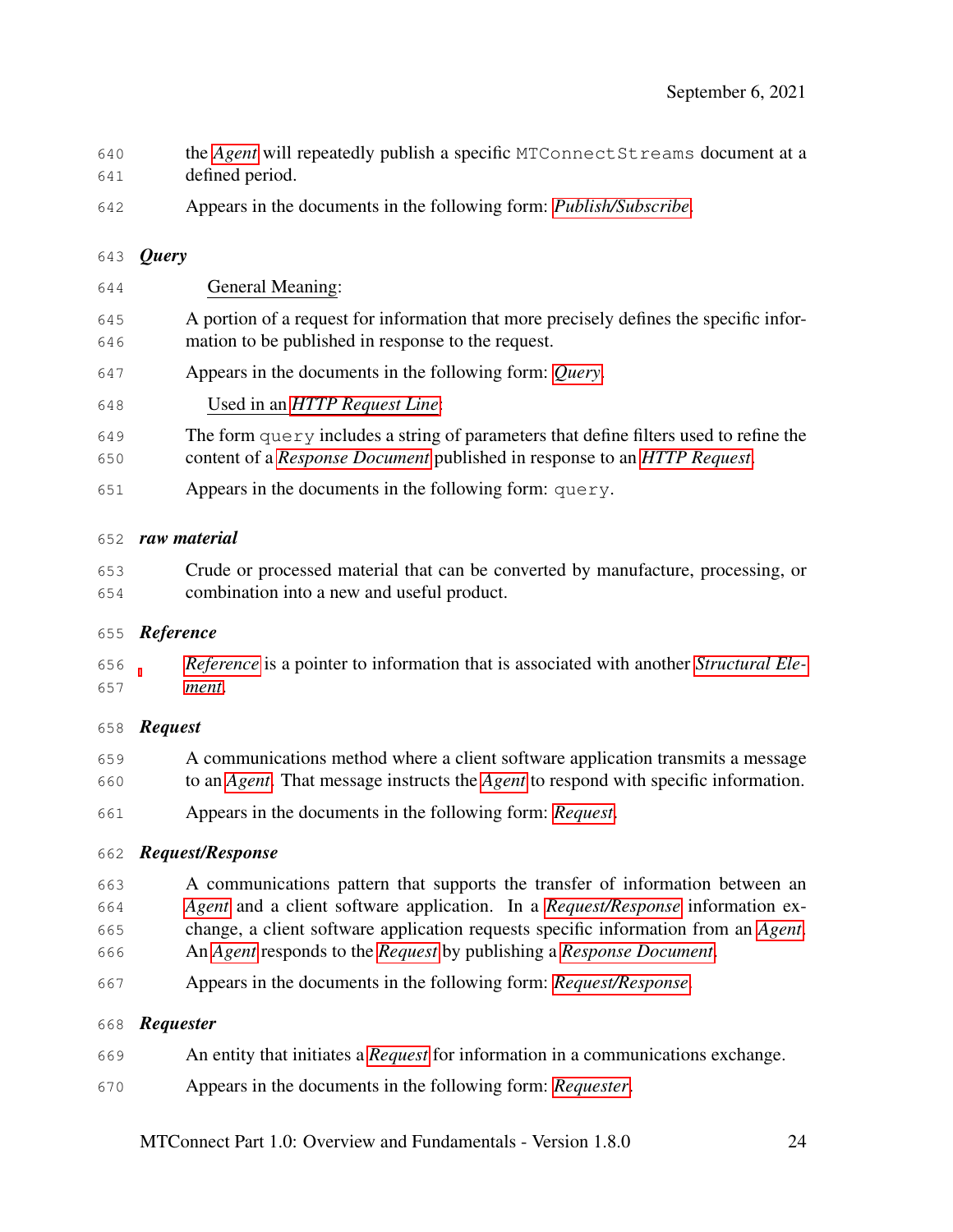#### *reset*

- A reset is associated with an occurrence of a *[Data Entity](#page-20-1)* indicated by the reset- Triggered attribute. When a reset occurs, the accumulated value or statistic are reverted back to their initial value. A *[Data Entity](#page-20-1)* with a *[Data Set](#page-20-3)* representation
- removes all *[key-value pairs](#page-25-3)*, setting the *[Data Set](#page-20-3)* to an empty set.

#### <span id="page-31-1"></span>*Responder*

- An entity that responds to a *[Request](#page-30-1)* for information in a communications exchange.
- Appears in the documents in the following form: *[Responder](#page-31-1)*.

#### <span id="page-31-0"></span>*Response Document*

 An electronic document published by an *[MTConnect Agent](#page-26-3)* in response to a *[Probe](#page-29-2) [Request](#page-29-2)*, *[Current Request](#page-20-2)*, *[Sample Request](#page-32-1)* or *Asset Request*.

#### <span id="page-31-2"></span>*Root Element*

 The first *[Structural Element](#page-34-1)* provided in a *[Response Document](#page-31-0)* encoded using XML. The *[Root Element](#page-31-2)* is an XML container and is the *[Parent Element](#page-29-1)* for all other XML elements in the document. The *[Root Element](#page-31-2)* appears immediately following the XML Declaration. Appears in the documents in the following form: *[Root Element](#page-31-2)*.

## <span id="page-31-3"></span>*Sample*

| 689               | General meaning:                                                                                                                                                                             |
|-------------------|----------------------------------------------------------------------------------------------------------------------------------------------------------------------------------------------|
| 690               | The collection of one or more pieces of information.                                                                                                                                         |
| 691               | Used when referring to the collection of information:                                                                                                                                        |
| 692               | When referring to the collection of a piece of information from a data source.                                                                                                               |
| 693               | Appears in the documents in the following form: sample.                                                                                                                                      |
| 694               | Used as an <i>MTConnect Request</i> :                                                                                                                                                        |
| 695<br>696        | When representing a specific type of communications request between a client soft-<br>ware application and an Agent regarding Streaming Data.                                                |
| 697               | Appears in the documents in the following form: Sample Request.                                                                                                                              |
| 698               | Used as part of an HTTP Request:                                                                                                                                                             |
| 699<br>700<br>701 | Used in the path portion of an HTTP Request Line, by a client software applica-<br>tion, to initiate a <i>Sample Request</i> to an <i>Agent</i> to publish an MTConnect Streams<br>document. |
| 702               | Appears in the documents in the following form: sample.                                                                                                                                      |
| 703               | Used to describe a <i>Data Entity</i> :                                                                                                                                                      |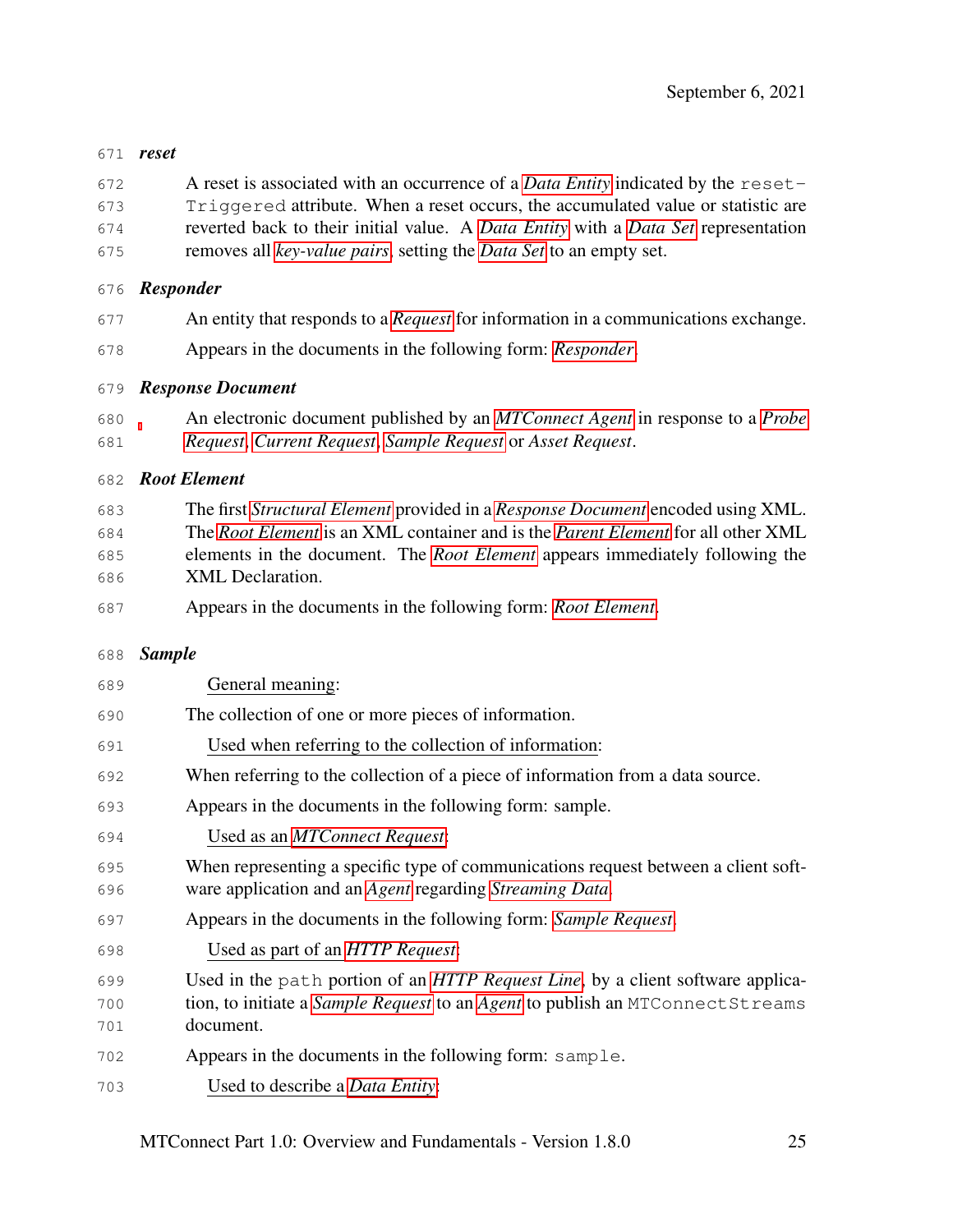- Used to define a specific type of *[Data Entity](#page-20-1)*. A *[Sample](#page-31-3)* type *[Data Entity](#page-20-1)* reports the value for a continuously variable or analog piece of information.
- Appears in the documents in the following form: *[Sample](#page-31-3)* or *[Samples](#page-31-3)*.
- Used as an XML container or element:
- When used as an XML container that consists of one or more types of Sample XML elements. Appears in the documents in the following form: Samples. • When used as an abstract XML element. It is replaced in the XML document by types of Sample elements representing individual *[Sample](#page-31-3)* type of *[Data](#page-20-1) [Entity](#page-20-1)*. Appears in the documents in the following form: Sample.
- <span id="page-32-1"></span>*Sample Request*

 A *[Sample Request](#page-32-1)* is a *[Request](#page-30-1)* to an *[Agent](#page-16-0)* to produce an *[MTConnectStreams Re-](#page-28-0) [sponse Document](#page-28-0)* containing the *[Observations Information Model](#page-28-1)* for a set of time-stamped *[observations](#page-28-2)* made by *[Components](#page-18-3)*.

- <span id="page-32-2"></span>*schema*
- General meaning:
- The definition of the structure, rules, and vocabularies used to define the information published in an electronic document.
- Appears in the documents in the following form: schema.
- Used in association with an *MTConnect Response Document*:
- Identifies a specific schema defined for an *MTConnect Response Document*.
- Appears in the documents in the following form: *[schema](#page-32-2)*.

#### <span id="page-32-0"></span>*semantic data model*

- A methodology for defining the structure and meaning for data in a specific logical way.
- It provides the rules for encoding electronic information such that it can be inter-preted by a software system.
- Appears in the documents in the following form: *[semantic data model](#page-32-0)*.

#### <span id="page-32-3"></span>*sensing element*

A mechanism that provides a signal or measured value.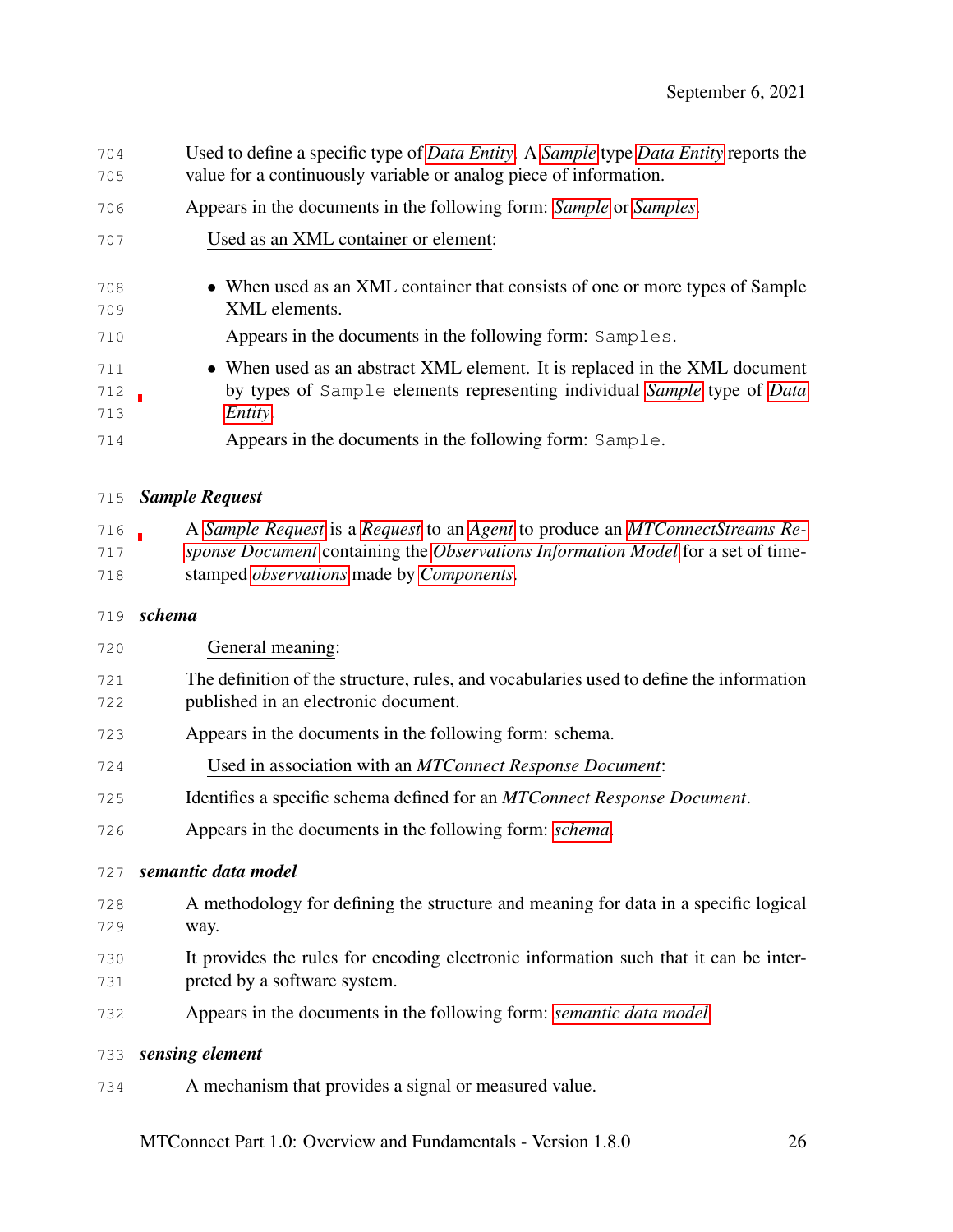## <span id="page-33-2"></span><span id="page-33-1"></span><span id="page-33-0"></span> A *[sensing element](#page-32-3)* that responds to a physical stimulus and transmits a resulting signal. *Sensor Configuration* Data in the *[MTConnectDevices Response Document](#page-28-4)* that provides the information required for maintenance and support of the *[sensor unit](#page-33-1)*. *Sensor Data* The value of a physical quantity reported by a measuring instrument or controller as an *[observation](#page-28-2)*. *sensor element* A *[sensor element](#page-33-2)* provides a signal or measured value. *sensor unit* An intelligent piece of equipment that manages the signals of one or more *[sensing](#page-32-3) [elements](#page-32-3)* and provides the measured values. *sequence number* The primary key identifier used to manage and locate a specific piece of *[Streaming](#page-34-0) [Data](#page-34-0)* in an *[Agent](#page-16-0)*. *[sequence number](#page-33-0)* is a monotonically increasing number within an instance of an *[Agent](#page-16-0)*. Appears in the documents in the following form: *[sequence number](#page-33-0)*. *specification limits* A set of limits defining a range of values designating acceptable performance for a variable. *Spindle* A mechanism that provides rotational capabilities to a piece of equipment. Typically used for either work holding, materials or cutting tools. *Standard* General meaning: A document established by consensus that provides rules, guidelines, or character- istics for activities or their results (as defined in ISO/IEC Guide 2:2004). Used when referring to the MTConnect Standard:

*Sensor*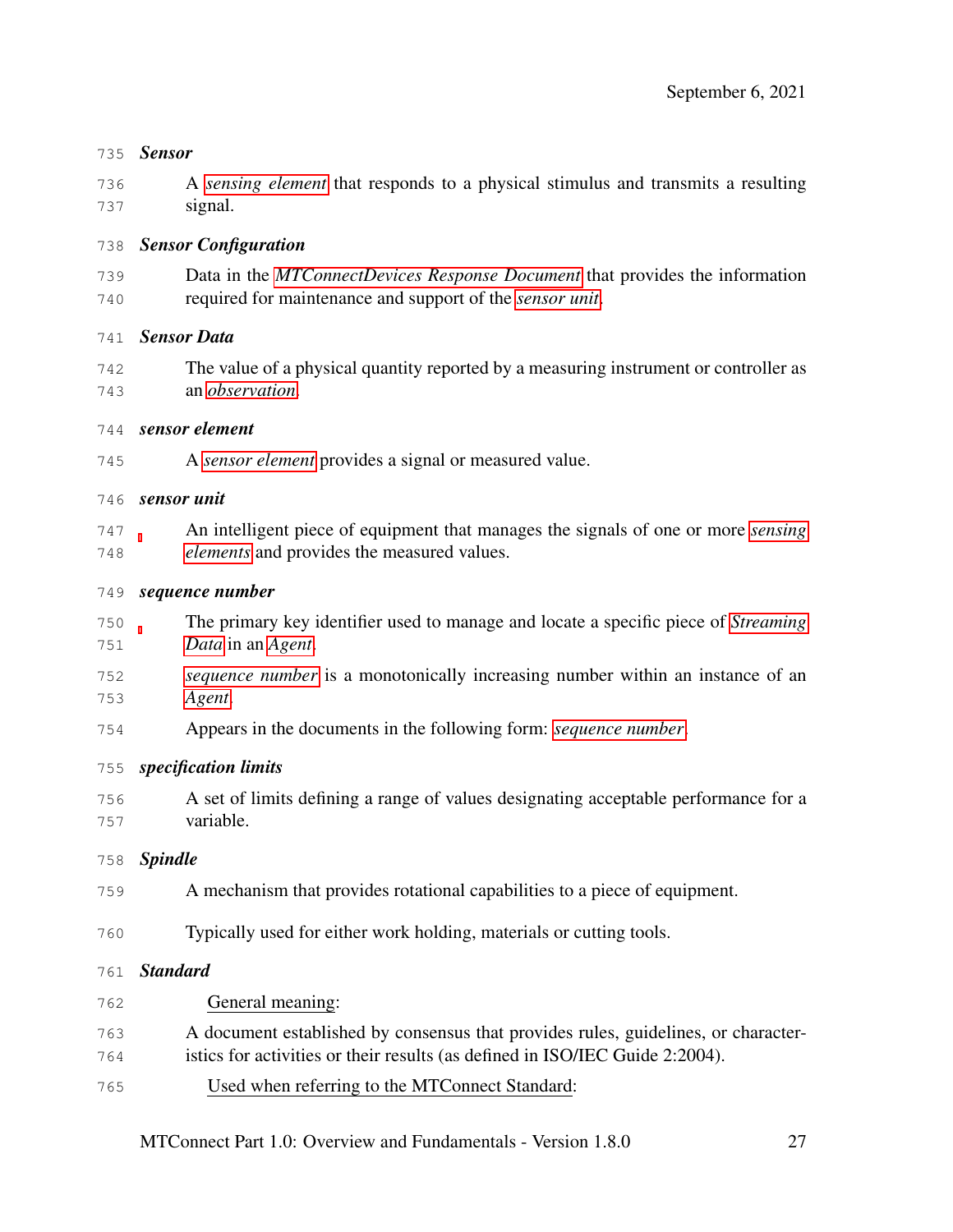<span id="page-34-2"></span><span id="page-34-1"></span><span id="page-34-0"></span>

| 766<br>767        | The MTConnect Standard is a standard that provides the definition and semantic<br>data structure for information published by pieces of equipment.                                           |
|-------------------|----------------------------------------------------------------------------------------------------------------------------------------------------------------------------------------------|
| 768               | Appears in the documents in the following form: Standard or MTConnect Standard.                                                                                                              |
| 769               | <b>Streaming Data</b>                                                                                                                                                                        |
| 770<br>771        | The values published by a piece of equipment for the <i>Data Entities</i> defined by the<br>Equipment Metadata.                                                                              |
| 772               | Appears in the documents in the following form: Streaming Data.                                                                                                                              |
| 773               | <b>Streams Information Model</b>                                                                                                                                                             |
| 774<br>775<br>776 | The rules and terminology (semantic data model) that describes the Streaming Data<br>returned by an Agent from a piece of equipment in response to a Sample Request or<br>a Current Request. |
| 777               | Appears in the documents in the following form: Streams Information Model.                                                                                                                   |
| 778               | <b>Structural Element</b>                                                                                                                                                                    |
| 779               | General meaning:                                                                                                                                                                             |
| 780<br>781        | An XML element that organizes information that represents the physical and logical<br>parts and sub-parts of a piece of equipment.                                                           |
| 782               | Appears in the documents in the following form: Structural Element.                                                                                                                          |
| 783               | Used to indicate hierarchy of Components:                                                                                                                                                    |
| 784<br>785        | When used to describe a primary physical or logical construct within a piece of<br>equipment.                                                                                                |
| 786               | Appears in the documents in the following form: Top Level Structural Element.                                                                                                                |
| 787<br>788        | When used to indicate a <i>Child Element</i> which provides additional detail describing<br>the physical or logical structure of a Top Level Structural Element.                             |
| 789               | Appears in the documents in the following form: Lower Level Structural Element.                                                                                                              |
| 790               | subtype                                                                                                                                                                                      |
| 791               | General meaning:                                                                                                                                                                             |
| 792               | A secondary or subordinate type of categorization or classification of information.                                                                                                          |
| 793<br>794        | In software and data modeling, a subtype is a type of data that is related to another<br>higher-level type of data.                                                                          |
| 795               | Appears in the documents in the following form: subtype.                                                                                                                                     |
| 796               | Used as an attribute for a <i>Data Entity</i> :                                                                                                                                              |
| 797<br>798        | Used as an attribute that provides a sub-categorization for the type attribute for a<br>piece of information.                                                                                |
| 799               | Appears in the documents in the following form: subType.                                                                                                                                     |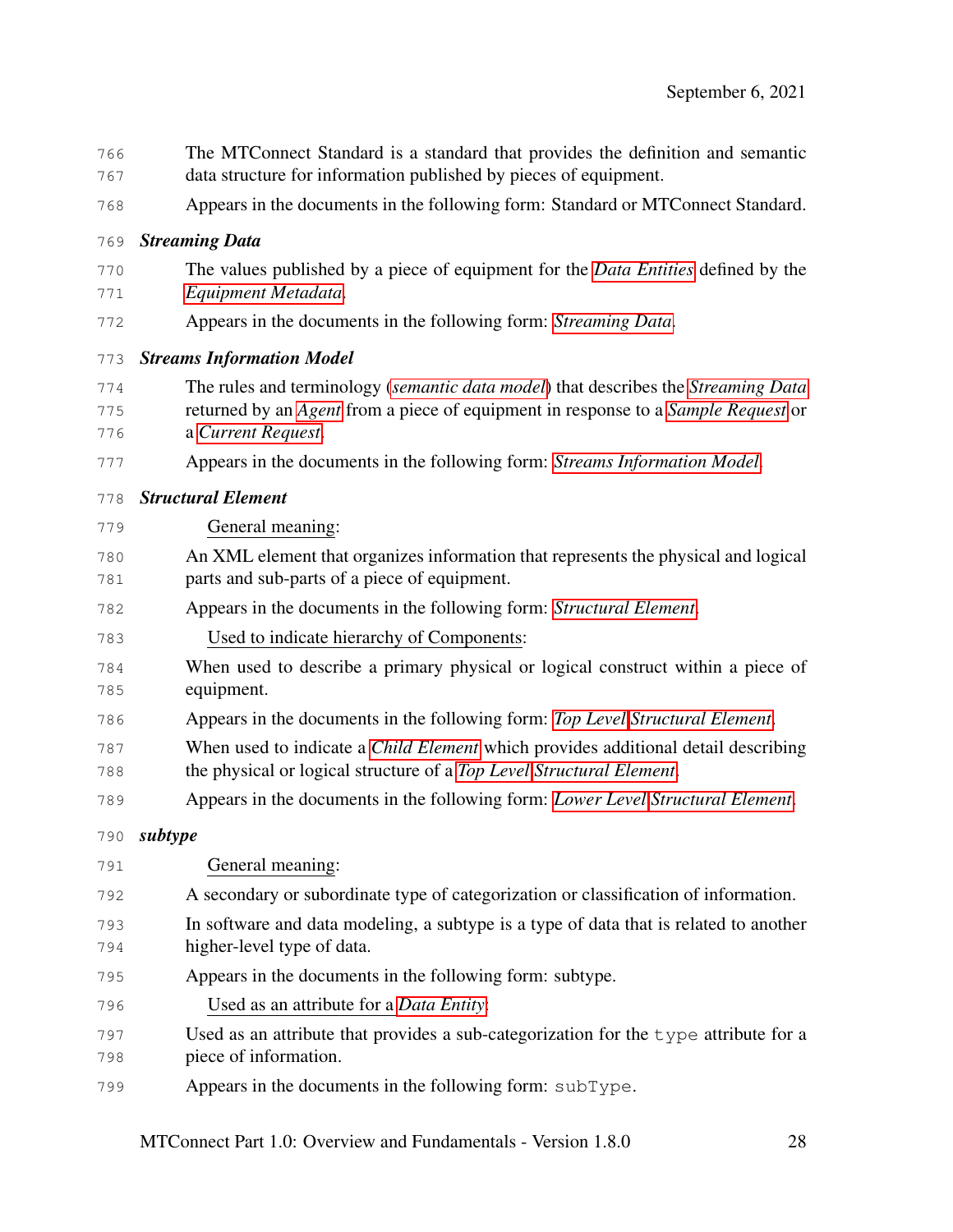<span id="page-35-3"></span><span id="page-35-2"></span><span id="page-35-1"></span><span id="page-35-0"></span>

| 800 | <b>Table</b>                                                                                 |
|-----|----------------------------------------------------------------------------------------------|
| 801 | A two dimensional set of values given by a set of key-value pairs Table Entries.             |
| 802 | Each Table Entry contains a set of key-value pairs of Table Cells. The Entry and             |
| 803 | Cell elements comprise a tabular representation of the information.                          |
| 804 | <b>Table Cell</b>                                                                            |
| 805 | A subdivision of a <i>Table Entry</i> representing a singular value.                         |
| 806 | <b>Table Entry</b>                                                                           |
| 807 | A subdivision of a Table containing a set of key-value pairs representing Table Cells.       |
| 808 | time stamp                                                                                   |
| 809 | General meaning:                                                                             |
| 810 | The best available estimate of the time that the value(s) for published or recorded          |
| 811 | information was measured or determined.                                                      |
| 812 | Appears in the documents as "time stamp".                                                    |
| 813 | Used as an attribute for recorded or published data:                                         |
| 814 | An attribute that identifies the time associated with a <i>Data Entity</i> as stored in an   |
| 815 | Agent.                                                                                       |
| 816 | Appears in the documents in the following form: timestamp.                                   |
| 817 | <b>Top Level</b>                                                                             |
| 818 | <i>Structural Elements</i> that represent the most significant physical or logical functions |
| 819 | of a piece of equipment.                                                                     |
| 820 | type                                                                                         |
| 821 | General meaning:                                                                             |
| 822 | A classification or categorization of information.                                           |
| 823 | In software and data modeling, a type is a grouping function to identify pieces of           |
| 824 | information that share common characteristics.                                               |
| 825 | Appears in the documents in the following form: type.                                        |
| 826 | Used as an attribute for a <i>Data Entity</i> :                                              |
| 827 | Used as an attribute that provides a categorization for piece of information that share      |
| 828 | common characteristics.                                                                      |
| 829 | Appears in the documents in the following form: type.                                        |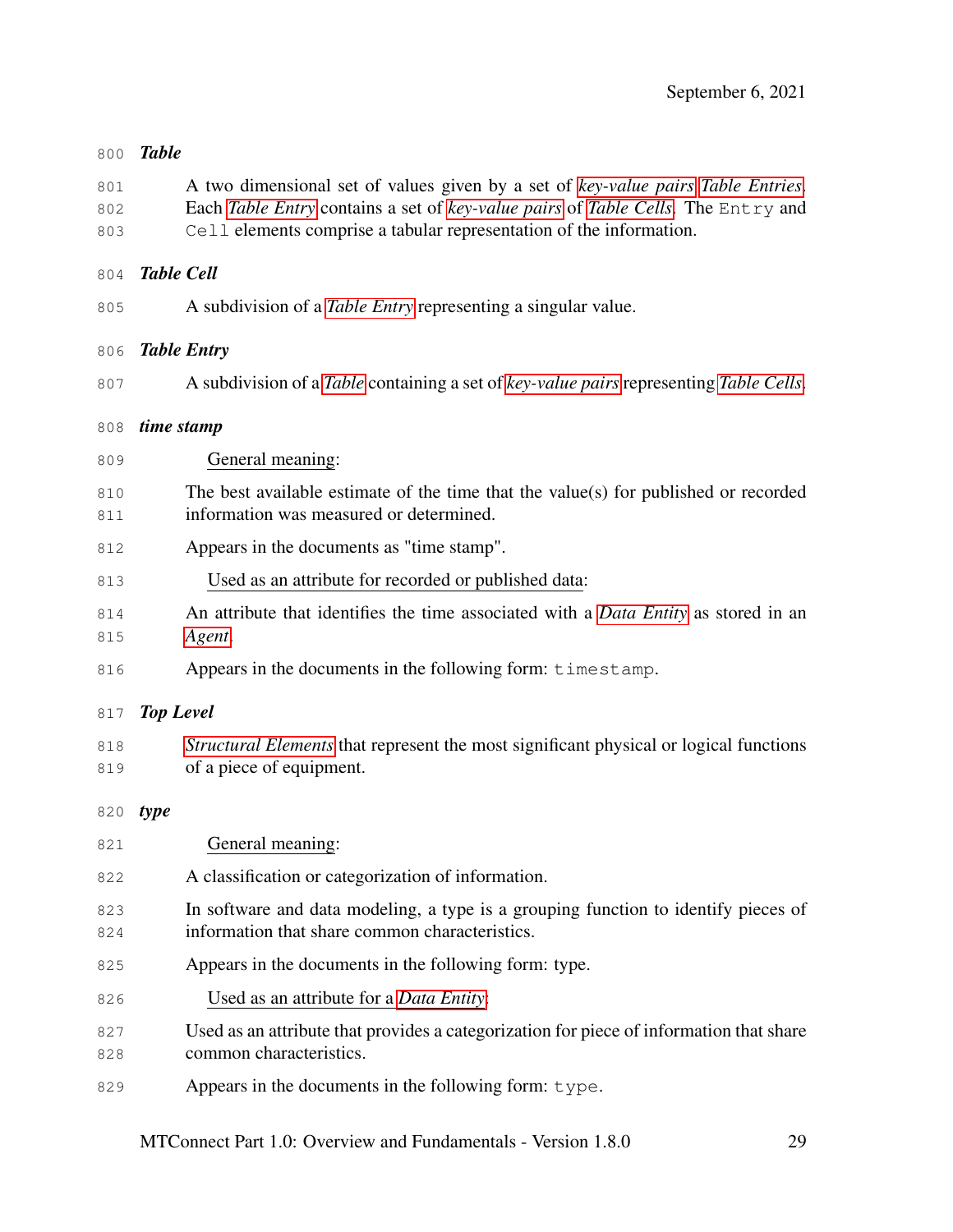<span id="page-36-0"></span>

| 830        | upper limit                                                                                                                                                                 |
|------------|-----------------------------------------------------------------------------------------------------------------------------------------------------------------------------|
| 831        | The upper conformance boundary for a variable.                                                                                                                              |
| 832        | Note: immediate concern or action may be required.                                                                                                                          |
| 833        | upper warning                                                                                                                                                               |
| 834        | The upper boundary indicating increased concern and supervision may be required.                                                                                            |
| 835        | <b>Valid Data Value</b>                                                                                                                                                     |
| 836<br>837 | One or more acceptable values or constrained values that can be reported for a Data<br>Entity.                                                                              |
| 838        | Appears in the documents in the following form: <i>Valid Data Value(s)</i> .                                                                                                |
| 839        | <b>WARNING</b>                                                                                                                                                              |
| 840        | General Meaning:                                                                                                                                                            |
| 841<br>842 | A statement or action that indicates a possible danger, problem, or other unexpected<br>situation.                                                                          |
| 843        | Used relative to changes in an MTConnect Document:                                                                                                                          |
| 844<br>845 | Used to indicate that specific content in an MTConnect Document may be changed<br>in a future release of the standard.                                                      |
| 846        | Appears in the documents in the following form: WARNING.                                                                                                                    |
| 847        | Used as a Valid Data Value for a Condition:                                                                                                                                 |
| 848        | Used as a Valid Data Value for a Condition type Data Entity.                                                                                                                |
| 849        | Appears in the documents in the following form: WARNING.                                                                                                                    |
| 850        | Used as an Element Name for a Data Entity:                                                                                                                                  |
| 851<br>852 | Used as the <i>Element Name</i> for a <i>Condition</i> type <i>Data Entity</i> in an <i>MTConnect</i> -<br><b>Streams Response Document.</b>                                |
| 853        | Appears in the documents in the following form: Warning.                                                                                                                    |
| 854        | <b>XML</b> Container                                                                                                                                                        |
| 855        | In the MTConnect Standard, a type of XML element.                                                                                                                           |
| 856<br>857 | An XML container is used to organize other XML elements that are logically related<br>to each other. A container may have either Data Entities or other Structural Elements |

as *[Child Elements](#page-18-0)*.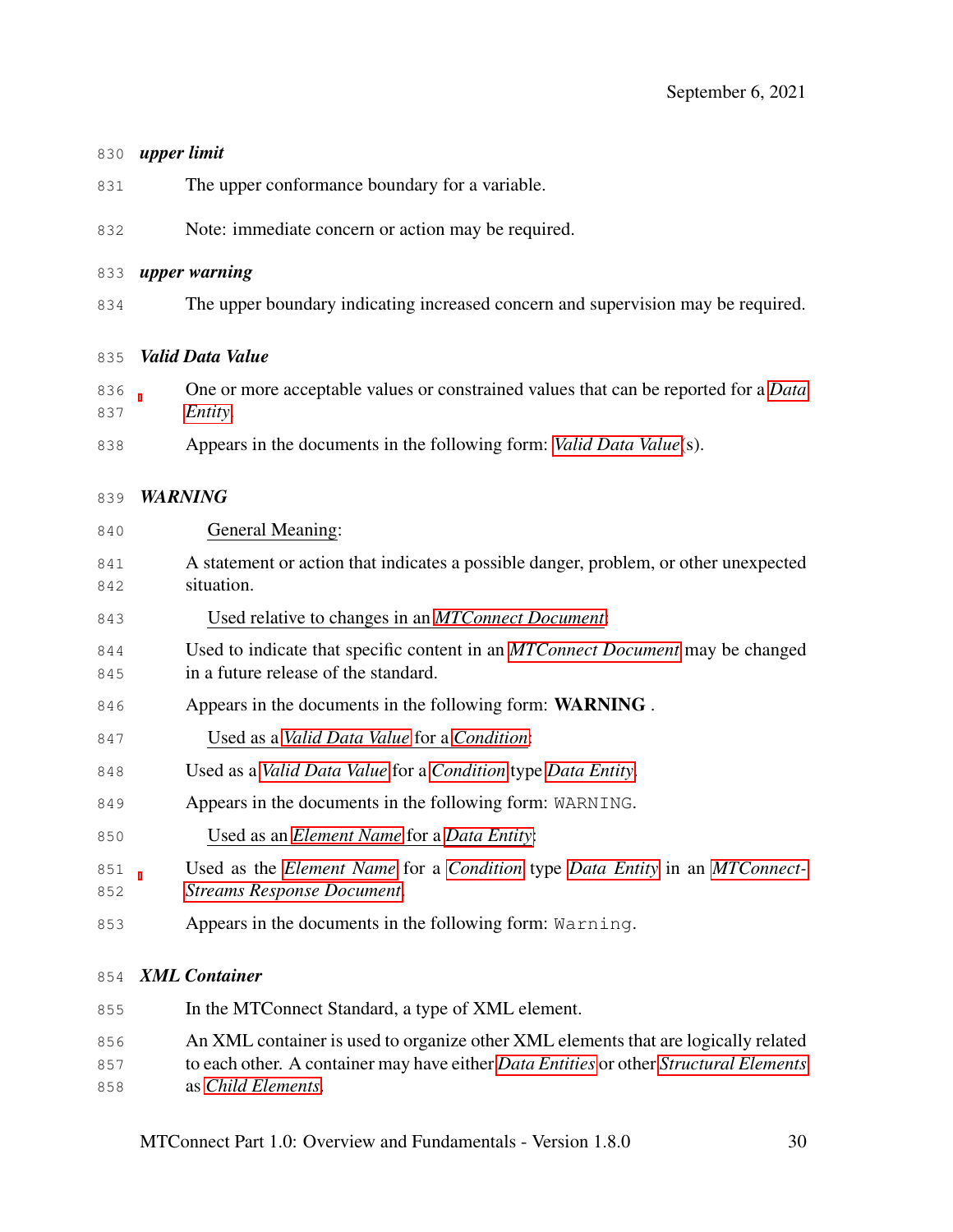#### <span id="page-37-1"></span>*XML Document*

- An XML document is a structured text file encoded using XML.
- 861 An XML document is an instantiation of an XML schema. It has a single root XML element, conforms to the XML specification, and is structured based upon a specific schema.
- *MTConnect Response Documents* may be encoded as an XML document.
- *XML Schema*
- In the MTConnect Standard, an instantiation of a schema defining a specific docu-ment encoded in XML.

### 3.2 MTConnect References

<span id="page-37-0"></span>

| 869<br>870 | [MTConnect Part 1.0] | MTConnect Standard Part 1.0 - Overview and Fundamentals. Ver-<br>sion 1.8.0.  |
|------------|----------------------|-------------------------------------------------------------------------------|
| 871<br>872 | [MTConnect Part 2.0] | MTConnect Standard: Part 2.0 - Devices Information Model. Ver-<br>sion 1.8.0. |
| 873<br>874 | [MTConnect Part 3.0] | MTConnect Standard: Part 3.0 - Streams Information Model. Ver-<br>sion 1.8.0. |
| 875<br>876 | [MTConnect Part 4.0] | MTConnect Standard: Part 4.0 - Assets Information Model. Ver-<br>sion 1.8.0.  |
| 877        | [MTConnect Part 5.0] | <i>MTConnect Standard: Part 5.0 - Interfaces. Version 1.8.0.</i>              |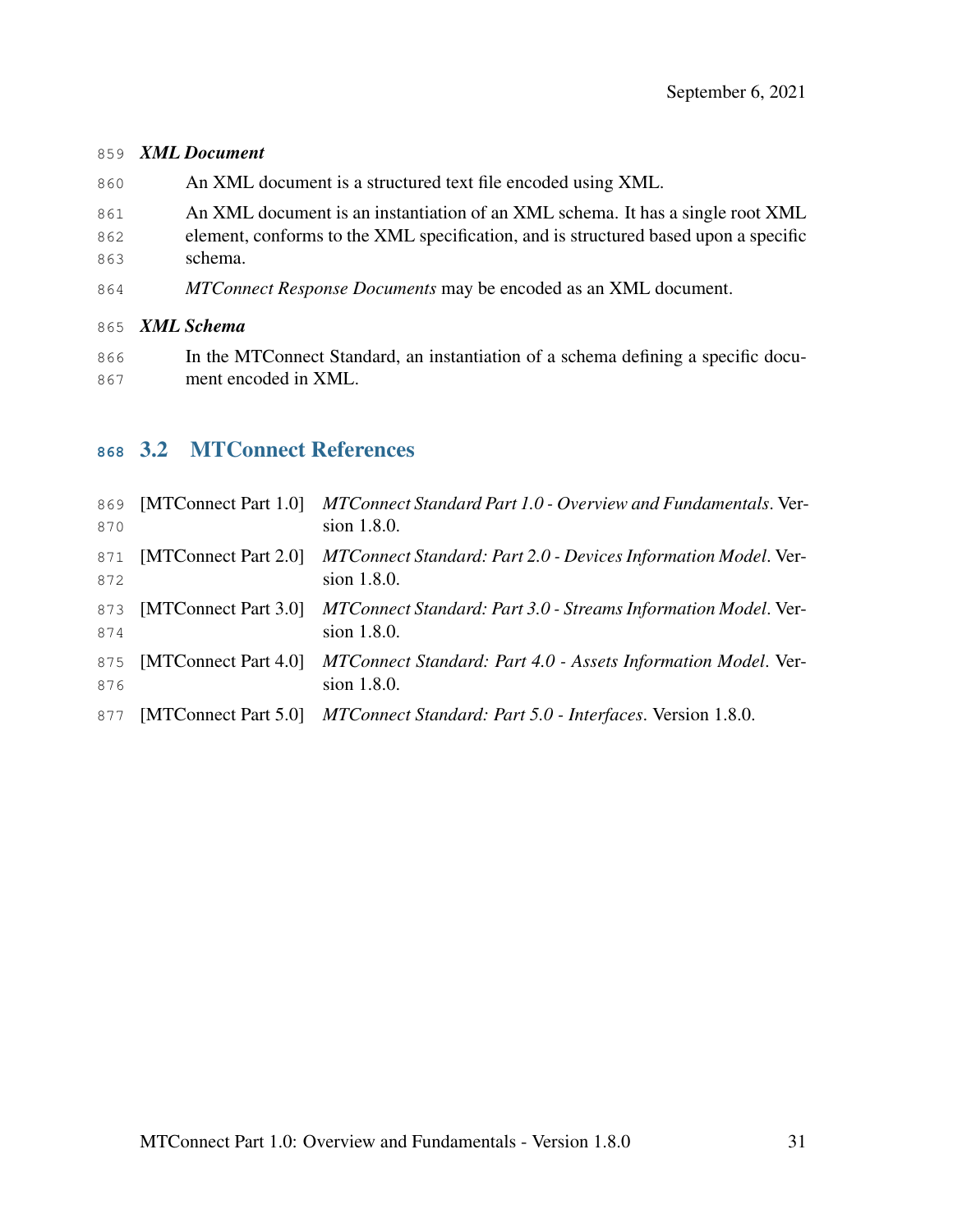# 4 MTConnect Standard

- The MTConnect Standard is organized in a series of documents (also referred to as MT-
- Connect Documents) that each address a specific set of requirements defined by the Stan-
- dard. Each MTConnect Document will be referred to as a Part of the Standard; e.g.,
- *MTConnect Standard Part 1.0 Overview and Fundamentals*. Together, these documents
- describe the *[Base Functional Structure](#page-18-1)* specified in the MTConnect Standard.
- Implementation of any manufacturing data management system may utilize information
- from any number of these documents. However, it is not necessary to realize all informa-
- tion contained in these documents for any one specific implementation.

# 4.1 MTConnect Documents Organization

The MTConnect specification is organized into the following documents:

 *MTConnect Standard Part 1.0 - Overview and Fundamentals*: Provides an overview of the MTConnect Standard and defines the terminology and structure used throughout all documents associated with the Standard. Additionally, [\[MTConnect Part 1.0\]](#page-37-0) describes

- the functions provided by an *[Agent](#page-16-0)* and the protocol used to communicate with an *[Agent](#page-16-0)*.
- *[M](#page-32-0)TConnect Standard: Part 2.0 Devices Information Model*: Defines the *[semantic data](#page-32-0) [model](#page-32-0)* that describes the data that can be supplied by a piece of equipment. This model details the [XML](#page-15-0) elements used to describe the structural and logical configuration for a piece of equipment. It also describes each type of data that may be supplied by a piece of equipment in a manufacturing operation.
- *[M](#page-32-0)TConnect Standard: Part 3.0 Streams Information Model*: Defines the *[semantic data](#page-32-0) [model](#page-32-0)* that organizes the data that is collected from a piece of equipment and transferred to a client software application from an *[Agent](#page-16-0)*.
- *[M](#page-26-0)TConnect Standard: Part 4.0 Assets Information Model*: Provides an overview of *[MT-](#page-26-0)*
- *[Connect Assets](#page-26-0)* and the functions provided by an *[Agent](#page-16-0)* to communicate information relat-
- ing to *[Assets](#page-17-0)*. The various *[semantic data models](#page-32-0)* describing each type of *[MTConnect Asset](#page-26-0)*
- are defined in sub-Part documents (Part 4.x) of the MTConnect Standard.
- *MTConnect Standard: Part 5.0 Interfaces*: Defines the MTConnect implementation of
- the *[Interaction Model](#page-25-0)* used to coordinate actions between pieces of equipment used in
- manufacturing systems.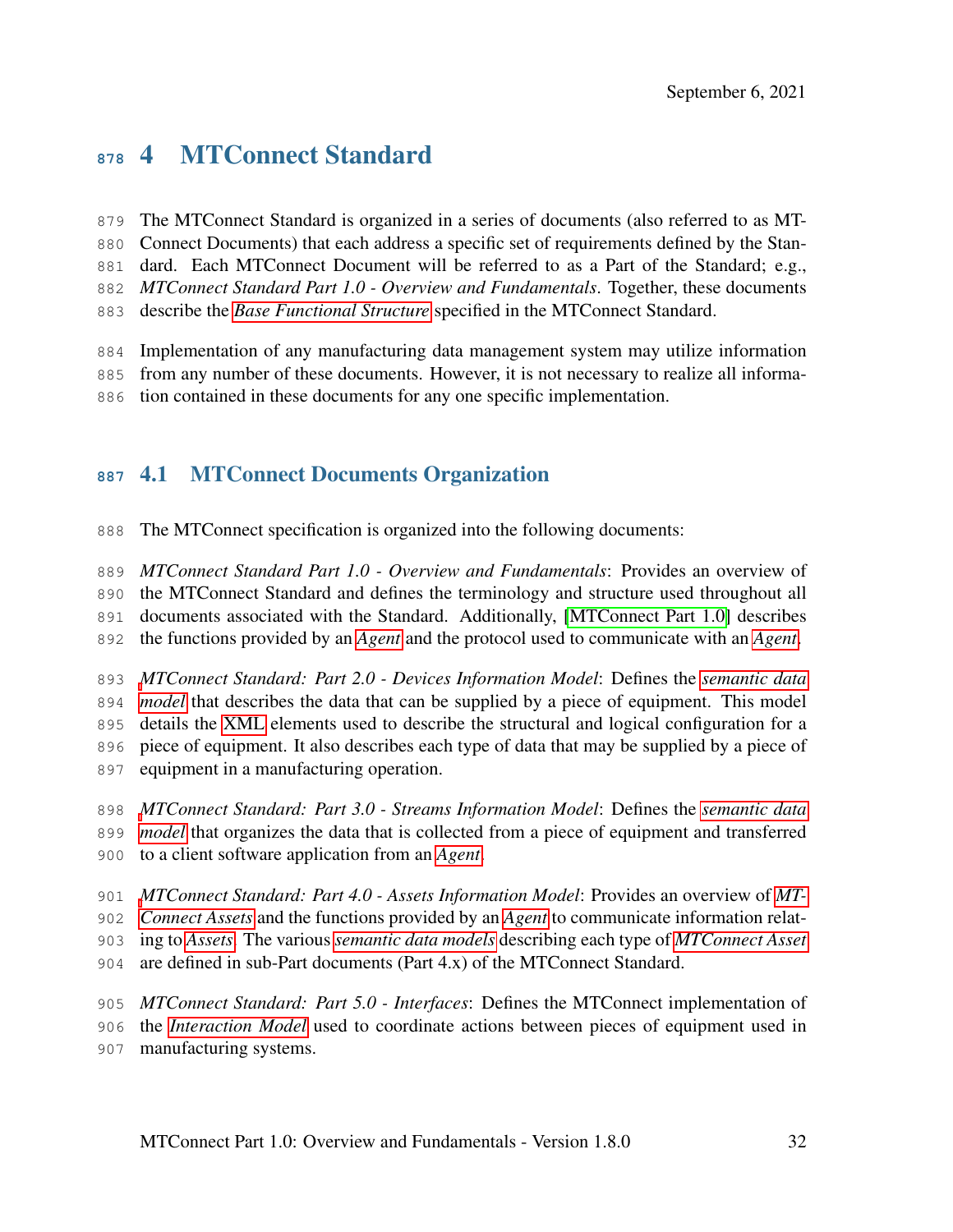# 4.2 MTConnect Document Versioning

- The MTConnect Standard will be periodically updated with new and expanded function-
- ality. Each new release of the Standard will include additional content adding new func-
- tionality and/or extensions to the *[semantic data models](#page-32-0)* defined in the Standard.
- The MTConnect Standard uses a three-digit version numbering system to identify each
- release of the Standard that indicates the progression of enhancements to the Standard. The
- format used to identify the documents in a specific version of the MTConnect Standard is:
- *major*.*minor*.*revision*
- *major* Identifier representing a consistent set of functionalities defined by the MTCon- nect Standard. This functionality includes the protocol(s) used to communicate data to a client software application, the *[semantic data models](#page-32-0)* defining how that data is organized
- into *[Response Documents](#page-31-0)*, and the encoding of those *[Response Documents](#page-31-0)*. This set of
- functionalities is referred to as the *[Base Functional Structure](#page-18-1)*.
- When a release of the MTConnect Standard removes or modifies any of the protocol(s), *[semantic data models](#page-32-0)*, or encoding of the *[Response Documents](#page-31-0)* included in the *[Base Func-](#page-18-1) [tional Structure](#page-18-1)* in such a way that it breaks backward compatibility and a client software application can no longer communicate with an *[Agent](#page-16-0)* or cannot interpret the information provided by an *[Agent](#page-16-0)*, the *major* version identifier for the Documents in the release is
- revised to a successively higher number.
- See *Section [4.5](#page-46-0) - [Backwards Compatibility](#page-46-0)* for details regarding the interaction between a client software application and versions of the MTConnect Standard.
- *minor* Identifier representing a specific set of functionalities defined by the MTConnect Standard. Each release of the Standard (with a common *major* version identifier) includes [n](#page-32-0)ew and/or expanded functionality – protocol extensions, new or extended *[semantic data](#page-32-0) [models](#page-32-0)*, and/or new programming languages. Each of these releases of the Standard is indicated by a successively higher *minor* version identifier.
- If a new *major* version of the MTConnect Standard is released, the *minor* version identifier will be reset to 0.
- *revision* A supplemental identifier representing only organizational or editorial changes
- to a *minor* version document with no changes in the functionality described in that docu-ment.
- New releases of a specific document are indicated by a successively higher revision version identifier.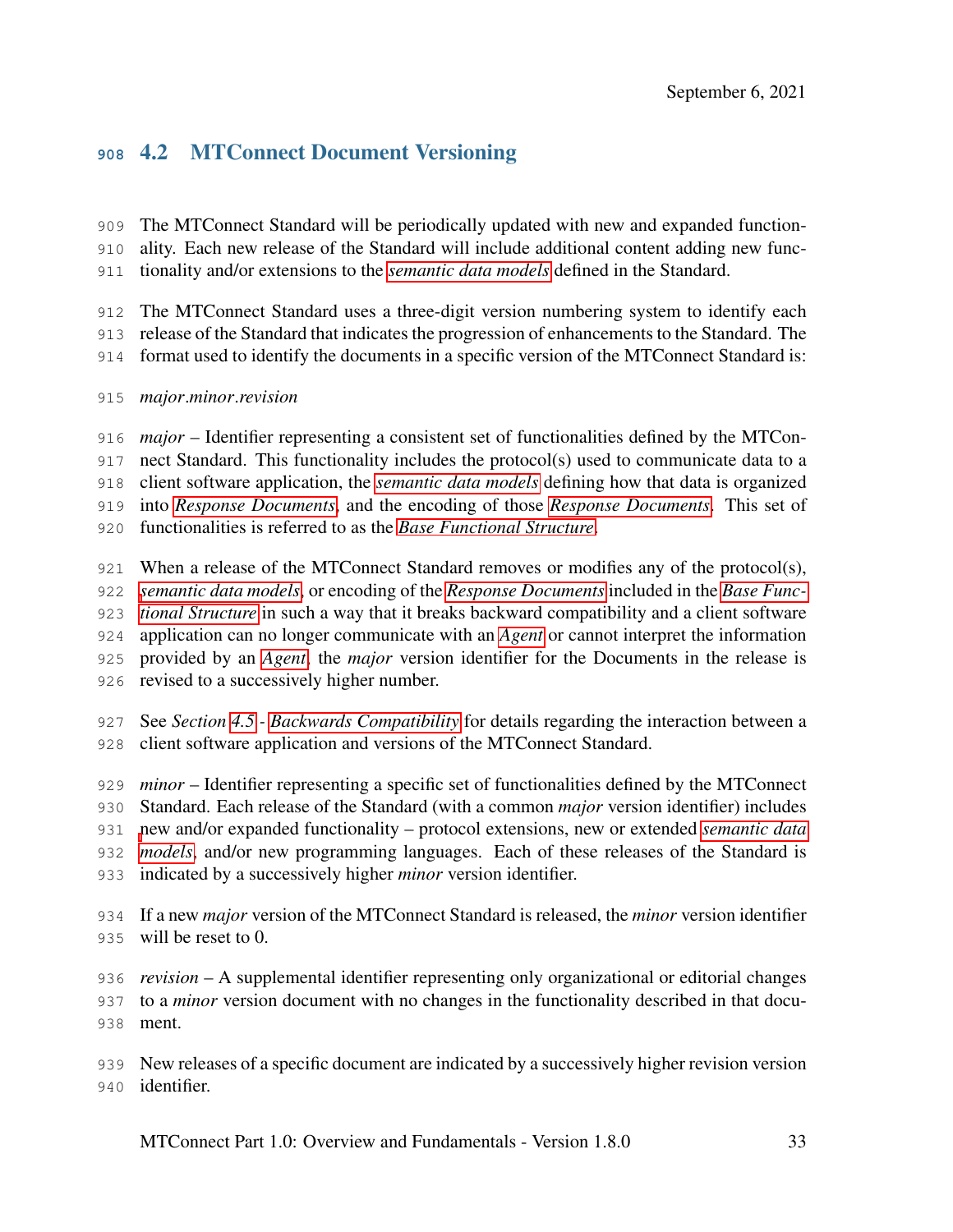If a new *minor* version of a document is released, the *revision* identifier will be reset to 0.

 An example of the version identifier for a specific document would be: Version M.N.R

### 4.2.1 Document Releases

 A *major* revision change represents a substantial change to the MTConnect Standard. At the time of a *major* revision change, all documents representing the MTConnect Standard will be updated and released together.

 A *minor* revision change represents some level of extended functionality supported by the MTConnect Standard. At the time of a *minor* version release, MTConnect Documents representing the changes or enhancements to the Standard will be updated as required. However, all documents, whether updated or not, will be released together with a new *minor* version number. Providing all documents at a common *major* and *minor* version makes it easier for implementers to manage the compatibility and upgrade of the different software tools incorporated into a manufacturing software system.

 Since a *revision* represents no functional changes to the MTConnect Standard and includes only editorial or descriptive changes that enhance the understanding of the functionality supported by the Standard, individual documents within the Standard may be released at any time with a new *revision* and that release does not impact any other documents associated with the MTConnect Standard.

 The latest released version of each document provided for the MTConnect Standard, and historical releases of those documents, are provided at http://www.mtconnect.org.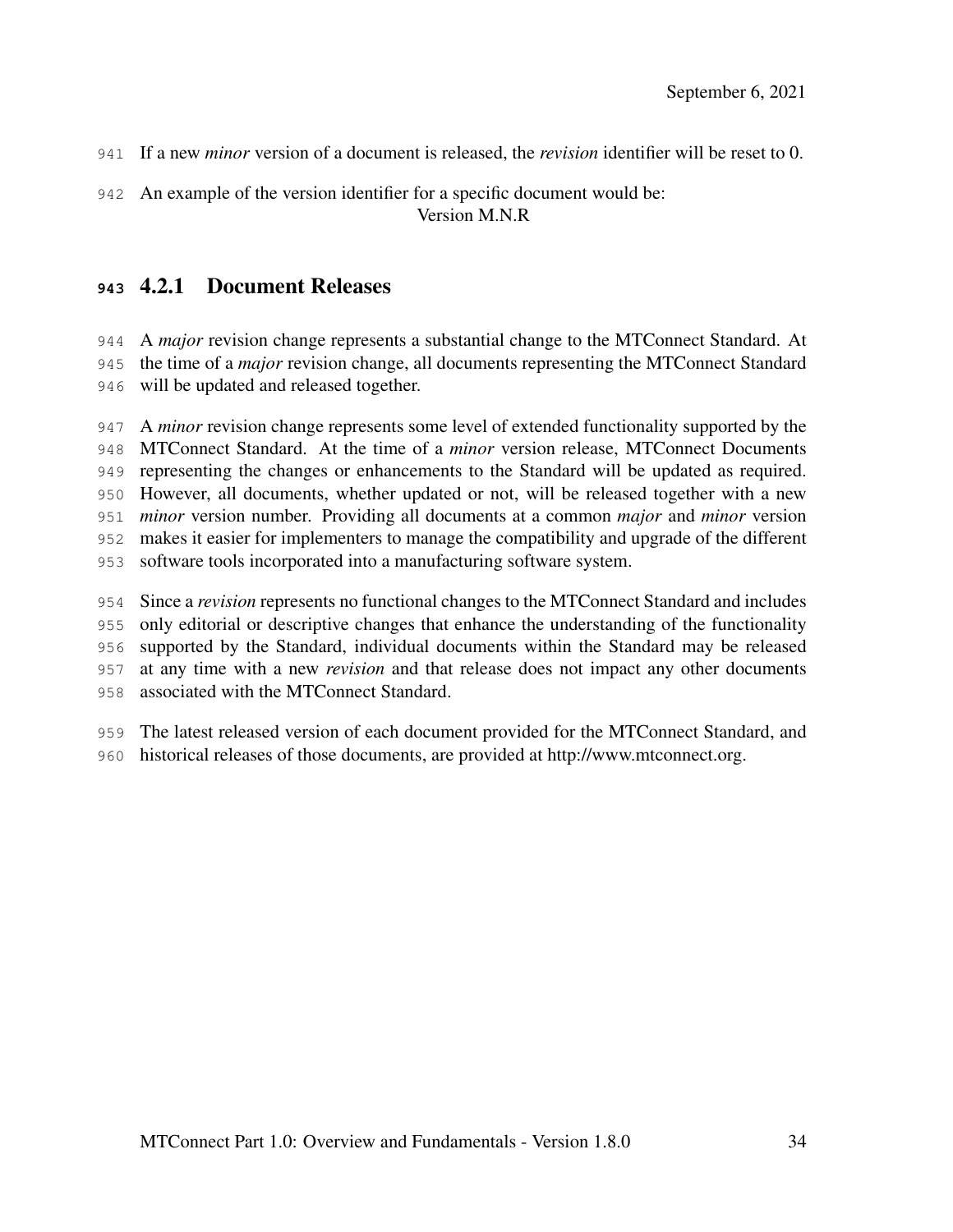# 4.3 MTConnect Document Naming Conventions

MTConnect Documents are identified as follows:

### 4.3.1 Document Title

Each MTConnect Document MUST be identified as follows:

# MTConnect<sup>®</sup> Standard

Part #.# - *Title*

Version M.N.R.

- The following keys are used to distinguish different Parts of the MTConnect Standard and the version of the MTConnect Document:
- #.# Identifier of the specific Part and sub-Part of the MTConnect Standard
- Title Description of the type of information contained in the MTConnect Document
- M Indicator of the *major* version of the MTConnect Document
- N– Indicator of the *minor* version of the MTConnect Document
- R Indicator of the revision of the MTConnect Document
- For example, a release of *MTConnect Standard: Part 2.0 Devices Information Model* would be:

# MTConnect<sup>®</sup> Standard

Part 2.0 - *[Devices Information Model](#page-21-0)*

Version 1.2.0

### 4.3.2 Electronic Document File Naming

- Electronic versions of the MTConnect Documents will be provided in PDF format and
- follow this naming convention:
- MTC\_Part#-#\_Title\_M-N-R.pdf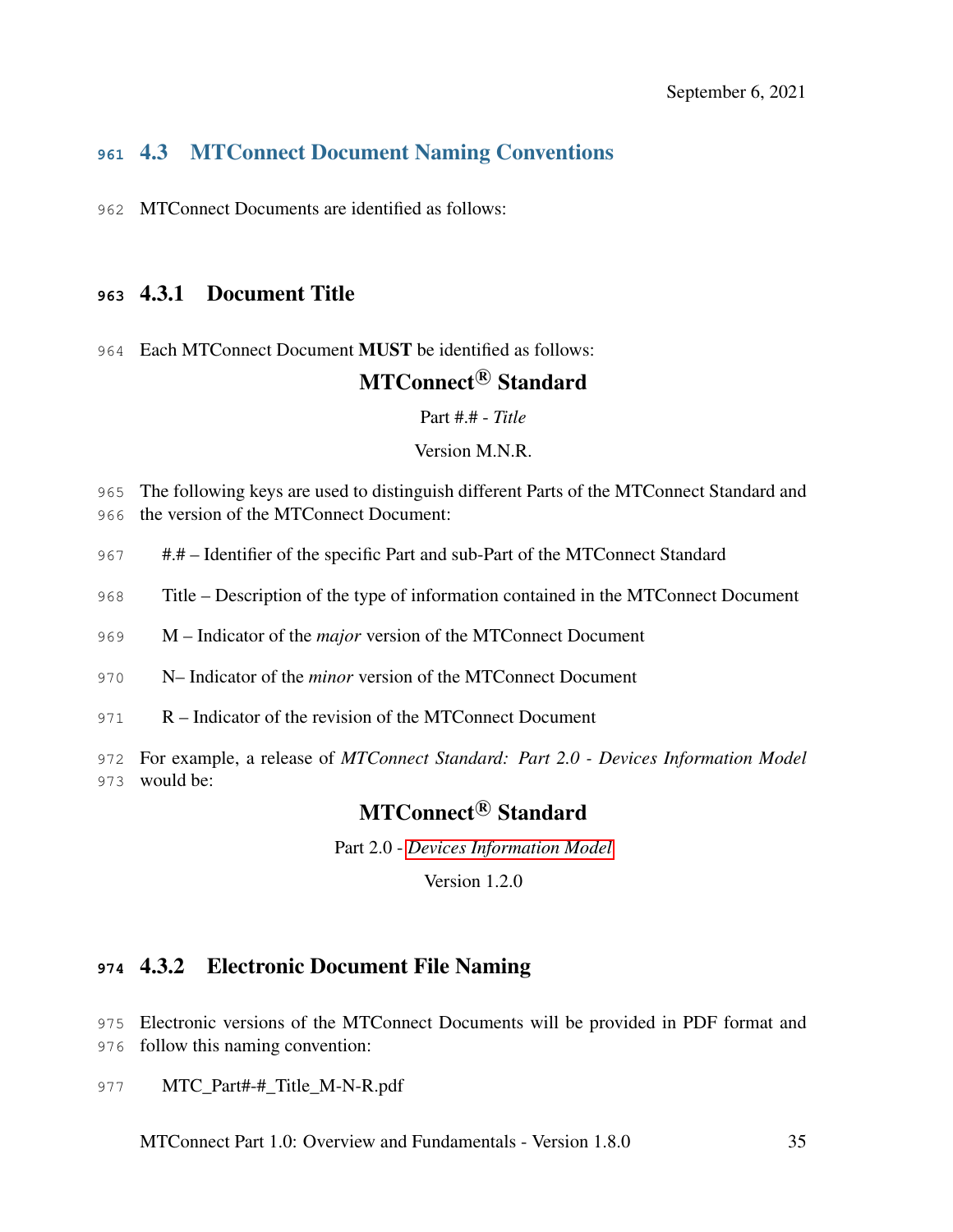The electronic version of the same release of *MTConnect Standard: Part 2.0 - Devices*

- *Information Model* would be:
- MTC\_Part\_2-0\_Devices\_Information\_Model\_1-2-0.pdf

### 4.4 Document Conventions

 Additional information regarding specific content in the MTConnect Standard is provided in the sections below.

# 4.4.1 Use of MUST, SHOULD, and MAY

 These words convey specific meaning in the MTConnect Standard when presented in cap-ital letters, Times New Roman font, and a Bold font style.

- The word MUST indicates content that is mandatory to be provided in an imple-mentation where indicated.
- 989 The word **SHOULD** indicates content that is recommended, but the exclusion of which will not invalidate an implementation.
- The word MAY indicates content that is optional. It is up to the implementer to decide if the content is relevant to an implementation.
- The word **NOT** may be added to the words **MUST** or **SHOULD** to negate the re-quirement.

# 4.4.2 Text Conventions

 The following conventions will be used throughout the MTConnect Documents to provide a clear and consistent understanding of the use of each type of information used to define the MTConnect Standard.

These conventions are:

1000 • Standard text is provided in Times New Roman font.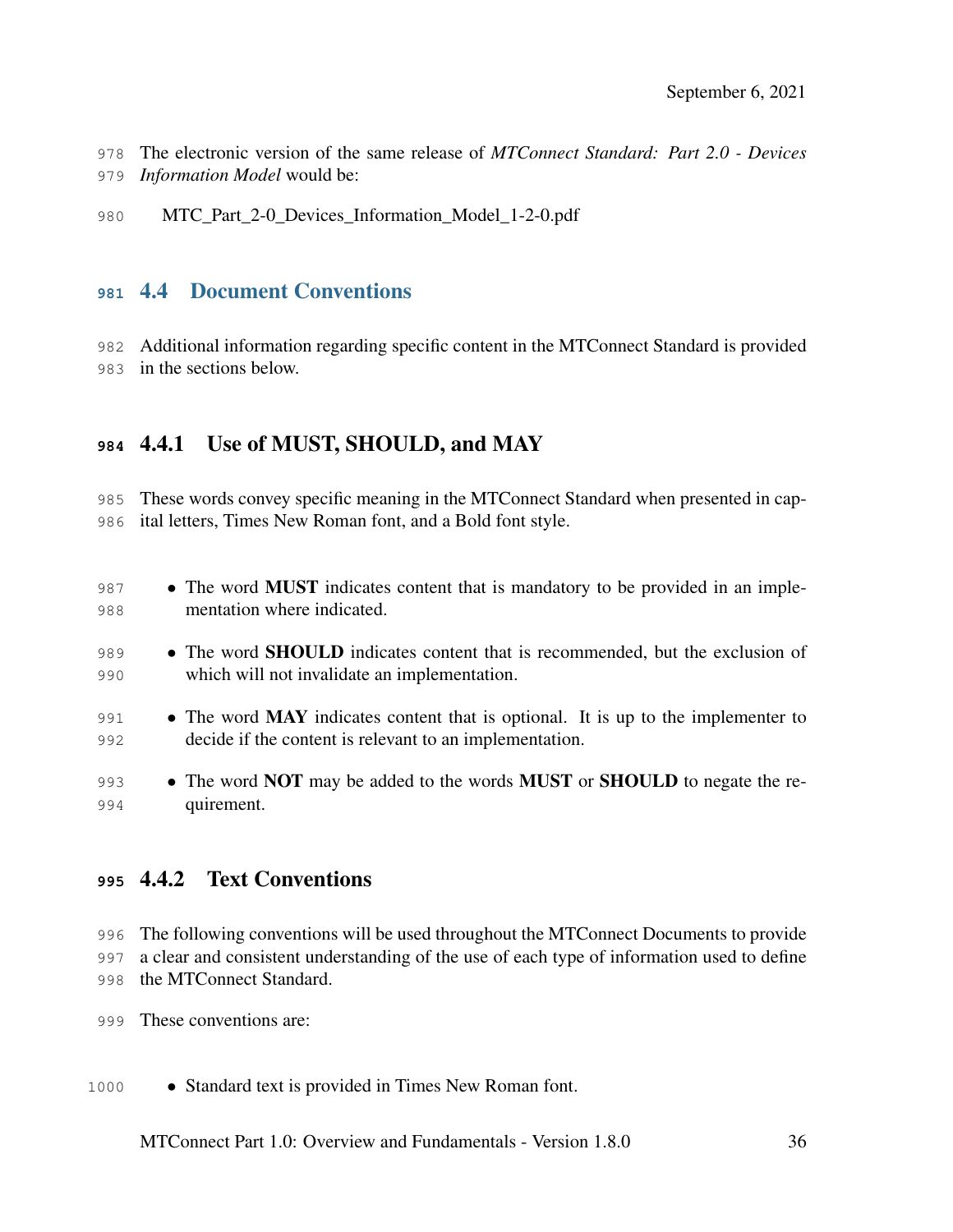| 1001 | • References to documents, sections or sub-sections of a document, or figures within a           |
|------|--------------------------------------------------------------------------------------------------|
| 1002 | document are <i>italicized</i> ; e.g., MTConnect Standard: Part 2.0 - Devices Information        |
| 1003 | Model.                                                                                           |
| 1004 | • Terms with a specific meaning in the MTConnect Standard will be <i>italicized</i> ; e.g.,      |
| 1005 | <i>major</i> indicating a version of the Standard.                                               |
| 1006 | • When these same terms are used within the text without specific reference to their             |
| 1007 | function within the MTConnect Standard, they will be provided as non-italicized                  |
| 1008 | font; e.g., major indicating a descriptor of another term.                                       |
| 1009 | • Terms representing content of an MTConnect <i>semantic data model</i> or the protocol          |
| 1010 | used in MTConnect will be provided in fixed size, Courier New font; e.g., compo-                 |
| 1011 | nent, probe, current.                                                                            |
| 1012 | When these same terms are used within the text without specific reference to                     |
| 1013 | their function within the MTConnect Standard, they will be provided as Times New                 |
| 1014 | Roman font.                                                                                      |
| 1015 | • All <i>Valid Data Values</i> that are restricted to a limited or controlled vocabulary will be |
| 1016 | provided in upper case Courier New font with an _(underscore) separating words.                  |
| 1017 | For example: ON, OFF, ACTUAL, COUNTER_CLOCKWISE, etc.                                            |
| 1018 | • All descriptive attributes associated with each piece of data defined in a Response            |
| 1019 | Document will be provided in Courier New font and camel case font style. For                     |
| 1020 | example: nativeUnits.                                                                            |

# 4.4.3 Code Line Syntax and Conventions

 The following conventions will be used throughout the MTConnect Documents to describe examples of software code produced by an *[Agent](#page-16-0)* or commands provided to an *[Agent](#page-16-0)* from a client software application.

- All examples are provided in fixed size Courier New font with line numbers.
- These conventions are:
- 1027 [XML](#page-15-0) Code examples:

#### Example 1: XML Code Examples

| 1028 |   | <mtconnectstreams xmlns:m="urn:mtconnect.com:&lt;/th&gt;&lt;/tr&gt;&lt;tr&gt;&lt;td&gt;1029&lt;/td&gt;&lt;td&gt;&lt;math&gt;2 -&lt;/math&gt;&lt;/td&gt;&lt;td&gt;&lt;math&gt;MTConnectStreams:1.1" xmlns:xsi="&lt;/math"></mtconnectstreams> |
|------|---|----------------------------------------------------------------------------------------------------------------------------------------------------------------------------------------------------------------------------------------------|
| 1030 | 3 | "http://www.w3.org/2001/XMLSchema-instance"                                                                                                                                                                                                  |
| 1031 | 4 | xmlns="urn:mtconnect.com:MTConnectStreams:1.1"                                                                                                                                                                                               |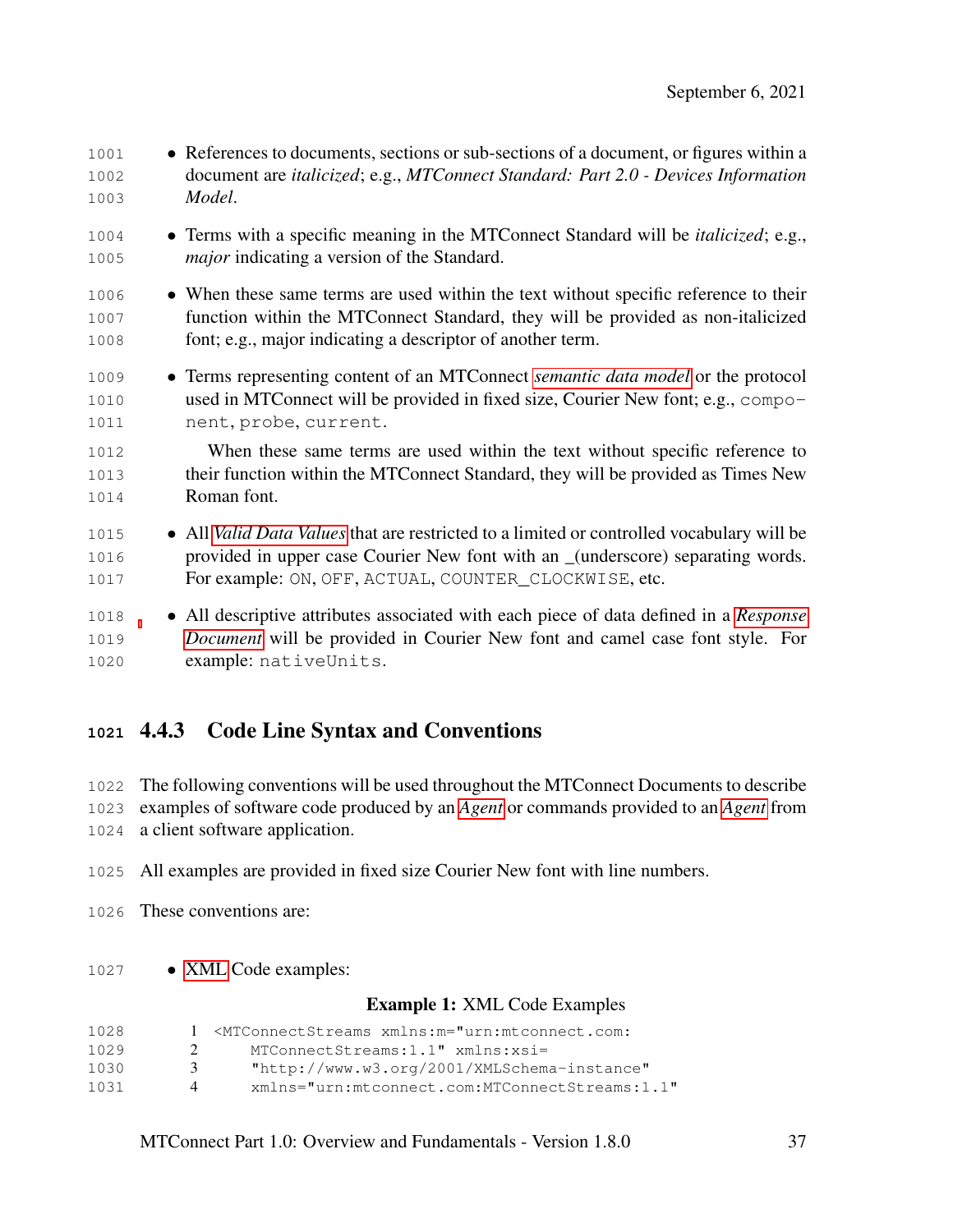1032 • HTTP URL examples:

| 1033 | - http:// <authority>/<path>[?<query>]When a portion of a URL is enclosed in</query></path></authority> |
|------|---------------------------------------------------------------------------------------------------------|
| 1034 | angle brackets (" $\lt$ " and " $\gt$ "), that section of the URL is a place holder for                 |
| 1035 | specific information that will replace the term between the angle brackets.                             |
| 1036 | Note: The angle brackets in a URL do not relate to the angle brackets                                   |
| 1037 | used as the tag elements in an XML example.                                                             |
| 1038 | - A portion of a URL that is enclosed in square brackets "[" and "]" indicates                          |
| 1039 | that the enclosed content is optional.                                                                  |
| 1040 | - All other characters in the URL are literal.                                                          |

# 4.4.4 Semantic Data Model Content

 For each of the *[semantic data models](#page-32-0)* defined in the MTConnect Standard, there are tables describing pieces of information provided in the data models. Each table has a column labeled *Occurrence*. *Occurrence* defines the number of times the content defined in the tables MAY be provided in the usage case specified.

| 1046 | • If the <i>Occurrence</i> is 1, the content <b>MUST</b> be provided.                          |
|------|------------------------------------------------------------------------------------------------|
| 1047 | • If the <i>Occurrence</i> is 01, the content <b>MAY</b> be provided and if provided, at most, |
| 1048 | only one occurrence of the content <b>MUST</b> be provided.                                    |
| 1049 | • If the <i>Occurrence</i> is 0*, the content <b>MAY</b> be provided and any number of occur-  |
| 1050 | rences of the content <b>MAY</b> be provided.                                                  |
| 1051 | • If the <i>Occurrence</i> is 1.*, one or more occurrences of the content <b>MUST</b> be pro-  |
| 1052 | vided.                                                                                         |
| 1053 | • If the <i>Occurrence</i> is a number, e.g., 2, exactly that number of occurrences of the     |
| 1054 | content <b>MUST</b> be provided.                                                               |
| 1055 | Note: "*" indicates multiple number of occurrences and is represented by $\infty$ in the       |
| 1056 | figures.                                                                                       |

### 4.4.5 Referenced Standards and Specifications

 [O](#page-20-1)ther standards and specifications may be used to describe aspects of the protocol, *[data](#page-20-1) [dictionary](#page-20-1)*, or *[semantic data models](#page-32-0)* defined in the MTConnect Standard. When a spe-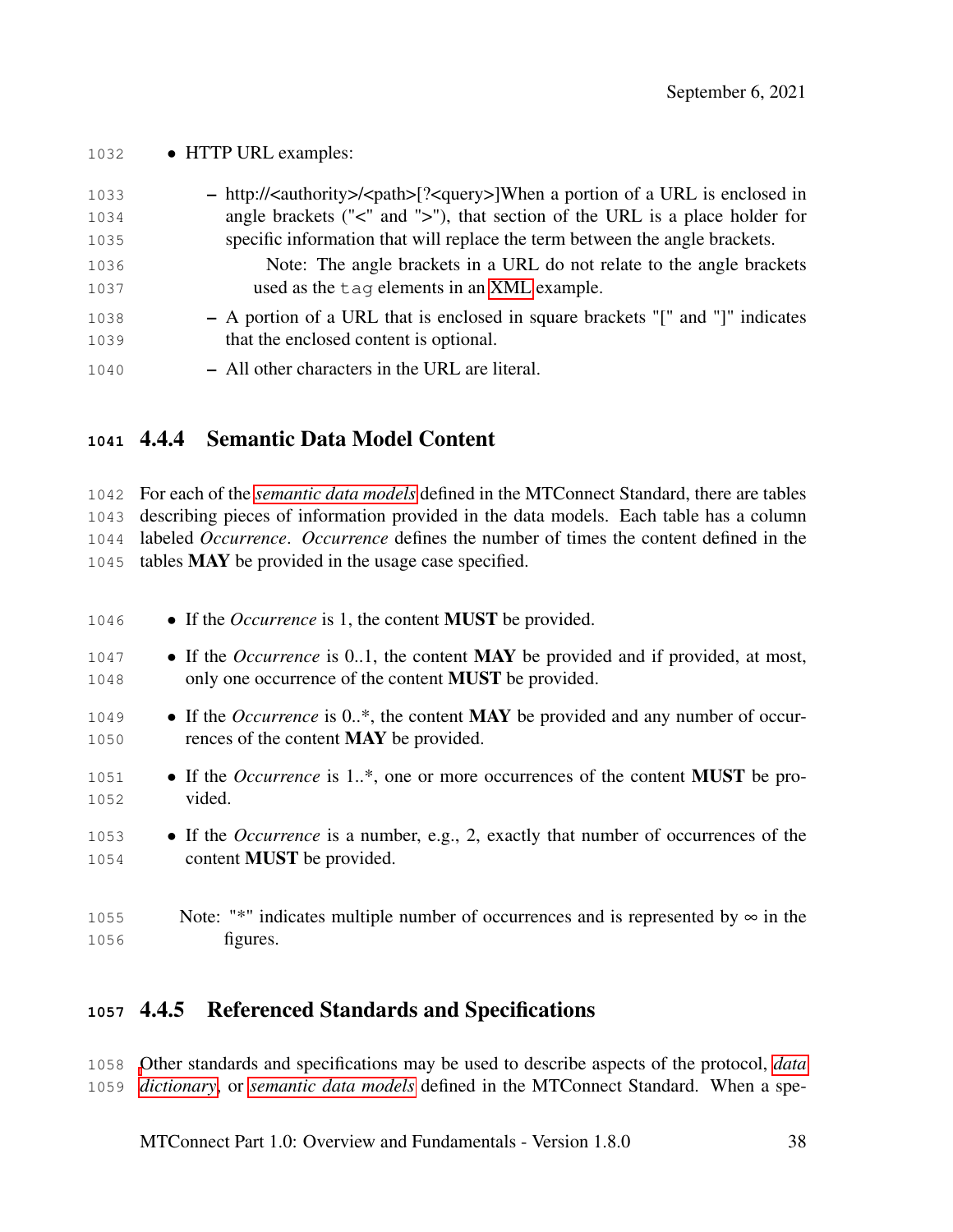cific standard or specification is referenced in the MTConnect Standard, the name of the standard or specification will be provided in *italicized* font.

 See *Section [3](#page-13-0) - [Terminology and Conventions](#page-13-0)*: Bibliography for a complete listing of standards and specifications used or referenced in the MTConnect Standard.

### 4.4.6 Deprecation and Deprecation Warnings

 When the MTConnect Institute adds new functionality to the MTConnect Standard, the new content may supersede some of the functionality of existing content or significantly enhance one of the *[semantic data models](#page-32-0)*. When this occurs, existing content may no longer be valid for use in the new version of the Standard.

#### 4.4.6.1 Deprecation

 In cases when new content supersedes the functionality of the existing content, the original content MUST no longer be included in future implementations – only the new content should be used.

 The superseded content is identified by striking through the original content (original content) and marking the content with the words "DEPRECATED in *Version M.N*".

 The deprecated content must remain in all future *minor* versions of the document. The content may be removed when a *major* version update is released. This provides imple- menters guidance on how to interpret data that may be provided from equipment utilizing an older version of the Standard. This content provides the information required for imple- menters to develop software applications that support backwards compatibility with older versions of the standard.

 A software application may be designed to be compliant with any specific *minor* version of the standard. That software application may be collecting data from many different pieces of equipment. Each of these pieces of equipment may be providing data defined by the current version or any of the previous *minor* versions of the standard. To maintain compatibility with existing pieces of equipment, software applications should be imple- mented to interpret data defined in the current release of the MTConnect Standard, as well as all deprecated content associated with earlier versions of the Standard.

#### 4.4.6.2 Deprecation Warning

[W](#page-32-0)hen new content provides improved alternatives for defining the *[semantic data mod-](#page-32-0)*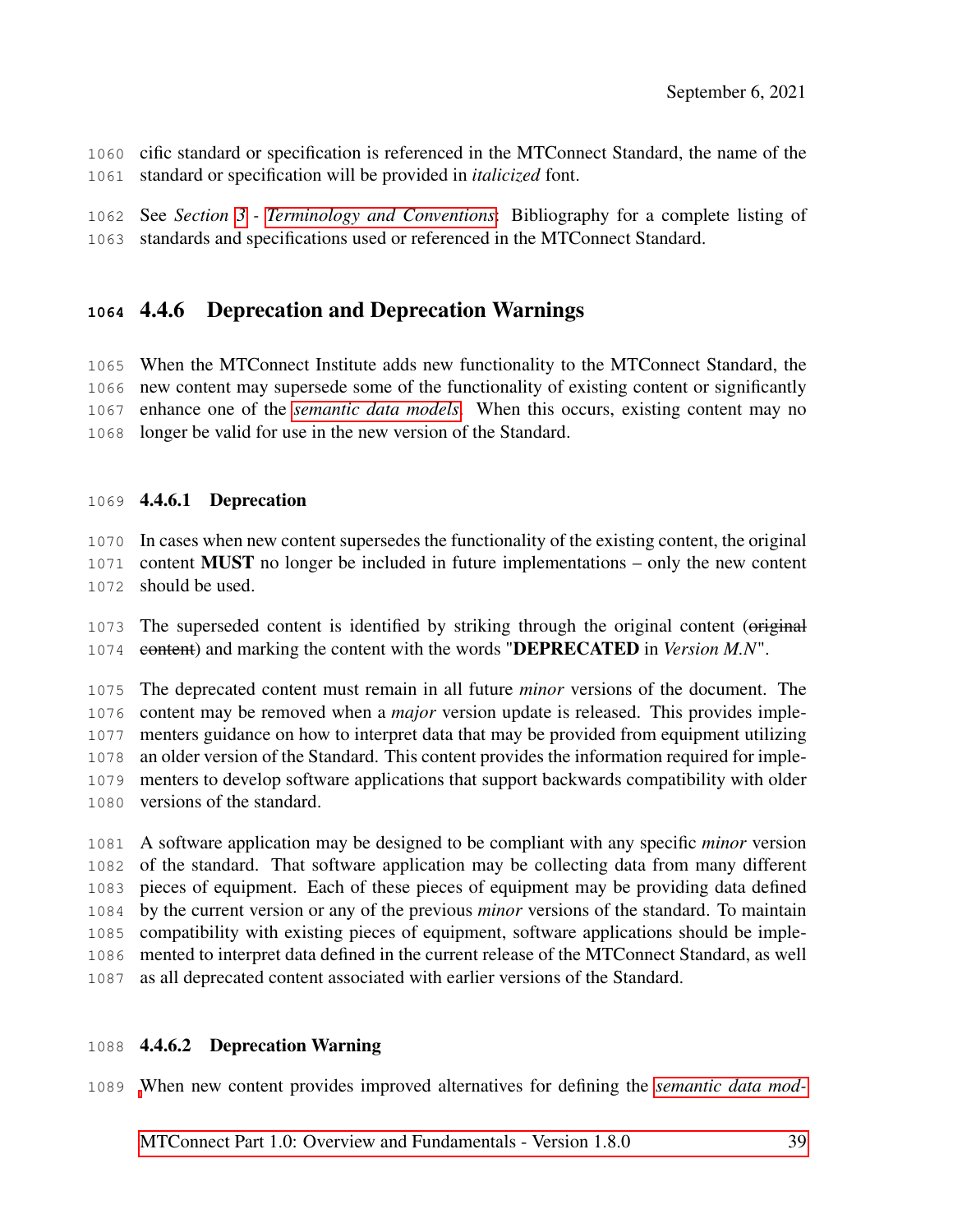*[els](#page-32-0)*, the MTConnect Institute may determine that the original content could possibly be deprecated in the future. When this occurs, a content will be marked with the words "DEPRECATION WARNING " to identify the content that may be deprecated in the future. This provides advanced notice to implementers that they should choose to utilize the improved alternatives when developing new products or software systems to avoid the possibility that the original content may be deprecated in a future version of the Standard.

### <span id="page-46-0"></span>4.5 Backwards Compatibility

 MTConnect Documents with a different *major* version identifier represent a significant change in the *[Base Functional Structure](#page-18-1)* of the MTConnect Standard. This means that the schema or protocol defined by the Standard may have changed in ways that will re- quire software applications to change how they request and/or interpret data received from an *[Agent](#page-16-0)*. Software applications should be fully version aware since no assumption of backwards compatibility should be assumed at the time of a *major* revision change to the MTConnect Standard.

 The MTConnect Institute strives to maintain version compatibility through all *minor* re- visions of the MTConnect Standard. New *minor* versions may introduce extensions to existing *[semantic data models](#page-32-0)*, extend the protocol used to communicate to the *[Agent](#page-16-0)*, and/or add new *[semantic data models](#page-32-0)* to extend the functionality of the Standard. Client software applications may be designed to be compliant with any specific *minor* version of the MTConnect Standard. Additionally, software applications should be capable of in- terpreting information from an *[Agent](#page-16-0)* providing data based upon a lower *minor* version identifier. It should also be capable of interpreting information from an *[Agent](#page-16-0)* providing data based upon a higher *minor* version identifier of the MTConnect Standard than the version supported by the client, even though the client may ignore or not be capable of interpreting the extended content provided by the *[Agent](#page-16-0)*.

 A *revision* version of any MTConnect Document provides only editorial changes requiring no changes to an *[Agent](#page-16-0)* or a client application.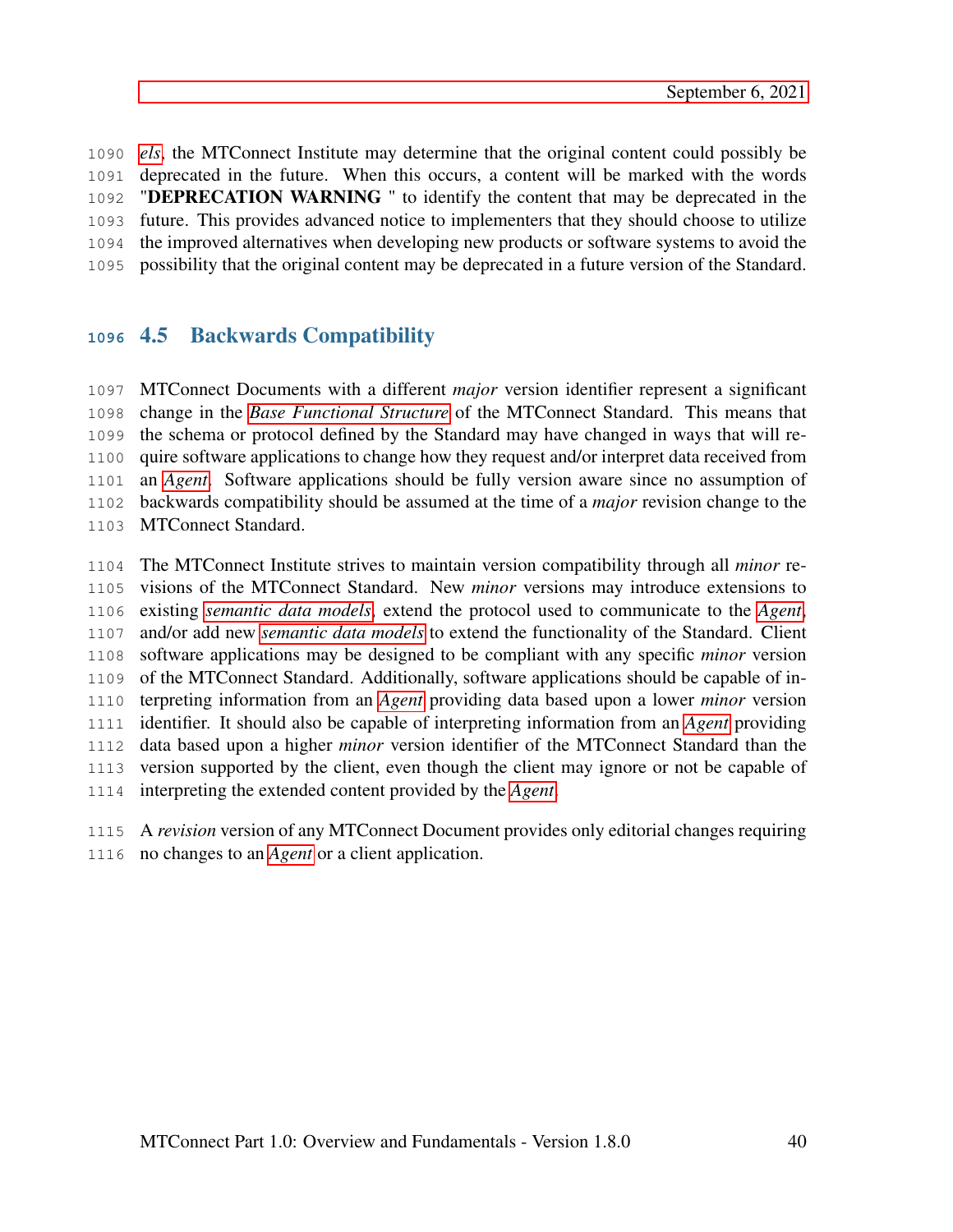# 5 MTConnect Fundamentals

 The MTConnect Standard defines the functionality of an *[Agent](#page-16-0)*. In an MTConnect instal- lation, pieces of equipment publish information to an *[Agent](#page-16-0)*. Client software applications request information from the *[Agent](#page-16-0)* using a communications protocol. Based on the spe- cific information that the client software application has requested from the *[Agent](#page-16-0)*, the *[Agent](#page-16-0)* forms a *[Response Document](#page-31-0)* based upon one of the *[semantic data models](#page-32-0)* defined in the MTConnect Standard and then transmits that document to the client software appli-cation.



<span id="page-47-0"></span>

Figure 2: MTConnect Architecture Model

| 1126 | Note: In each implementation of a communication system based on the MTConnect            |
|------|------------------------------------------------------------------------------------------|
| 1127 | Standard, there MUST be a schema defined that encodes the rules and termi-               |
| 1128 | nology defined for each of the <i>semantic data models</i> . These schemas <b>MAY</b> be |
| 1129 | used by client software applications to validate the content and structure of the        |
| 1130 | <i>Response Documents</i> published by an <i>Agent</i> .                                 |

### 5.1 Agent

 An *[Agent](#page-16-0)* is the centerpiece of an MTConnect implementation. It provides two primary functions:

 • Organizes and manages individual pieces of information published by one or more pieces of equipment.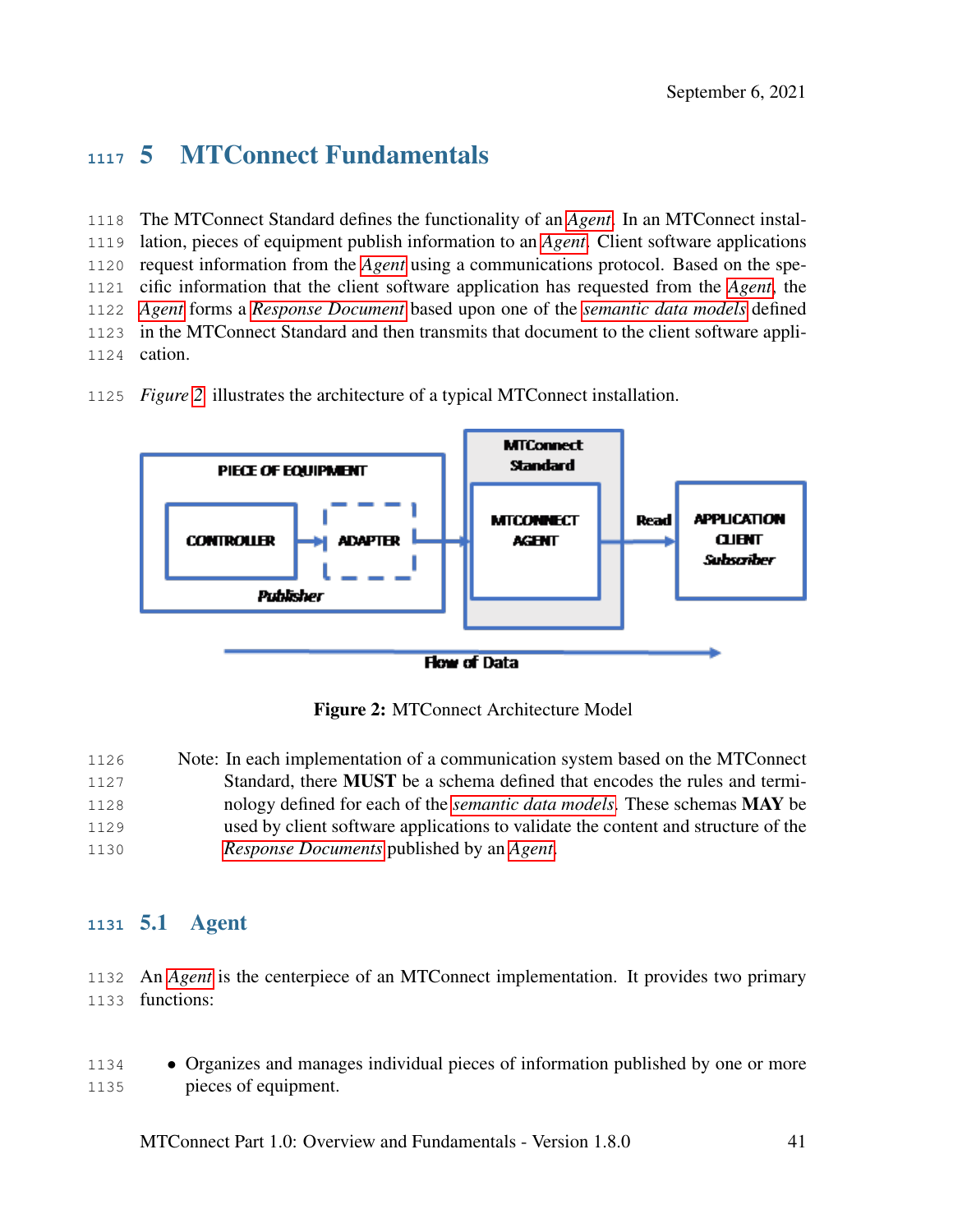• Publishes that information in the form of a *[Response Document](#page-31-0)* to client software applications.

 The MTConnect Standard addresses the behavior of an *[Agent](#page-16-0)* and the structure and mean- ing of the data published by an *[Agent](#page-16-0)*. It is the responsibility of the implementer of an *[Agent](#page-16-0)* to determine the means by which the behavior is achieved for a specific *[Agent](#page-16-0)*.

 An *[Agent](#page-16-0)* is software that may be installed as part of a piece of equipment or it may be installed separately. When installed separately, an *[Agent](#page-16-0)* may receive information from one or more pieces of equipment.

 Some pieces of equipment may be able to communicate directly to an *[Agent](#page-16-0)*. Other pieces of equipment may require an *[Adapter](#page-16-1)* to transform the information provided by the equip- ment into a form that can be sent to an *[Agent](#page-16-0)*. In either case, the method of transmitting information from the piece of equipment to an *[Agent](#page-16-0)* is implementation dependent and is not addressed as part of the MTConnect Standard.

- One function of an *[Agent](#page-16-0)* is to store information that it receives from a piece of equipment in an organized manner. A second function of an *[Agent](#page-16-0)* is to receive *[Requests](#page-30-0)* for informa- tion from one or many client software applications and then respond to those *[Requests](#page-30-0)* by publishing a *[Response Document](#page-31-0)* that contains the requested information.
- [T](#page-31-0)here are three types of information stored by an *[Agent](#page-16-0)* that MAY be published in a *[Re-](#page-31-0)[sponse Document](#page-31-0)*. These are:
- *[Equipment Metadata](#page-22-1)* defines the *[Structural Elements](#page-34-0)* that represent the physical and logical parts and sub-parts of each piece of equipment that can publish data to the *[Agent](#page-16-0)*, the relationships between those parts and sub-parts, and the *[Data Entities](#page-20-0)* associated with each of those *[Structural Elements](#page-34-0)*. This *[Equipment Metadata](#page-22-1)* is provided in an *[MTConnectDevices Response Document](#page-28-1)*. See *MTConnect Standard: Part 2.0 - Devices Information Model* for more information on *[Equipment Metadata](#page-22-1)*.
- *[Streaming Data](#page-34-1)* provides the values published by pieces of equipment for the *[Data](#page-20-0) [Entities](#page-20-0)* defined by the *[Equipment Metadata](#page-22-1)*. *[Streaming Data](#page-34-1)* is provided in an *[MT-](#page-28-0) [ConnectStreams Response Document](#page-28-0)*. See *MTConnect Standard: Part 2.0 - Devices Information Model* for more information on *[Streaming Data](#page-34-1)*.
- *[MTConnect Assets](#page-26-0)* represent information used in a manufacturing operation that is commonly shared amongst multiple pieces of equipment and/or software applica- tions. *[MTConnect Assets](#page-26-0)* are provided in an *[MTConnectAssets Response Document](#page-27-1)*. See *MTConnect Standard: Part 4.0 - Assets Information Model* for more informa-tion on *[MTConnect Assets](#page-26-0)*.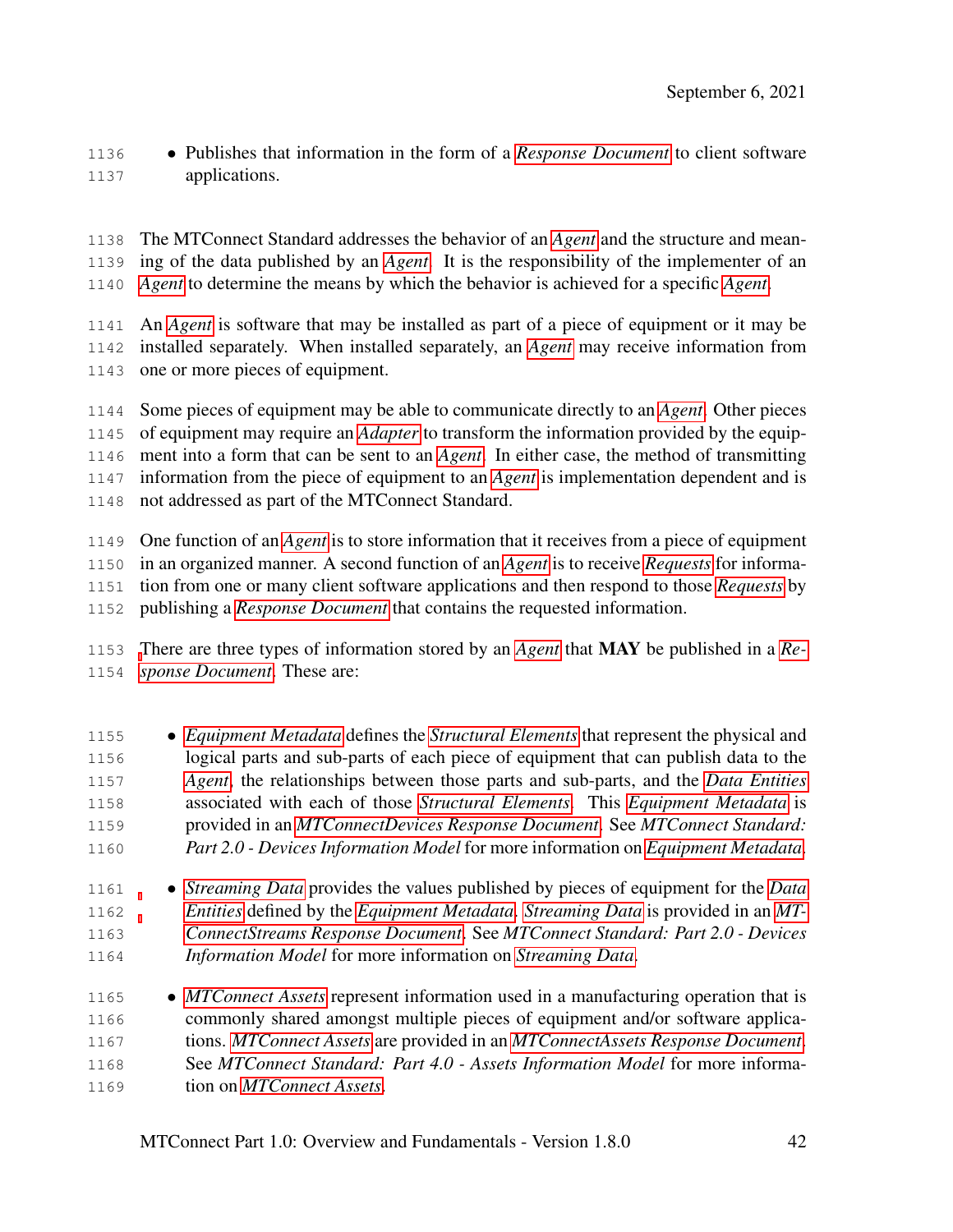The exchange between an *[Agent](#page-16-0)* and a client software application is a *[Request](#page-30-0)* and *Re-*

*[s](#page-63-0)ponse* information exchange mechanism. See *Section [5.4](#page-63-0) - [Request/Response Information](#page-63-0)*

<span id="page-49-0"></span>*[Exchange](#page-63-0)* for details on this *[Request/Response](#page-30-1)* information exchange mechanism.

# 5.1.1 Instance of an Agent

 As described above, an *[Agent](#page-16-0)* collects and organizes values published by pieces of equip- ment. As with any piece of software, an *[Agent](#page-16-0)* may be periodically restarted. When an *[Agent](#page-16-0)* restarts, it MUST indicate to client software applications whether the information available in the *[buffer](#page-18-2)* represents a completely new set of data or if the *[buffer](#page-18-2)* includes data that had been collected prior to the restart of the *[Agent](#page-16-0)*.

 [A](#page-34-1)ny time an *[Agent](#page-16-0)* is restarted and begins to collect a completely new set of *[Streaming](#page-34-1) [Data](#page-34-1)*, that set of data is referred to as an *[instance](#page-25-1)* of the *[Agent](#page-16-0)*. The *[Agent](#page-16-0)* MUST maintain a piece of information called instanceId that represents the specific *[instance](#page-25-1)* of the *[Agent](#page-16-0)*.

1183 instanceId is represented by a 64-bit integer. The instanceId  $\text{MAX}$  be imple- mented using any mechanism that will guarantee that the value for instanceId will be unique each time the *[Agent](#page-16-0)* begins collecting a new set of data.

 When an *[Agent](#page-16-0)* is restarted and it provides a method to recover all, or some portion, of the data that was stored in the *[buffer](#page-18-2)* before it stopped operating, the *[Agent](#page-16-0)* MUST use the same instanceId that was defined prior to the restart.

# 5.1.2 Storage of Equipment Metadata for a Piece of Equipment

 An *[Agent](#page-16-0)* MUST be capable of publishing *[Equipment Metadata](#page-22-1)* for each piece of equip- ment that publishes information through the *[Agent](#page-16-0)*. *[Equipment Metadata](#page-22-1)* is typically a static file defining the *[Structural Elements](#page-34-0)* associated with each piece of equipment re-

 porting information through the *[Agent](#page-16-0)* and the *[Data Entities](#page-20-0)* that can be associated with each of these *[Structural Elements](#page-34-0)*. See details on *[Structural Elements](#page-34-0)* and *[Data Entities](#page-20-0)* in

*MTConnect Standard: Part 2.0 - Devices Information Model*.

The MTConnect Standard does not define the mechanism to be used by an *[Agent](#page-16-0)* to ac-

 quire, maintain, or store the *[Equipment Metadata](#page-22-1)*. This mechanism MUST be defined as part of the implementation of a specific *[Agent](#page-16-0)*.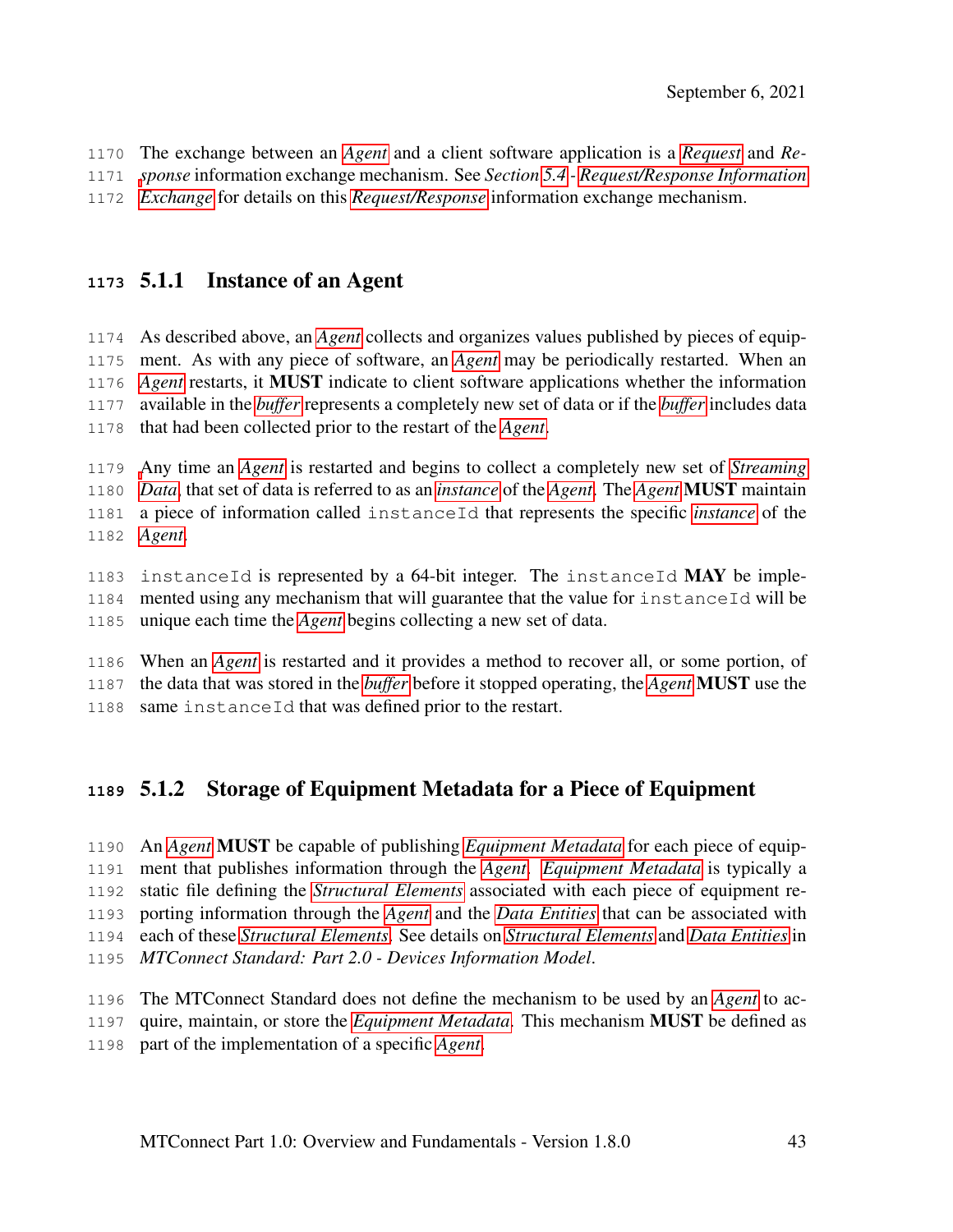# 5.1.3 Storage of Streaming Data

 *[Streaming Data](#page-34-1)* that is published from a piece(s) of equipment to an *[Agent](#page-16-0)* is stored by the *[Agent](#page-16-0)* based upon the sequence upon which each piece of data is received. As described below, the order in which data is stored by the *[Agent](#page-16-0)* is one of the factors that determines the data that may be included in a specific *[MTConnectStreams Response Document](#page-28-0)*.

#### 5.1.3.1 Management of Streaming Data Storage

 An *[Agent](#page-16-0)* stores a fixed amount of data. The amount of data stored by an *[Agent](#page-16-0)* is depen- dent upon the implementation of a specific *[Agent](#page-16-0)*. The examples below demonstrate how discrete pieces of data received from pieces of equipment are stored.

 The method for storing *[Streaming Data](#page-34-1)* in an *[Agent](#page-16-0)* can be thought of as a tube that can hold a finite set of balls. Each ball represents the occurrence of a *[Data Entity](#page-20-0)* published by a piece of equipment. This data is pushed in one end of the tube until there is no more room for additional balls. At that point, any new data inserted will push the oldest data out the back of the tube. The data in the tube will continue to shift in this manner as new data is received.

This tube is referred to as a *[buffer](#page-18-2)* in an *[Agent](#page-16-0)*.



Figure 3: Data Storage in Buffer

- In *Figure [4](#page-50-0)* , the maximum number of *[Data Entities](#page-20-0)* that can be stored in the *[buffer](#page-18-2)* of
- the *[Agent](#page-16-0)* is 8. The maximum number of *[Data Entities](#page-20-0)* that can be stored in the *[buffer](#page-18-2)* is
- represented by a value called bufferSize. This example illustrates that when the *[buffer](#page-18-2)*
- fills up, the oldest piece of data falls out the other end.

<span id="page-50-0"></span>

Figure 4: First In First Out Buffer Management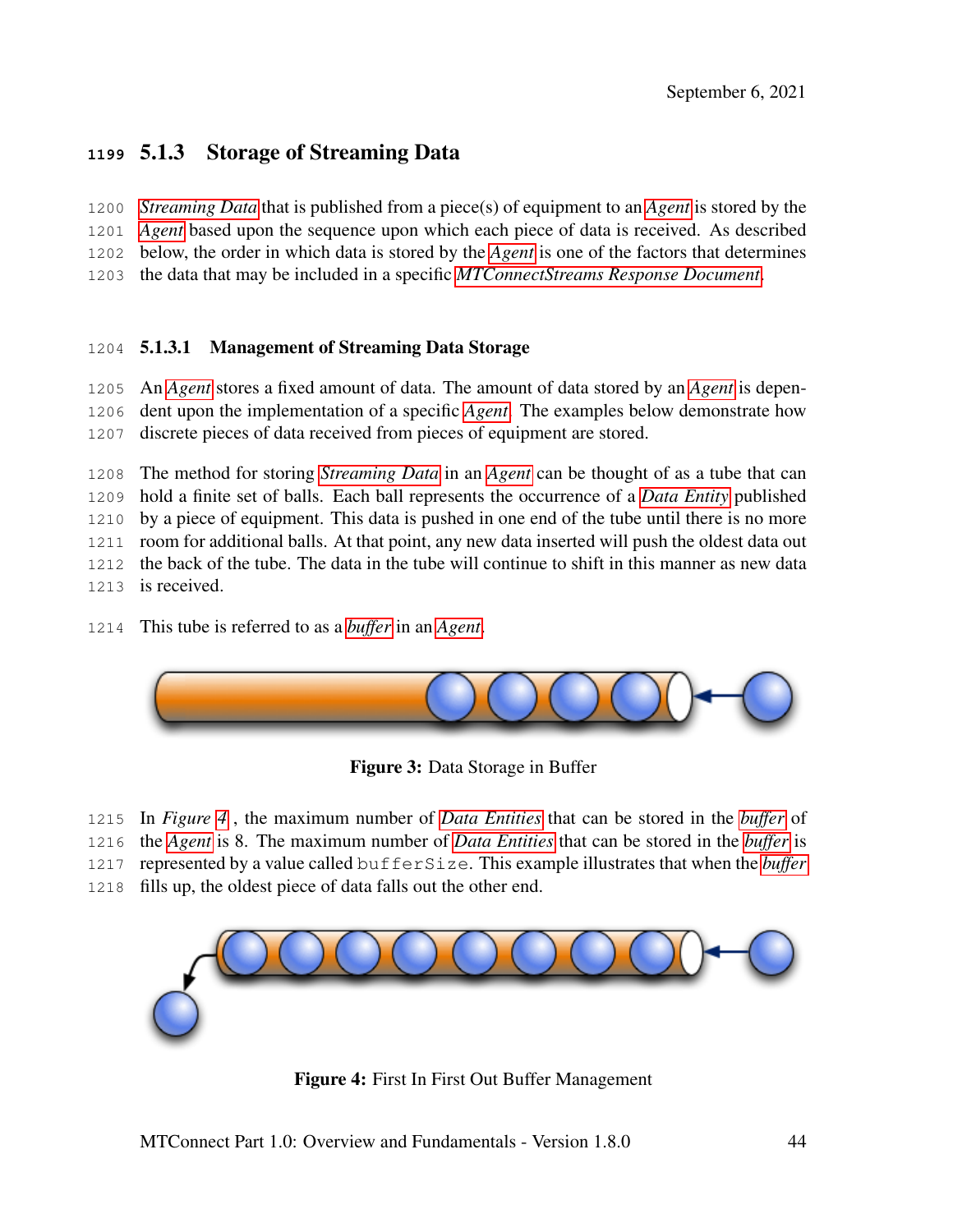This process constrains the memory storage requirements for an *[Agent](#page-16-0)* to a fixed maximum size since the MTConnect Standard only requires an *[Agent](#page-16-0)* to store a finite number of pieces of data.

 As an implementation guideline, the *[buffer](#page-18-2)* SHOULD be sized large enough to provide storage for a reasonable amount of information received from all pieces of equipment that are publishing information to that *[Agent](#page-16-0)*. The implementer should also consider the impact of a temporary loss of communications between a client software application and an *[Agent](#page-16-0)* when determining the size for the *[buffer](#page-18-2)*. A larger *[buffer](#page-18-2)* will allow a client software application more time to reconnect to an *[Agent](#page-16-0)* without losing data.

#### 5.1.3.2 Sequence Numbers

In an *[Agent](#page-16-0)*, each occurrence of a *[Data Entity](#page-20-0)* in the *[buffer](#page-18-2)* will be assigned a monotoni-

cally increasing *[sequence number](#page-33-0)* as it is inserted into the *[buffer](#page-18-2)*. The *[sequence number](#page-33-0)*

is a 64-bit integer and the values assigned as *[sequence numbers](#page-33-0)* will never wrap around or

be exhausted; at least within the next 100,000 years based on the size of a 64-bit number.

 *[sequence number](#page-33-0)* is the primary key identifier used to manage and locate a specific piece of data in an *[Agent](#page-16-0)*. The *[sequence number](#page-33-0)* associated with each *[Data Entity](#page-20-0)* reported by an *[Agent](#page-16-0)* is identified with an attribute called sequence.

 The *[sequence number](#page-33-0)* for each piece of data MUST be unique for an instance of an *[Agent](#page-16-0)* (see *Section [5.1.1](#page-49-0) - [Instance of an Agent](#page-49-0)* for information on *[instances](#page-25-1)* of an *[Agent](#page-16-0)*). If data is received from more than one piece of equipment, the *[sequence numbers](#page-33-0)* are based on the order in which the data is received regardless of which piece of equipment produced that data. The *[sequence number](#page-33-0)* MUST be a monotonically increasing number that spans all pieces of equipment publishing data to an *[Agent](#page-16-0)*. This allows for multiple pieces of equipment to publish data through a single *[Agent](#page-16-0)* with no *[sequence number](#page-33-0)* collisions and unnecessary protocol complexity.

 The *[sequence number](#page-33-0)* MUST be reset to one (1) each time an *[Agent](#page-16-0)* is restarted and begins 1245 to collect a fresh set of data; i.e., each time instanceId is changed.

 *Figure [5](#page-52-0)* demonstrates the relationship between instanceId and sequence when an *[Agent](#page-16-0)* stops and restarts and begins collecting a new set of data. In this case, the in-

1248 stanceId is changed to a new value and value for sequence resets to one (1):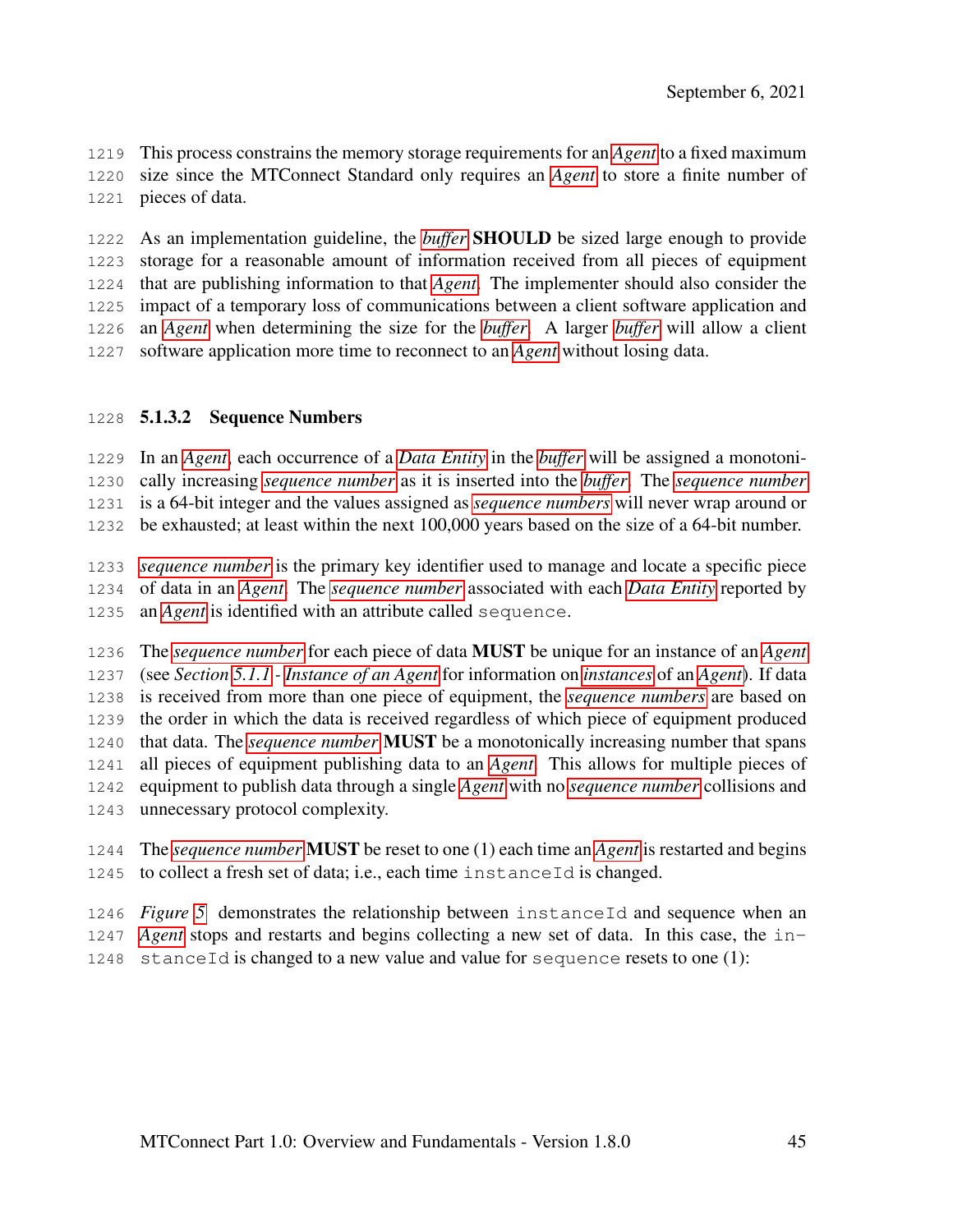<span id="page-52-0"></span>

| instanceId | sequence |
|------------|----------|
| 234556     | 234      |
|            | 235      |
|            | 236      |
|            | 237      |
|            | 238      |

#### **Agent Stops and Restarts**

| 234557 | 1 |
|--------|---|
|        | 2 |
|        | 3 |
|        | 4 |
|        | 5 |

Figure 5: instanceId and sequence

*Figure [6](#page-52-1)* also shows two additional pieces of information defined for an *[Agent](#page-16-0)*:

- firstSequence the oldest piece of data contained in the *[buffer](#page-18-2)*; i.e., the next piece of data to be moved out of the *[buffer](#page-18-2)*
- lastSequence the newest data added to the *[buffer](#page-18-2)*

 firstSequence and lastSequence provide guidance to a software application iden-tifying the range of data available that may be requested from an *[Agent](#page-16-0)*.

<span id="page-52-1"></span>

Figure 6: Indentifying the range of data with firstSequence and lastSequence

 When a client software application requests data from an *[Agent](#page-16-0)*, it can specify both the *[sequence number](#page-33-0)* of the first piece of data (from) that MUST be included in the *[Response](#page-31-0)*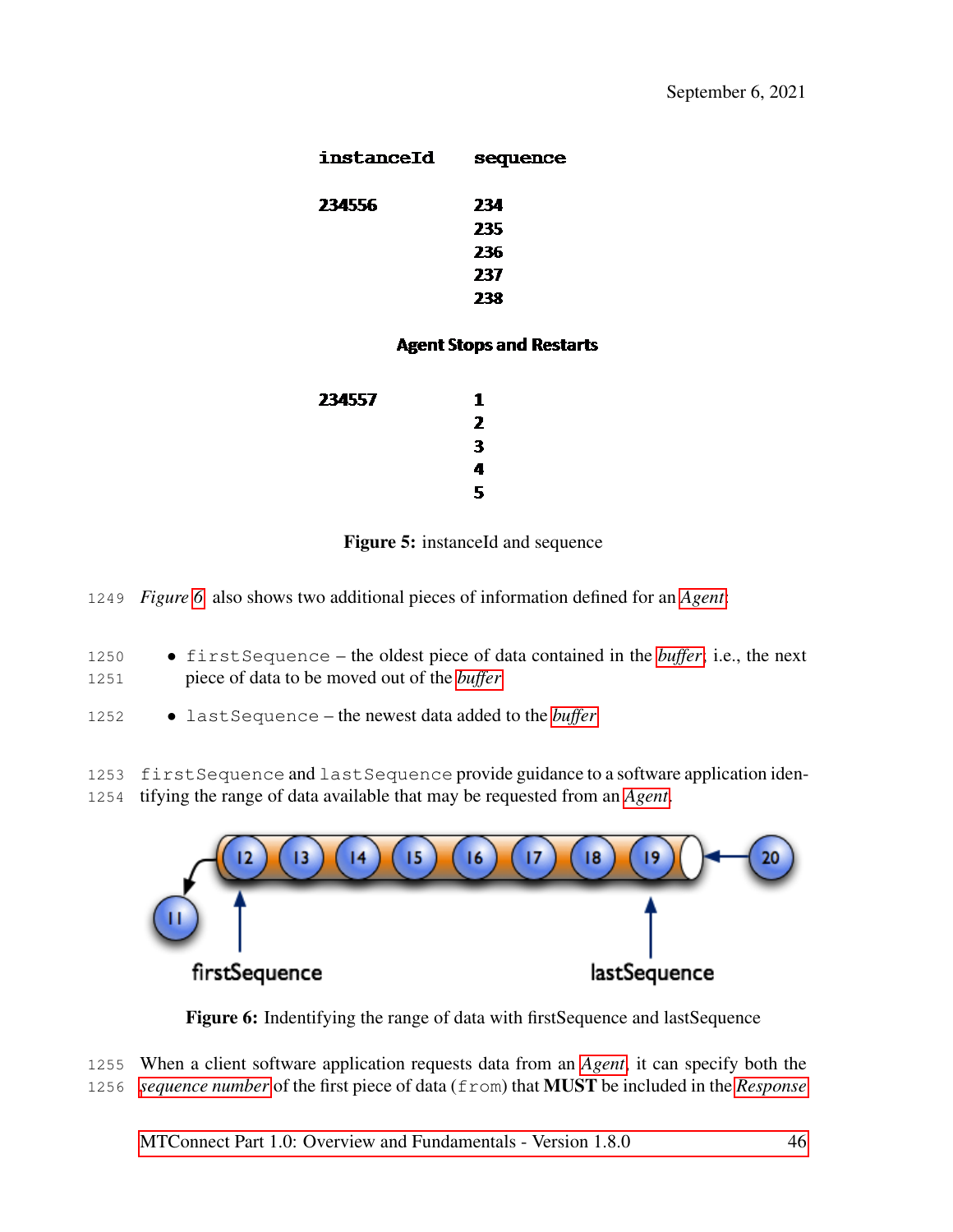- *[Document](#page-31-0)* and the total number (count) of pieces of data that **SHOULD** be included in that document.
- In *Figure [7](#page-53-0)* , the request specifies that the data to be returned starts at *[sequence number](#page-33-0)* 15
- (from) and includes a total of three items (count).

<span id="page-53-0"></span>

Figure 7: Identifying the range of data with from and count

1261 Once a *Response* to a *[Request](#page-30-0)* has been completed, the value of next Sequence will be

established. nextSequence is the *[sequence number](#page-33-0)* of the next piece of data available

in the *[buffer](#page-18-2)*. In the example in *Figure [7](#page-53-0)* , the next *[sequence number](#page-33-0)* (nextSequence)

will be 18.

As shown in *Figure [8](#page-54-0)* , the combination of from and count defined by the *[Request](#page-30-0)*

- indicates a *[sequence number](#page-33-0)* for data that is beyond that which is currently in the *[buffer](#page-18-2)*.
- 1267 In this case, next Sequence is set to a value of  $lastSequence + 1$ .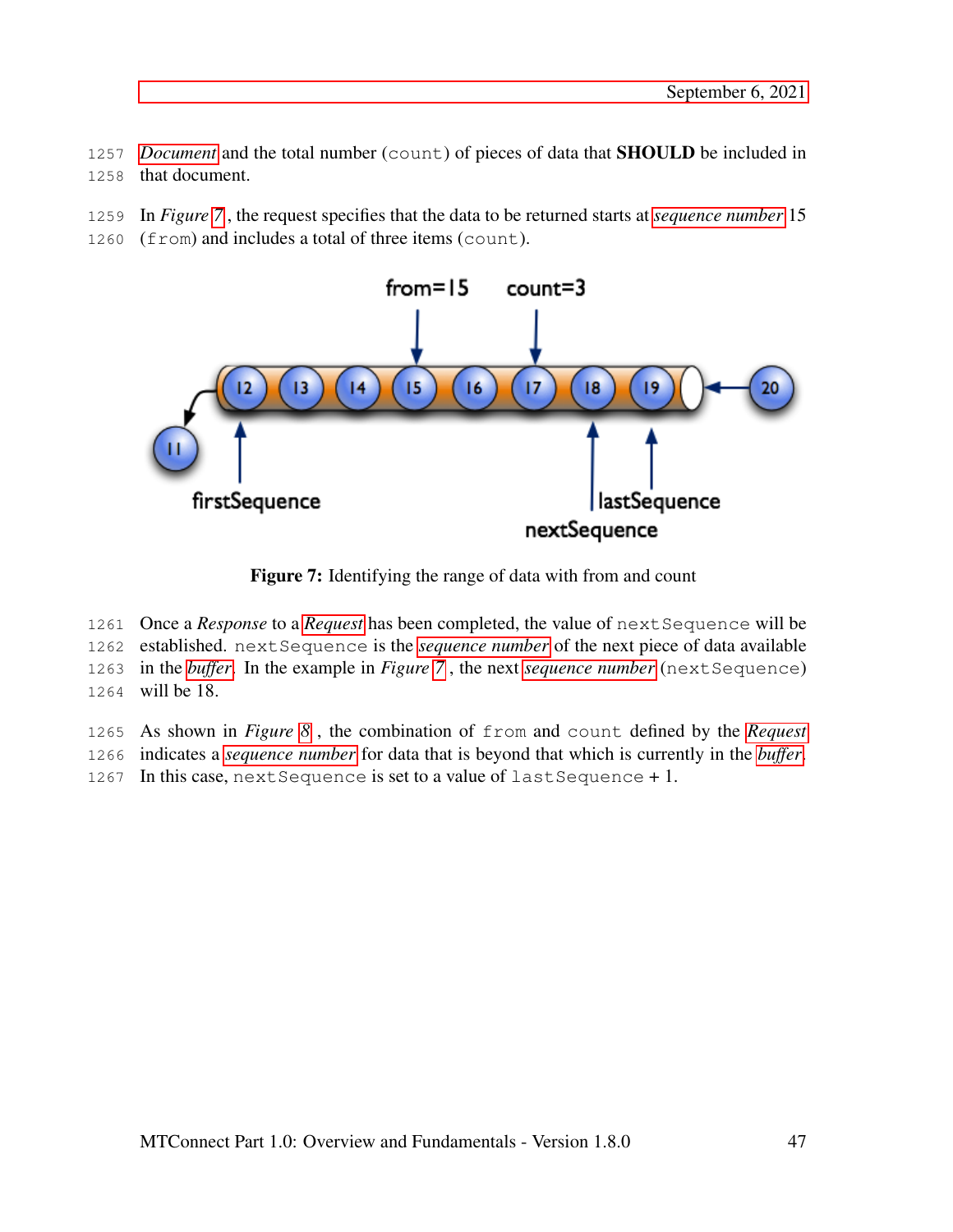<span id="page-54-0"></span>

Figure 8: Indentifying the range of data with next Sequence and last Sequence

#### 5.1.3.3 Buffer Data Structure

 The information in the *[buffer](#page-18-2)* of an *[Agent](#page-16-0)* can be thought of as a four-column table of data. Each column in the table represents:

- The first column is the *[sequence number](#page-33-0)* associated with each *[Data Entity](#page-20-0)* se-quence.
- The second column is the time that the data was published by a piece of equip- ment. This time is defined as the timestamp associated with that *[Data Entity](#page-20-0)*. See *Section [5.1.3.4](#page-55-0) - [Time Stamp](#page-55-0)* for details on timestamp.
- The third column, dataItemId, refers to the identity of *[Data Entities](#page-20-0)* as they will appear in the *[MTConnectStreams Response Document](#page-28-0)*. See *Section 5* of *MTConnect Standard: Part 3.0 - Streams Information Model* for details on dataItemId for a *[Data Entity](#page-20-0)* and how that identify relates to the id attribute of the corresponding *[Data Entity](#page-20-0)* in the *[Devices Information Model](#page-21-0)*.
- The fourth column is the value associated with each *[Data Entity](#page-20-0)*.

*Figure [9](#page-55-1)* is an example demonstrating the concept of how data may be stored in an *[Agent](#page-16-0)*: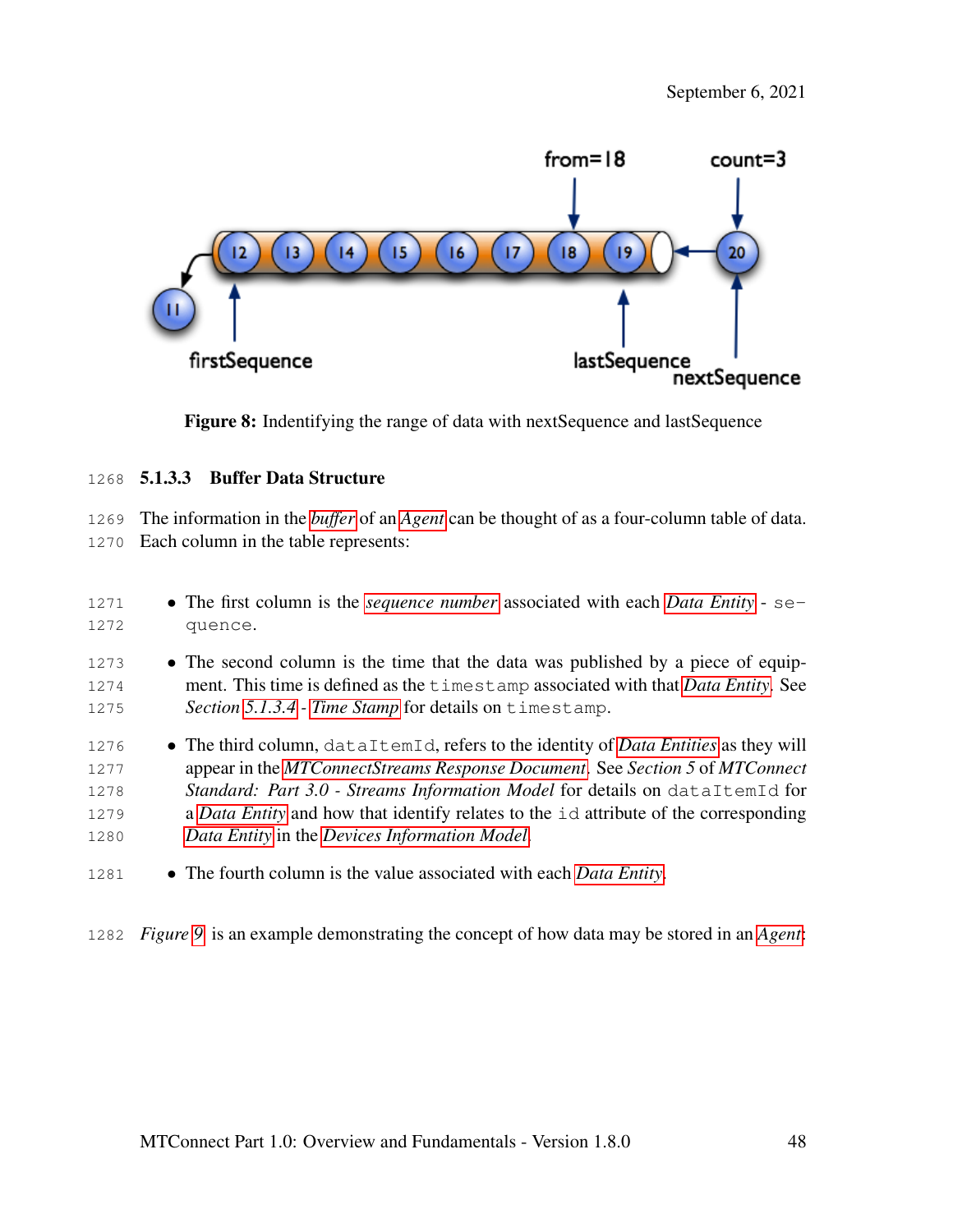<span id="page-55-1"></span>

| <b>AGENT</b> |                                 |                   |                    |
|--------------|---------------------------------|-------------------|--------------------|
| <b>Seq</b>   | <b>Time</b>                     | dataitemid        | <b>Value</b>       |
| 101          | 2016-12-13T09:44:00.2221        | <b>AVAL-28277</b> | <b>UNAVAILABLE</b> |
| 102          | 2016-12-13T09:54:00.3839        | <b>AVAL-28277</b> | <b>AVAILABLE</b>   |
| 103          | 2016-12-13T10:00:00.0594        | POS-Y-28277       | 25.348             |
| 104          | 2016-12-13T10:00:00.0594        | POS-Z-28277       | 13.23              |
| 105          | <b>2016-12-13T10:00:03.2839</b> | <b>SS-28277</b>   | 0                  |
| 106          | 2016-12-13T10:00:03.2839        | POS-X-73746       | 11.195             |
| 107          | <b>2016-12-13T10:00:03.2839</b> | POS-Y-73746       | 24.938             |
| 108          | 2016-12-13T10:01:37.8594        | POS-Z-73746       | 1.143              |
| 109          | <b>2016-12-13T10:02:03.2617</b> | <b>SS-28277</b>   | 1002               |

Figure 9: Data Storage Concept

 The storage mechanism for the data, the internal representation of the data, and the imple- mentation of the *[Agent](#page-16-0)* itself is not part of the MTConnect Standard. The implementer can choose both the amount of data to be stored in the *[Agent](#page-16-0)* and the mechanism for how the data is stored. The only requirement is that an *[Agent](#page-16-0)* publish the *[Response Documents](#page-31-0)* in

<span id="page-55-0"></span>the required format.

#### 5.1.3.4 Time Stamp

 Each piece of equipment that publishes information to an *[Agent](#page-16-0)* SHOULD provide a time stamp indicating when each piece of information was measured or determined. If no time stamp is provided, the *[Agent](#page-16-0)* MUST provide a time stamp for the information based upon when that information was received at the *[Agent](#page-16-0)*.

 The timestamp associated with each piece of information is reported by an *[Agent](#page-16-0)* as timestamp. timestamp MUST be reported in UTC (Coordinated Universal Time) format; e.g., "2010-04-01T21:22:43Z".

Note: Z refers to UTC/GMT time, not local time.

Client software applications should use the value of timestamp reported for each piece

of information as the means for ordering when pieces of information were generated as

opposed to using sequence for this purpose.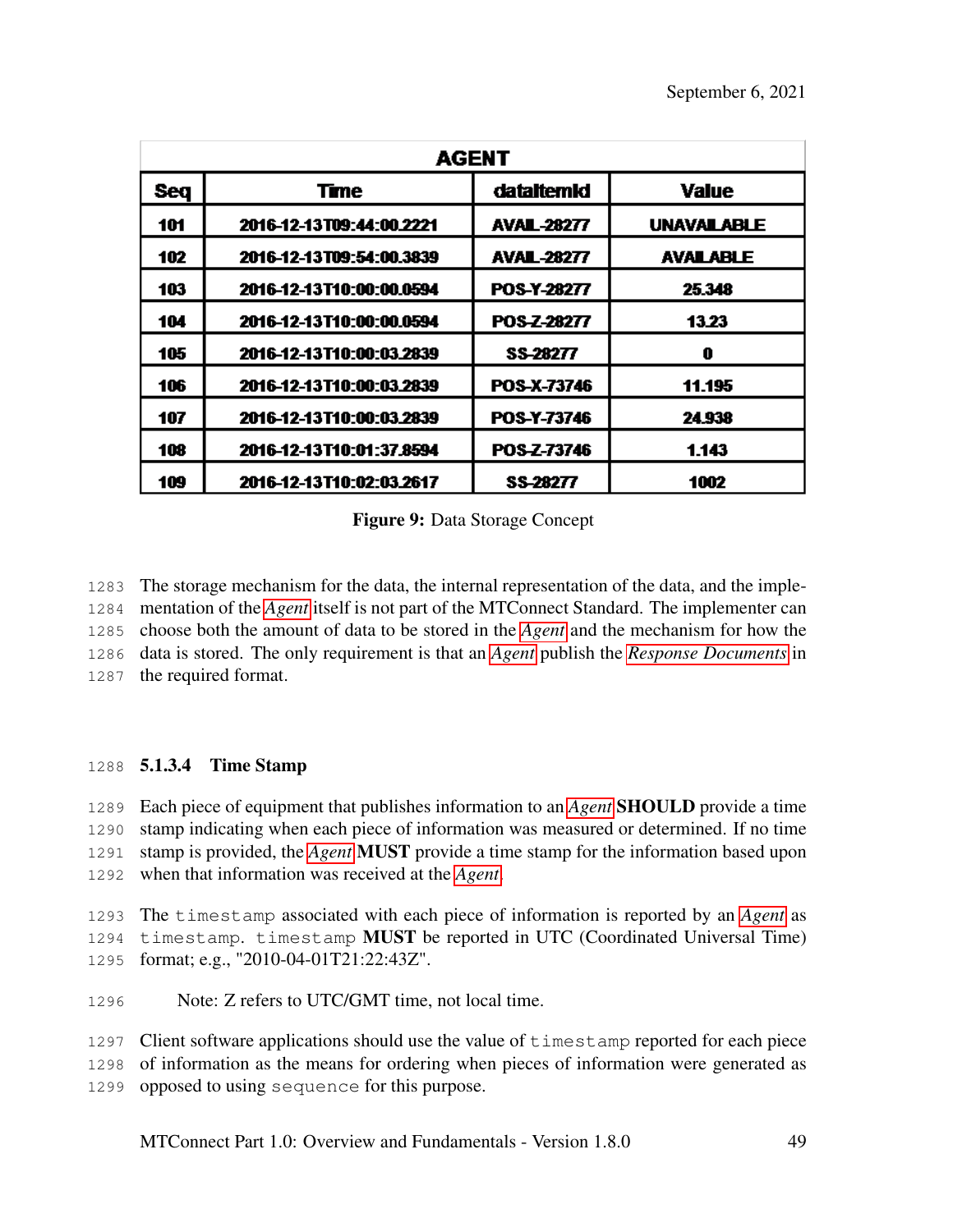Note: It is assumed that timestamp provides the best available estimate of the time that the value(s) for the published information was measured or determined.

 If two pieces of information are measured or determined at the exact same time, they **MUST** be reported with the same value for timestamp. Likewise, all information that is recorded in the *[buffer](#page-18-2)* with the same value for timestamp should be interpreted as having been recorded at the same point in time; even if that data was published by more than one piece of equipment.

#### 5.1.3.5 Recording Occurrences of Streaming Data

 An *[Agent](#page-16-0)* MUST record data in the *[buffer](#page-18-2)* each time the value for that specific piece of data changes. If a piece of equipment publishes multiple occurrences of a piece of data with the same value, the *[Agent](#page-16-0)* MUST NOT record multiple occurrence for that *[Data Entity](#page-20-0)*.

 Note: There is one exception to this rule. Some *[Data Entities](#page-20-0)* may be defined with a representation attribute value of DISCRETE (DEPRECATED in *Ver- sion 1.5*) (See *Section 7.2.2.12* of *MTConnect Standard: Part 2.0 - Devices Information Model* for details on representation.) In this case, each oc- currence of the data represents a new and unique piece of information. The *[Agent](#page-16-0)* MUST then record each occurrence of the *[Data Entity](#page-20-0)* that is published 1317 by a piece of equipment.

 The value for each piece of information reported by an *[Agent](#page-16-0)* must be considered by a client software application to be valid until such a time that another occurrence of that piece of information is published by the *[Agent](#page-16-0)*.

#### 5.1.3.6 Maintaining Last Value for Data Entities

 An *[Agent](#page-16-0)* MUST retain a copy of the last available value associated with each *[Data Entity](#page-20-0)* known to the *[Agent](#page-16-0)*; even if an occurrence of that *[Data Entity](#page-20-0)* is no longer in the *[buffer](#page-18-2)*. This function allows an *[Agent](#page-16-0)* to provide a software application a view of the last known value for each *[Data Entity](#page-20-0)* associated with a piece of equipment.

 The *[Agent](#page-16-0)* MUST also retain a copy of the last value associated with each *[Data Entity](#page-20-0)* that has flowed out of the *[buffer](#page-18-2)*. This function allows an *[Agent](#page-16-0)* to provide a software applica-

- tion a view of the last known value for each *[Data Entity](#page-20-0)* associated with a *[Current Request](#page-20-2)*
- with an at parameter in the query portion of its *[HTTP Request Line](#page-24-0)* (See *Section [8.3.2](#page-108-0) -*
- *[Current Request Implemented Using HTTP](#page-108-0)* for details on *[Current Request](#page-20-2)*).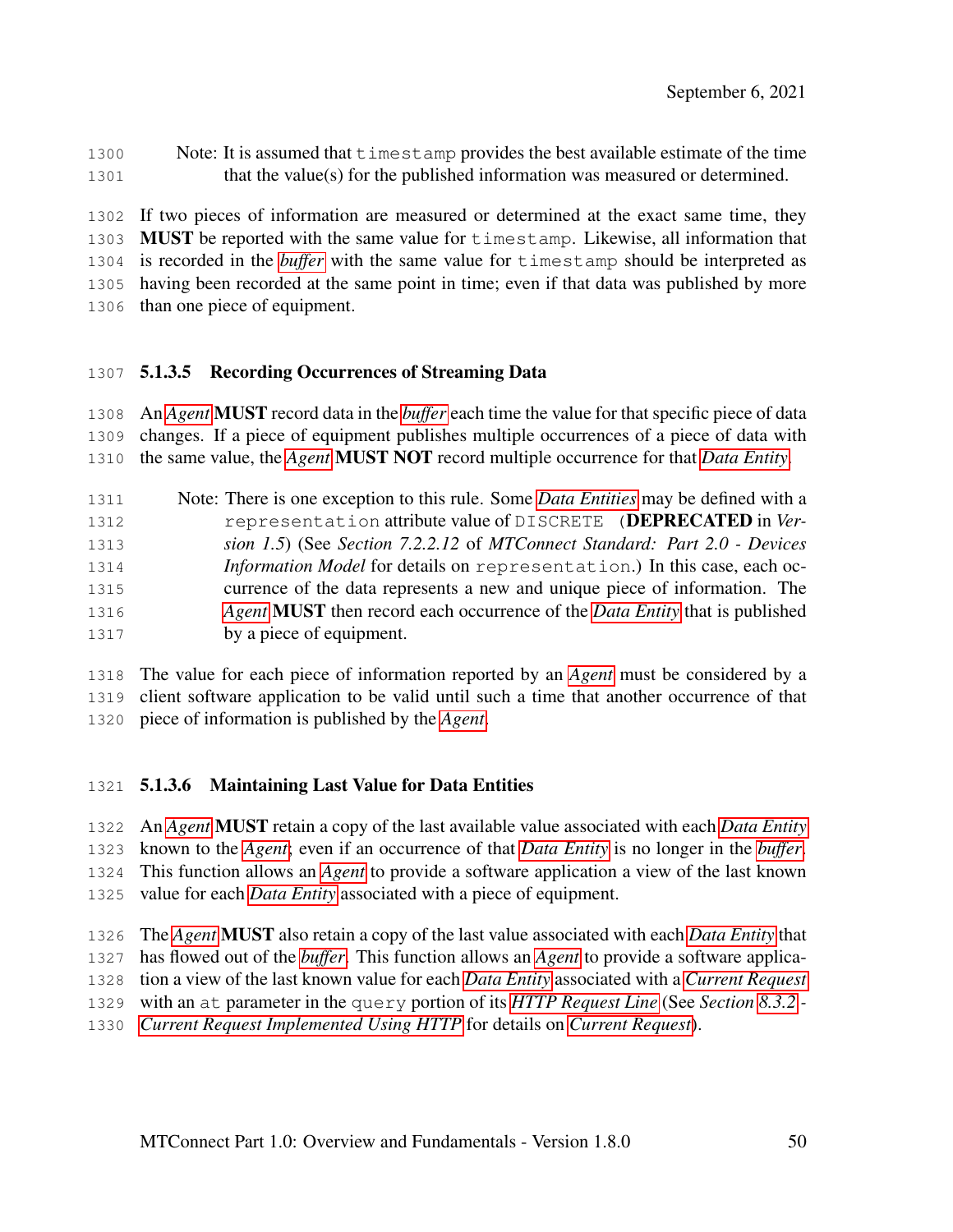#### 5.1.3.7 Unavailability of Data

 An *[Agent](#page-16-0)* MUST maintain a list of *[Data Entities](#page-20-0)* that MAY be published by each piece of equipment providing information to the *[Agent](#page-16-0)*. This list of *[Data Entities](#page-20-0)* is derived from the *[Equipment Metadata](#page-22-1)* stored in the *[Agent](#page-16-0)* for each piece of equipment.

 [E](#page-20-0)ach time an *[Agent](#page-16-0)* is restarted, the *[Agent](#page-16-0)* MUST place an occurrence of every *[Data](#page-20-0) [Entity](#page-20-0)* in the *[buffer](#page-18-2)*. The value reported for each of these *[Data Entities](#page-20-0)* MUST be set to 1337 UNAVAILABLE and the timestamp for each **MUST** be set to the time that the last piece of data was collected by the *[Agent](#page-16-0)* prior to the restart.

 If at any time an *[Agent](#page-16-0)* loses communications with a piece of equipment, or the *[Agent](#page-16-0)* is unable to determine a valid value for all, or any portion, of the *[Data Entities](#page-20-0)* published by a piece of equipment, the *[Agent](#page-16-0)* MUST place an occurrence of each of these *[Data Entities](#page-20-0)* in the *[buffer](#page-18-2)* with its value set to UNAVAILABLE. This signifies that the value is currently indeterminate and no assumptions of a valid value for the data is possible.

 Since an *[Agent](#page-16-0)* may receive information from multiple pieces of equipment, it MUST consider the validity of the data from each of these pieces of equipment independently.

 There is one exception to the rules above. Any *[Data Entity](#page-20-0)* that is constrained to a constant data value MUST be reported with the constant value and the *[Agent](#page-16-0)* MUST NOT set the value of that *[Data Entity](#page-20-0)* to UNAVAILABLE.

#### Note: The schema for the *[Devices Information Model](#page-21-0)* (defined in *MTConnect Stan- dard: Part 2.0 - Devices Information Model*) defines how the value reported for an individual piece of data may be constrained to one or more specific values.

#### 5.1.3.8 Persistence and Recovery

 [T](#page-34-1)he implementer of an *[Agent](#page-16-0)* must decide on a strategy regarding the storage of *[Streaming](#page-34-1) [Data](#page-34-1)* in the *[buffer](#page-18-2)* of the *[Agent](#page-16-0)*.

 In the simplest form, an *[Agent](#page-16-0)* can hold the *[buffer](#page-18-2)* information in volatile memory where no data is persisted when the *[Agent](#page-16-0)* is stopped. In this case, the *[Agent](#page-16-0)* MUST update the value for instanceId when the *[Agent](#page-16-0)* restarts to indicate that the *[Agent](#page-16-0)* has begun to collect a new set of data.

 If the implementation of an *[Agent](#page-16-0)* provides a method of persisting and restoring all or a portion of the information in the *[buffer](#page-18-2)* of the *[Agent](#page-16-0)* (*[sequence numbers](#page-33-0)*, *[time stamps](#page-35-0)*, identify, and values), the *[Agent](#page-16-0)* MUST NOT change the value of the instanceId when the *[Agent](#page-16-0)* restarts. This will indicate to a client software application that it does not need to reset the value for nextSequence when it requests the next set of data from the *[Agent](#page-16-0)*.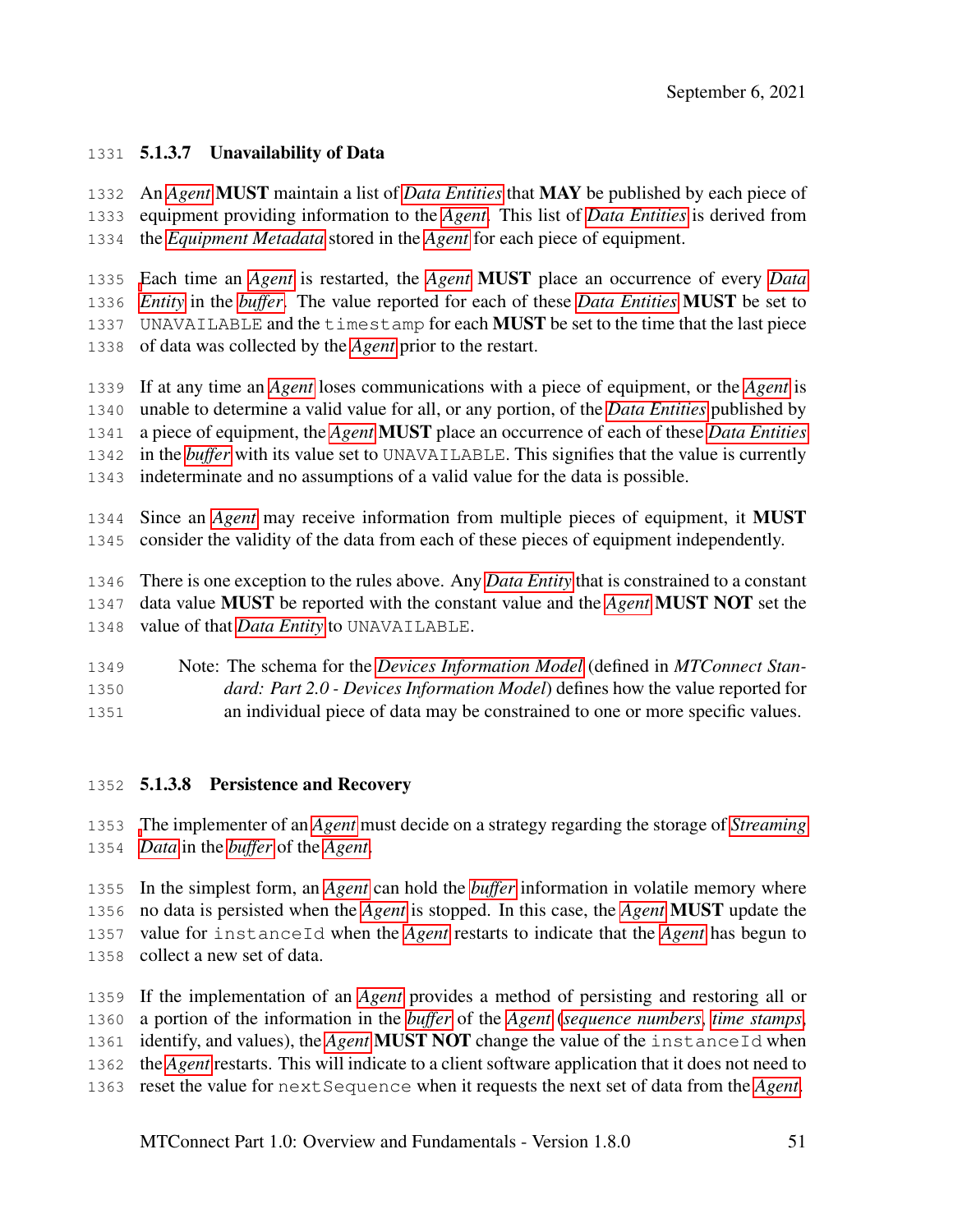When an implementer chooses to provide a method to persist the information in an *[Agent](#page-16-0)*,

- they may choose to store as much data as is practical in a recoverable storage system. Such
- a method may also include the ability to store historical information that has previously

been pushed out of the *[buffer](#page-18-2)*.

#### 5.1.3.9 Heartbeat

An *[Agent](#page-16-0)* MUST provide a function that indicates to a client application that the HTTP

- connection is still viable during times when there is no new data available to report in a *[Response Document](#page-31-0)*. This function is defined as *[heartbeat](#page-23-0)*.
- *[heartbeat](#page-23-0)* represents the amount of time after a *[Response Document](#page-31-0)* has been published until a new *[Response Document](#page-31-0)* MUST be published, even when no new data is available.
- See *Section [8.3.3.2](#page-114-0) - [Query Portion of the HTTP Request Line for a Sample Request](#page-114-0)* for
- more details on configuring the *[heartbeat](#page-23-0)* function.

#### 5.1.3.10 Data Sets

 See *MTConnect Standard: Part 3.0 - Streams Information Model Section Part 3: DataItem with representation of DATA\_SET* for management of *[Data Sets](#page-20-3)*.

# 5.1.4 Storage of Documents for MTConnect Assets

An *[Agent](#page-16-0)* also stores information associated with *[MTConnect Assets](#page-26-0)*.

When a piece of equipment publishes a document that represents information associated

with an *[MTConnect Asset](#page-26-0)*, an *[Agent](#page-16-0)* stores that document in a *[buffer](#page-18-2)*. This *[buffer](#page-18-2)* is called

the *assets buffer*. The document is called an *[Asset Document](#page-17-1)*.

- The *assets buffer* MUST be a separate *[buffer](#page-18-2)* from the one where the *[Streaming Data](#page-34-1)* is stored.
- The *[Asset Document](#page-17-1)* that is published by the piece of equipment MUST be organized

based upon one of the applicable *Asset Information Models* defined in one of the Parts 4.x

- of the MTConnect Standard.
- An *[Agent](#page-16-0)* will only retain a limited number of *[Asset Documents](#page-17-1)* in the *assets buffer*. The
- *assets buffer* functions similar to the *[buffer](#page-18-2)* for *[Streaming Data](#page-34-1)*; i.e., when the *assets buffer*
- is full, the oldest *[Asset Document](#page-17-1)* is pushed from the *[buffer](#page-18-2)*.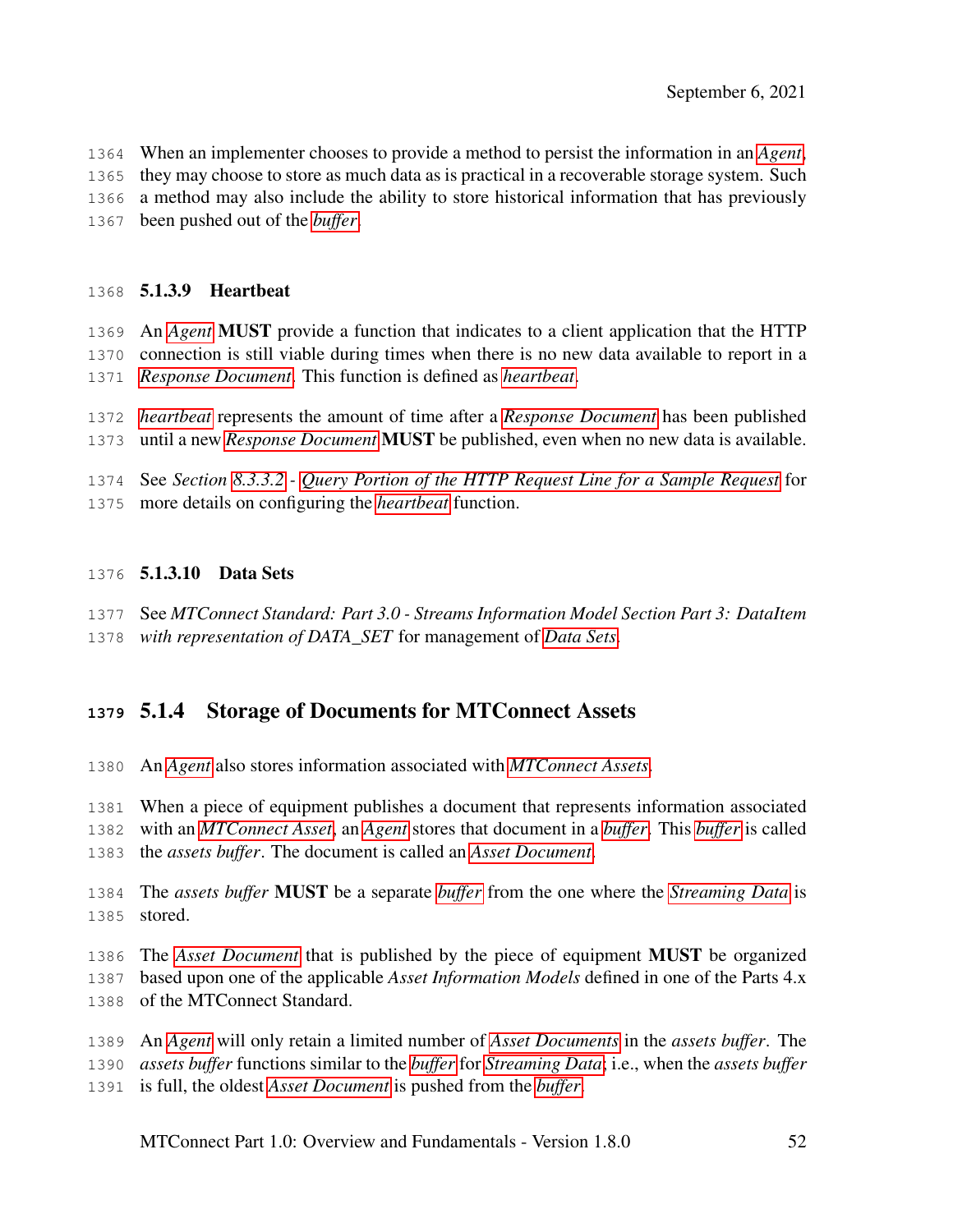*Figure [10](#page-59-0)* demonstrates the oldest *[Asset Document](#page-17-1)* being pushed from the *assets buffer* when a new *[Asset Document](#page-17-1)* is added and the *assets buffer* is full:

<span id="page-59-0"></span>

Figure 10: First In First Out Asset Buffer Management

- Within an *[Agent](#page-16-0)*, the management of *[Asset Documents](#page-17-1)* behave like a key/value storage in a
- database. In the case of *[MTConnect Assets](#page-26-0)*, the key is an identifier for an Asset (see details
- on assetId in *MTConnect Standard: Part 4.0 Assets Information Model*) and the value
- is the *[Asset Document](#page-17-1)* that was published by the piece of equipment.
- <span id="page-59-1"></span> *[F](#page-17-1)igure [11](#page-59-1)* demonstrates the relationship between the key (assetId) and the stored *[Asset](#page-17-1) [Documents](#page-17-1)*:



Figure 11: Relationship between assetId and stored Asset documents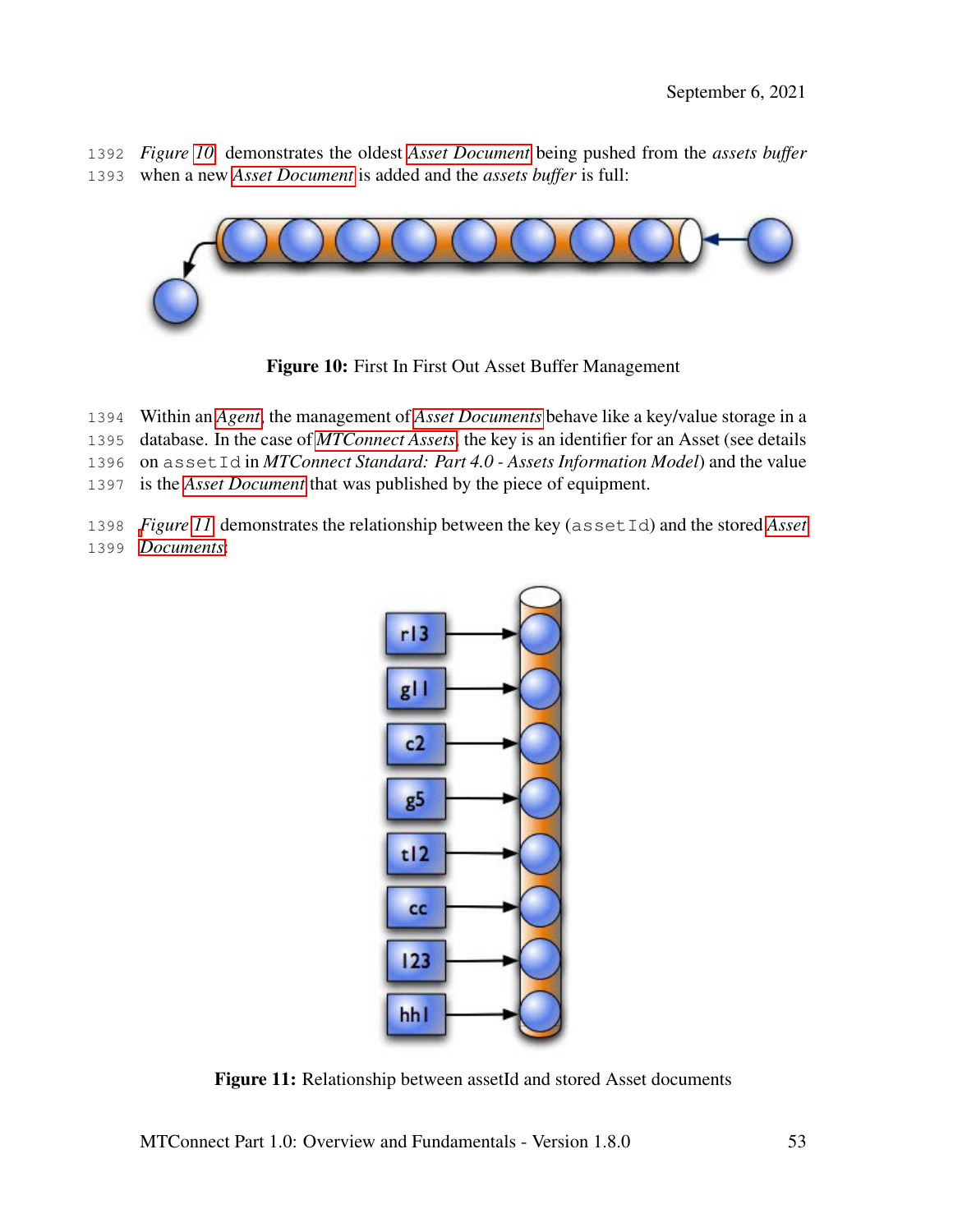Note: The key (assetId) is independent of the order of the *[Asset Documents](#page-17-1)* stored in the *assets buffer*.

 When an *[Agent](#page-16-0)* receives a new *[Asset Document](#page-17-1)* representing an *[MTConnect Asset](#page-26-0)*, it must determine whether this document represents an *[MTConnect Asset](#page-26-0)* that is not currently [r](#page-26-0)epresented in the *assets buffer* or if the document represents new information for an *[MT-](#page-26-0) [Connect Asset](#page-26-0)* that is already represented in the *assets buffer*. When a new *[Asset Document](#page-17-1)* is received, one of the following MUST occur:

- If the *[Asset Document](#page-17-1)* represents an *[MTConnect Asset](#page-26-0)* that is not currently repre- sented in the *assets buffer*, the *[Agent](#page-16-0)* MUST add the new document to the front of the *assets buffer*. If the *assets buffer* is full, the oldest *[Asset Document](#page-17-1)* will be removed from the *assets buffer*.
- If the *[Asset Document](#page-17-1)* represents an *[MTConnect Asset](#page-26-0)* that is already represented in the *assets buffer*, the *[Agent](#page-16-0)* MUST remove the existing *[Asset Document](#page-17-1)* representing that *[MTConnect Asset](#page-26-0)* from the *assets buffer* and add the new *[Asset Document](#page-17-1)* to the front of the *assets buffer*.
- The MTConnect Standard does not specify the maximum number of *[Asset Documents](#page-17-1)* that may be stored in the *assets buffer*; that limit is determined by the implementation of a specific *[Agent](#page-16-0)*. The number of *[Asset Documents](#page-17-1)* that may be stored in an *[Agent](#page-16-0)* is defined by the value for assetBufferSize (See *Section [6.5](#page-75-0) - [Document Header](#page-75-0)* for 1419 more information on assetBufferSize.). A value of 4,294,967,296 or  $2^{32}$  can be provided for assetBufferSize to indicate unlimited storage.
- There is no requirement for an *[Agent](#page-16-0)* to provide persistence for the *[Asset Documents](#page-17-1)* stored in the *assets buffer*. If an *[Agent](#page-16-0)* should fail, all *[Asset Documents](#page-17-1)* stored in the *assets buffer* MAY be lost. It is the responsibility of the implementer to determine if *[Asset Documents](#page-17-1)* stored in an *[Agent](#page-16-0)* may be restored or if those *[Asset Documents](#page-17-1)* are retained by some other software application.
- Additional details on how an *[Agent](#page-16-0)* organizes and manages information associated with *[MTConnect Assets](#page-26-0)* are provided in *MTConnect Standard: Part 4.0 - Assets Information Model*.
- 

### 5.2 Response Documents

 *[Response Documents](#page-31-0)* are electronic documents generated and published by an *[Agent](#page-16-0)* in response to a *[Request](#page-30-0)* for data.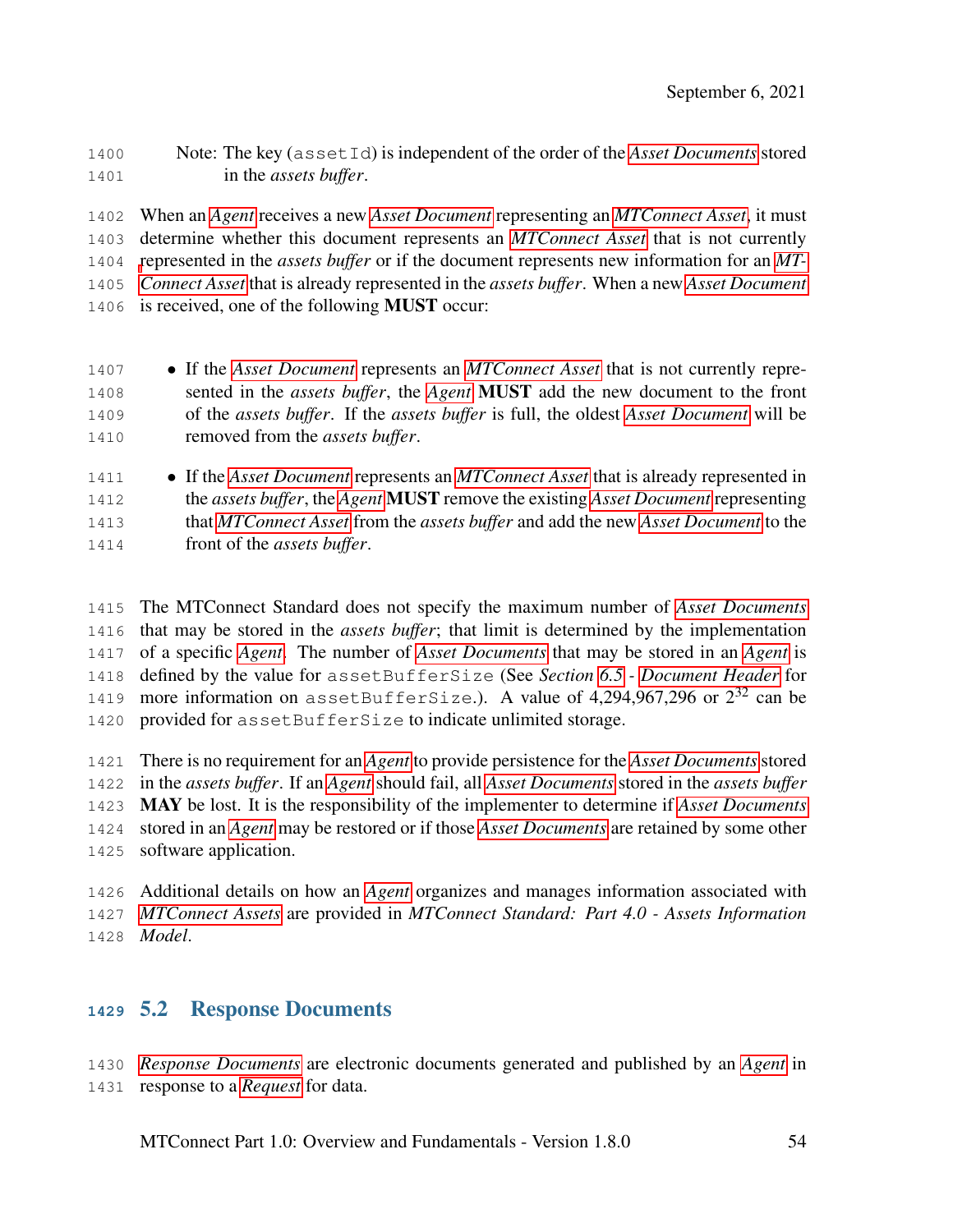The *[Response Documents](#page-31-0)* defined in the MTConnect Standard are:

 • *[MTConnectDevices Response Document](#page-28-1)*: An electronic document that contains the information published by an *[Agent](#page-16-0)* describing the data that can be published by one or more piece(s) of equipment. The structure of the *[MTConnectDevices Response](#page-28-1) [Document](#page-28-1)* document is based upon the requirements defined by the *[Devices Infor-](#page-21-0) [mation Model](#page-21-0)*. See *MTConnect Standard: Part 2.0 - Devices Information Model* for details on this information model.

- *[MTConnectStreams Response Document](#page-28-0)*: An electronic document that contains the information published by an *[Agent](#page-16-0)* that contains the data that is published by one or more piece(s) of equipment. The structure of the *[MTConnectStreams Response](#page-28-0) [Document](#page-28-0)* document is based upon the requirements defined by the *[Streams Infor-](#page-34-2) [mation Model](#page-34-2)*. See *MTConnect Standard: Part 3.0 - Streams Information Model* for details on this information model.
- *[MTConnectAssets Response Document](#page-27-1)*: An electronic document that contains the information published by an *[Agent](#page-16-0)* that MAY include one or more *[Asset Documents](#page-17-1)*. The structure of the *[MTConnectAssets Response Document](#page-27-1)* document is based upon the requirements defined by the *Asset Information Models*. See *MTConnect Stan-dard: Part 4.0 - Assets Information Model* for details on this information model.
- *[MTConnectErrors Response Document](#page-28-2)*: An electronic document that contains the information provided by an *[Agent](#page-16-0)* when an error has occurred when trying to re- spond to a *[Request](#page-30-0)* for data. The structure of the *[MTConnectErrors Response Doc-](#page-28-2) [ument](#page-28-2)* is based upon the requirements defined by the *[Error Information Model](#page-22-2)*. See *Section [9](#page-129-0) - [Error Information Model](#page-129-0)* of this document for details on this information model.

 *[Response Documents](#page-31-0)* may be represented by any document format supported by an *[Agent](#page-16-0)*. No matter what document format is used to structure these documents, the requirements for representing the data and other information contained in those documents MUST ad-here to the requirements defined in the *[Information Models](#page-25-2)* associated with each document.

# <span id="page-61-0"></span>5.2.1 XML Documents

 [XML](#page-15-0) is currently the only document format supported by the MTConnect Standard for encoding *[Response Documents](#page-31-0)*. Other document formats may be supported in the future.

 Since [XML](#page-15-0) is the document format supported by the MTConnect Standard for encoding documents, all examples demonstrating the structure of the *[Response Documents](#page-31-0)* provided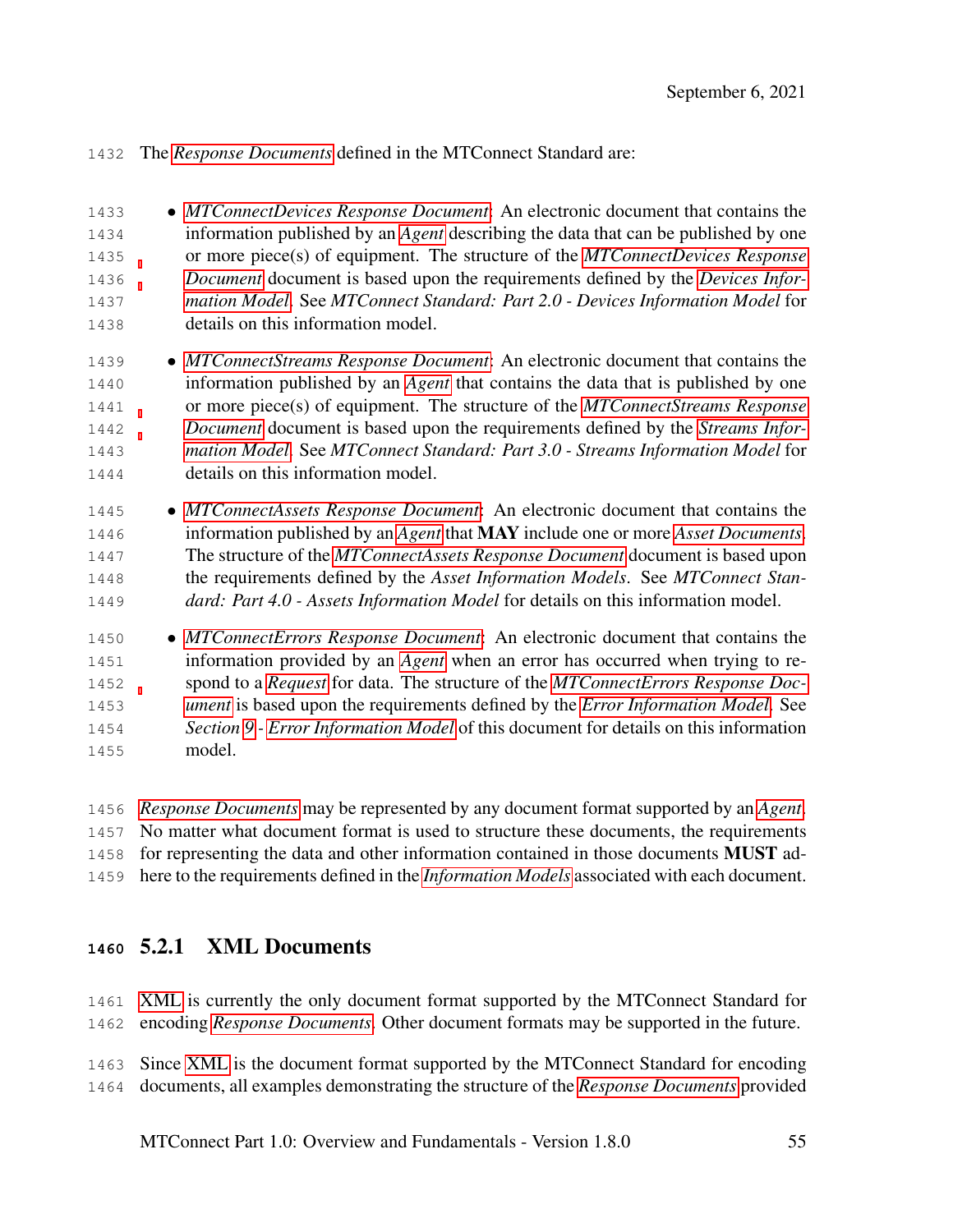throughout the MTConnect Standard are based on [XML.](#page-15-0) These documents will be referred to as *[MTConnect XML Documents](#page-27-2)* or *[XML Documents](#page-37-1)*.

 *Section [6](#page-66-0) - [XML Representation of Response Documents](#page-66-0)* defines how each document is structured as an *[XML Document](#page-37-1)*.

### 5.3 Semantic Data Models

 A *[semantic data model](#page-32-0)* is a software engineering method for representing data where the context and the meaning of the data is constrained and fully defined.

- Each of the *[semantic data models](#page-32-0)* defined by the MTConnect Standard include:
- The types of information that may be published by a piece of equipment, • The meaning of that information and units of measure, if applicable, • Structural information that defines how different pieces of information relate to each other, and • Structural information that defines how the information relates to where the infor- mation was measured or generated by the piece of equipment. As described previously, the content of the *[Response Documents](#page-31-0)* provided by an *[Agent](#page-16-0)* are each defined by a specific *[semantic data model](#page-32-0)*. The details for the *[semantic data model](#page-32-0)* used to define each of the *[Response Documents](#page-31-0)* are detail as follows: • *[MTConnectDevices Response Document](#page-28-1)*: *MTConnect Standard: Part 2.0 - Devices Information Model*. • *[MTConnectStreams Response Document](#page-28-0)*: *MTConnect Standard: Part 3.0 - Streams Information Model*. • *[MTConnectAssets Response Document](#page-27-1)*: *MTConnect Standard: Part 4.0 - Assets Information Model* and its sub-Parts. • *[MTConnectErrors Response Document](#page-28-2)*: *MTConnect Standard Part 1.0 - Overview and Fundamentals*, *Section [9](#page-129-0) - [Error Information Model](#page-129-0)*.

 Without semantics, a single piece of data does not convey any relevant meaning to a person or a client software application. However, when that piece of data is paired with some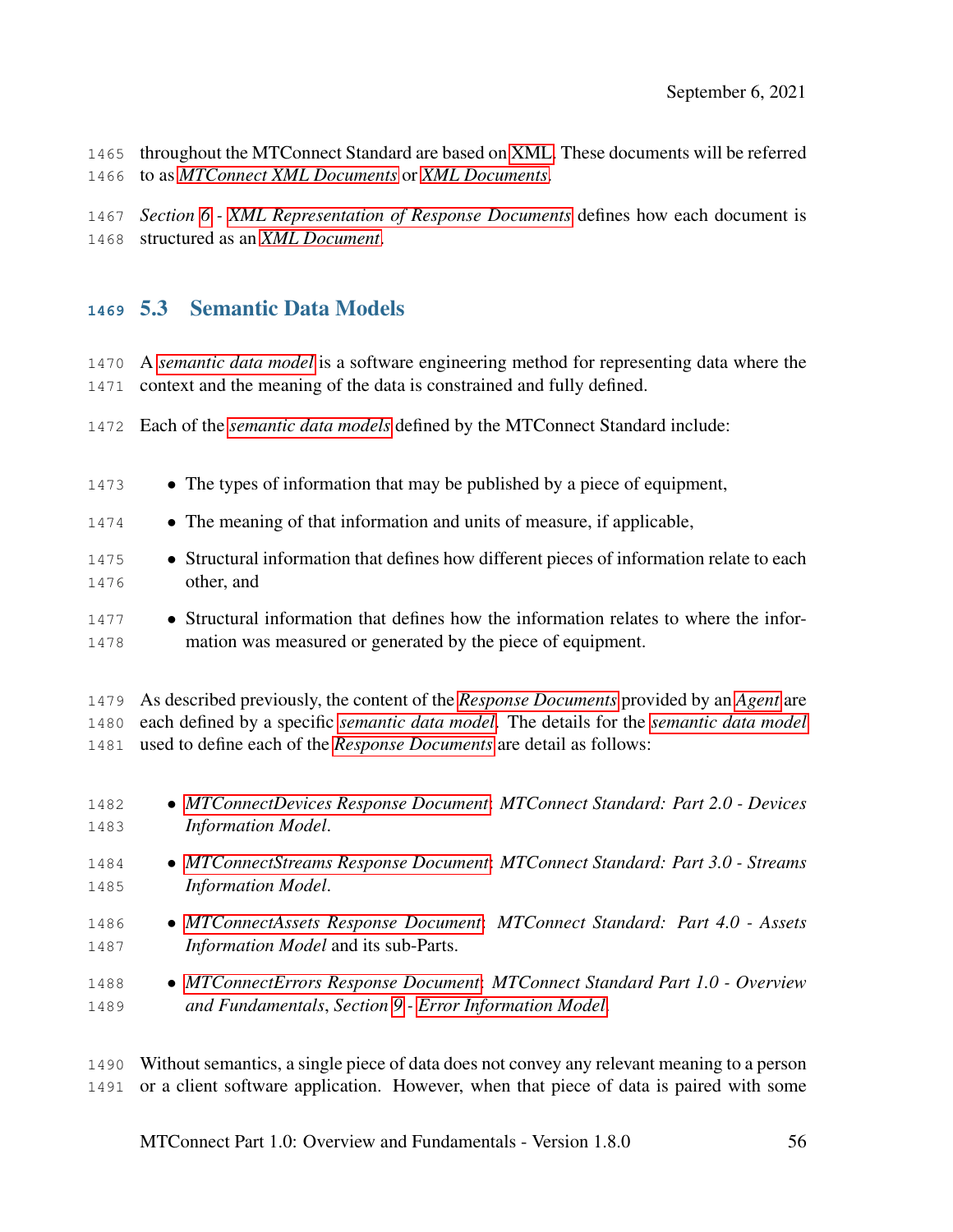semantic context, the data inherits significantly more meaning. The data can then be more completely interpreted by a client software application without human intervention.

 The MTConnect *[semantic data models](#page-32-0)* allows the information published by a piece of equipment to be transmitted to client software application with a full definition of the meaning of that information and in full context defining how that information relates to the piece of equipment that measured or generated the information.

# <span id="page-63-0"></span>5.4 Request/Response Information Exchange

 The transfer of information between an *[Agent](#page-16-0)* and a client software application is based on a *[Request/Response](#page-30-1)* information exchange approach. A client software application requests specific information from an *[Agent](#page-16-0)*. An *[Agent](#page-16-0)* responds to the *[Request](#page-30-0)* by pub-lishing a *[Response Document](#page-31-0)*.

 In normal operation, there are four types of *[MTConnect Requests](#page-27-3)* that can be issued by a client software application that will result in different *Responses* by an *[Agent](#page-16-0)*. These *[Requests](#page-30-0)* are:

- *[Probe Request](#page-29-0)* A client software application requests the *[Equipment Metadata](#page-22-1)* for each piece of equipment that MAY publish information through an *[Agent](#page-16-0)*. The *[Agent](#page-16-0)* publishes a *[MTConnectDevices Response Document](#page-28-1)* that contains the requested in- formation. A *[Probe Request](#page-29-0)* is represented by the term probe in a *[Request](#page-30-0)* from a client software application.
- *[Current Request](#page-20-2)* A client software application requests the current value for each of the data types that have been published from a piece(s) of equipment to an *[Agent](#page-16-0)*. The *[Agent](#page-16-0)* publishes a *[MTConnectStreams Response Document](#page-28-0)* that contains the requested information. A *[Current Request](#page-20-2)* is represented by the term current in a *[Request](#page-30-0)* from a client software application.
- *[Sample Request](#page-32-1)* A client software application requests a series of data values from the *[buffer](#page-18-2)* in an *[Agent](#page-16-0)* by specifying a range of *[sequence numbers](#page-33-0)* representing that data. The *[Agent](#page-16-0)* publishes a *[MTConnectStreams Response Document](#page-28-0)* that contains the requested information. A *[Sample Request](#page-32-1)* is represented by the term sample in a *[Request](#page-30-0)* from a client software application.
- *Asset Request* A client software application requests information related to *[MT-](#page-26-0) [Connect Assets](#page-26-0)* that has been published to an *[Agent](#page-16-0)*. The *[Agent](#page-16-0)* publishes an *[MT-](#page-27-1) [ConnectAssets Response Document](#page-27-1)* that contains the requested information. An *As- set Request* is represented by the term asset in a *[Request](#page-30-0)* from a client software application.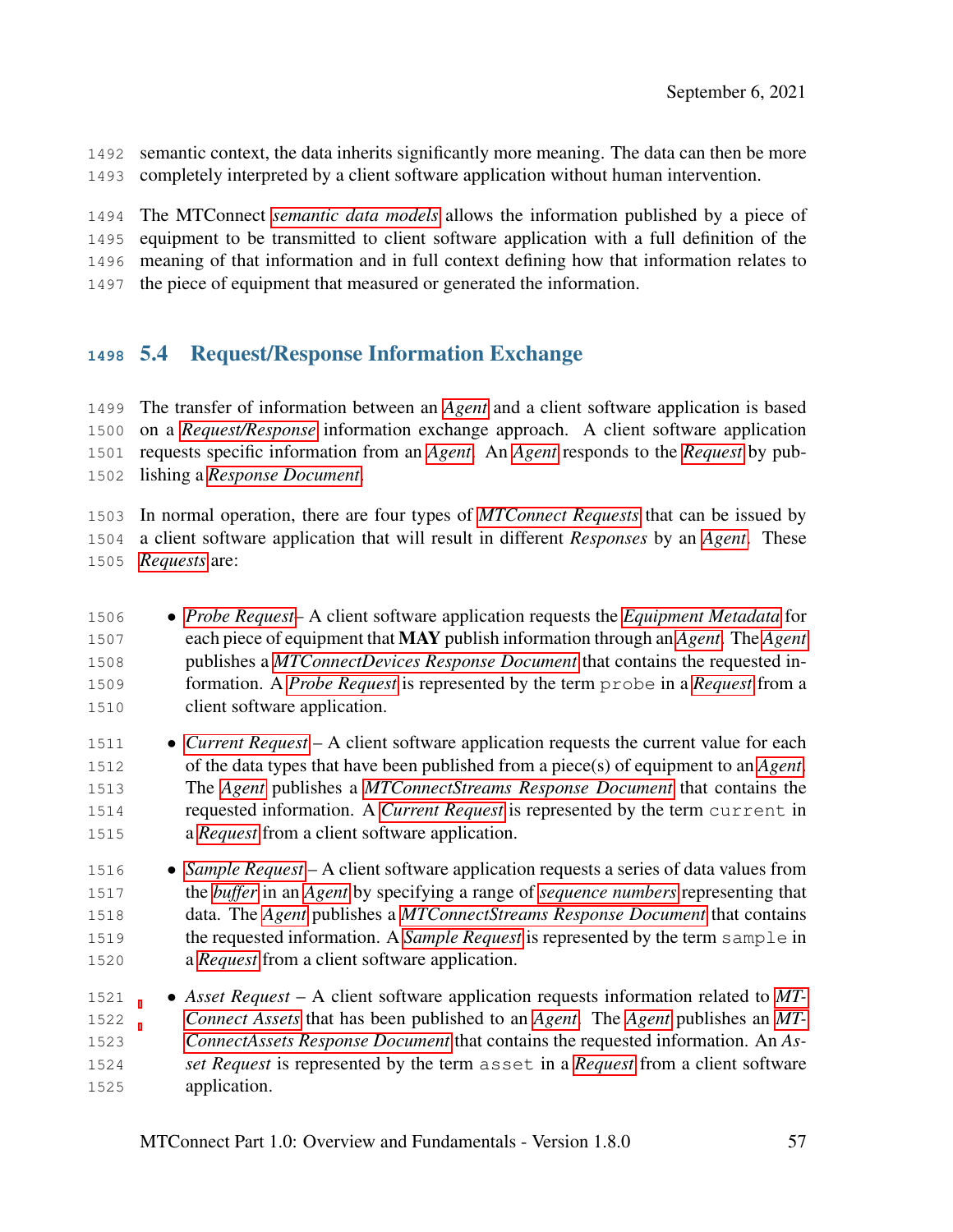Note: If an *[Agent](#page-16-0)* is unable to respond to the request for information or the re- quest includes invalid information, the *[Agent](#page-16-0)* will publish an *[MTConnectErrors](#page-28-2) [Response Document](#page-28-2)*. See *Section [9](#page-129-0) - [Error Information Model](#page-129-0)* for information regarding *[Error Information Model](#page-22-2)*

 The specific format for the *[Request](#page-30-0)* for information from an *[Agent](#page-16-0)* will depend on the *[Protocol](#page-29-1)* implemented as part of the *[Request/Response](#page-30-1)* information exchange mechanism deployed in a specific implementation. See *Section [7](#page-99-0) - [Protocol and Messaging](#page-99-0)*, *[Protocol](#page-29-1)* for details on implementing the *[Request/Response](#page-30-1)* information exchange.

Also, the specific format for the *[Response Documents](#page-31-0)* may also be implementation de-

 pendent. See *Section [6](#page-66-0) - [XML Representation of Response Documents](#page-66-0)* for details on the format for the *[Response Documents](#page-31-0)* encoded with [XML.](#page-15-0)

### 5.5 Accessing Information from an Agent

 Each of the *[Requests](#page-30-0)* defined for the *[Request/Response](#page-30-1)* information exchange requires an *[Agent](#page-16-0)* to respond with a specific view of the information stored by the *[Agent](#page-16-0)*. The following describes the relationships between the information stored by an *[Agent](#page-16-0)* and the contents of the *[Response Documents](#page-31-0)*.

### 5.5.1 Accessing Equipment Metadata from an Agent

 The *[Equipment Metadata](#page-22-1)* associated with each piece of equipment that publishes infor- mation to an *[Agent](#page-16-0)* is typically static information that is maintained by the *[Agent](#page-16-0)*. The MTConnect Standard does not define how the *[Agent](#page-16-0)* captures or maintains that informa- tion. The only requirement that the MTConnect Standard places on an *[Agent](#page-16-0)* regarding this *[Equipment Metadata](#page-22-1)* is that the *[Agent](#page-16-0)* properly store this information and then configure and publish a *[MTConnectDevices Response Document](#page-28-1)* in response to a *[Probe Request](#page-29-0)*.

 All issues associated with the capture and maintenance of the *[Equipment Metadata](#page-22-1)* is the responsibility of the implementer of a specific *[Agent](#page-16-0)*.

# 5.5.2 Accessing Streaming Data from the Buffer of an Agent

#### There are two *[Requests](#page-30-0)* defined for the *[Request/Response](#page-30-1)* information exchange that re-

quire an *[Agent](#page-16-0)* to provide different views of the information stored in the *[buffer](#page-18-2)* of the

*[Agent](#page-16-0)*. These *[Requests](#page-30-0)* are current and sample.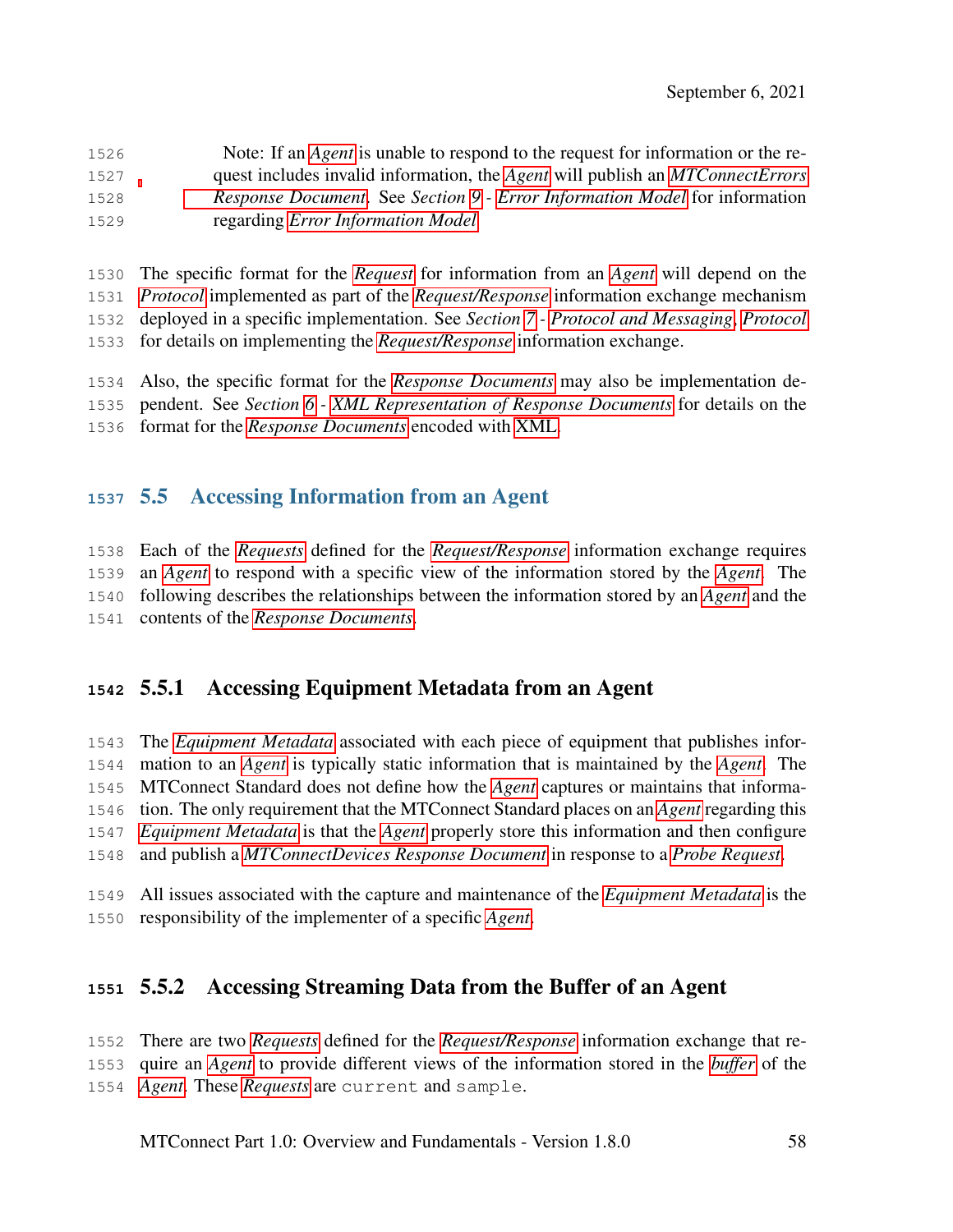The example in *Figure [12](#page-65-0)* demonstrates how an *[Agent](#page-16-0)* interprets the information stored [i](#page-28-0)n the *[buffer](#page-18-2)* to provide the content that is published in different versions of the *[MTCon-](#page-28-0) [nectStreams Response Document](#page-28-0)* based on the specific *[Request](#page-30-0)* that is issued by a client software application.

 In this example, an *[Agent](#page-16-0)* with a *[buffer](#page-18-2)* that can hold up to eight (8) *[Data Entities](#page-20-0)*; i.e., the value for bufferSize is 8. This *[Agent](#page-16-0)* is collecting information for two pieces of data – Pos representing a position and Line representing a line of logic or commands in a control program.

 In this *[buffer](#page-18-2)*, the value for firstSequence is 12 and the value for lastSequence is 19. There are five (5) different values for Pos and three (3) different values for Line.

<span id="page-65-0"></span>

Figure 12: Example Buffer

If an *[Agent](#page-16-0)* receives a *[Sample Request](#page-32-1)* from a client software application, the *[Agent](#page-16-0)* MUST

publish an *[MTConnectStreams Response Document](#page-28-0)* that contains a range of data values.

 The range of values are defined by the from and count parameters that must be included as part of the *[Sample Request](#page-32-1)*. If the value of from is 14 and the value of count is 5,

the *[Agent](#page-16-0)* MUST publish an *[MTConnectStreams Response Document](#page-28-0)* that includes five

(5) pieces of data represented by *[sequence numbers](#page-33-0)* 14, 15, 16, 17, and 18 – three (3)

1571 occurrences of Line and two (2) occurrences of Pos. In this case, next Sequence will

also be returned with a value of 19.

 Likewise, if the same *[Agent](#page-16-0)* receives a *[Current Request](#page-20-2)* from a client software application, the *[Agent](#page-16-0)* MUST publish an *[MTConnectStreams Response Document](#page-28-0)* that contains the most current information available for each of the types of data that is being published to

[t](#page-28-0)he *[Agent](#page-16-0)*. In this case, the specific data that MUST be represented in the *[MTConnect-](#page-28-0)*

*[Streams Response Document](#page-28-0)* is Pos with a value of 22 and a *[sequence number](#page-33-0)* of 19 and

Line with a value of 227 and a *[sequence number](#page-33-0)* of 18.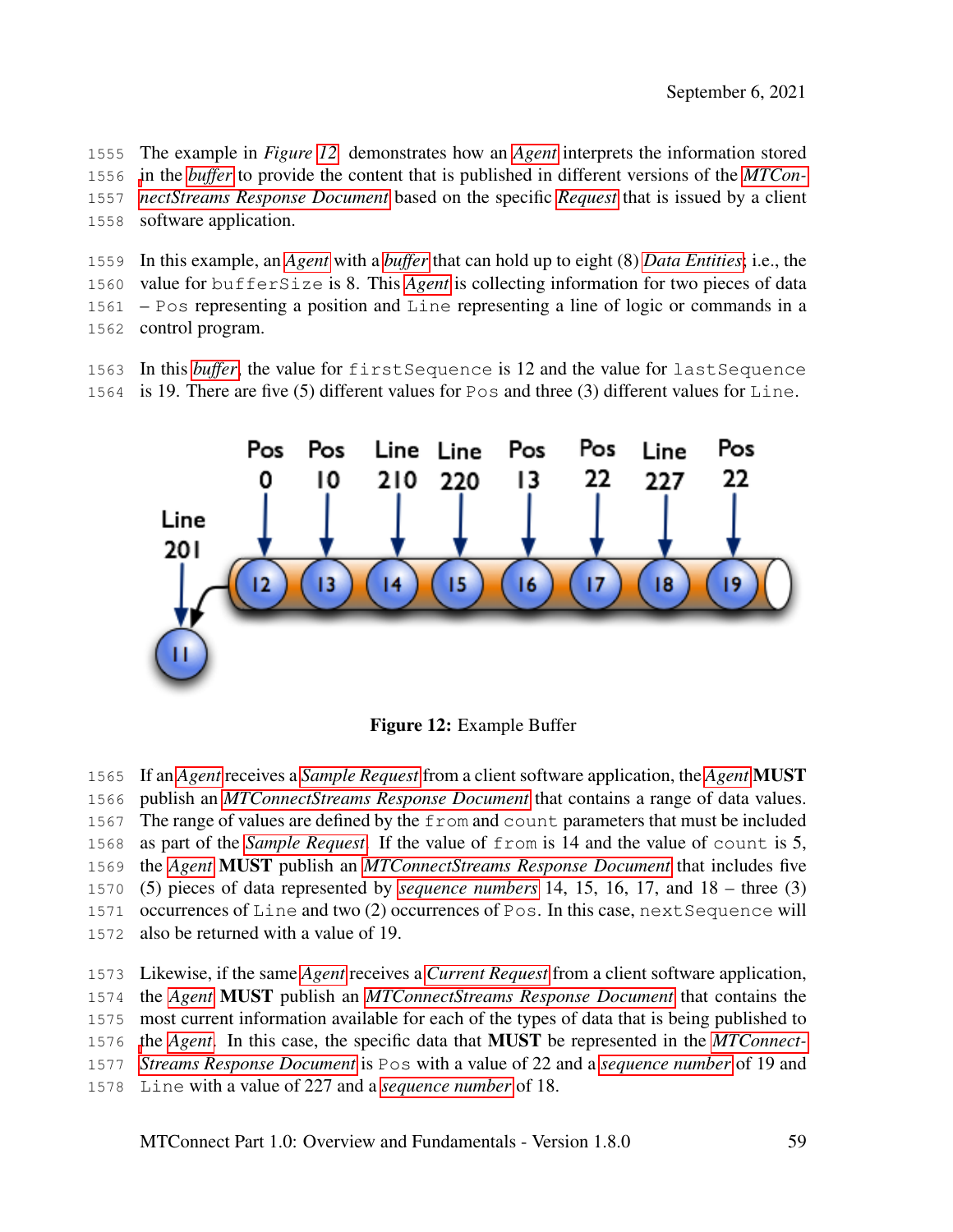There is also a derivation of the *[Current Request](#page-20-2)* that will cause an *[Agent](#page-16-0)* to publish an *[MTConnectStreams Response Document](#page-28-0)* that contains a set of data relative to a specific sequence number. The *[Current Request](#page-20-2)* MAY include an additional parameter called at. [W](#page-20-2)hen the at parameter, along with an instanceId, is included as part of a *[Current Re-](#page-20-2) [quest](#page-20-2)*, an *[Agent](#page-16-0)* MUST publish an *[MTConnectStreams Response Document](#page-28-0)* that contains the most current information available for each of the types of *[Data Entities](#page-20-0)* that are being published to the *[Agent](#page-16-0)* that occur immediately at or before the *[sequence number](#page-33-0)* specified with the at parameter. [F](#page-28-0)or example, if the *[Request](#page-30-0)* is current?at=15, an *[Agent](#page-16-0)* MUST publish a *[MTCon-](#page-28-0)*

 *[nectStreams Response Document](#page-28-0)* that contains the most current information available for each of the *[Data Entities](#page-20-0)* that are stored in the *[buffer](#page-18-2)* of the *[Agent](#page-16-0)* with a *[sequence number](#page-33-0)* [o](#page-28-0)f 15 or lower. In this case, the specific data that MUST be represented in the *[MTCon-](#page-28-0) [nectStreams Response Document](#page-28-0)* is Pos with a value of 10 and a *[sequence number](#page-33-0)* of 13 and Line with a value of 220 and a *[sequence number](#page-33-0)* of 15.

 If a current *[Request](#page-30-0)* is received for a *[sequence number](#page-33-0)* of 11 or lower, an *[Agent](#page-16-0)* MUST [r](#page-23-1)eturn an OUT\_OF\_RANGE *[MTConnectErrors Response Document](#page-28-2)*. The same *[HTTP Er-](#page-23-1) [ror Message](#page-23-1)* MUST be given if a *[sequence number](#page-33-0)* is requested that is greater than the [e](#page-28-2)nd of the *[buffer](#page-18-2)*. See *Section [9](#page-129-0) - [Error Information Model](#page-129-0)* for more information on *[MT-](#page-28-2)[ConnectErrors Response Document](#page-28-2)*.

# 5.5.3 Accessing MTConnect Assets Information from an Agent

When an *[Agent](#page-16-0)* receives an *Asset Request*, the *[Agent](#page-16-0)* MUST publish an MTConnectAs-

- sets document that contains information regarding the *[Asset Documents](#page-17-1)* that are stored in the *[Agent](#page-16-0)*.
- <span id="page-66-0"></span> [S](#page-26-0)ee *MTConnect Standard: Part 4.0 - Assets Information Model* for details on *[MTConnect](#page-26-0) [Assets](#page-26-0)*, *Asset Requests*, and the *[MTConnectAssets Response Document](#page-27-1)*.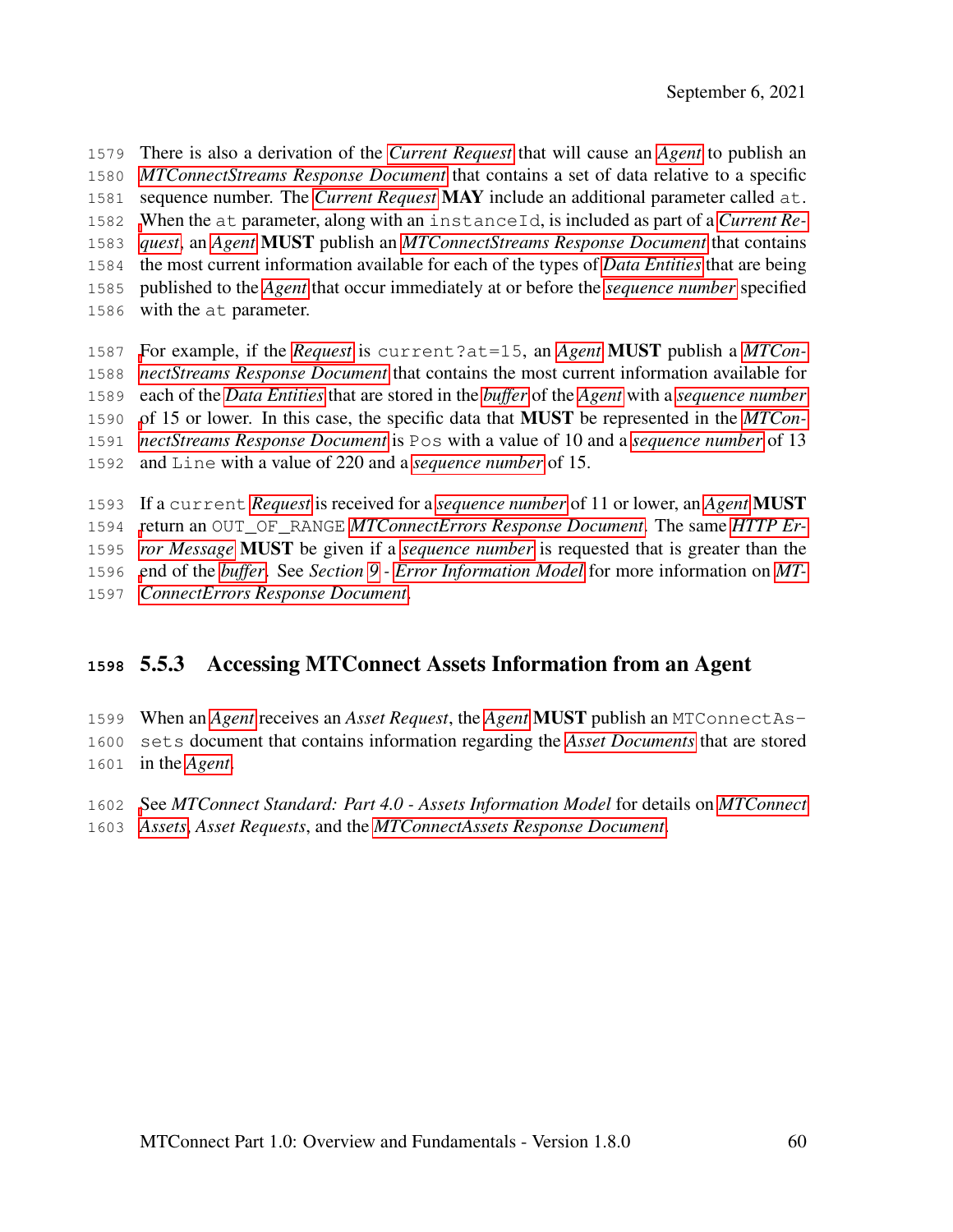# 6 XML Representation of Response Documents

 As defined in *Section [5.2.1](#page-61-0) - [XML Documents](#page-61-0)*, [XML](#page-15-0) is currently the only language sup-ported by the MTConnect Standard for encoding *[Response Documents](#page-31-0)*.

 *[Response Documents](#page-31-0)* must be valid and conform to the *[schema](#page-32-2)* defined in the *[semantic](#page-32-0) [data model](#page-32-0)* defined for that document. The *[schema](#page-32-2)* for each *[Response Document](#page-31-0)* MUST be updated to correlate to a specific version of the MTConnect Standard. Versions, within a *major* version, of the MTConnect Standard will be defined in such a way to best maintain backwards compatibility of the *[semantic data models](#page-32-0)* through all *minor* revisions of the Standard. However, new *minor* versions may introduce extensions or enhancements to existing *[semantic data models](#page-32-0)*.

 To be valid, a *[Response Document](#page-31-0)* must be well-formed; meaning that, amongst other things, each element has the required [XML](#page-15-0) *start-tag* and *end-tag* and that the document does not contain any illegal characters. The validation of the document may also include a determination that required elements and attributes are present, they only occur in the appropriate location in the document, and they appear only the correct number of times. If the document is not well-formed, it may be rejected by a client software application. The *[semantic data model](#page-32-0)* defined for each *[Response Document](#page-31-0)* also specifies the elements [a](#page-18-0)nd *[Child Elements](#page-18-0)* that may appear in a document. [XML](#page-15-0) elements may contain *[Child](#page-18-0) [Elements](#page-18-0)*, [CDATA,](#page-14-0) or both. The *[semantic data model](#page-32-0)* also defines the number of times each element and *[Child Element](#page-18-0)* may appear in the document.

Each *[Response Document](#page-31-0)* encoded using [XML](#page-15-0) consists of the following primary sections:

- [XML](#page-15-0) Declaration
- Root Element
- 1627 Schema and Namespace Declaration
- Document Header
- Document Body

 The following will provide details defining how each of the *[Response Documents](#page-31-0)* are en-coded using [XML.](#page-15-0)

 Note: See *Section [3](#page-13-0) - [Terminology and Conventions](#page-13-0)* for the definition of [XML](#page-15-0) related terms used in the MTConnect Standard.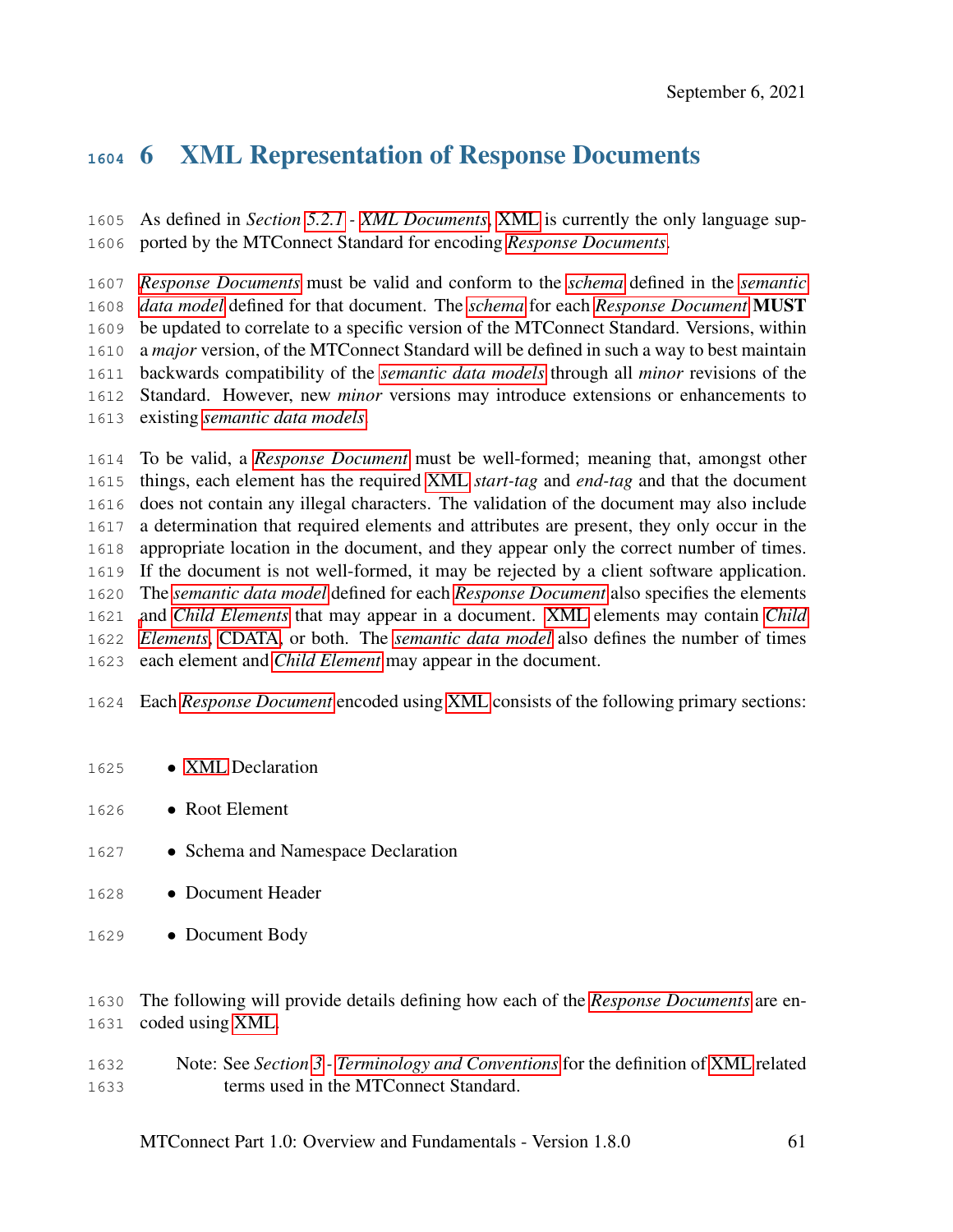# 6.1 Fundamentals of Using XML to Encode Response Documents

| 1635 The MTConnect Standard follows industry conventions for formatting the elements and |
|------------------------------------------------------------------------------------------|
| 1636 attributes included in an XML document. The general guidelines are as follows:      |

| 1637 | • All element names MUST be specified in Pascal case (first letter of each word is           |
|------|----------------------------------------------------------------------------------------------|
| 1638 | capitalized). For example: $\langle PowerSupply \rangle$ .                                   |
| 1639 | • The name for an attribute <b>MUST</b> be Camel case; similar to Pascal case, but the first |
| 1640 | letter will be lower case. For example: <myelement nativename="bob"></myelement>             |
| 1641 | where MyElement is the <i>Element Name</i> and nativeName is an attribute.                   |
| 1642 | • All CDATA values that are defined with a limited or controlled vocabulary MUST             |
| 1643 | be in upper case with an _ (underscore) separating words. For example: ON, OFF,              |
| 1644 | ACTUAL, and COUNTER_CLOCKWISE.                                                               |
| 1645 | • The values provided for a date and/or a time MUST follow the W3C ISO 8601                  |
| 1646 | format with an arbitrary number of decimals representing fractions of a second.              |
| 1647 | Refer to the following specification for details on the format for dates and times:          |
| 1648 | http://www.w3.org/TR/NOTE-datetime.                                                          |
| 1649 | The format for the value describing a date and a time will be                                |
| 1650 | YYYY-MM-DDThh:mm:ss.ffff. An example would be: 2017-01-13T13:01.213415Z.                     |
| 1651 | Note: Z refers to UTC/GMT time, not local time.                                              |
| 1652 | The accuracy and number of decimals representing fractions of a second for a $\times$ imes   |
| 1653 | t amp <b>MUST</b> be determined by the capabilities of the piece of equipment publishing     |
| 1654 | information to an <i>Agent</i> . All time values <b>MUST</b> be provided in UTC (GMT).       |
| 1655 | • XML element names MUST be spelled out and abbreviations are not permitted. See             |
| 1656 | the exclusion below regarding the use of the suffix Ref.                                     |
| 1657 | • XML attribute names SHOULD be spelled out and abbreviations SHOULD be                      |
| 1658 | avoided. The exception to this rule is the use of id when associated with an identi-         |
| 1659 | fier. See the exclusion below regarding the use of the suffix Ref.                           |
| 1660 | • The abbreviation Ref for Reference is permitted as a suffix to element names of            |
| 1661 | either a Structural Element or a Data Entity to provide an efficient method to asso-         |
| 1662 | ciate information defined in another location in a Data Model without duplicating            |
| 1663 | that original data or structure. See Section 4.8 in MTConnect Standard: Part 2.0 -           |
| 1664 | Devices Information Model for more information on Reference.                                 |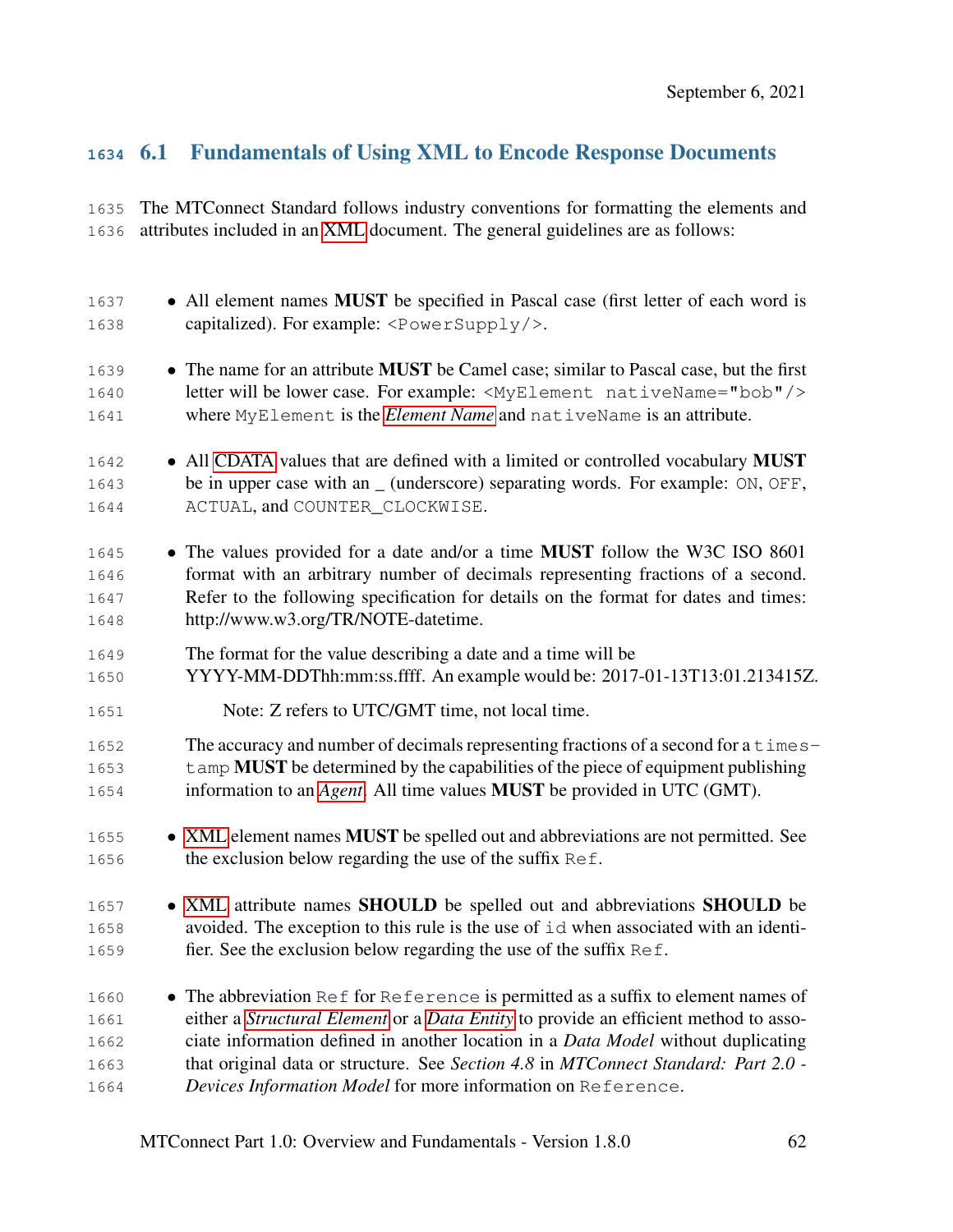### 6.2 XML Declaration

 The first section of a *[Response Document](#page-31-0)* encoded with [XML](#page-15-0) SHOULD be the *XML Declaration*. The declaration is a single element.

An example of an *XML Declaration* would be:

Example 2: Example of xml declaration

1 <?xml version="1.0" encoding="UTF-8"?>

This element provides information regarding how the [XML](#page-15-0) document is encoded and the

 character type used for that encoding. See the W3C website for more details on the [XML](#page-15-0) declaration.

#### 6.3 Root Element

 Every *[Response Document](#page-31-0)* MUST contain only one root element. The MTConnect Stan-dard defines MTConnectDevices, MTConnectStreams, MTConnectAssets, and

MTConnectError as *[Root Elements](#page-31-1)*.

 The *[Root Element](#page-31-1)* specifies a specific *[Response Document](#page-31-0)* and appears at the top of the document immediately following the *XML Declaration*.

### 6.3.1 MTConnectDevices Root Element

 [M](#page-28-1)TConnectDevices is the *[Root Element](#page-31-1)* for the *[MTConnectDevices Response Docu-](#page-28-1)[ment](#page-28-1)*.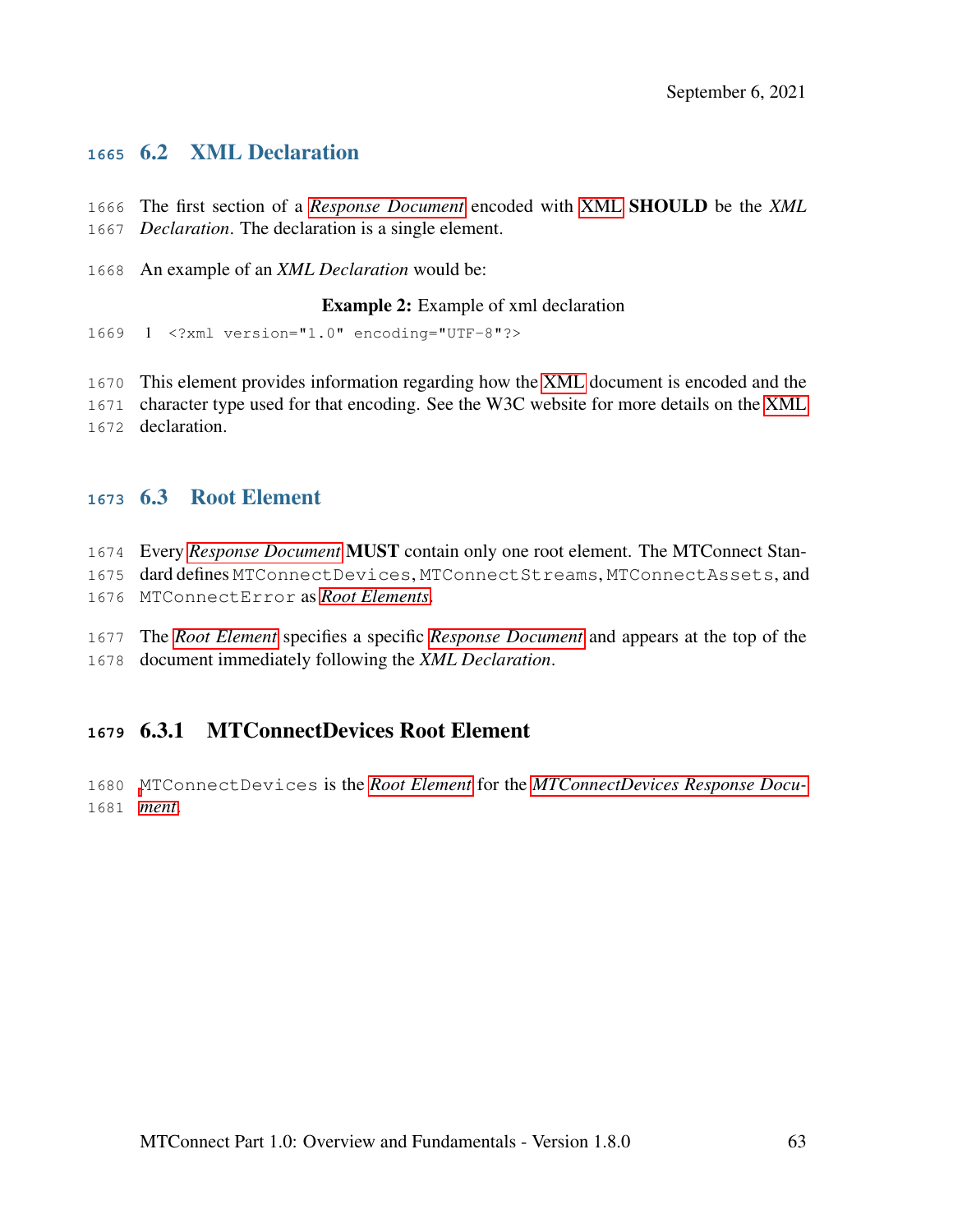

Figure 13: MTConnectDevices Structure

1682 MTConnectDevices MUST contain two *[Child Elements](#page-18-0)* - Header and Devices.

1683 Details for Header are defined in *Section [6.5](#page-75-0) - [Document Header](#page-75-0)*.

1684 [D](#page-28-1)evices is an [XML](#page-15-0) container that represents the *[Document Body](#page-21-1)* for an *[MTConnectDe-](#page-28-1)*

1685 *[vices Response Document](#page-28-1)* – see *Section [6.6](#page-96-0) - [Document Body](#page-96-0)*. Details for the *[semantic](#page-32-0)*

1686 *[data model](#page-32-0)* describing the contents for Devices are defined in *MTConnect Standard:*

1687 *Part 2.0 - Devices Information Model*.

1688 MTConnectDevices also has a number of attributes. These attributes are defined in 1689 *Section [6.4](#page-75-1) - [Schema and Namespace Declaration](#page-75-1)*.

### 1690 6.3.1.1 MTConnectDevices Elements

<span id="page-70-0"></span>1691 An MTConnectDevices element **MUST** contain a Header and a Devices element.

#### Table 1: Elements for MTConnectDevices

| Element | Description                                                                                                                                                                                                                                       | Occurrence |
|---------|---------------------------------------------------------------------------------------------------------------------------------------------------------------------------------------------------------------------------------------------------|------------|
| Header  | An XML container in an MTConnect Response<br><i>Document</i> that provides information from an <i>Agent</i><br>defining version information, storage capacity, and<br>parameters associated with the data management within<br>the <i>Agent</i> . |            |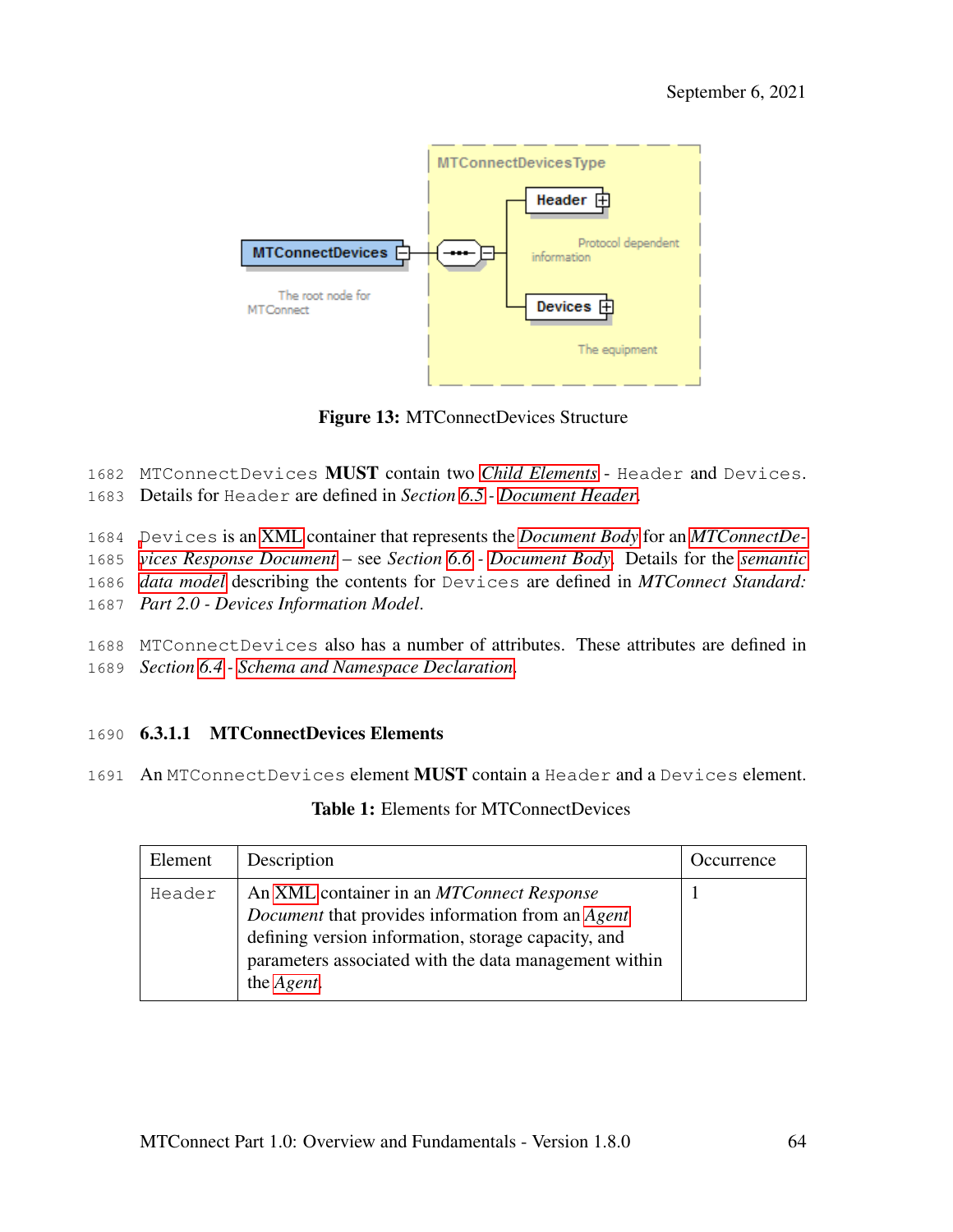| Continuation of Table 1 |                                                                                                                                                                 |            |  |
|-------------------------|-----------------------------------------------------------------------------------------------------------------------------------------------------------------|------------|--|
| Element                 | Description                                                                                                                                                     | Occurrence |  |
| Devices                 | The XML container in an MTConnect Response<br>Document that provides the Equipment Metadata for<br>each of the pieces of equipment associated with an<br>Agent. |            |  |

# **<sup>1692</sup>** 6.3.2 MTConnectStreams Root Element

1693 [M](#page-28-0)TConnectStreams is the *[Root Element](#page-31-1)* for the *[MTConnectStreams Response Docu-](#page-28-0)*1694 *[ment](#page-28-0)*.



Figure 14: MTConnectStreams Structure

- 1695 MTConnectStreams MUST contain two *[Child Elements](#page-18-0)* Header and Streams.
- 1696 Details for Header are defined in *Section [6.5](#page-75-0) - [Document Header](#page-75-0)*.

1697 [S](#page-28-0)treams is an [XML](#page-15-0) container that represents the *[Document Body](#page-21-1)* for a *[MTConnect-](#page-28-0)*

- 1698 *[Streams Response Document](#page-28-0)* see *Section [6.6](#page-96-0) - [Document Body](#page-96-0)*. Details for the *[semantic](#page-32-0)*
- 1699 *[data model](#page-32-0)* describing the contents for Streams are defined in *MTConnect Standard:*
- 1700 *Part 3.0 Streams Information Model*.
- 1701 MTConnectStreams also has a number of attributes. These attributes are defined in
- 1702 *Section [6.4](#page-75-1) - [Schema and Namespace Declaration](#page-75-1)*.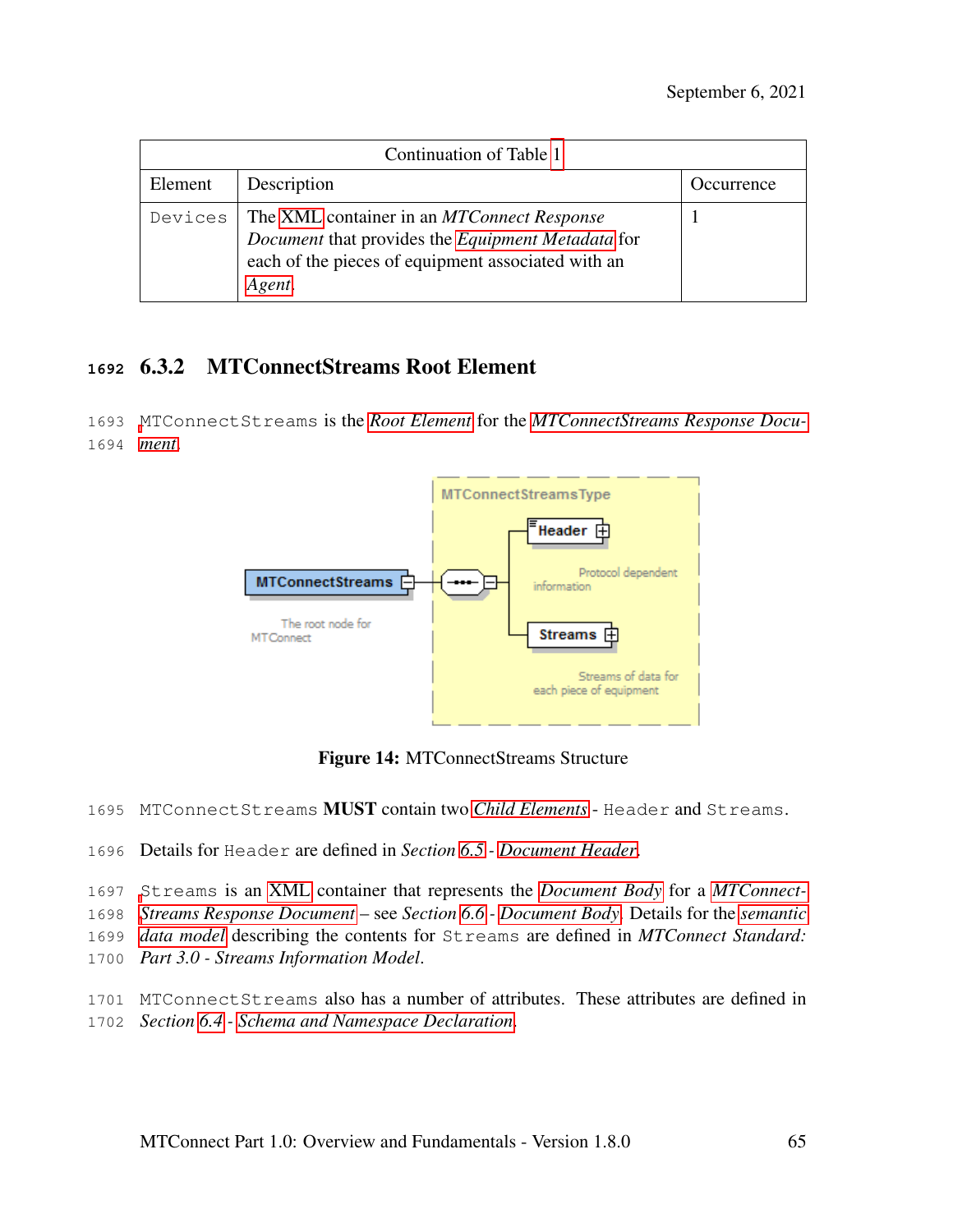#### 1703 6.3.2.1 MTConnectStreams Elements

1704 An MTConnectStreams element MUST contain a Header and a Streams element.

| Element | Description                                                                                                                                                                                                                                | Occurrence |
|---------|--------------------------------------------------------------------------------------------------------------------------------------------------------------------------------------------------------------------------------------------|------------|
| Header  | An XML container in an <i>MTConnect Response</i><br>Document that provides information from an Agent<br>defining version information, storage capacity, and<br>parameters associated with the data management within<br>the <i>Agent</i> . |            |
| Streams | The XML container for the information published by an<br>Agent in a MTConnectStreams Response Document.                                                                                                                                    | 1          |

#### Table 2: Elements for MTConnectStreams

# **<sup>1705</sup>** 6.3.3 MTConnectAssets Root Element

1706 MTConnectAssets is the *[Root Element](#page-31-0)* for the *[MTConnectAssets Response Document](#page-27-0)*.



Figure 15: MTConnectAssets Structure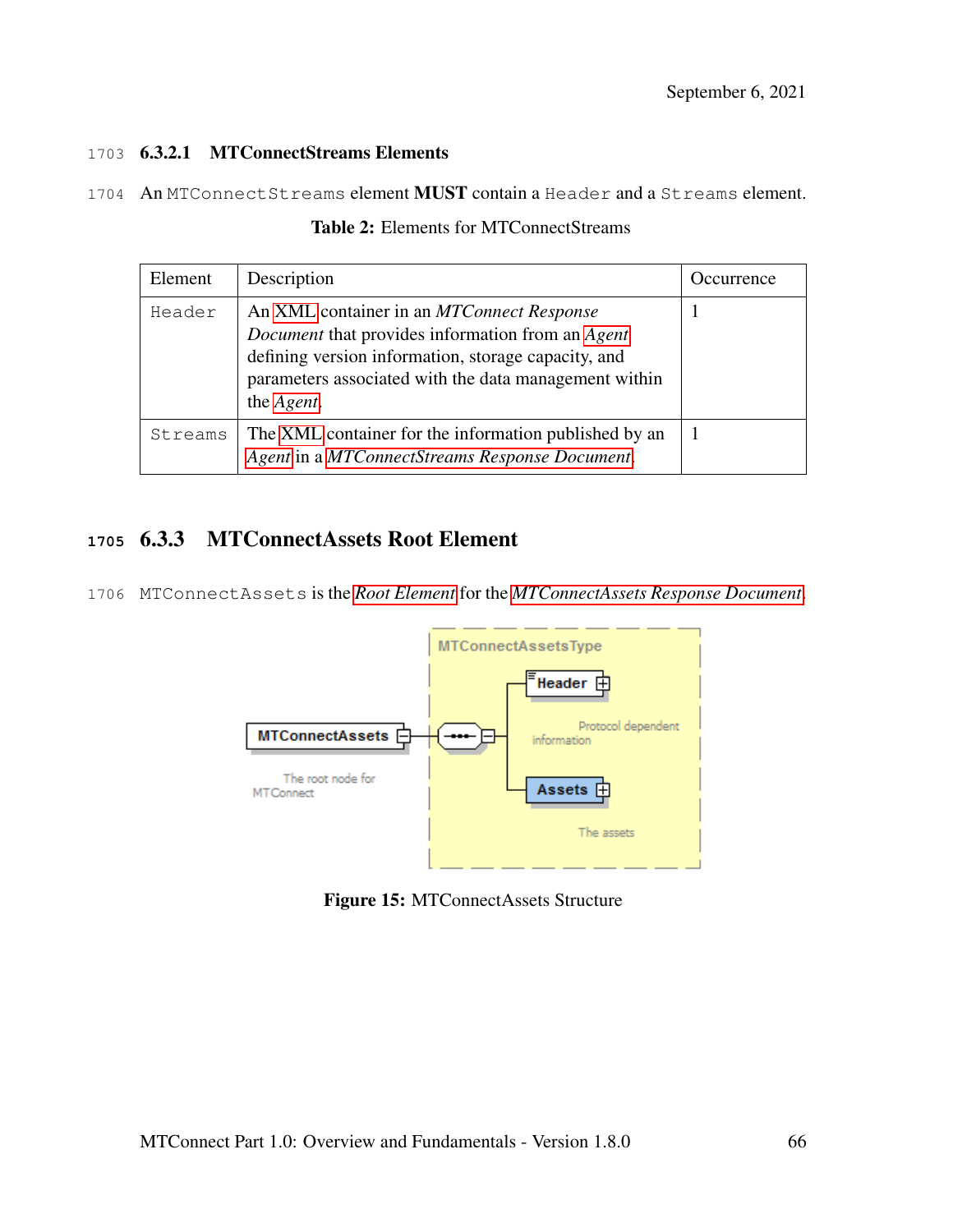- 1707 MTConnectAssets MUST contain two *[Child Elements](#page-18-0)* Header and Assets.
- 1708 Details for Header are defined in *Section [6.5](#page-75-0) - [Document Header](#page-75-0)*.
- 1709 [A](#page-27-0)ssets is an [XML](#page-15-0) container that represents the *[Document Body](#page-21-0)* for an *[MTConnectAssets](#page-27-0)*

1710 *[Response Document](#page-27-0)* – see *Section [6.6](#page-96-0) - [Document Body](#page-96-0)*. Details for the *[semantic data](#page-32-0)*

1711 *[model](#page-32-0)* describing the contents for Assets are defined in *MTConnect Standard: Part 4.0*

1712 *- Assets Information Model*.

1713 MTConnectAssets also has a number of attributes. These attributes are defined in 1714 *Section [6.4](#page-75-1) - [Schema and Namespace Declaration](#page-75-1)*.

#### 1715 6.3.3.1 MTConnectAssets Elements

1716 An MTConnectAssets element MUST contain a Header and an Assets element.

#### Table 3: Elements for MTConnectAssets

| Element | Description                                                                                                                                                                                                                                    | Occurrence |
|---------|------------------------------------------------------------------------------------------------------------------------------------------------------------------------------------------------------------------------------------------------|------------|
| Header  | An XML container in an <i>MTConnect Response Document</i><br>that provides information from an <i>Agent</i> defining version<br>information, storage capacity, and parameters associated<br>with the data management within the <i>Agent</i> . |            |
| Assets  | The XML container in an <i>MTConnectAssets Response</i><br>Document that provides information for MTConnect<br>Assets associated with an Agent.                                                                                                |            |

### **<sup>1717</sup>** 6.3.4 MTConnectError Root Element

1718 MTConnectError is the *[Root Element](#page-31-0)* for the *[MTConnectErrors Response Document](#page-28-1)*.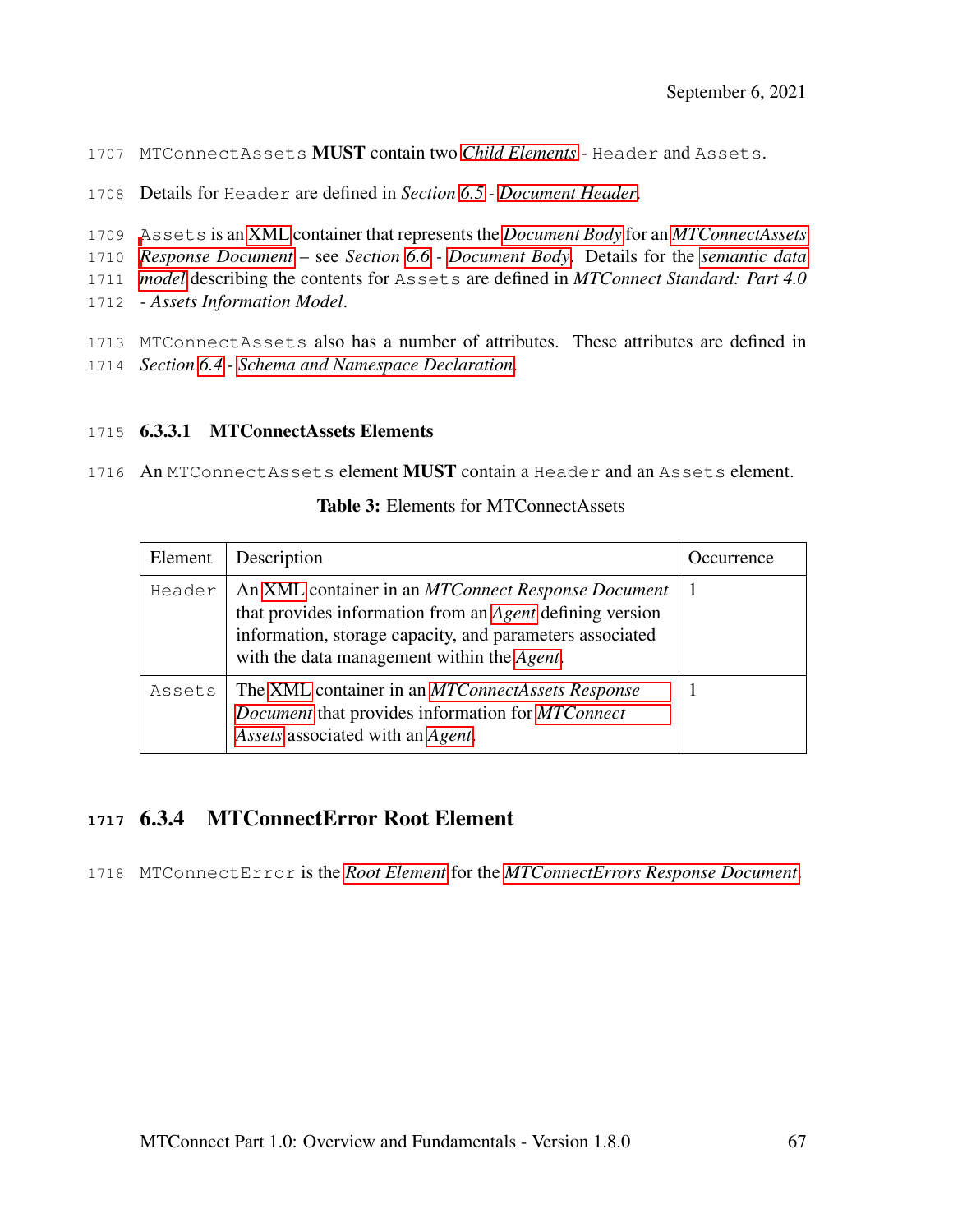

Figure 16: MTConnectError Structure

- MTConnectError MUST contain two *[Child Elements](#page-18-0)* Header and Errors.
- Note: When compatibility with *Version 1.0.1* and earlier of the MTConnect Standard is required for an implementation, the *[MTConnectErrors Response Document](#page-28-1)* contains only a single Error *[Data Entity](#page-20-0)* and the Errors *[Child Element](#page-18-0)* MUST NOT appear in the document.
- Details for Header are defined in *Section [6.5](#page-75-0) - [Document Header](#page-75-0)*.
- [E](#page-28-1)rrors is an [XML](#page-15-0) container that represents the *[Document Body](#page-21-0)* for an *[MTConnectErrors](#page-28-1)*
- *[Response Document](#page-28-1)* See *Section [6.6](#page-96-0) - [Document Body](#page-96-0)*. Details for the *[semantic data](#page-32-0)*
- *[model](#page-32-0)* describing the contents for Errors are defined in *Section [9](#page-129-0) - [Error Information](#page-129-0)*
- *[Model](#page-129-0)*.
- MTConnectError also has a number of attributes. These attributes are defined in *Sec-*
- *tion [6.4](#page-75-1) - [Schema and Namespace Declaration](#page-75-1)*.

#### 6.3.4.1 MTConnectError Elements

1732 An MTConnectError element MUST contain a Header and an Errors element.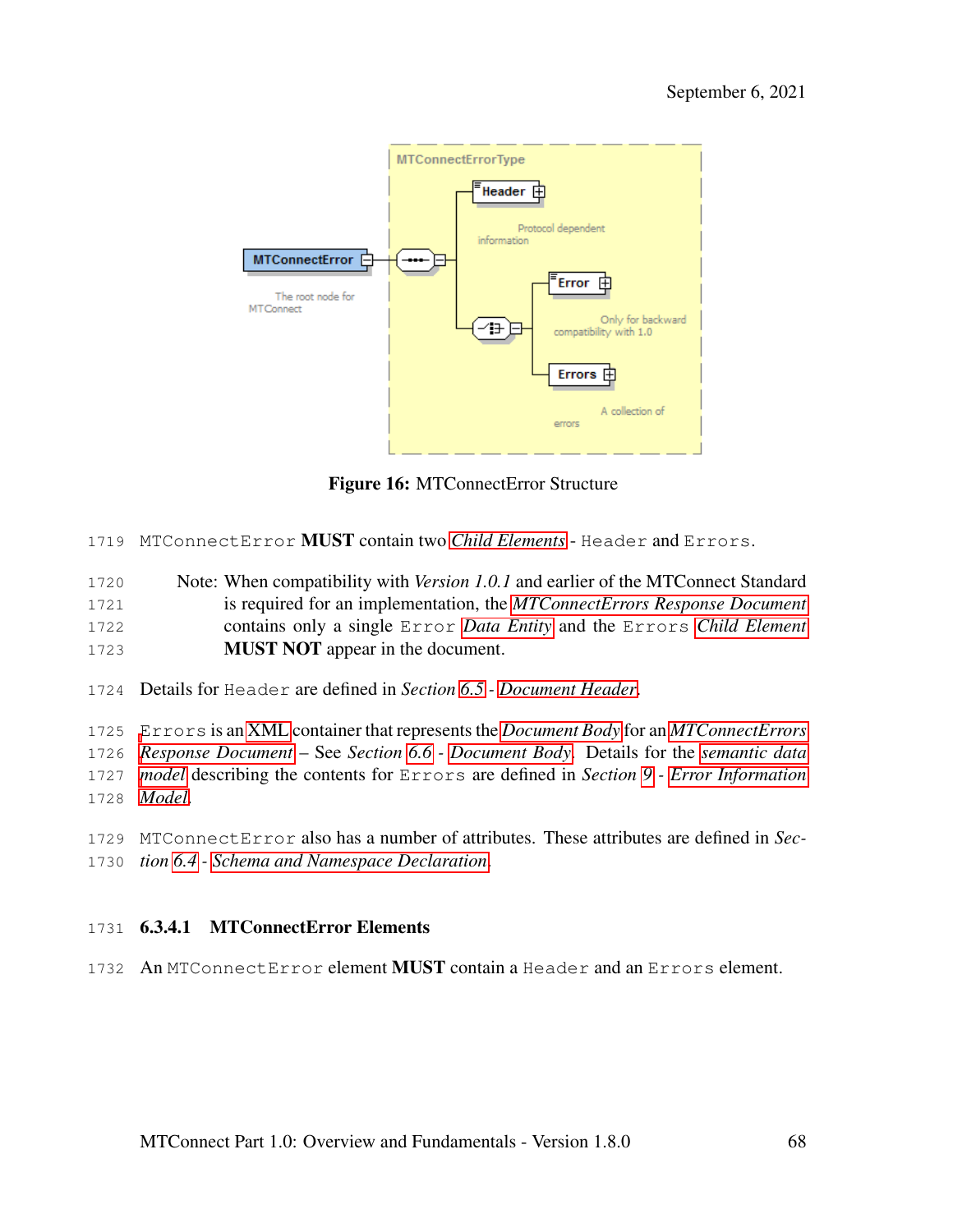| Element | Description                                                                                                                                                                                                                             | <b>Occurrence</b> |
|---------|-----------------------------------------------------------------------------------------------------------------------------------------------------------------------------------------------------------------------------------------|-------------------|
| Header  | An XML container in an MTConnect Response Document<br>that provides information from an <i>Agent</i> defining version<br>information, storage capacity, and parameters associated<br>with the data management within the <i>Agent</i> . |                   |
| Errors  | The XML container in an <i>MTConnectErrors Response</i><br>Document that provides information associated with<br>errors encountered by an <i>Agent</i> .                                                                                |                   |

#### Table 4: Elements for MTConnectError

# <span id="page-75-1"></span>6.4 Schema and Namespace Declaration

|      | 1734 XML provides standard methods for declaring the <i>schema</i> and <i>namespace</i> associated with |
|------|---------------------------------------------------------------------------------------------------------|
|      | 1735 a document encoded by XML. The declaration of the <i>schema</i> and <i>namespace</i> for MTCon-    |
|      | 1736 nect Response Documents MUST be structured as attributes in the Root Element of the                |
|      | 1737 document. XML defines these attributes as pseudo-attributes since they provide additional          |
|      | 1738 information for the entire document and not just specifically for the <i>Root Element</i> itself.  |
| 1739 | Note: If a <i>Response Document</i> contains sections that utilize different <i>schemas</i> and/or      |
| 1740 | <i>namespaces</i> , additional pseudo-attributes should appear in the document as de-                   |
| 1741 | clared using standard conventions as defined be W3C.                                                    |

<span id="page-75-0"></span>For further information on declarations refer to *Appendix [C](#page-142-0)*.

### 6.5 Document Header

- The *[Document Header](#page-21-1)* is an [XML](#page-15-0) container in an *MTConnect Response Document* that provides information from an *[Agent](#page-16-0)* defining version information, storage capacity, and parameters associated with the data management within the *[Agent](#page-16-0)*. This [XML](#page-15-0) element is
- called Header.
- [H](#page-31-1)eader MUST be the first [XML](#page-15-0) element following the *[Root Element](#page-31-0)* of any *[Response](#page-31-1) [Document](#page-31-1)*. The Header [XML](#page-15-0) element MUST NOT contain any *[Child Elements](#page-18-0)*.
- The content of the Header element will be different for each type of *[Response Document](#page-31-1)*.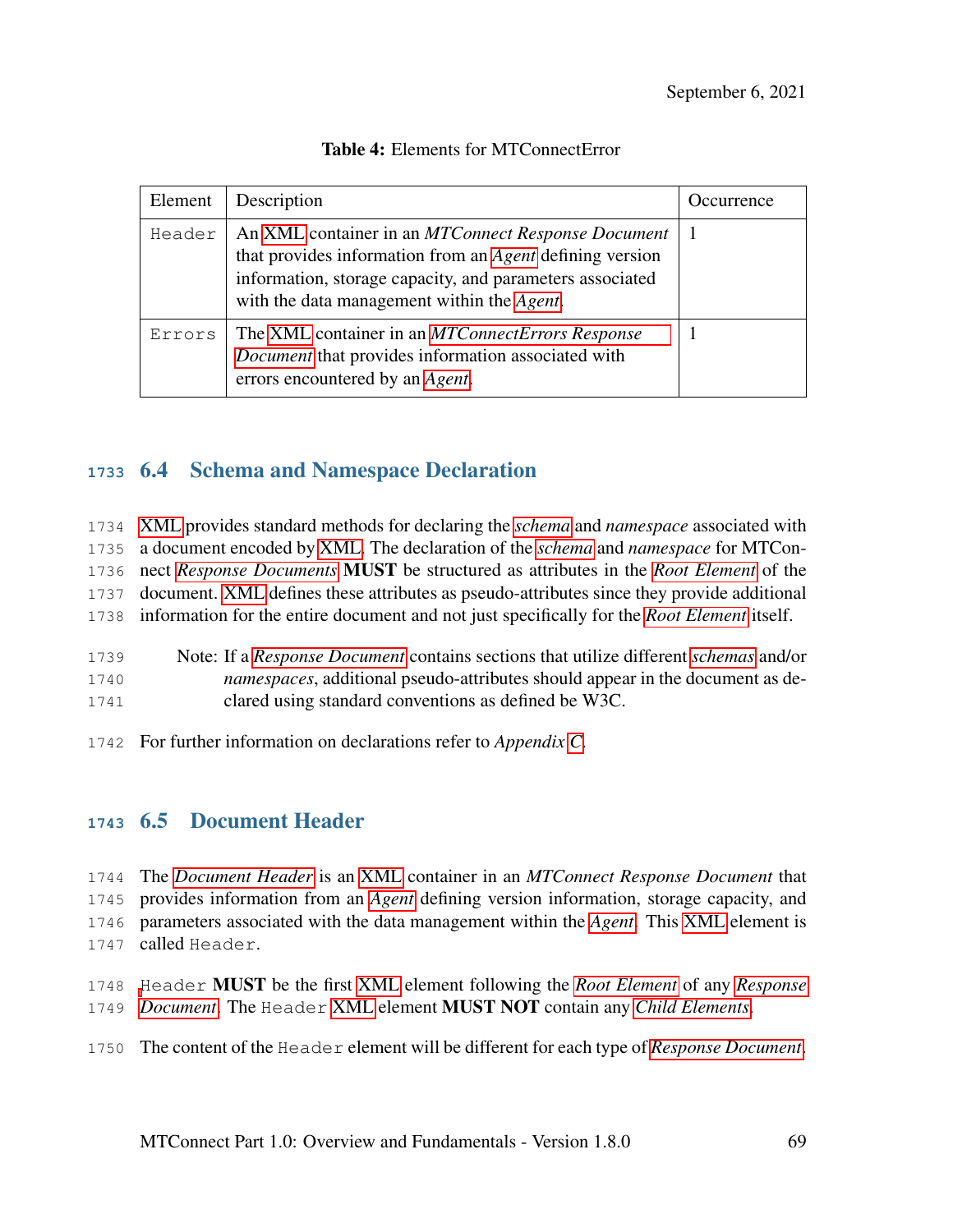# 6.5.1 Header for MTConnectDevices

- The Header element for an *[MTConnectDevices Response Document](#page-28-2)* defines information
- regarding the creation of the document and the data storage capability of the *[Agent](#page-16-0)* that
- generated the document.

#### 6.5.1.1 XML Schema Structure for Header for MTConnectDevices

- The *[XML Schema](#page-37-0)* in *Figure [17](#page-76-0)* represents the structure of the Header [XML](#page-15-0) element that
- <span id="page-76-0"></span>MUST be provided for an *[MTConnectDevices Response Document](#page-28-2)*.



Figure 17: Header Schema Diagram for MTConnectDevices

#### 6.5.1.2 Attributes for Header for MTConnectDevices

<span id="page-76-1"></span> *Table [5](#page-76-1)* defines the attributes that may be used to provide additional information in the Header element for an *[MTConnectDevices Response Document](#page-28-2)*.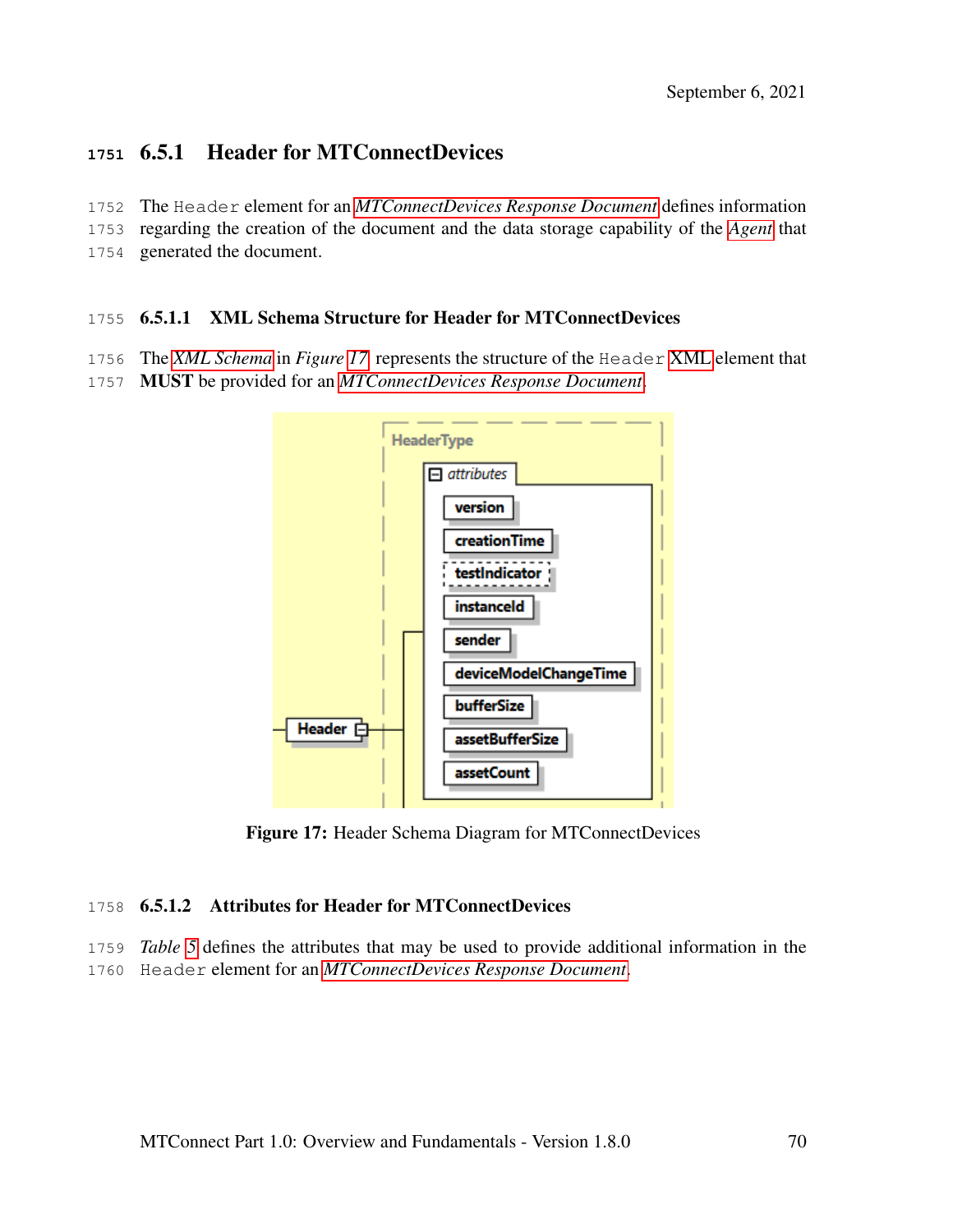| Attribute    | Description                                                                                                                                                                                                                                                                                                      | Occurrence   |
|--------------|------------------------------------------------------------------------------------------------------------------------------------------------------------------------------------------------------------------------------------------------------------------------------------------------------------------|--------------|
| version      | The <i>major</i> , <i>minor</i> , and <i>revision</i> number<br>of the MTConnect Standard that defines<br>the semantic data model that represents<br>the content of the Response Document.<br>It also includes the revision number of<br>the <i>schema</i> associated with that specific<br>semantic data model. | 1            |
|              | The value reported for version<br><b>MUST</b> be a series of four numeric<br>values, separated by a decimal point,<br>representing a <i>major</i> , <i>minor</i> , and<br>revision number of the MTConnect<br>Standard and the revision number of a<br>specific schema.                                          |              |
|              | As an example, the value reported for<br>version for a Response Document<br>that was structured based on schema<br>revision 10 associated with Version<br>1.4.0 of the MTConnect Standard<br>would be: 1.4.0.10                                                                                                  |              |
|              | version is a required attribute.                                                                                                                                                                                                                                                                                 |              |
| creationTime | creationTime represents the time<br>that an Agent published the Response<br>Document.                                                                                                                                                                                                                            | $\mathbf{1}$ |
|              | creationTime <b>MUST</b> be reported<br>in UTC (Coordinated Universal Time)<br>format; e.g., "2010-04-01T21:22:43Z".                                                                                                                                                                                             |              |
|              | Note: Z refers to UTC/GMT time, not<br>local time.                                                                                                                                                                                                                                                               |              |
|              | creationTime is a required<br>attribute.                                                                                                                                                                                                                                                                         |              |

# Table 5: MTConnectDevices Header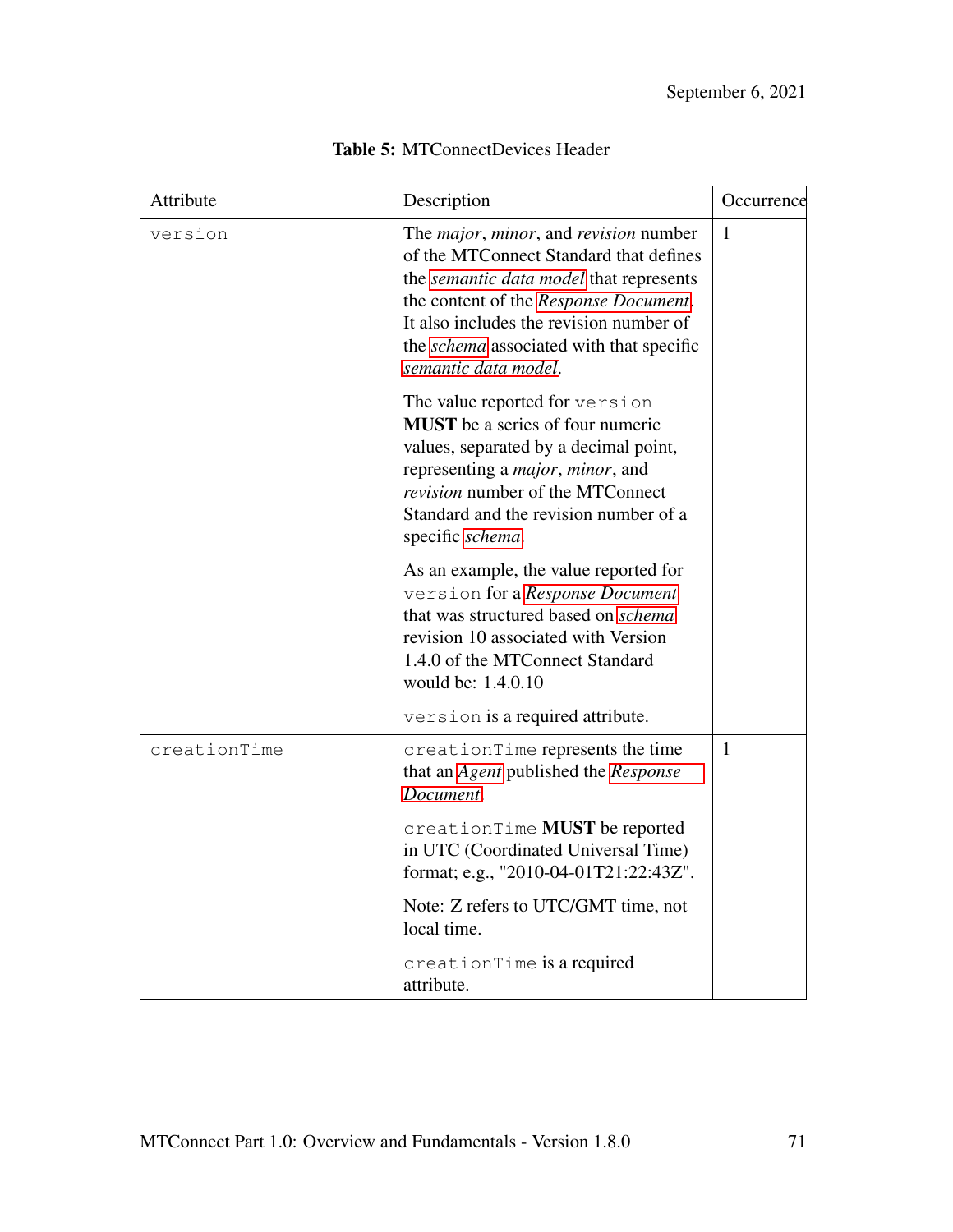| Continuation of Table 5 |                                                                                                                                                                                                                                              |              |
|-------------------------|----------------------------------------------------------------------------------------------------------------------------------------------------------------------------------------------------------------------------------------------|--------------|
| Attribute               | Description                                                                                                                                                                                                                                  | Occurrence   |
| testIndicator           | A flag indicating that the <i>Agent</i> that<br>published the Response Document is<br>operating in a test mode. The contents<br>of the Response Document may not be<br>valid and SHOULD be used for testing<br>and simulation purposes only. | 0.1          |
|                         | The values reported for<br>testIndicator are:                                                                                                                                                                                                |              |
|                         | - true: The <i>Agent</i> is functioning in a<br>test mode.                                                                                                                                                                                   |              |
|                         | - false: The <i>Agent</i> is not functioning<br>in a test mode.                                                                                                                                                                              |              |
|                         | If test Indicator is not specified,<br>the value for testIndicator<br><b>MUST</b> be interpreted to be false.                                                                                                                                |              |
|                         | testIndicator is an optional<br>attribute.                                                                                                                                                                                                   |              |
| instanceId              | A number indicating a specific<br>instantiation of the <i>buffer</i> associated<br>with the <i>Agent</i> that published the<br>Response Document.                                                                                            | $\mathbf{1}$ |
|                         | The value reported for instanceId<br><b>MUST</b> be a unique unsigned 64-bit<br>integer.                                                                                                                                                     |              |
|                         | The value for instanceId MUST be<br>changed to a different unique number<br>each time the <i>buffer</i> is cleared and a<br>new set of data begins to be collected.                                                                          |              |
|                         | instanceId is a required attribute.                                                                                                                                                                                                          |              |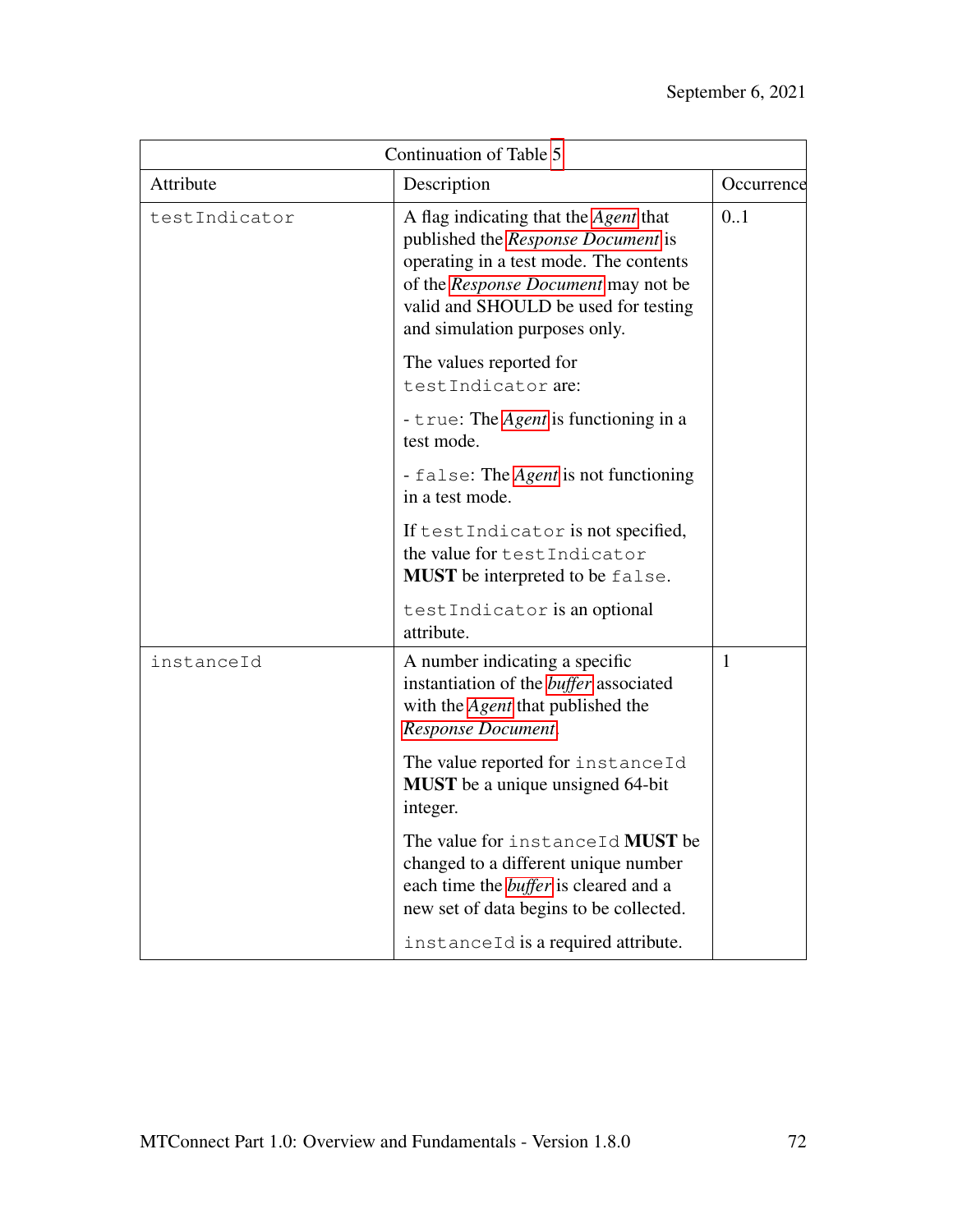| Continuation of Table 5 |                                                                                                                                                                                                               |              |
|-------------------------|---------------------------------------------------------------------------------------------------------------------------------------------------------------------------------------------------------------|--------------|
| Attribute               | Description                                                                                                                                                                                                   | Occurrence   |
| sender                  | An identification defining where the<br>Agent that published the Response<br>Document is installed or hosted.                                                                                                 | 1            |
|                         | The value reported for sender MUST<br>be either an IP Address or Hostname<br>describing where the <i>Agent</i> is installed<br>or the URL of the <i>Agent</i> ; e.g.,<br>http:// <address>[:port]/.</address> |              |
|                         | Note: The port number need not be<br>specified if it is the default HTTP port<br>80.                                                                                                                          |              |
|                         | sender is a required attribute.                                                                                                                                                                               |              |
| bufferSize              | A value representing the maximum<br>number of <i>Data Entities</i> that <b>MAY</b> be<br>retained in the <i>Agent</i> that published the<br>Response Document at any point in<br>time.                        | $\mathbf{1}$ |
|                         | The value reported for bufferSize<br><b>MUST</b> be a number representing an<br>unsigned 32-bit integer.                                                                                                      |              |
|                         | bufferSize is a required attribute.                                                                                                                                                                           |              |
|                         | Note 1: bufferSize represents the<br>maximum number of sequence numbers<br>that <b>MAY</b> be stored in the <i>Agent</i> .                                                                                    |              |
|                         | Note 2: The implementer is responsible<br>for allocating the appropriate amount of<br>storage capacity required to<br>accommodate the bufferSize.                                                             |              |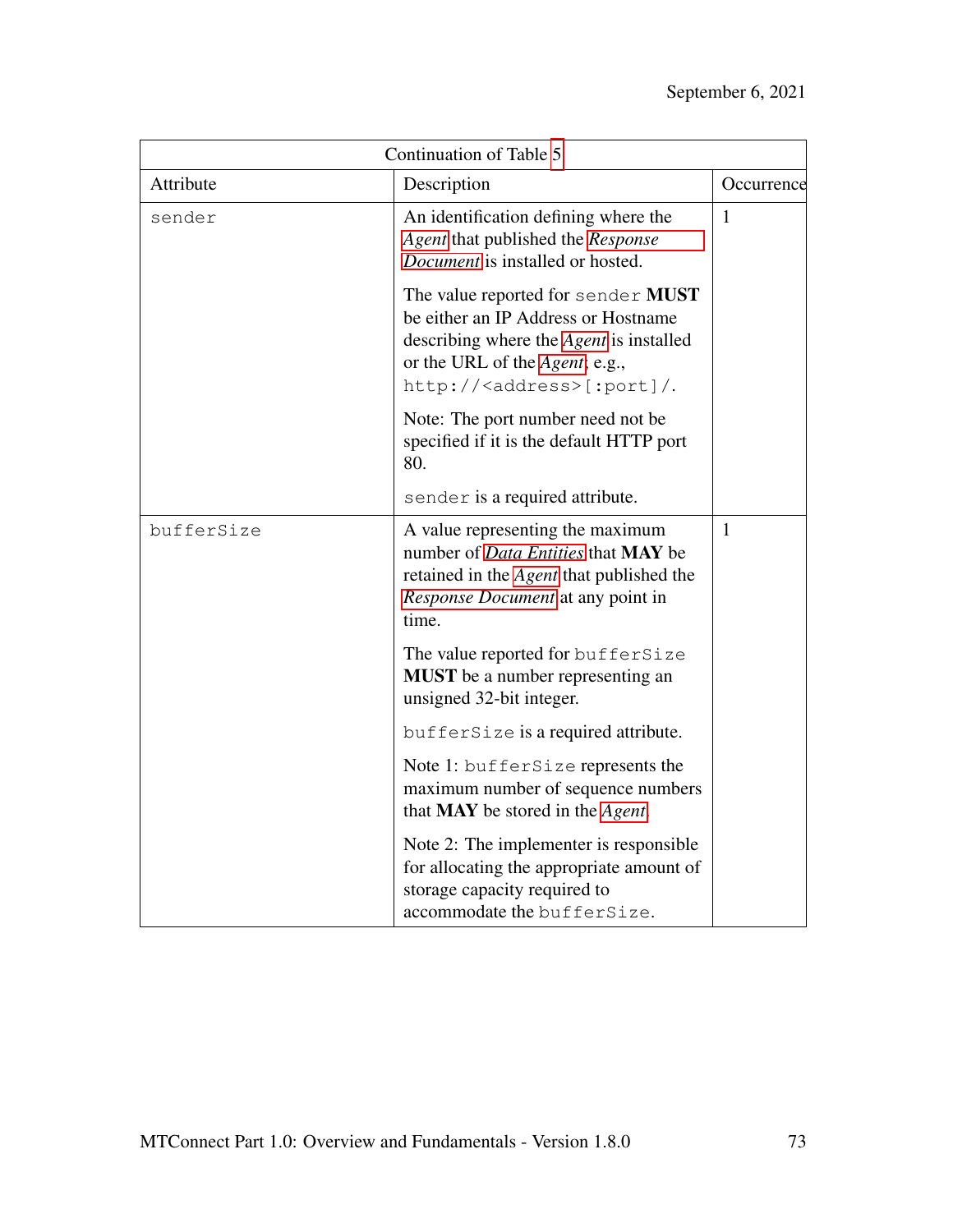| Continuation of Table 5 |                                                                                                                                                                                              |              |  |
|-------------------------|----------------------------------------------------------------------------------------------------------------------------------------------------------------------------------------------|--------------|--|
| Attribute               | Description                                                                                                                                                                                  | Occurrence   |  |
| assetBufferSize         | A value representing the maximum<br>number of Asset Documents that can be<br>stored in the <i>Agent</i> that published the<br>Response Document.                                             | 1            |  |
|                         | The value reported for<br>assetBufferSize MUST be a<br>number representing an unsigned 32-bit<br>integer.                                                                                    |              |  |
|                         | assetBufferSize is a required<br>attribute.                                                                                                                                                  |              |  |
|                         | Note: The implementer is responsible<br>for allocating the appropriate amount of<br>storage capacity required to<br>accommodate the<br>assetBufferSize.                                      |              |  |
| assetCount              | A number representing the current<br>number of Asset Documents that are<br>currently stored in the <i>Agent</i> as of the<br>creationTime that the Agent<br>published the Response Document. | $\mathbf{1}$ |  |
|                         | The value reported for assetCount<br><b>MUST</b> be a number representing an<br>unsigned 32-bit integer and MUST<br><b>NOT</b> be larger than the value reported<br>for assetBufferSize.     |              |  |
|                         | assetCount is a required attribute.                                                                                                                                                          |              |  |
| deviceModelChangeTime   | A timestamp in 8601 format of the last<br>update of the Device information for<br>any device.                                                                                                | $\mathbf{1}$ |  |

1761 *[E](#page-28-2)xample [3](#page-80-0)* is an example of a Header [XML](#page-15-0) element for an *[MTConnectDevices Response](#page-28-2)* 1762 *[Document](#page-28-2)*:

<span id="page-80-0"></span>Example 3: Example of Header XML Element for MTConnectDevices

1763 1 <Header creationTime="2017-02-16T16:44:27Z"

sender="MyAgent" instanceId="1268463594"

MTConnect Part 1.0: Overview and Fundamentals - Version 1.8.0 74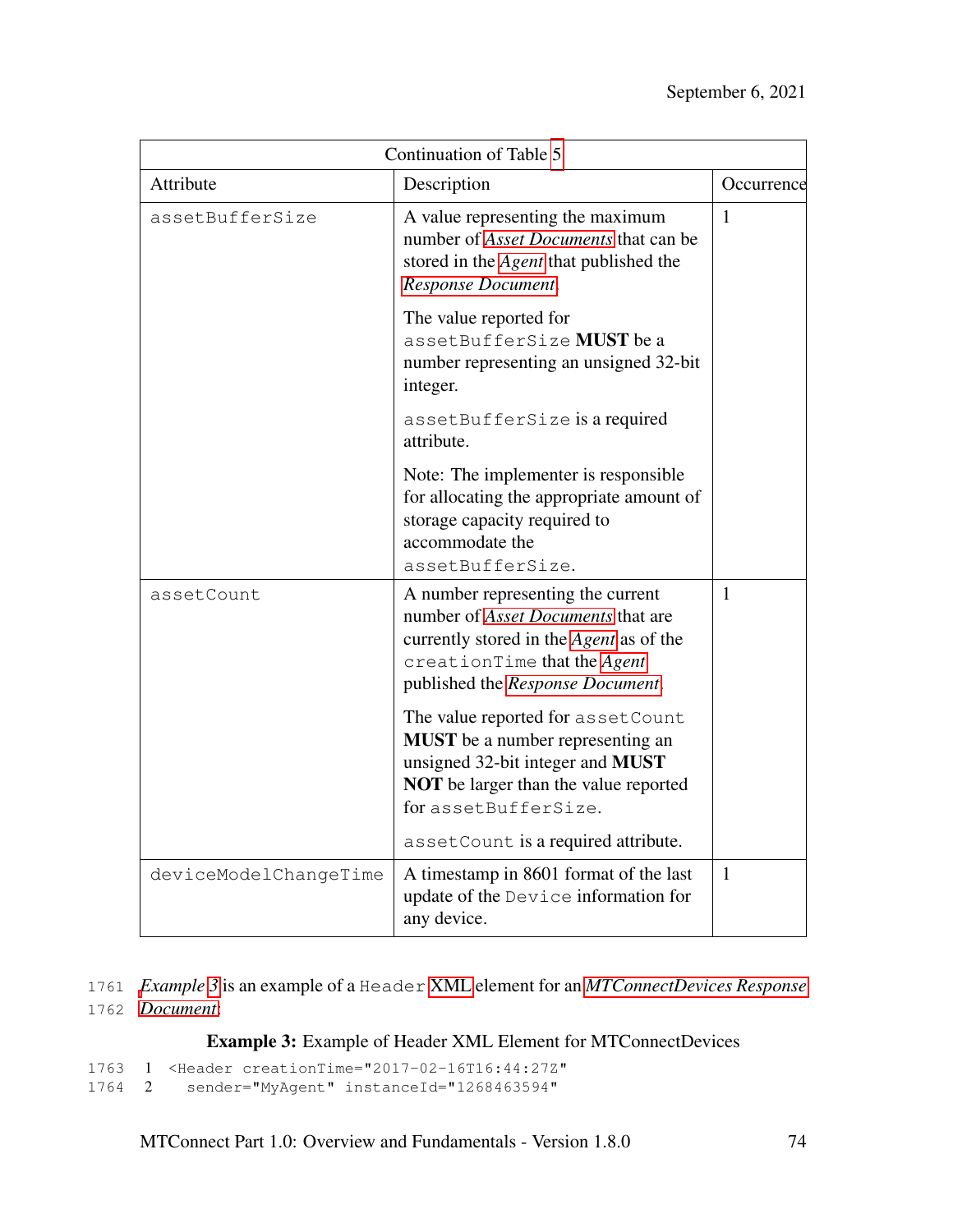```
1765 3 bufferSize="131072" version="1.4.0.10"
1766 4 assetCount="54" assetBufferSize="1024"/>
```
# 6.5.2 Header for MTConnectStreams

 The Header element for an *[MTConnectStreams Response Document](#page-28-0)* defines informa-tion regarding the creation of the document and additional information necessary for an

application to interact and retrieve data from the *[Agent](#page-16-0)*.

#### 6.5.2.1 XML Schema Structure for Header for MTConnectStreams

The *[XML Schema](#page-37-0)* in *Figure [18](#page-81-0)* represents the structure of the Header [XML](#page-15-0) element that

<span id="page-81-0"></span>MUST be provided for an *[MTConnectStreams Response Document](#page-28-0)*.



Figure 18: Header Schema Diagram for MTConnectStreams

#### 6.5.2.2 Attributes for MTConnectStreams Header

<span id="page-81-1"></span> *Table [6](#page-81-1)* defines the attributes that may be used to provide additional information in the Header element for an *[MTConnectStreams Response Document](#page-28-0)*.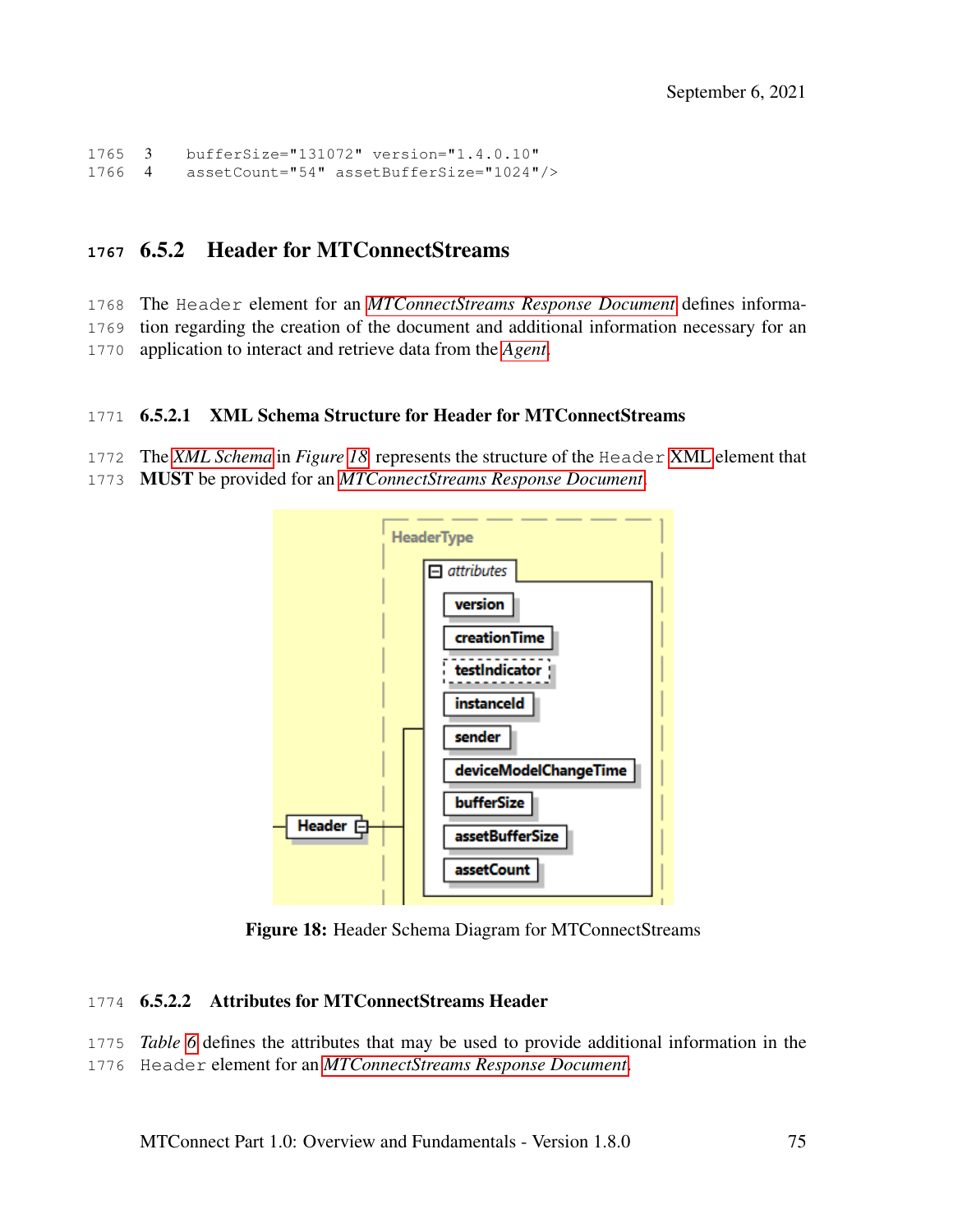| Attribute    | Description                                                                                                                                                                                                                                                                                                      | Occurrence   |
|--------------|------------------------------------------------------------------------------------------------------------------------------------------------------------------------------------------------------------------------------------------------------------------------------------------------------------------|--------------|
| version      | The <i>major</i> , <i>minor</i> , and <i>revision</i> number<br>of the MTConnect Standard that defines<br>the semantic data model that represents<br>the content of the Response Document.<br>It also includes the revision number of<br>the <i>schema</i> associated with that specific<br>semantic data model. | 1            |
|              | The value reported for version<br><b>MUST</b> be a series of four numeric<br>values, separated by a decimal point,<br>representing a <i>major</i> , <i>minor</i> , and<br>revision number of the MTConnect<br>Standard and the revision number of a<br>specific schema.                                          |              |
|              | As an example, the value reported for<br>version for a Response Document<br>that was structured based on schema<br>revision 10 associated with Version<br>1.4.0 of the MTConnect Standard<br>would be: 1.4.0.10                                                                                                  |              |
|              | version is a required attribute.                                                                                                                                                                                                                                                                                 |              |
| creationTime | creationTime represents the time<br>that an Agent published the Response<br>Document.                                                                                                                                                                                                                            | $\mathbf{1}$ |
|              | creationTime <b>MUST</b> be reported<br>in UTC (Coordinated Universal Time)<br>format; e.g., "2010-04-01T21:22:43Z".                                                                                                                                                                                             |              |
|              | Note: Z refers to UTC/GMT time, not<br>local time.                                                                                                                                                                                                                                                               |              |
|              | creationTime is a required<br>attribute.                                                                                                                                                                                                                                                                         |              |

# Table 6: MTConnectStreams Header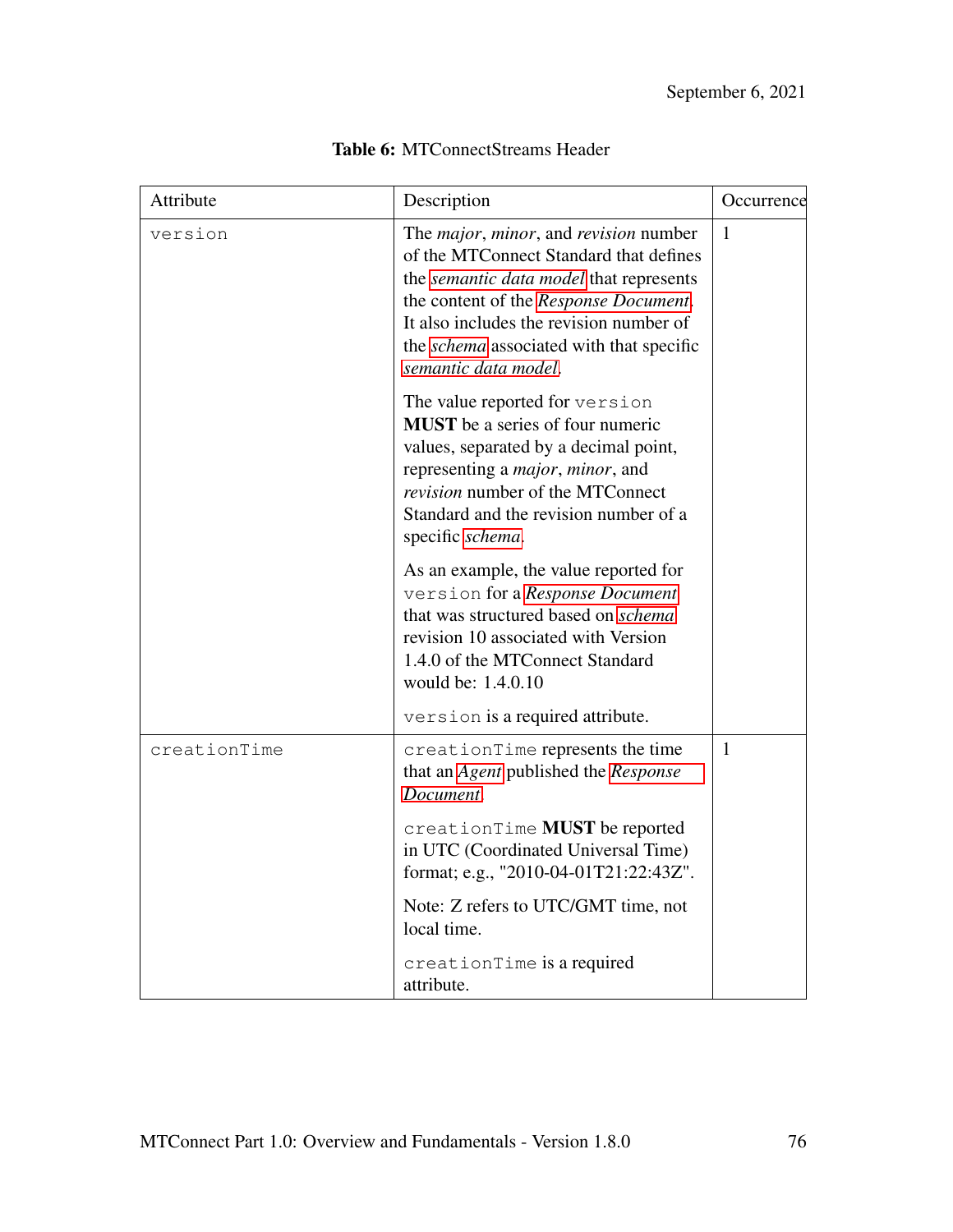| Continuation of Table 6 |                                                                                                                                                                                                                                                                                       |              |
|-------------------------|---------------------------------------------------------------------------------------------------------------------------------------------------------------------------------------------------------------------------------------------------------------------------------------|--------------|
| Attribute               | Description                                                                                                                                                                                                                                                                           | Occurrence   |
| nextSequence            | A number representing the <i>sequence</i><br>number of the piece of Streaming Data<br>that is the next piece of data to be<br>retrieved from the <i>buffer</i> of the <i>Agent</i><br>that was not included in the Response<br>Document published by the <i>Agent</i> .               | 1            |
|                         | If the <i>Streaming Data</i> included in the<br>Response Document includes the last<br>piece of data stored in the <i>buffer</i> of the<br>Agent at the time that the document was<br>published, then the value reported for<br>next Sequence MUST be equal to<br>$lastSequence + 1.$ |              |
|                         | The value reported for<br>nextSequence MUST be a number<br>representing an unsigned 64-bit integer.                                                                                                                                                                                   |              |
|                         | next Sequence is a required<br>attribute.                                                                                                                                                                                                                                             |              |
| lastSequence            | A number representing the <i>sequence</i><br><i>number</i> assigned to the last piece of<br>Streaming Data that was added to the<br>buffer of the Agent immediately prior to<br>the time that the Agent published the<br>Response Document.                                           | $\mathbf{1}$ |
|                         | The value reported for<br>lastSequence MUST be a number<br>representing an unsigned 64-bit integer.                                                                                                                                                                                   |              |
|                         | last Sequence is a required<br>attribute.                                                                                                                                                                                                                                             |              |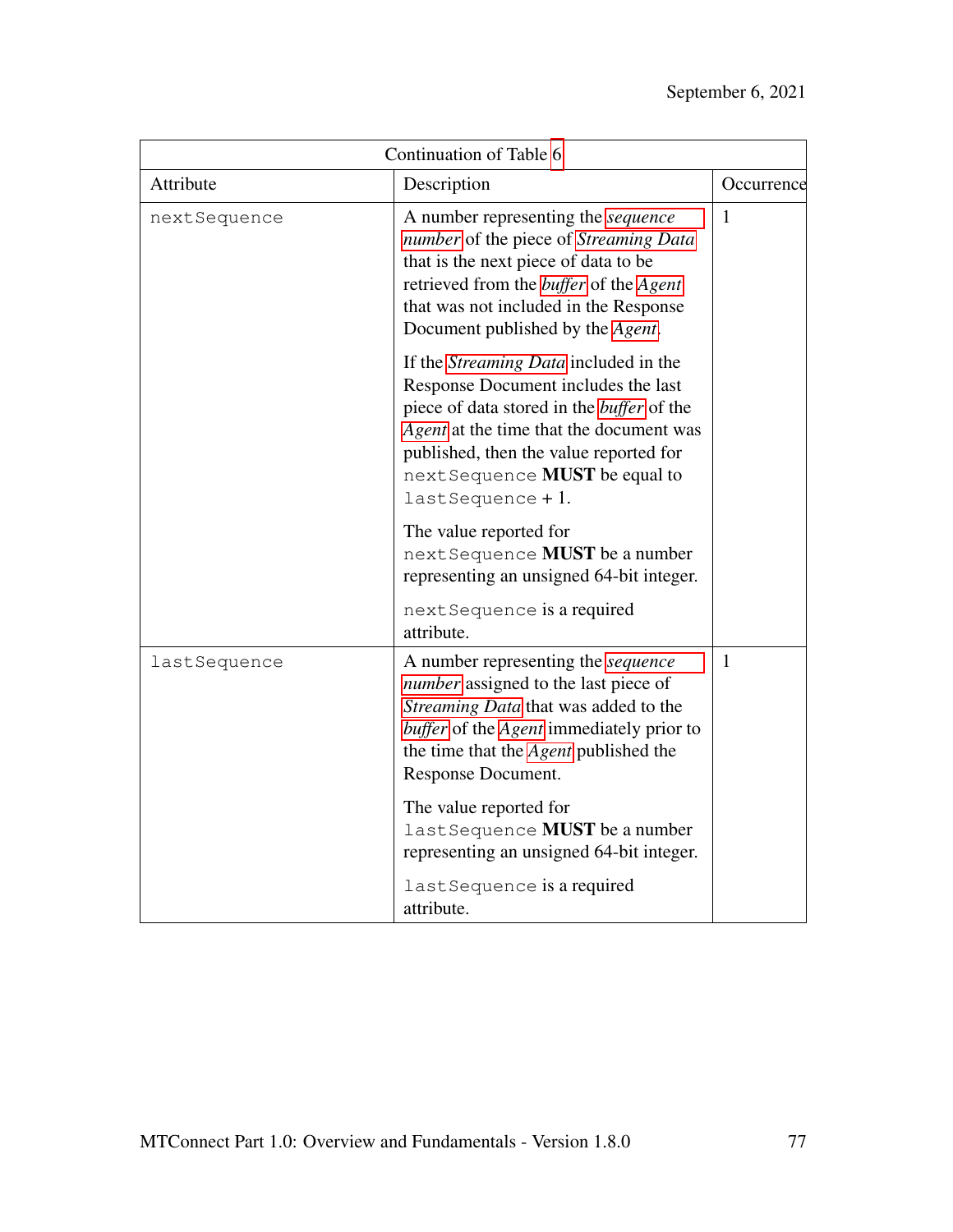| Continuation of Table 6 |                                                                                                                                                                                                                                                     |              |
|-------------------------|-----------------------------------------------------------------------------------------------------------------------------------------------------------------------------------------------------------------------------------------------------|--------------|
| Attribute               | Description                                                                                                                                                                                                                                         | Occurrence   |
| firstSequence           | A number representing the <i>sequence</i><br>number assigned to the oldest piece of<br>Streaming Data stored in the buffer of<br>the <i>Agent</i> immediately prior to the time<br>that the <i>Agent</i> published the Response<br>Document.        | $\mathbf{1}$ |
|                         | The value reported for<br>firstSequence <b>MUST</b> be a number<br>representing an unsigned 64-bit integer.                                                                                                                                         |              |
|                         | firstSequence is a required<br>attribute.                                                                                                                                                                                                           |              |
| testIndicator           | A flag indicating that the <i>Agent</i> that<br>published the Response Document is<br>operating in a test mode. The contents<br>of the Response Document may not be<br>valid and <b>SHOULD</b> be used for testing<br>and simulation purposes only. | 0.1          |
|                         | The values reported for<br>testIndicator are:                                                                                                                                                                                                       |              |
|                         | - true: The <i>Agent</i> is functioning in a<br>test mode.                                                                                                                                                                                          |              |
|                         | - false: The <i>Agent</i> is not functioning<br>in a test mode.                                                                                                                                                                                     |              |
|                         | If test Indicator is not specified,<br>the value for testIndicator<br><b>MUST</b> be interpreted to be false.                                                                                                                                       |              |
|                         | testIndicator is an optional<br>attribute.                                                                                                                                                                                                          |              |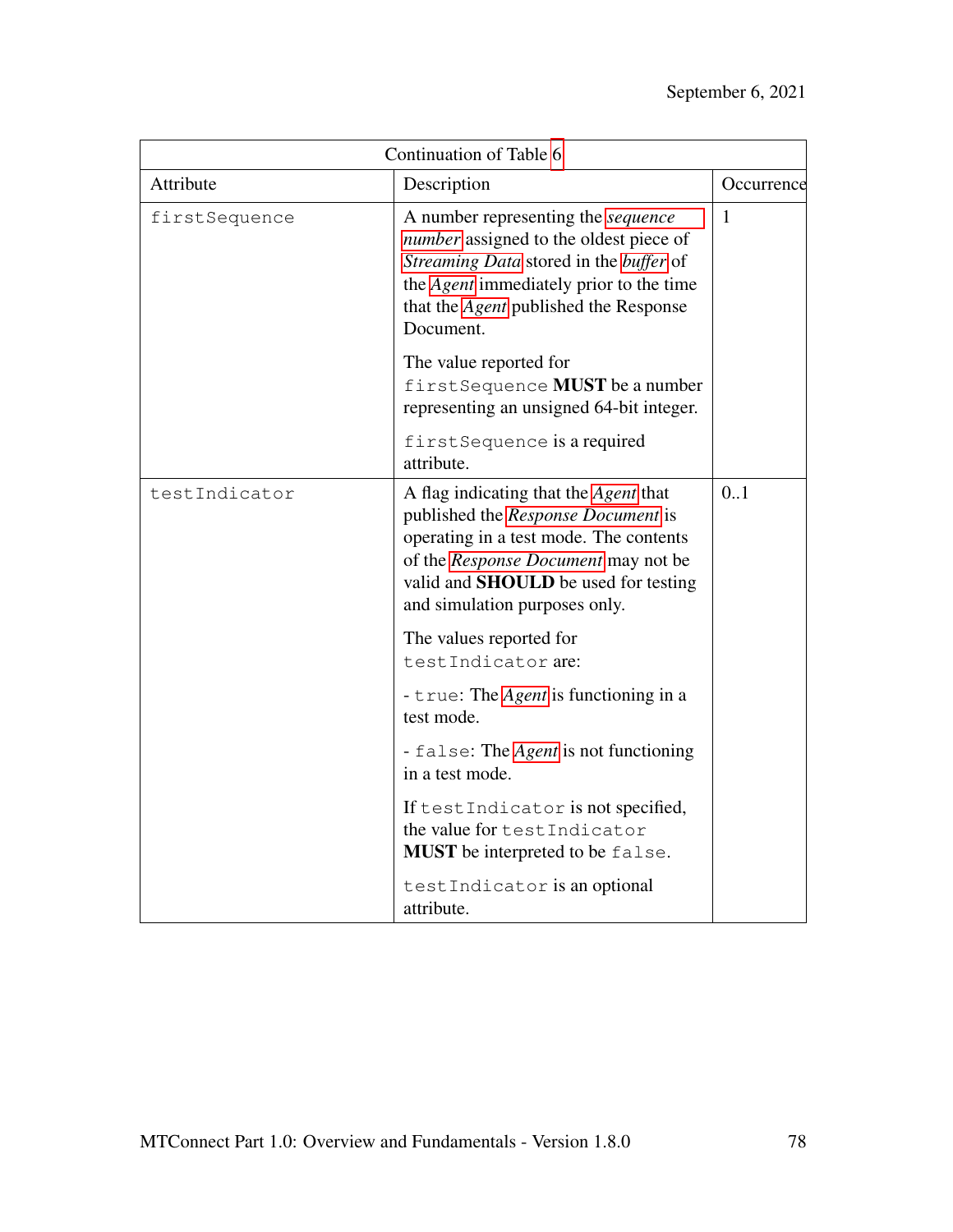| Continuation of Table 6 |                                                                                                                                                                                                               |              |
|-------------------------|---------------------------------------------------------------------------------------------------------------------------------------------------------------------------------------------------------------|--------------|
| Attribute               | Description                                                                                                                                                                                                   | Occurrence   |
| instanceId              | A number indicating a specific<br>instantiation of the <i>buffer</i> associated<br>with the <i>Agent</i> that published the<br>Response Document.                                                             | $\mathbf{1}$ |
|                         | The value reported for instanceId<br><b>MUST</b> be a unique unsigned 64-bit<br>integer.                                                                                                                      |              |
|                         | The value for instance Id MUST be<br>changed to a different unique number<br>each time the <i>buffer</i> is cleared and a<br>new set of data begins to be collected.                                          |              |
|                         | instanceId is a required attribute.                                                                                                                                                                           |              |
| sender                  | An identification defining where the<br>Agent that published the Response<br>Document is installed or hosted.                                                                                                 | $\mathbf{1}$ |
|                         | The value reported for sender MUST<br>be either an IP Address or Hostname<br>describing where the <i>Agent</i> is installed<br>or the URL of the <i>Agent</i> ; e.g.,<br>http:// <address>[:port]/.</address> |              |
|                         | Note: The port number need not be<br>specified if it is the default HTTP port<br>80.                                                                                                                          |              |
|                         | sender is a required attribute.                                                                                                                                                                               |              |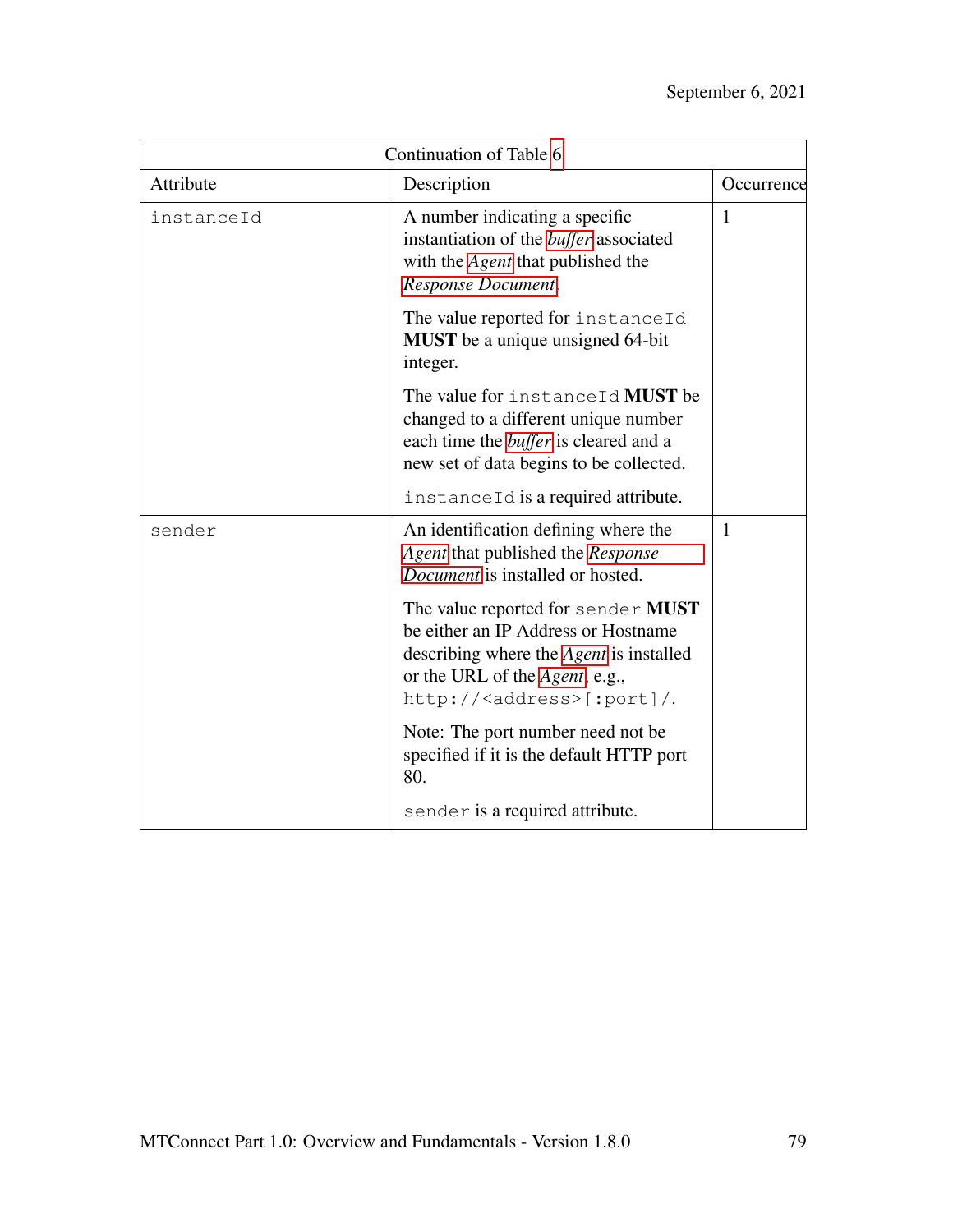| Continuation of Table 6 |                                                                                                                                                                                               |              |  |
|-------------------------|-----------------------------------------------------------------------------------------------------------------------------------------------------------------------------------------------|--------------|--|
| Attribute               | Description                                                                                                                                                                                   | Occurrence   |  |
| bufferSize              | A value representing the maximum<br>number of <i>Data Entities</i> that <b>MAY</b> be<br>retained in the <i>Agent</i> that published the<br><i>Response Document</i> at any point in<br>time. | 1            |  |
|                         | The value reported for bufferSize<br><b>MUST</b> be a number representing an<br>unsigned 32-bit integer.                                                                                      |              |  |
|                         | bufferSize is a required attribute.                                                                                                                                                           |              |  |
|                         | Note 1: bufferSize represents the<br>maximum number of sequence numbers<br>that <b>MAY</b> be stored in the <i>Agent</i> .                                                                    |              |  |
|                         | Note 2: The implementer is responsible<br>for allocating the appropriate amount of<br>storage capacity required to<br>accommodate the bufferSize.                                             |              |  |
| deviceModelChangeTime   | A timestamp in 8601 format of the last<br>update of the Device information for<br>any device.                                                                                                 | $\mathbf{1}$ |  |

1777 *[E](#page-28-0)xample [4](#page-86-0)* is an example of a Header [XML](#page-15-0) element for an *[MTConnectStreams Response](#page-28-0)* 1778 *[Document](#page-28-0)*:

#### <span id="page-86-0"></span>Example 4: Example of Header XML Element for MTConnectStreams

```
1779 1 <Header lastSequence="5430495" firstSequence="5299424"
1780 2 nextSequence="5430496" bufferSize="131072"
1781 3 version="1.4.0.12" instanceId="1579788747"
1782 4 sender="myagent" creationTime="2020-03-24T13:23:32Z"/>
```
# **<sup>1783</sup>** 6.5.3 Header for MTConnectAssets

1784 The Header element for an *[MTConnectAssets Response Document](#page-27-0)* defines information 1785 regarding the creation of the document and the storage of *[Asset Documents](#page-17-0)* in the *[Agent](#page-16-0)*

1786 that generated the document.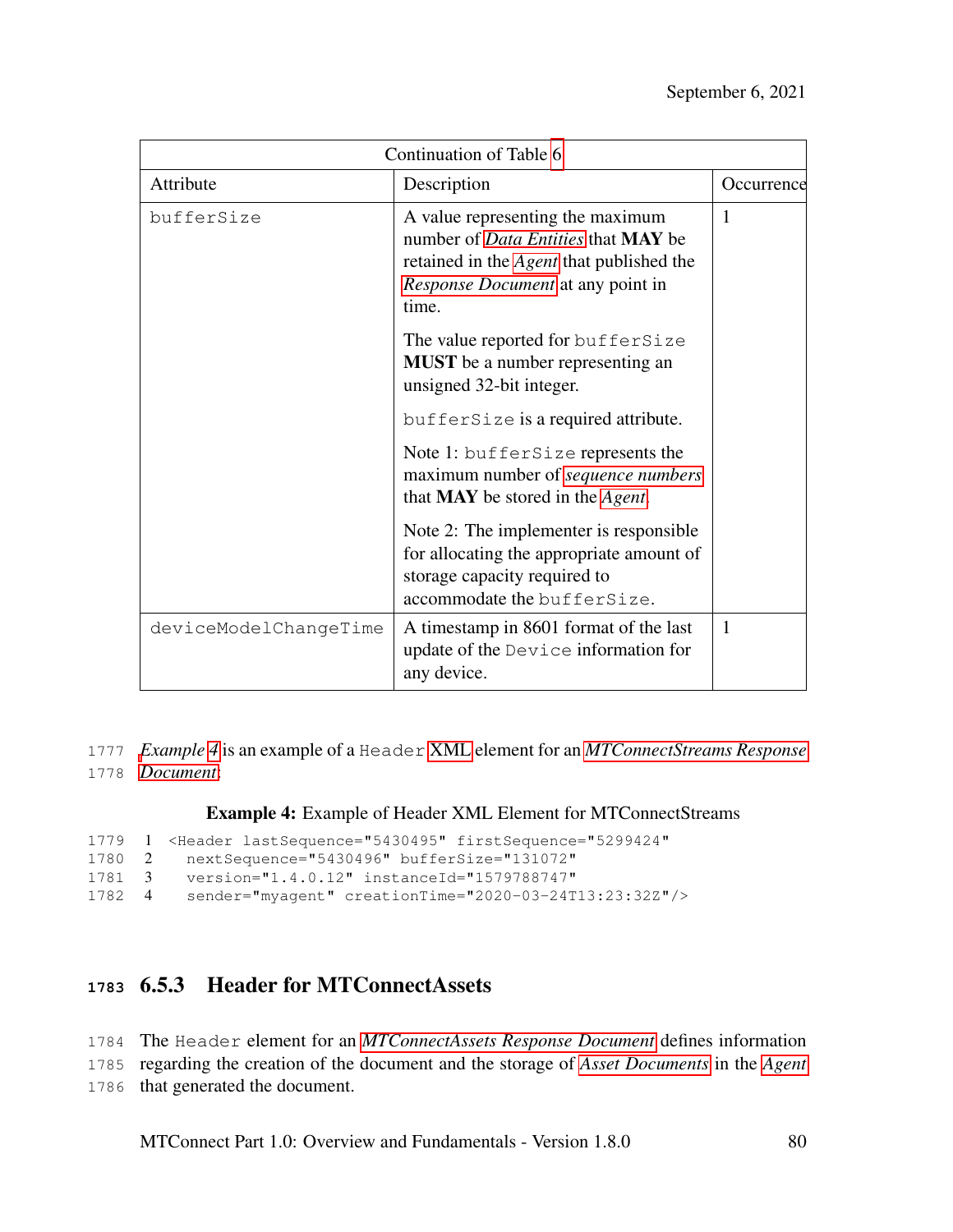#### 6.5.3.1 XML Schema Structure for Header for MTConnectAssets

- The *[XML Schema](#page-37-0)* in *Figure [19](#page-87-0)* represents the structure of the Header [XML](#page-15-0) element that
- <span id="page-87-0"></span>MUST be provided for an *[MTConnectAssets Response Document](#page-27-0)*.



Figure 19: Header Schema Diagram for MTConnectAssets

#### 6.5.3.2 Attributes for Header for MTConnectAssets

<span id="page-87-1"></span> *Table [7](#page-87-1)* defines the attributes that may be used to provide additional information in the Header element for an *[MTConnectAssets Response Document](#page-27-0)*.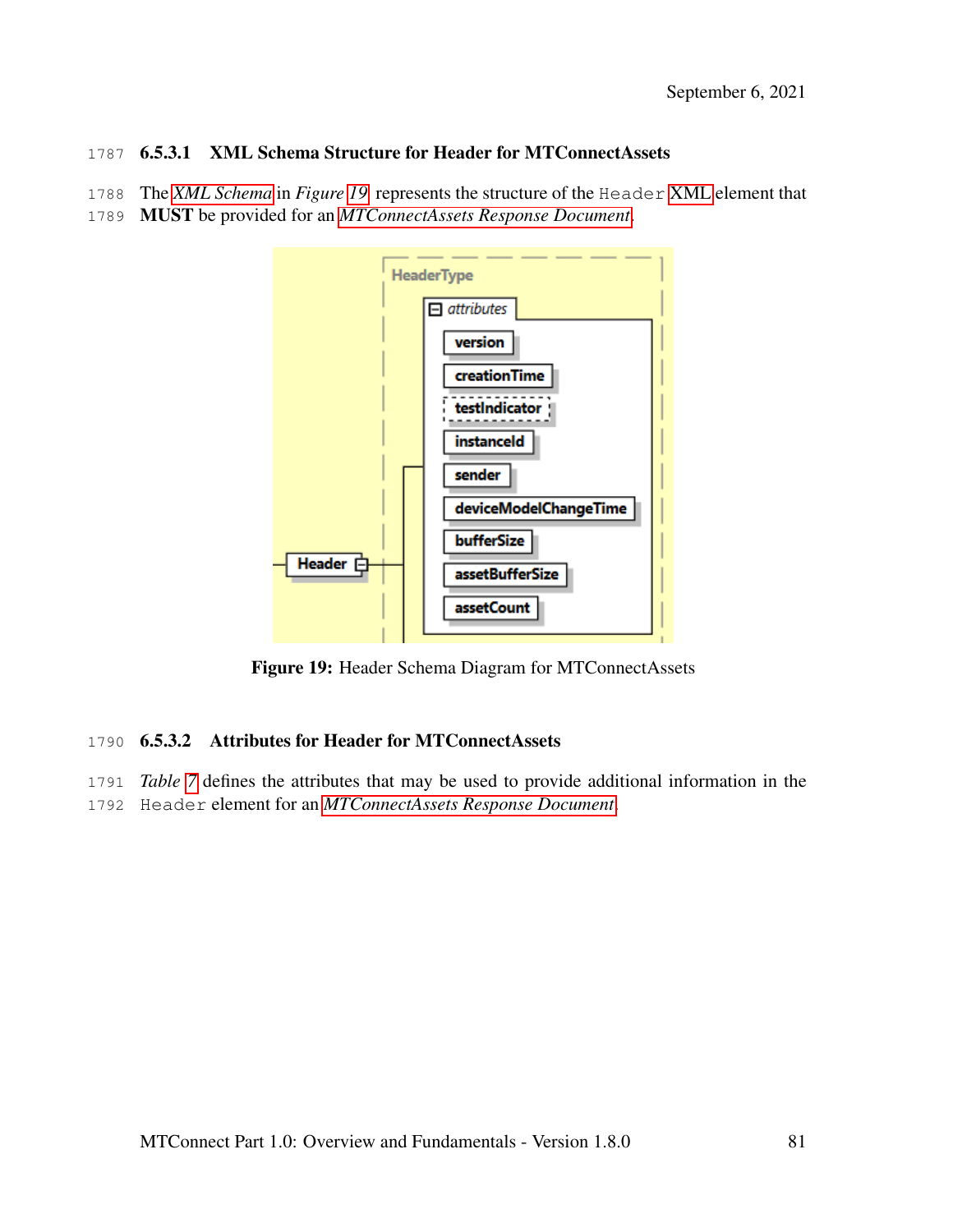| Attribute    | Description                                                                                                                                                                                                                                                                                               | Occurrence   |
|--------------|-----------------------------------------------------------------------------------------------------------------------------------------------------------------------------------------------------------------------------------------------------------------------------------------------------------|--------------|
| version      | The <i>major</i> , <i>minor</i> , and <i>revision</i> number<br>of the MTConnect Standard that defines<br>the semantic data model that represents<br>the content of the Response Document.<br>It also includes the revision number of<br>the schema associated with that specific<br>semantic data model. | $\mathbf{1}$ |
|              | The value reported for version<br><b>MUST</b> be a series of four numeric<br>values, separated by a decimal point,<br>representing a <i>major</i> , <i>minor</i> , and<br>revision number of the MTConnect<br>Standard and the revision number of a<br>specific schema.                                   |              |
|              | As an example, the value reported for<br>version for a Response Document<br>that was structured based on schema<br>revision 10 associated with Version<br>1.4.0 of the MTConnect Standard<br>would be: 1.4.0.10                                                                                           |              |
|              | version is a required attribute.                                                                                                                                                                                                                                                                          |              |
| creationTime | creationTime represents the time<br>that an Agent published the Response<br>Document.                                                                                                                                                                                                                     | $\mathbf{1}$ |
|              | creationTime MUST be reported<br>in UTC (Coordinated Universal Time)<br>format; e.g., "2010-04-01T21:22:43Z".                                                                                                                                                                                             |              |
|              | Note: Z refers to UTC/GMT time, not<br>local time.                                                                                                                                                                                                                                                        |              |
|              | creationTime is a required<br>attribute.                                                                                                                                                                                                                                                                  |              |

## Table 7: MTConnectAssets Header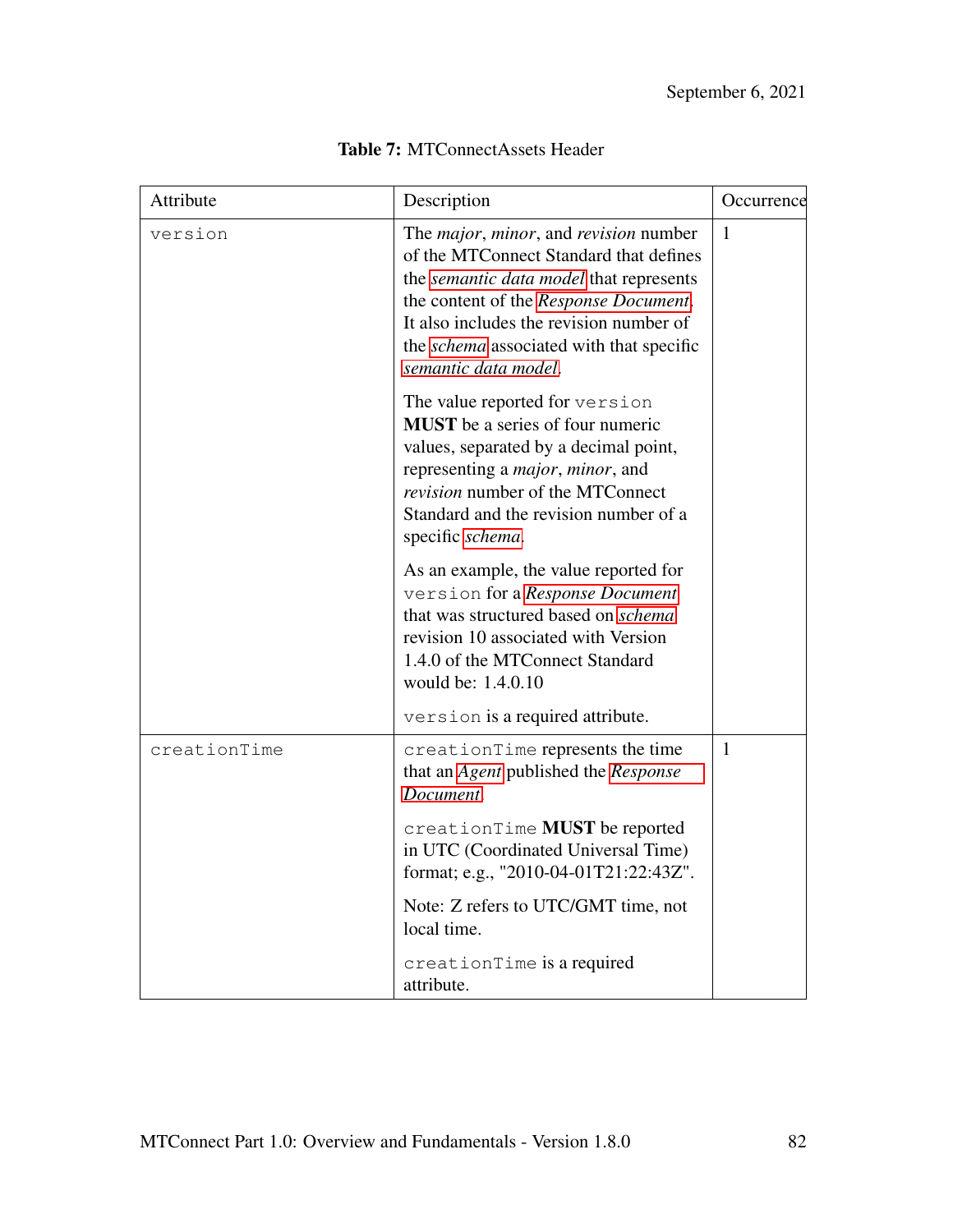| Continuation of Table 7 |                                                                                                                                                                                                                                              |              |  |
|-------------------------|----------------------------------------------------------------------------------------------------------------------------------------------------------------------------------------------------------------------------------------------|--------------|--|
| Attribute               | Description                                                                                                                                                                                                                                  | Occurrence   |  |
| testIndicator           | A flag indicating that the <i>Agent</i> that<br>published the Response Document is<br>operating in a test mode. The contents<br>of the Response Document may not be<br>valid and SHOULD be used for testing<br>and simulation purposes only. | 0.1          |  |
|                         | The values reported for<br>testIndicator are:                                                                                                                                                                                                |              |  |
|                         | - true: The <i>Agent</i> is functioning in a<br>test mode.                                                                                                                                                                                   |              |  |
|                         | - false: The <i>Agent</i> is not functioning<br>in a test mode.                                                                                                                                                                              |              |  |
|                         | If test Indicator is not specified,<br>the value for testIndicator<br><b>MUST</b> be interpreted to be false.                                                                                                                                |              |  |
|                         | testIndicator is an optional<br>attribute.                                                                                                                                                                                                   |              |  |
| instanceId              | A number indicating a specific<br>instantiation of the <i>buffer</i> associated<br>with the <i>Agent</i> that published the<br>Response Document.                                                                                            | $\mathbf{1}$ |  |
|                         | The value reported for instanceId<br><b>MUST</b> be a unique unsigned 64-bit<br>integer.                                                                                                                                                     |              |  |
|                         | The value for instanceId MUST be<br>changed to a different unique number<br>each time the <i>buffer</i> is cleared and a<br>new set of data begins to be collected.                                                                          |              |  |
|                         | instanceId is a required attribute.                                                                                                                                                                                                          |              |  |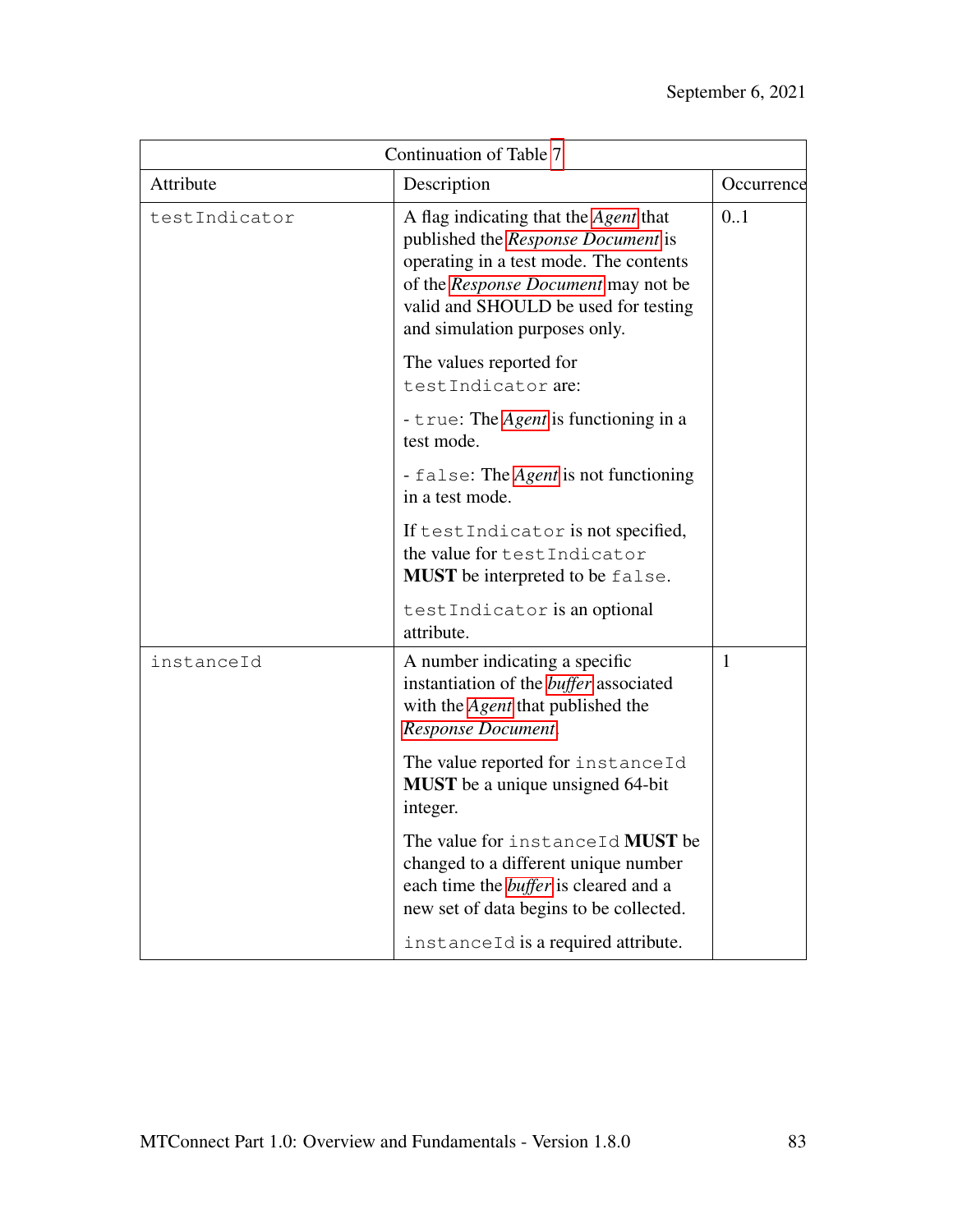| Continuation of Table 7 |                                                                                                                                                                                                       |              |  |
|-------------------------|-------------------------------------------------------------------------------------------------------------------------------------------------------------------------------------------------------|--------------|--|
| Attribute               | Description                                                                                                                                                                                           | Occurrence   |  |
| sender                  | An identification defining where the<br>Agent that published the Response<br><i>Document</i> is installed or hosted.                                                                                  | 1            |  |
|                         | The value reported for sender MUST<br>be either an IP Address or Hostname<br>describing where the <i>Agent</i> is installed<br>or the URL of the Agent; e.g.,<br>http:// <address>[:port]/.</address> |              |  |
|                         | Note: The port number need not be<br>specified if it is the default HTTP port<br>80.                                                                                                                  |              |  |
|                         | sender is a required attribute.                                                                                                                                                                       |              |  |
| assetBufferSize         | A value representing the maximum<br>number of <i>Asset Documents</i> that can be<br>stored in the Agent that published the<br>Response Document.                                                      | $\mathbf{1}$ |  |
|                         | The value reported for<br>assetBufferSize MUST be a<br>number representing an unsigned 32-bit<br>integer.                                                                                             |              |  |
|                         | assetBufferSize is a required<br>attribute.                                                                                                                                                           |              |  |
|                         | Note: The implementer is responsible.<br>for allocating the appropriate amount of<br>storage capacity required to<br>accommodate the<br>assetBufferSize.                                              |              |  |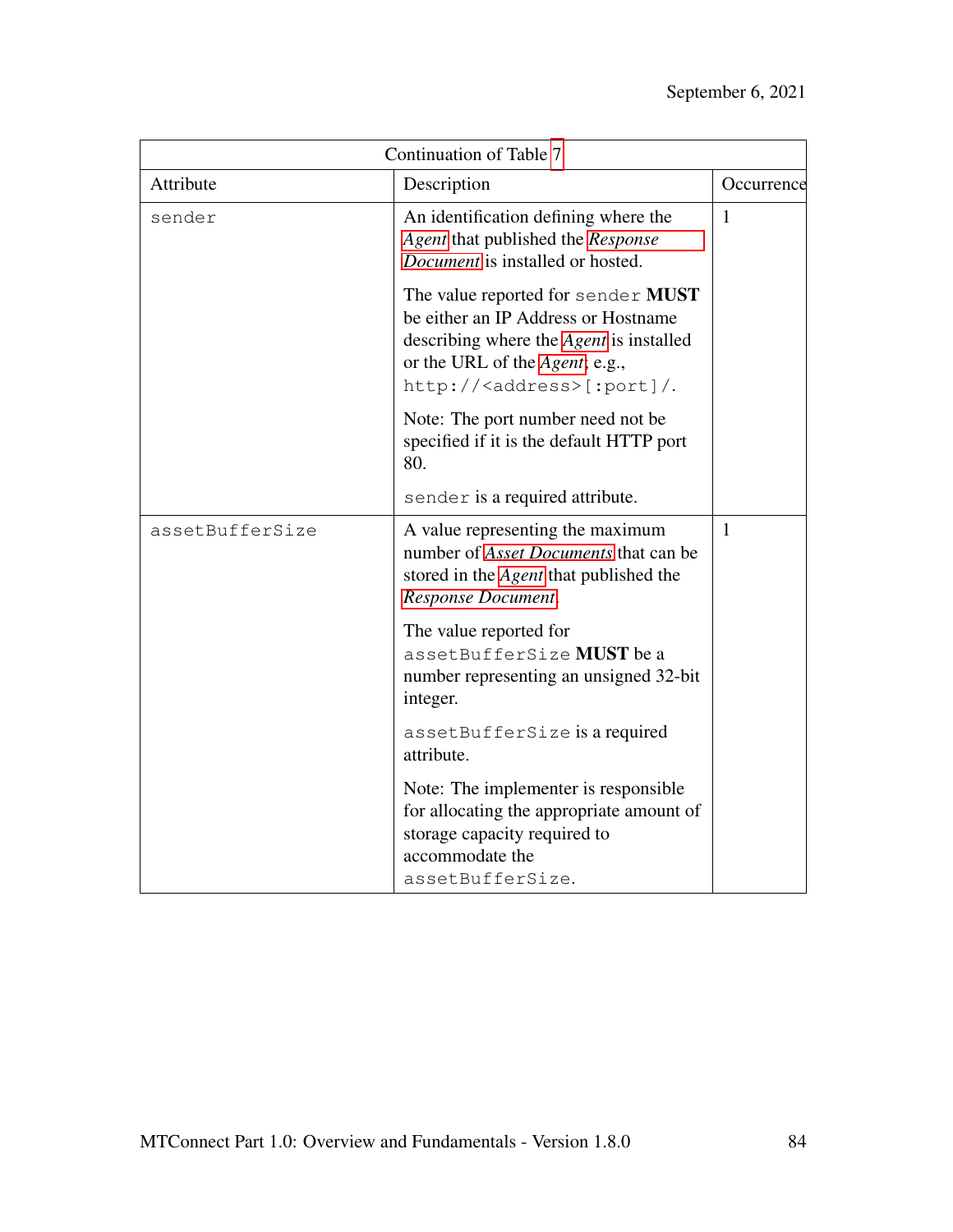| Continuation of Table 7 |                                                                                                                                                                                                                                                                                                                                                                                                                                           |                |
|-------------------------|-------------------------------------------------------------------------------------------------------------------------------------------------------------------------------------------------------------------------------------------------------------------------------------------------------------------------------------------------------------------------------------------------------------------------------------------|----------------|
| Attribute               | Description                                                                                                                                                                                                                                                                                                                                                                                                                               | Occurrence     |
| assetCount              | A number representing the current<br>number of <i>Asset Documents</i> that are<br>currently stored in the <i>Agent</i> as of the<br>creationTime that the Agent<br>published the Response Document.<br>The value reported for asset Count<br><b>MUST</b> be a number representing an<br>unsigned 32-bit integer and MUST<br><b>NOT</b> be larger than the value reported<br>for asset BufferSize.<br>asset Count is a required attribute. | 1              |
| deviceModelChangeTime   | A timestamp in 8601 format of the last<br>update of the Device information for<br>any device.                                                                                                                                                                                                                                                                                                                                             | $\overline{1}$ |

1793 *[E](#page-27-0)xample [5](#page-91-0)* is an example of a Header [XML](#page-15-0) element for an *[MTConnectAssets Response](#page-27-0)* 1794 *[Document](#page-27-0)*:

Example 5: Example of Header XML Element for MTConnectAssets

```
1795 1 <Header creationTime="2017-02-16T16:44:27Z"
1796 2 sender="MyAgent" instanceId="1268463594"
```

```
1797 3 version="1.4.0.10" assetCount="54"
```

```
1798 4 assetBufferSize="1024"/>
```
## **<sup>1799</sup>** 6.5.4 Header for MTConnectError

1800 The Header element for an *[MTConnectErrors Response Document](#page-28-1)* defines information 1801 regarding the creation of the document and the data storage capability of the *[Agent](#page-16-0)* that 1802 generated the document.

#### 1803 6.5.4.1 XML Schema Structure for Header for MTConnectError

1804 The *[XML Schema](#page-37-0)* in *Figure [20](#page-92-0)* represents the structure of the Header [XML](#page-15-0) element that

1805 MUST be provided for an *[MTConnectErrors Response Document](#page-28-1)*.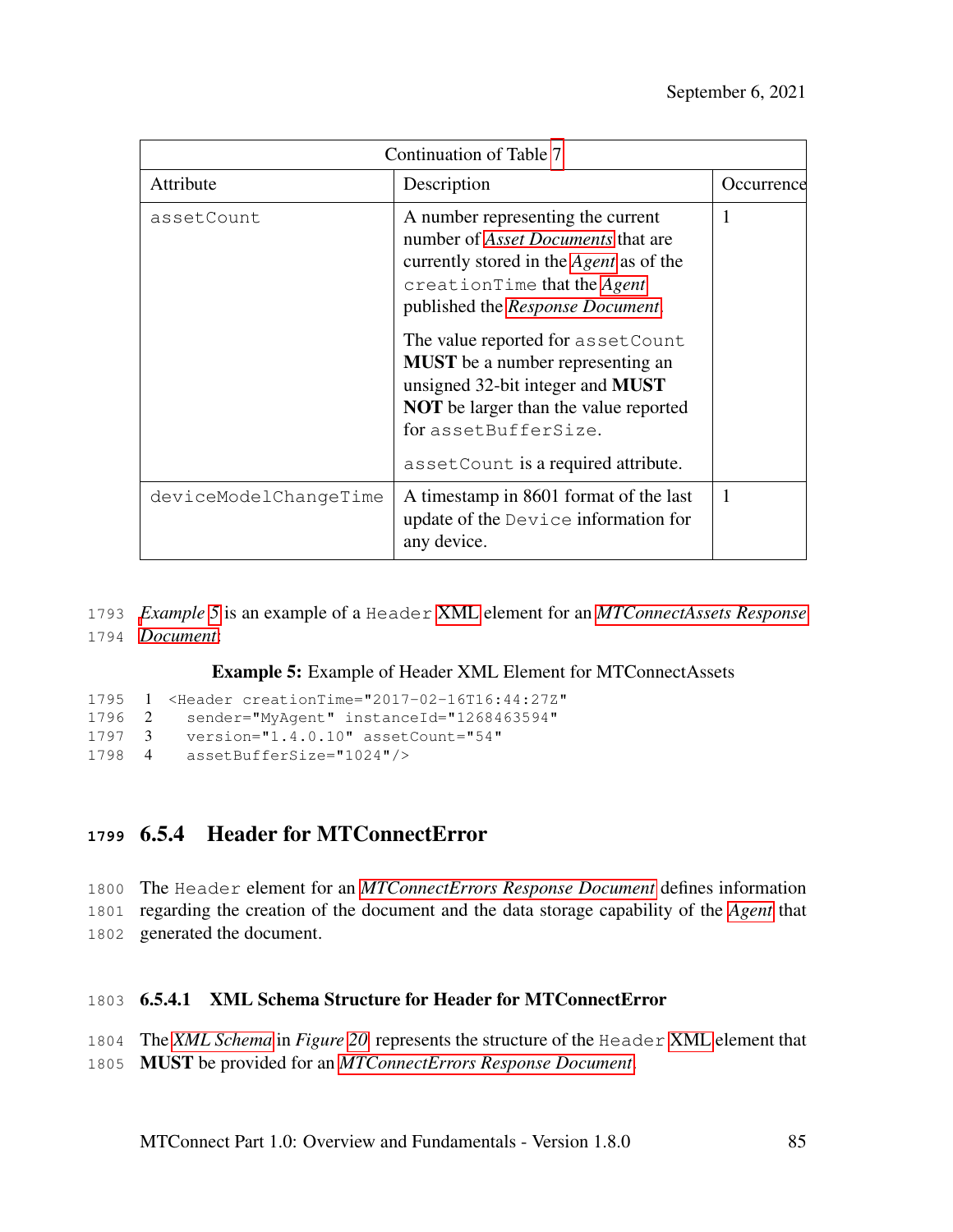<span id="page-92-0"></span>

Figure 20: Header Schema Diagram for MTConnectError

## 1806 6.5.4.2 Attributes for Header for MTConnectError

- 1807 *Table [8](#page-92-1)* defines the attributes that may be used to provide additional information in the
- <span id="page-92-1"></span>1808 Header element for an *[MTConnectErrors Response Document](#page-28-1)*.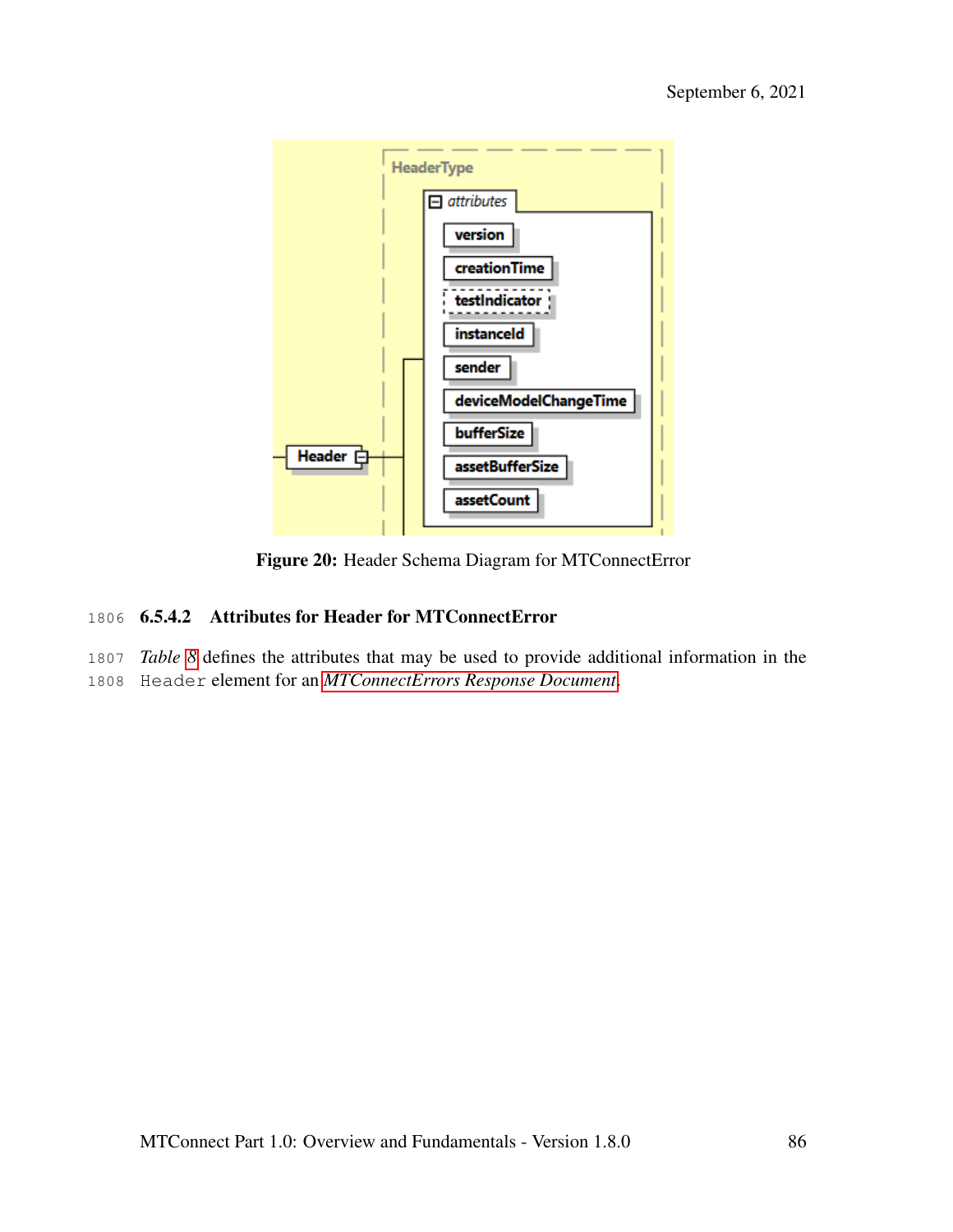| Attribute    | Description                                                                                                                                                                                                                                                                                                      | Occurrence   |
|--------------|------------------------------------------------------------------------------------------------------------------------------------------------------------------------------------------------------------------------------------------------------------------------------------------------------------------|--------------|
| version      | The <i>major</i> , <i>minor</i> , and <i>revision</i> number<br>of the MTConnect Standard that defines<br>the semantic data model that represents<br>the content of the Response Document.<br>It also includes the revision number of<br>the <i>schema</i> associated with that specific<br>semantic data model. | 1            |
|              | The value reported for version<br><b>MUST</b> be a series of four numeric<br>values, separated by a decimal point,<br>representing a <i>major</i> , <i>minor</i> , and<br>revision number of the MTConnect<br>Standard and the revision number of a<br>specific schema.                                          |              |
|              | As an example, the value reported for<br>version for a Response Document<br>that was structured based on schema<br>revision 10 associated with Version<br>1.4.0 of the MTConnect Standard<br>would be: 1.4.0.10                                                                                                  |              |
|              | version is a required attribute.                                                                                                                                                                                                                                                                                 |              |
| creationTime | creationTime represents the time<br>that an Agent published the Response<br>Document.                                                                                                                                                                                                                            | $\mathbf{1}$ |
|              | creationTime <b>MUST</b> be reported<br>in UTC (Coordinated Universal Time)<br>format; e.g., "2010-04-01T21:22:43Z".                                                                                                                                                                                             |              |
|              | Note: Z refers to UTC/GMT time, not<br>local time.                                                                                                                                                                                                                                                               |              |
|              | creationTime is a required<br>attribute.                                                                                                                                                                                                                                                                         |              |

# Table 8: MTConnectError Header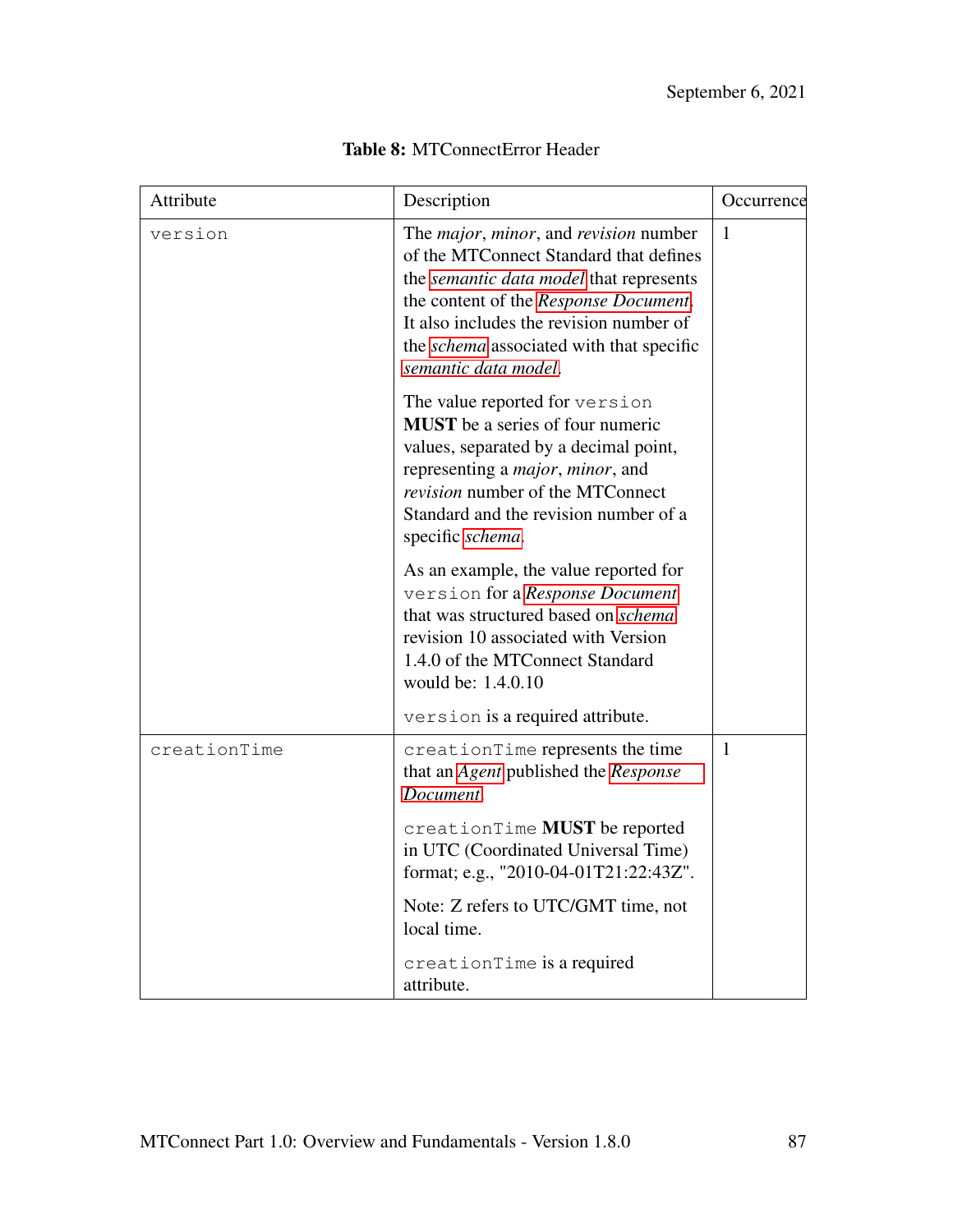| Continuation of Table 8 |                                                                                                                                                                                                                                              |              |  |
|-------------------------|----------------------------------------------------------------------------------------------------------------------------------------------------------------------------------------------------------------------------------------------|--------------|--|
| Attribute               | Description                                                                                                                                                                                                                                  | Occurrence   |  |
| testIndicator           | A flag indicating that the <i>Agent</i> that<br>published the Response Document is<br>operating in a test mode. The contents<br>of the Response Document may not be<br>valid and SHOULD be used for testing<br>and simulation purposes only. | 0.1          |  |
|                         | The values reported for<br>testIndicator are:                                                                                                                                                                                                |              |  |
|                         | - true: The <i>Agent</i> is functioning in a<br>test mode.                                                                                                                                                                                   |              |  |
|                         | - false: The <i>Agent</i> is not functioning<br>in a test mode.                                                                                                                                                                              |              |  |
|                         | If test Indicator is not specified,<br>the value for testIndicator<br><b>MUST</b> be interpreted to be false.                                                                                                                                |              |  |
|                         | testIndicator is an optional<br>attribute.                                                                                                                                                                                                   |              |  |
| instanceId              | A number indicating a specific<br>instantiation of the <i>buffer</i> associated<br>with the <i>Agent</i> that published the<br>Response Document.                                                                                            | $\mathbf{1}$ |  |
|                         | The value reported for instanceId<br><b>MUST</b> be a unique unsigned 64-bit<br>integer.                                                                                                                                                     |              |  |
|                         | The value for instanceId MUST be<br>changed to a different unique number<br>each time the <i>buffer</i> is cleared and a<br>new set of data begins to be collected.                                                                          |              |  |
|                         | instanceId is a required attribute.                                                                                                                                                                                                          |              |  |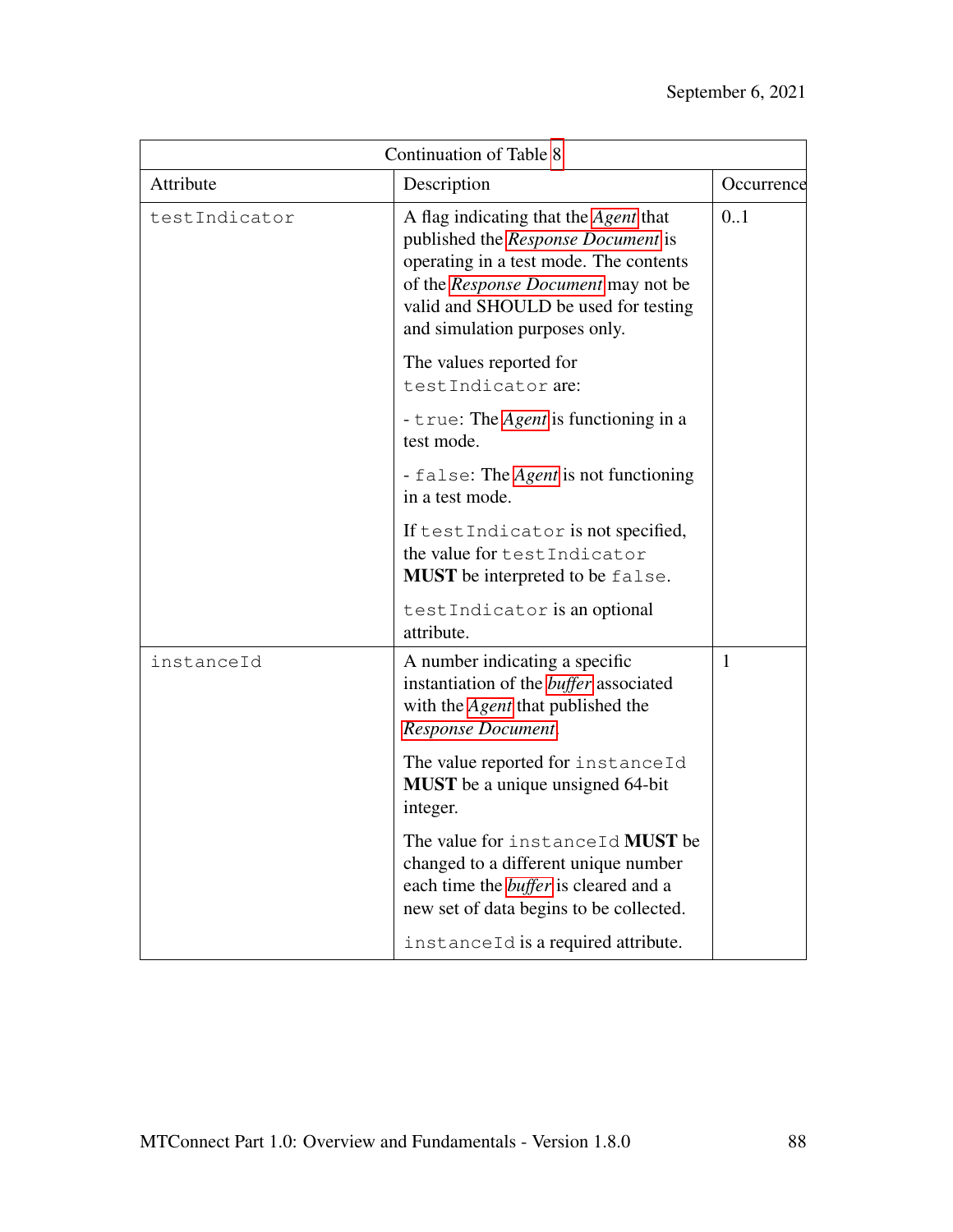| Continuation of Table 8 |                                                                                                                                                                                                               |            |  |
|-------------------------|---------------------------------------------------------------------------------------------------------------------------------------------------------------------------------------------------------------|------------|--|
| Attribute               | Description                                                                                                                                                                                                   | Occurrence |  |
| sender                  | An identification defining where the<br>Agent that published the Response<br>Document is installed or hosted.                                                                                                 | 1          |  |
|                         | The value reported for sender MUST<br>be either an IP Address or Hostname<br>describing where the <i>Agent</i> is installed<br>or the URL of the <i>Agent</i> ; e.g.,<br>http:// <address>[:port]/.</address> |            |  |
|                         | Note: The port number need not be<br>specified if it is the default HTTP port<br>80.                                                                                                                          |            |  |
|                         | sender is a required attribute.                                                                                                                                                                               |            |  |
| bufferSize              | A value representing the maximum<br>number of <i>Data Entities</i> that <b>MAY</b> be<br>retained in the <i>Agent</i> that published the<br>Response Document at any point in<br>time.                        | 1          |  |
|                         | The value reported for bufferSize<br><b>MUST</b> be a number representing an<br>unsigned 32-bit integer.                                                                                                      |            |  |
|                         | bufferSize is a required attribute.                                                                                                                                                                           |            |  |
|                         | Note 1: bufferSize represents the<br>maximum number of sequence numbers<br>that MAY be stored in the Agent.                                                                                                   |            |  |
|                         | Note 2: The implementer is responsible<br>for allocating the appropriate amount of<br>storage capacity required to<br>accommodate the bufferSize.                                                             |            |  |
| deviceModelChangeTime   | A timestamp in 8601 format of the last<br>update of the Device information for<br>any device.                                                                                                                 | 1          |  |

1809 *[E](#page-28-1)xample [6](#page-95-0)* is an example of a Header [XML](#page-15-0) element for an *[MTConnectErrors Response](#page-28-1)* 1810 *[Document](#page-28-1)*:

<span id="page-95-0"></span>MTConnect Part 1.0: Overview and Fundamentals - Version 1.8.0 89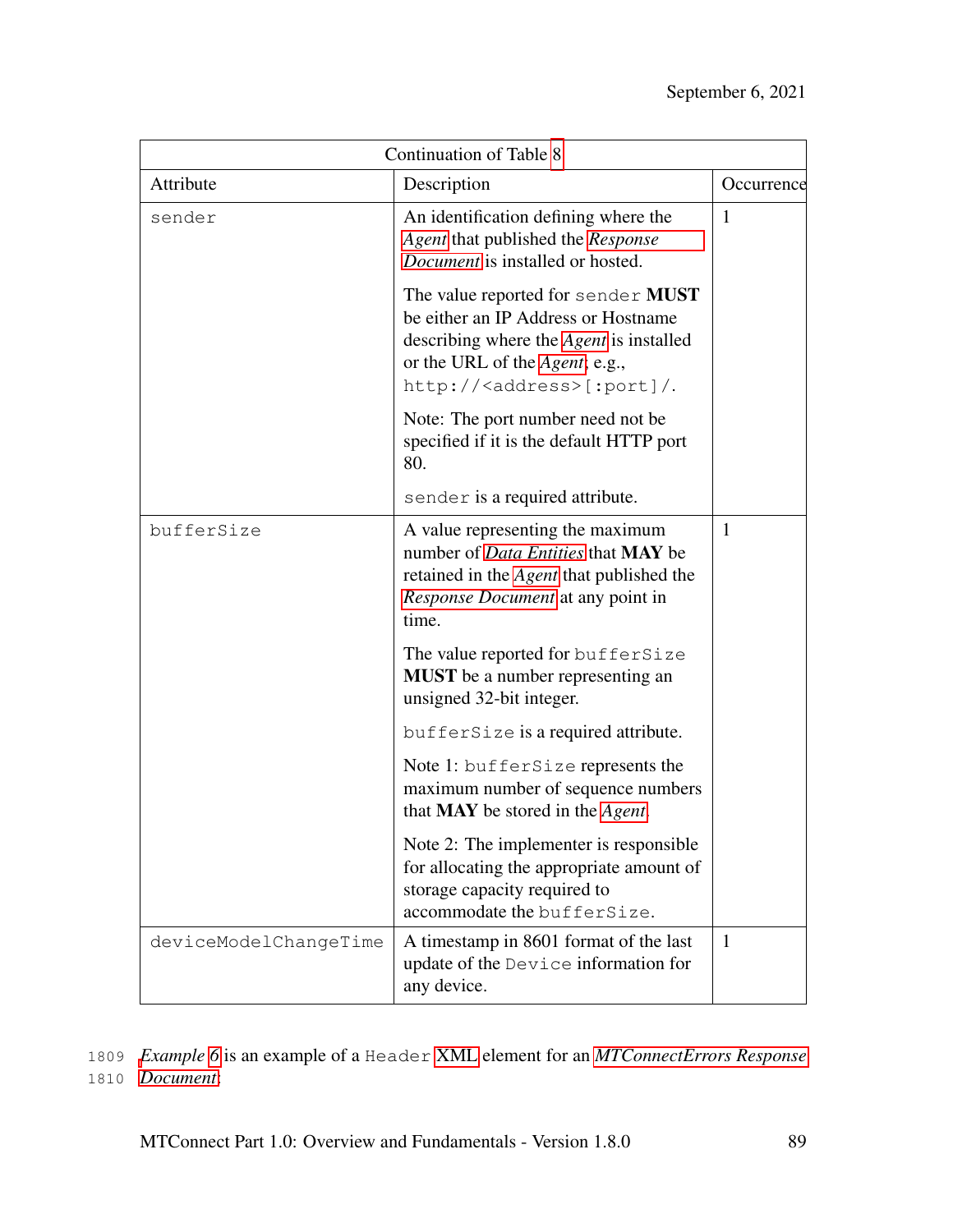#### Example 6: Example of Header XML Element for MTConnectError

```
1811 1 <Header creationTime="2017-02-16T16:44:27Z"
1812 2 sender="MyAgent" instanceId="1268463594"
1813 3 bufferSize="131072" version="1.4.0.10"/>
```
#### <span id="page-96-0"></span>**<sup>1814</sup>** 6.6 Document Body

- 1815 The *[Document Body](#page-21-0)* contains the information that is published by an *[Agent](#page-16-0)* in response
- 1816 to a *[Request](#page-30-0)* from a client software application. Each *[Response Document](#page-31-1)* has a different
- 1817 [XML](#page-15-0) element that represents the *[Document Body](#page-21-0)*.
- 1818 The structure of the content of the [XML](#page-15-0) element representing the *[Document Body](#page-21-0)* is de-
- 1819 fined by the *[semantic data models](#page-32-0)* defined for each *[Response Document](#page-31-1)*.
- 1820 *Table [9](#page-96-1)* defines the relationship between each of the *[Response Documents](#page-31-1)*, the [XML](#page-15-0) ele-
- 1821 ment that represents the *[Document Body](#page-21-0)* for each document, and the *[semantic data model](#page-32-0)*
- 1822 that defines the structure for the content of each of the *[Response Documents](#page-31-1)*:

<span id="page-96-1"></span>Table 9: Relationship between Response Document and Semantic Data Model

| Response Document                         | XML Element<br>for Document<br>Body | Semantic Data Model                                                           |
|-------------------------------------------|-------------------------------------|-------------------------------------------------------------------------------|
| <b>MTConnectDevices Response Document</b> | Devices                             | <b>MTConnect Standard:</b><br>Part 2.0 - Devices<br><b>Information Model</b>  |
| <b>MTConnectStreams Response Document</b> | Streams                             | <b>MTConnect Standard:</b><br>Part 3.0 - Streams<br><b>Information Model</b>  |
| <b>MTConnectAssets Response Document</b>  | Assets                              | <b>MTConnect Standard:</b><br>Part $4.0$ - Assets<br><b>Information Model</b> |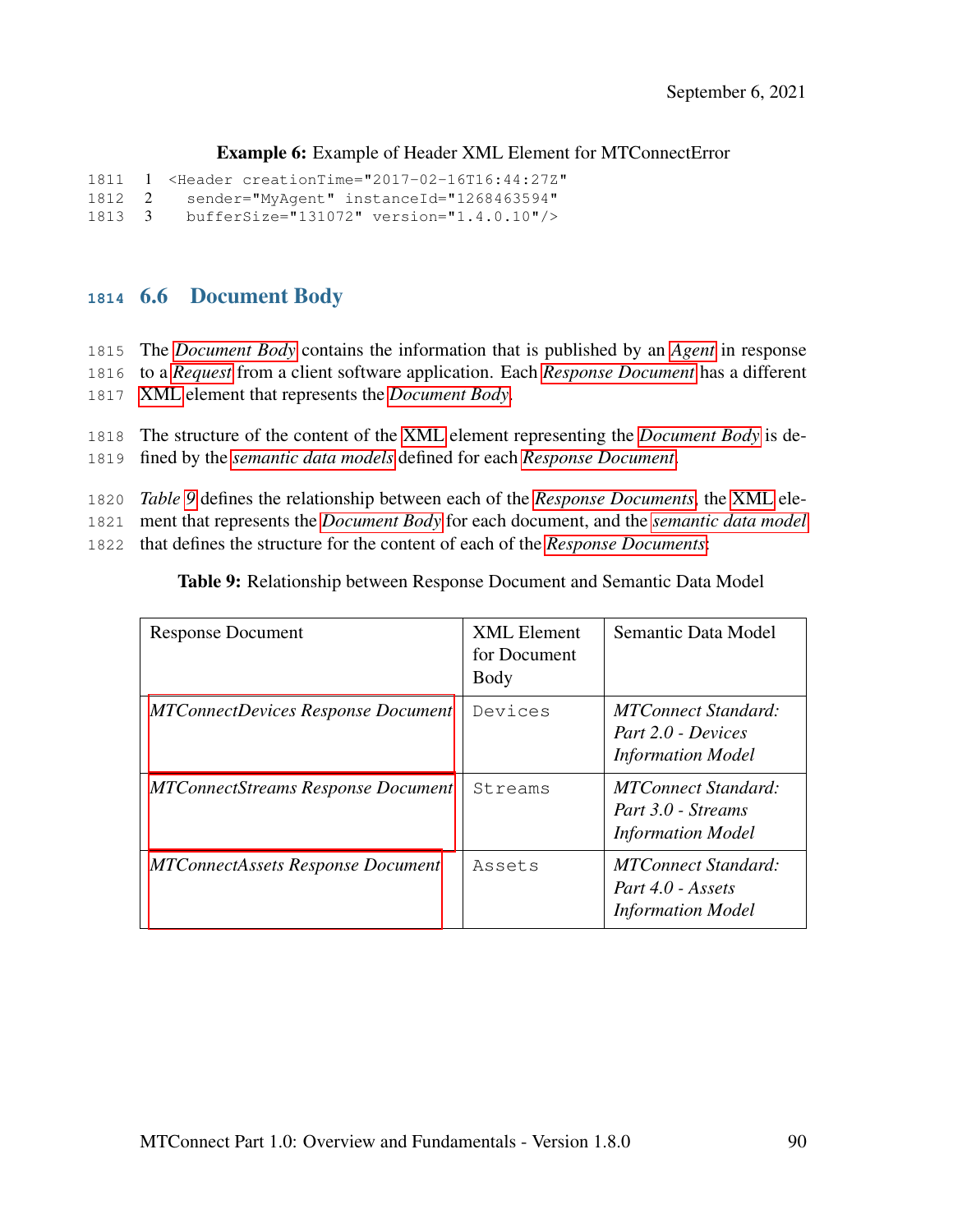|                                          | Continuation of Table 9                                                                                                                                                                |                                                                             |
|------------------------------------------|----------------------------------------------------------------------------------------------------------------------------------------------------------------------------------------|-----------------------------------------------------------------------------|
| <b>Response Document</b>                 | <b>XML</b> Element<br>for Document<br>Body                                                                                                                                             | Semantic Data Model                                                         |
| <b>MTConnectErrors Response Document</b> | Errors<br>Note: Errors<br><b>MUST NOT</b> be<br>used when<br><b>backwards</b><br>compatibility<br>with<br><b>MTConnect</b><br>Standard<br>Version 1.0.1<br>and earlier is<br>required. | <b>MTConnect Standard</b><br>Part 1.0 - Overview and<br><i>Fundamentals</i> |

# **<sup>1823</sup>** 6.7 Extensibility

1824 MTConnect is an extensible standard, which means that implementers MAY extend the *Data Models* defined in the various sections of the MTConnect Standard to include in- formation required for a specific implementation. When these *Data Models* are encoded using [XML,](#page-15-0) the methods for extending these *Data Models* are defined by the rules estab- lished for extending any [XML](#page-15-0) schema (see the W3C website for more details on extending [XML](#page-15-0) data models).

1830 The following are typical extensions that MAY be considered in the MTConnect *Data* 1831 *Models*:

- 1832 Additional type and subType values for *[Data Entities](#page-20-0)*.
- 1833 Additional *[Structural Elements](#page-34-1)* as containers.
- 1834 Additional Composition elements.
- 1835 New *[Asset](#page-17-1)* types that are sub-typed from the abstract *[Asset](#page-17-1)* type.
- 1836 *[Child Elements](#page-18-0)* that may be added to specific [XML](#page-15-0) elements contained within the 1837 *[MTConnect Information Models](#page-27-1)*. These extended elements MUST be identified in 1838 a separate *namespace*.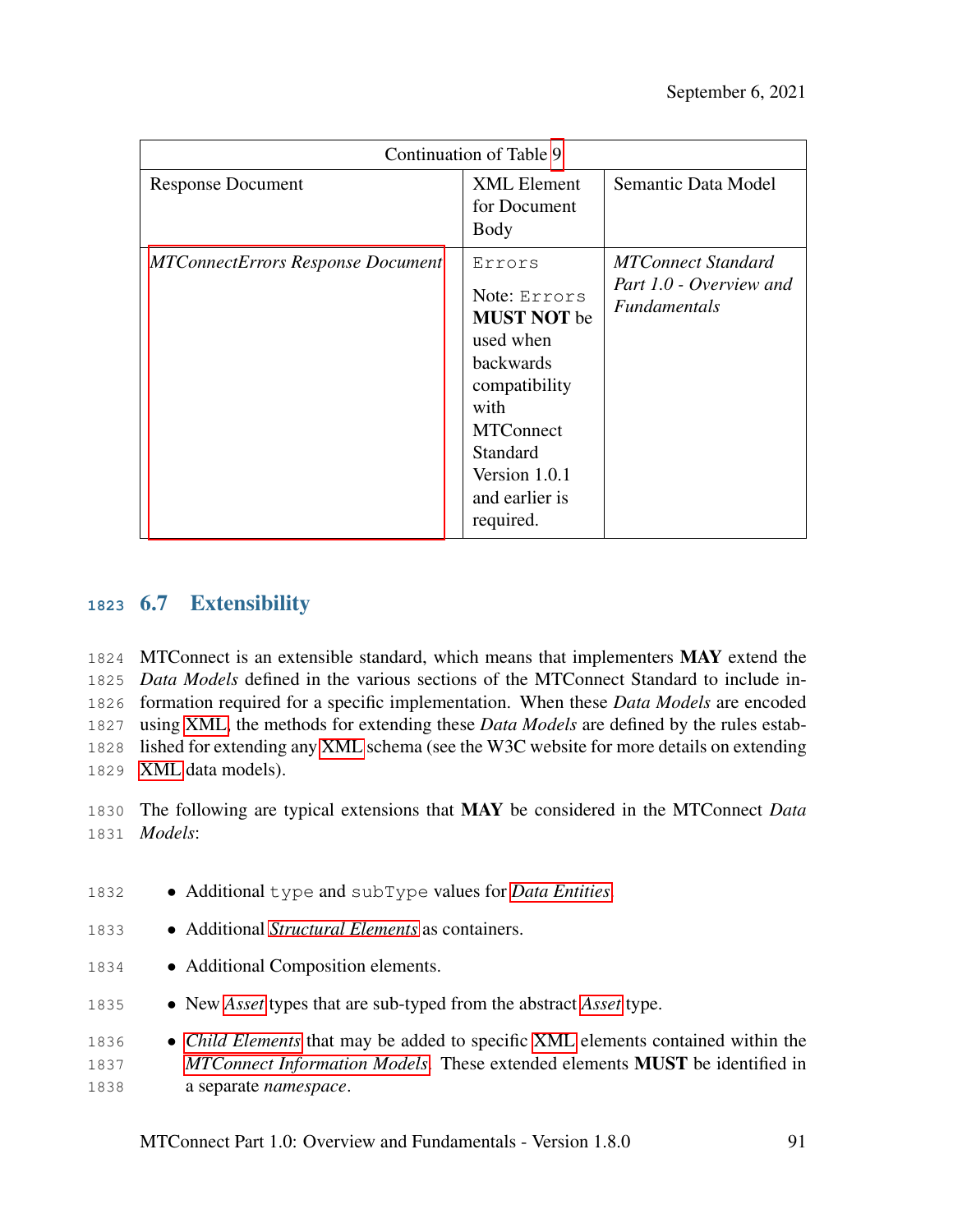When extending an MTConnect *Data Model*, there are some basic rules restricting changes to the MTConnect *Data Models*.

- When extending an MTConnect *Data Model*, an implementer:
- MUST NOT add new value for category for *[Data Entities](#page-20-0)*,
- MUST NOT add new *[Root Elements](#page-31-0)*,
- SHOULD NOT add new *[Top Level](#page-35-0) [Components](#page-18-2)*, and
- 1845 MUST NOT add any new attributes or include any sub-elements to Composi-tion.

 Note: Throughout the documents additional information is provided where extensibility may be acceptable or unacceptable to maintain compliance with the MTConnect Standard.

- When a *[schema](#page-32-1)* representing a *Data Model* is extended, the *[schema](#page-32-1)* and *namespace* dec- laration at the beginning of the corresponding *[Response Document](#page-31-1)* MUST be updated to reflect the new *[schema](#page-32-1)* and *namespace* so that a client software application can properly validate the *[Response Document](#page-31-1)*.
- An [XML](#page-15-0) example of a *[schema](#page-32-1)* and *namespace* declaration, including an extended *[schema](#page-32-1)* and *namespace*, is shown in *Example [7](#page-98-0)*:

<span id="page-98-0"></span>Example 7: Example of extended schema and namespace in declaration

```
1856 1 <?xml version="1.0" encoding="UTF-8"?>
1857 2 <MTConnectDevices
1858 3 xmlns:xsi=http://www.w3.org/2001/XMLSchema-instance
1859 4 xmlns="urn:mtconnect.org:MTConnectDevices:1.3"<br>1860 5 xmlns:m="urn:mtconnect.org:MTConnectDevices:1.
            1860 5 xmlns:m="urn:mtconnect.org:MTConnectDevices:1.3"
1861 6 xmlns:x="urn:MyLocation:MyFile:MyVersion"
1862 7 xsi:schemaLocation="urn:MyLocation:MyFile:MyVersion
1863 8 /schemas/MyFileName.xsd" />
```
- In this example:
- xmlns:x is added in Line 6 to identify the *[XML Schema](#page-37-0)* instance for the extended *[schema](#page-32-1)*. *[Element Names](#page-22-0)* identified with an "x" prefix are associated with this spe- cific *[XML Schema](#page-37-0)* instance. 1868 Note: The "x" prefix **MAY** be replaced with any prefix that the implementer chooses for identifying the extended *[schema](#page-32-1)* and *namespace*.

MTConnect Part 1.0: Overview and Fundamentals - Version 1.8.0 92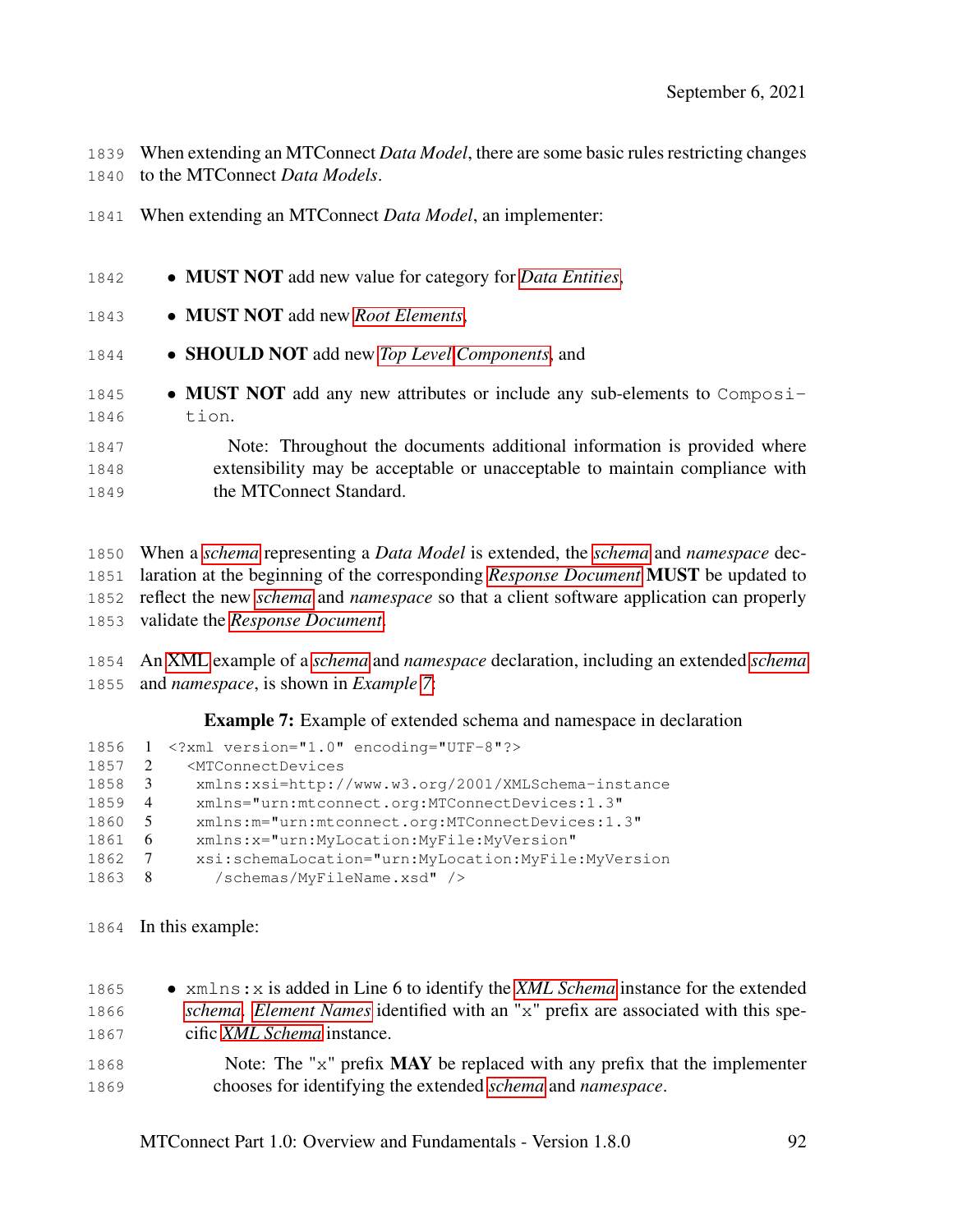- xsi:schemaLocation is modified in Line 7 to associate the *namespace* URN with the URL specifying the location of *[schema](#page-32-1)* file.
- 1872 MyLocation, MyFile, MyVersion, and MyFileName in Lines 6 and 7 MUST be replaced by the actual name, version, and location of the extended *[schema](#page-32-1)*.

 When an extended *[schema](#page-32-1)* is implemented, each *[Structural Element](#page-34-1)*, *[Data Entity](#page-20-0)*, and *[MTConnect Asset](#page-26-0)* defined in the extended *[schema](#page-32-1)* MUST be identified in each respective *[Response Document](#page-31-1)* by adding a prefix to the [XML](#page-15-0) *[Element Name](#page-22-0)* associated with that *[Structural Element](#page-34-1)*, *[Data Entity](#page-20-0)*, or *[MTConnect Asset](#page-26-0)*. The prefix identifies the *[schema](#page-32-1)* and *namespace* where that [XML](#page-15-0) Element is defined.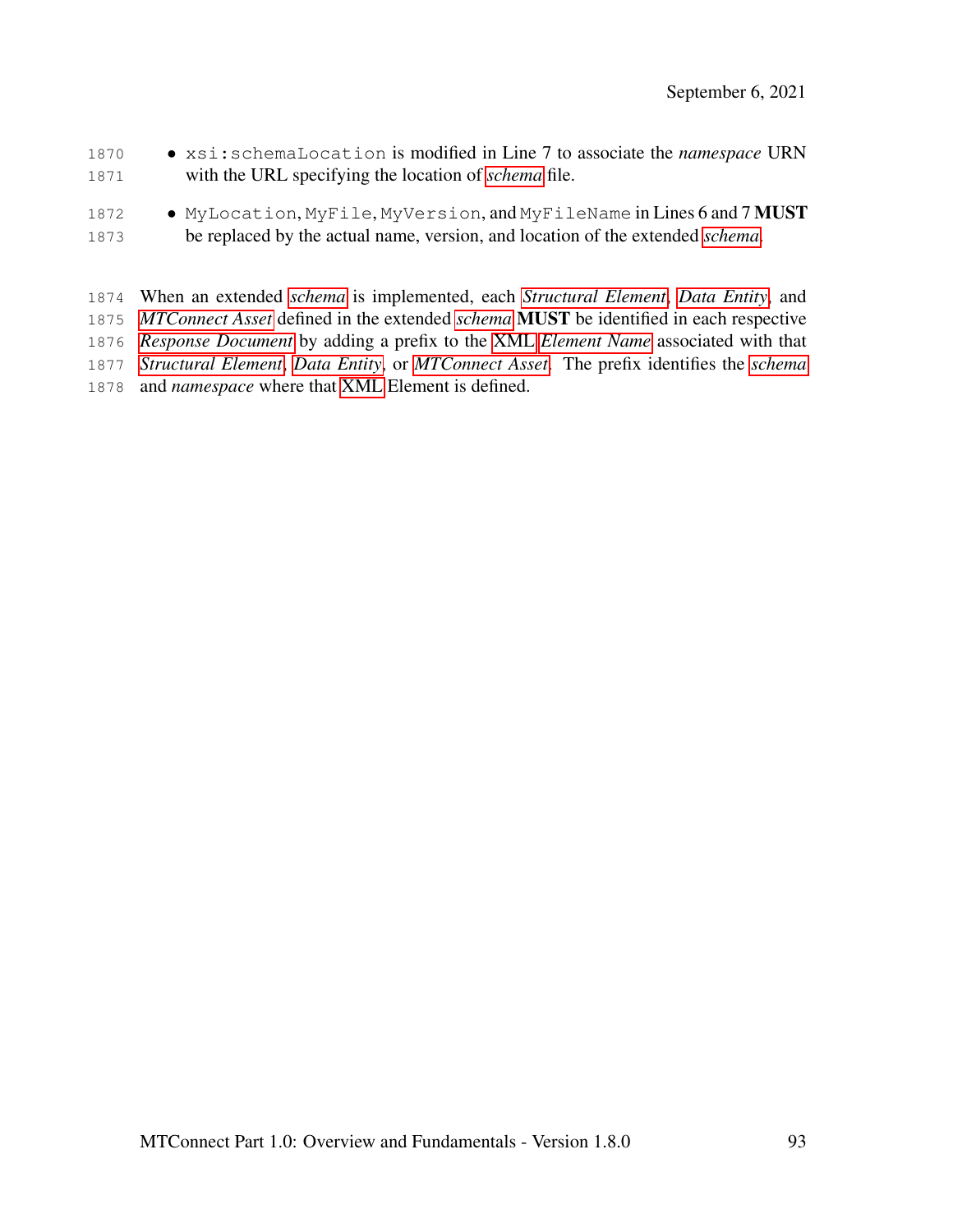# 7 Protocol and Messaging

 An *[Agent](#page-16-0)* performs two *major* communications tasks. It collects information from pieces of equipment and it publishes MTConnect *[Response Documents](#page-31-1)* in response to *[Requests](#page-30-0)* from client software applications.

 The MTConnect Standard does not address the method used by an *[Agent](#page-16-0)* to collect in- formation from a piece of equipment. The relationship between the *[Agent](#page-16-0)* and a piece of equipment is implementation dependent. The *[Agent](#page-16-0)* may be fully integrated into the piece of equipment or the *[Agent](#page-16-0)* may be independent of the piece of equipment. Implementation of the relationship between a piece of equipment and an *[Agent](#page-16-0)* is the responsibility of the supplier of the piece of equipment and/or the implementer of the *[Agent](#page-16-0)*.

 The communications mechanism between an *[Agent](#page-16-0)* and a client software application re-quires the following primary components:

- *Physical Connection*: The network transmission technologies that physically inter- connect an *[Agent](#page-16-0)* and a client software application. Examples of a *Physical Con- nection* would be an Ethernet network or a wireless connection. • Transport Protocol: A set of capabilities that provide the rules and procedures used to transport information between an *[Agent](#page-16-0)* and a client software application through a *Physical Connection*. • *[Application Programming Interface](#page-16-1)*: The *[Request](#page-30-0)* and *Response* interactions that occur between an *[Agent](#page-16-0)* and a client software application. • *[Message](#page-26-1)*: The content of the information that is exchanged. The *[Message](#page-26-1)* includes both the content of the MTConnect *[Response Document](#page-31-1)* and any additional informa- tion required for the client software application to interpret the *[Response Document](#page-31-1)*. Note: The *Physical Connections*, *Transport Protocols*, and *[Application Pro-](#page-16-1) [gramming Interface](#page-16-1)* supported by an *[Agent](#page-16-0)* are independent of the *[Message](#page-26-1)* it- self; i.e., the information contained in the MTConnect *[Response Documents](#page-31-1)* is not changed based on the methods used to transport those documents to a client software application.
- An *[Agent](#page-16-0)* MAY support multiple methods for communicating with client software ap- plications. The MTConnect Standard specifies one methodology for communicating that MUST be supported by every *[Agent](#page-16-0)*. This methodology is a [REST,](#page-14-0) which defines a state- less, client-server communications architecture. This REST interface is the architectural pattern that specifies the exchange of information between an *[Agent](#page-16-0)* and a client software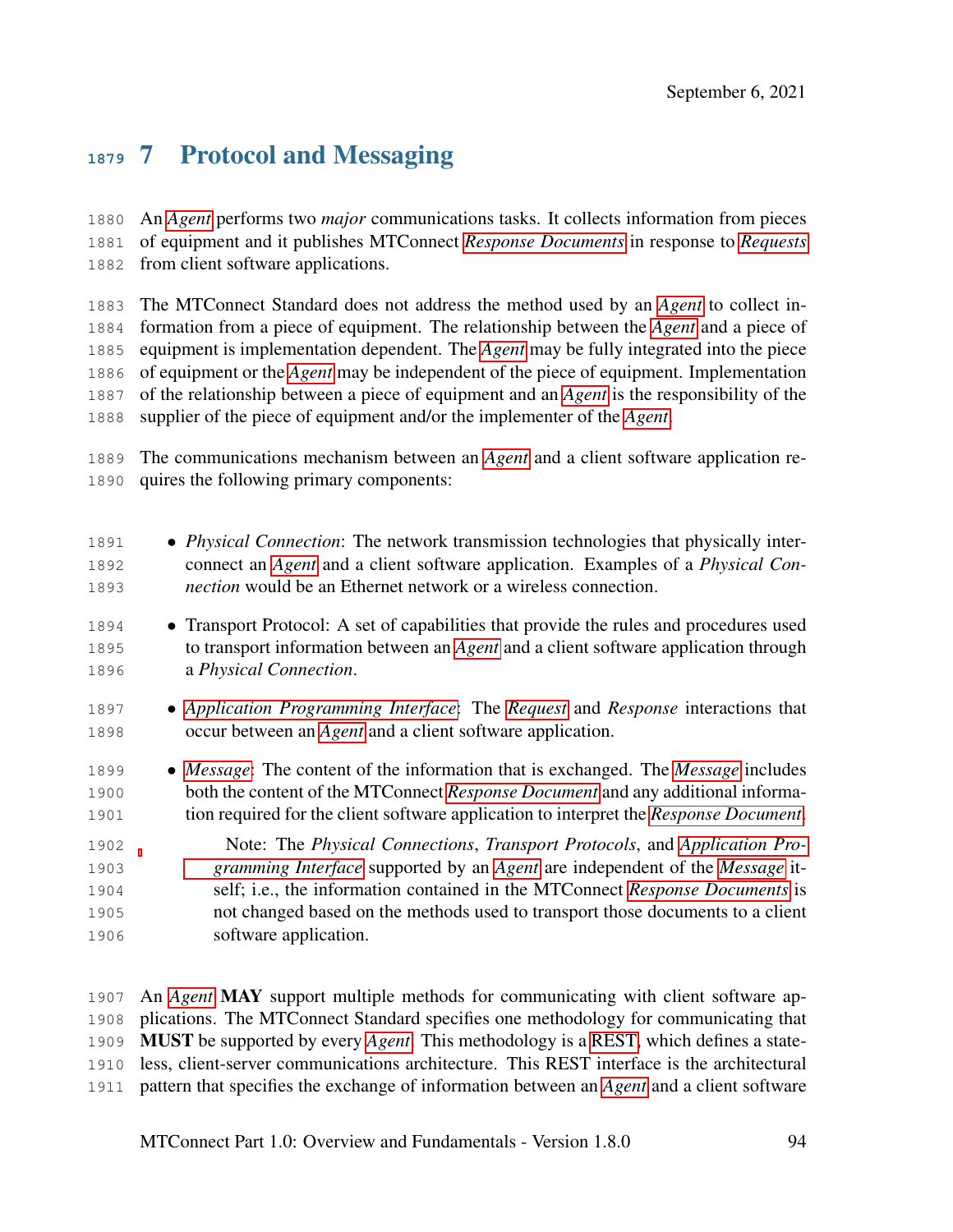application. REST dictates that a server has no responsibility for tracking or coordinating with a client software application regarding which information or how much information the client software application may request from a server. This removes the burden for a server to keep track of client sessions. An *[Agent](#page-16-0)* MUST be implemented as a server supporting the RESTful interface.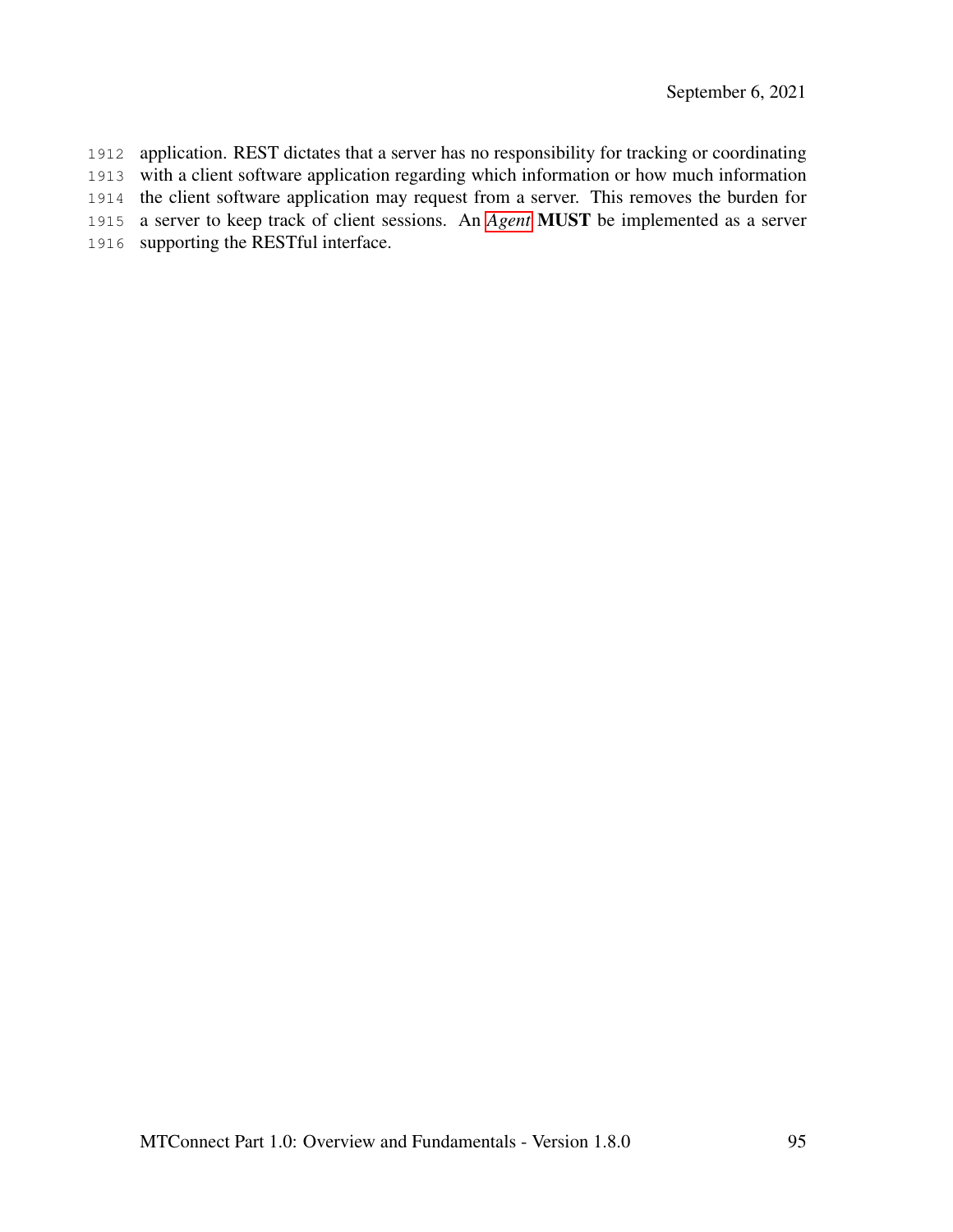# 8 HTTP Messaging Supported by an Agent

This section describes the application of *HTTP Messaging* applied to a REST interface that

MUST be supported by an *[Agent](#page-16-0)* to realize the MTConnect *[Request/Response](#page-30-1)* information

exchange functionality.

## 8.1 REST Interface

 An *[Agent](#page-16-0)* MUST provide a REST interface that supports HTTP version 1.0 to commu- nicate with client applications. This interface MUST support HTTP (RFC7230) and use URIs (RFC3986) to identify specific information requested from an *[Agent](#page-16-0)*. HTTP is most often implemented on top of the Transmission Control Protocol (TCP) that provides an ordered byte stream of data and the Internet Protocol (IP) that provides unified address- ing and routing between computers. However, additional interfaces to an *[Agent](#page-16-0)* may be implemented in conjunction with any other communications technologies.

 The REST interface supports an *[Application Programming Interface](#page-16-1)* (API) that adheres to the architectural principles of a stateless, uniform interface to retrieve data and other information related to either pieces of equipment or *[MTConnect Assets](#page-26-0)*. The API allows for access, but not modification of data stored within the *[Agent](#page-16-0)* and is nullipotent, meaning it will not produce any side effects on the information stored in an *[Agent](#page-16-0)* or the function of the *[Agent](#page-16-0)* itself.

 *[H](#page-24-1)TTP Messaging* is comprised of two basic functions – an *[HTTP Request](#page-24-0)* and an *[HTTP](#page-24-1) [Response](#page-24-1)*. A client software application forms a *[Request](#page-30-0)* for information from an *[Agent](#page-16-0)* by specifying a specific set of information using an *[HTTP Request](#page-24-0)*. In response, an *[Agent](#page-16-0)* provides either an *[HTTP Response](#page-24-1)* or replies with an *[HTTP Error Message](#page-23-0)* as defined below.

## 8.2 HTTP Request

 The MTConnect Standard defines that an *[Agent](#page-16-0)* MUST support the HTTP GET verb – no other HTTP methods are required to be supported.

- An *[HTTP Request](#page-24-0)* MAY include three sections:
- an *[HTTP Request Line](#page-24-2)*
- *HTTP Header Fields*

MTConnect Part 1.0: Overview and Fundamentals - Version 1.8.0 96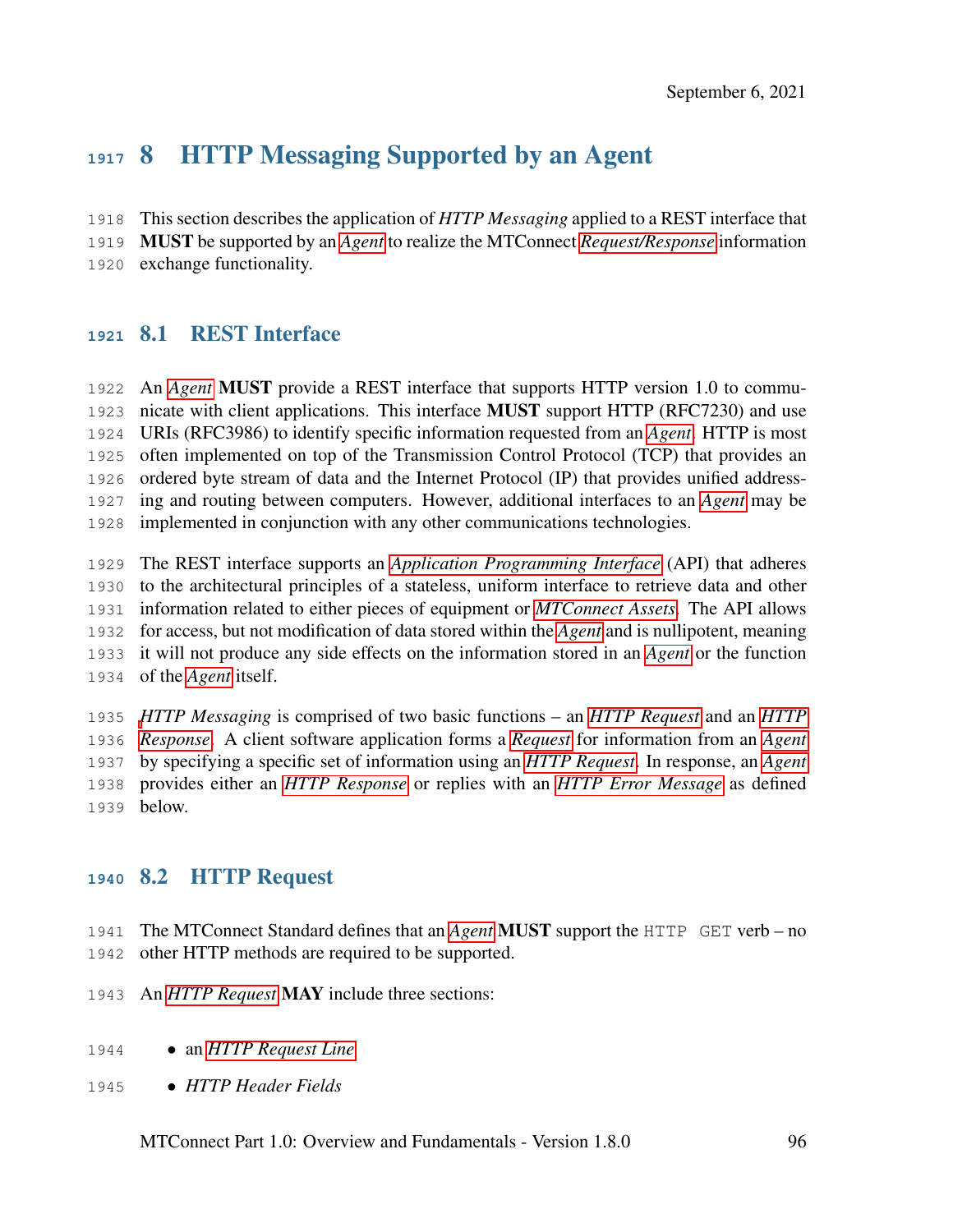• an *HTTP Body*

 The MTConnect Standard defines that an *[HTTP Request](#page-24-0)* issued by a client application SHOULD only have two sections:

- an *[HTTP Request Line](#page-24-2)*
- *HTTP Header Fields*

 The *[HTTP Request Line](#page-24-2)* identifies the specific information being requested by the client software application. If an *[Agent](#page-16-0)* receives any information in an *[HTTP Request](#page-24-0)* that is not specified in the MTConnect Standard, the *[Agent](#page-16-0)* MAY ignore it.

- The structure of an *[HTTP Request Line](#page-24-2)* consists of the following portions:
- *HTTP Request Method*: GET 1956 • *HTTP Request URL*: http://<authority>/<path>[?<query>] • *HTTP Version*: HTTP/1.0

 For the following discussion, the *HTTP Request URL* will only be considered since the Method will always be GET and the MTConnect Standard only requires HTTP/1.0.

## 8.2.1 authority Portion of an HTTP Request Line

 The authority portion consists of the DNS name or IP address associated with an *[Agent](#page-16-0)* and an optional TCP port number [:port] that the *[Agent](#page-16-0)* is listening to for incoming *[Requests](#page-30-0)* from client software applications. If the port number is the default Port 80, port is not required.

Example forms for authority are:

- http://machine/
- http://machine:5000/
- 1968 http://192.168.1.2:5000/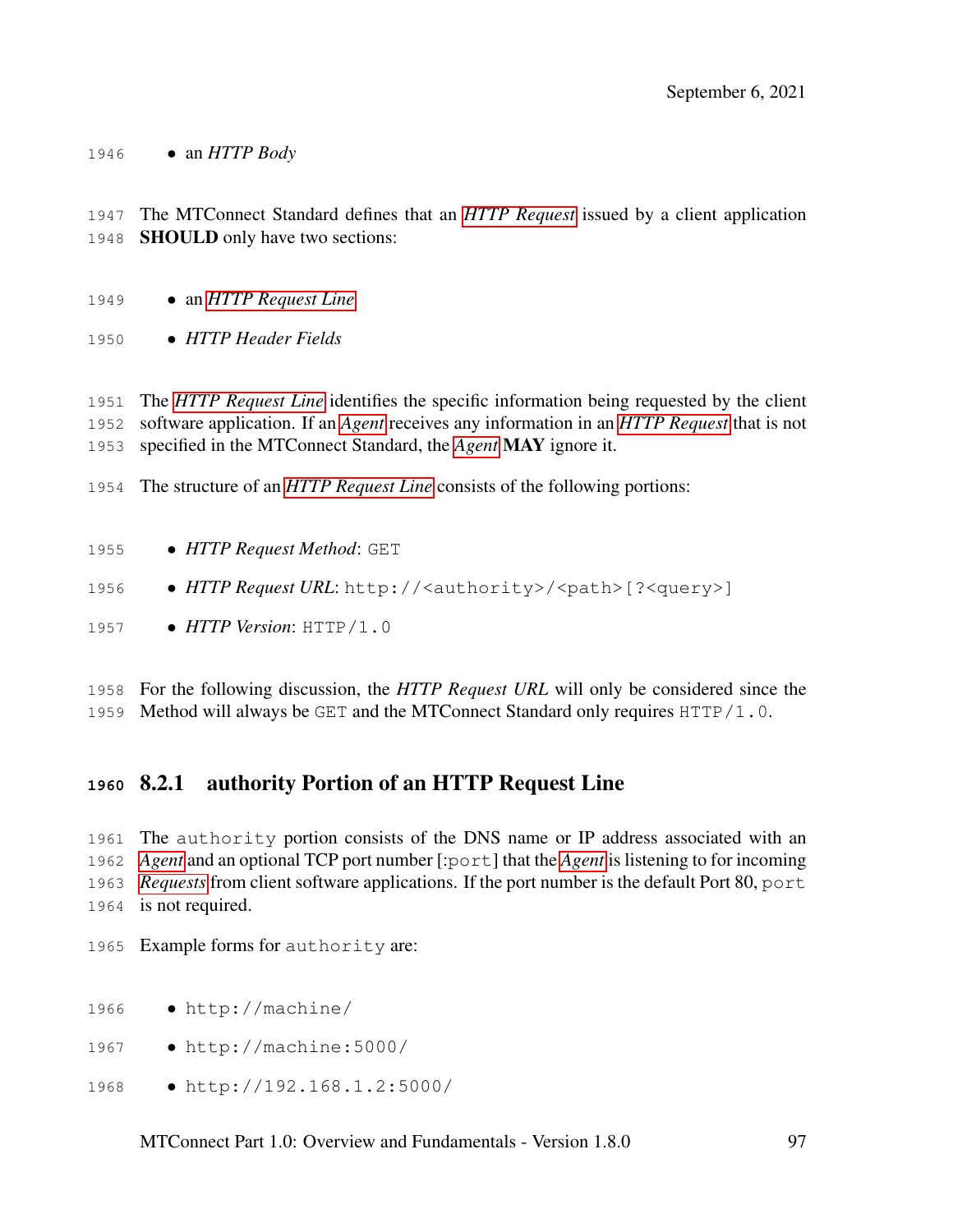# 8.2.2 path Portion of an HTTP Request Line

The <Path> portion of the *[HTTP Request Line](#page-24-2)* has the follow segments:

1971 • /<name or uuid>/<request>

 In this portion of the *[HTTP Request Line](#page-24-2)*, name or uuid designates that the information to be returned in a *[Response Document](#page-31-1)* is associated with a specific piece of equipment that has published data to the *[Agent](#page-16-0)*. See Part 2 - *[Devices Information Model](#page-21-2)* for details on name or uuid for a piece of equipment.

 Note: If name or uuid are not specified in the *[HTTP Request Line](#page-24-2)*, an *[Agent](#page-16-0)* MUST return the information for all pieces of equipment that have published data to the *[Agent](#page-16-0)* in the *[Response Document](#page-31-1)*.

 In the <Path> portion of the *[HTTP Request Line](#page-24-2)*, <request> designates one of the *[Requests](#page-30-0)* defined in *Section [5.4](#page-63-0) - [Request/Response Information Exchange](#page-63-0)*. The value 1981 for  $\langle$  request> MUST be probe, current, sample, or asset(s) representing the *[Probe Request](#page-29-0)*, *[Current Request](#page-20-1)*, *[Sample Request](#page-32-2)*, and *Asset Request* respectively.

## 8.2.3 query Portion of an HTTP Request Line

 The [?<query>] portion of the *[HTTP Request Line](#page-24-2)* designates an HTTP *[Query](#page-30-2)*. *[Query](#page-30-2)* is a string of parameters that define filters used to refine the content of a *[Response Document](#page-31-1)* published in response to an *[HTTP Request](#page-24-0)*.

# 8.3 MTConnect Request/Response Information Exchange Implemented with HTTP

- An *[Agent](#page-16-0)* MUST support *[Probe Requests](#page-29-0)*, *[Current Requests](#page-20-1)*, *[Sample Requests](#page-32-2)*, and *Asset Requests*.
- The following sections define how the *[HTTP Request Line](#page-24-2)* is structured to support each of
- these types of *[Requests](#page-30-0)* and the information that an *[Agent](#page-16-0)* MUST provide in response to
- these *[Requests](#page-30-0)*.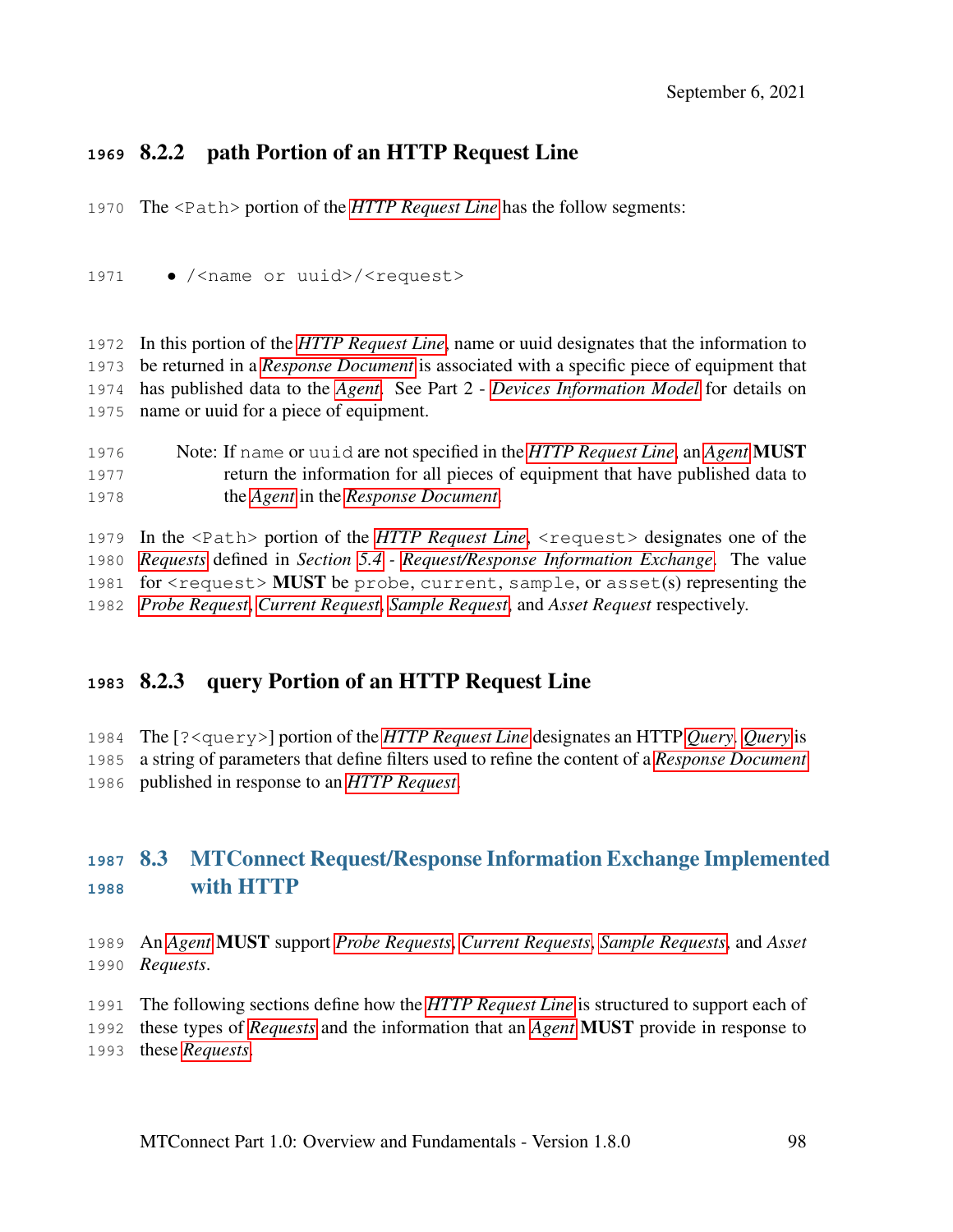# 8.3.1 Probe Request Implemented Using HTTP

 An *[Agent](#page-16-0)* responds to a *[Probe Request](#page-29-0)* with an *[MTConnectDevices Response Document](#page-28-2)* that contains the *[Equipment Metadata](#page-22-1)* for pieces of equipment that are requested and cur-rently represented in the *[Agent](#page-16-0)*.

- There are two forms of the *[Probe Request](#page-29-0)*:
- 1999 The first form includes an *[HTTP Request Line](#page-24-2)* that does not specify a specific path portion (name or uuid). In response to this *[Request](#page-30-0)*, the *[Agent](#page-16-0)* returns an *[MT-](#page-28-2) [ConnectDevices Response Document](#page-28-2)* with information for all pieces of equipment represented in the *[Agent](#page-16-0)*.
- 1. http://<authority>/probe
- The second form includes an *[HTTP Request Line](#page-24-2)* that specifies a specific path por- tion that defines either a name or uuid. In response to this *[Request](#page-30-0)*, the *[Agent](#page-16-0)* returns an *[MTConnectDevices Response Document](#page-28-2)* with information for only the one piece of equipment associated with that name or uuid.
- 1. http://<authority>/<name or uuid>/probe

#### 8.3.1.1 Path Portion of the HTTP Request Line for a Probe Request

 The following segments of path MUST be supported in an *[HTTP Request Line](#page-24-2)* for a *[Probe Request](#page-29-0)*:

| Path Segments       | Description                                                                                                                                                   |
|---------------------|---------------------------------------------------------------------------------------------------------------------------------------------------------------|
|                     | name or unid   If present, specifies that only the <i>Equipment Metadata</i> for the piece<br>of equipment represented by the name or unid will be published. |
|                     | If not present, Metadata for all pieces of equipment associated with<br>the <i>Agent</i> will be published.                                                   |
| <request></request> | probe <b>MUST</b> be provided.                                                                                                                                |

#### Table 10: Path of the HTTP Request Line for a Probe Request

#### 8.3.1.2 Query Portion of the HTTP Request Line for a Probe Request

The *[HTTP Request Line](#page-24-2)* for a *[Probe Request](#page-29-0)* SHOULD NOT contain a query. If the

MTConnect Part 1.0: Overview and Fundamentals - Version 1.8.0 99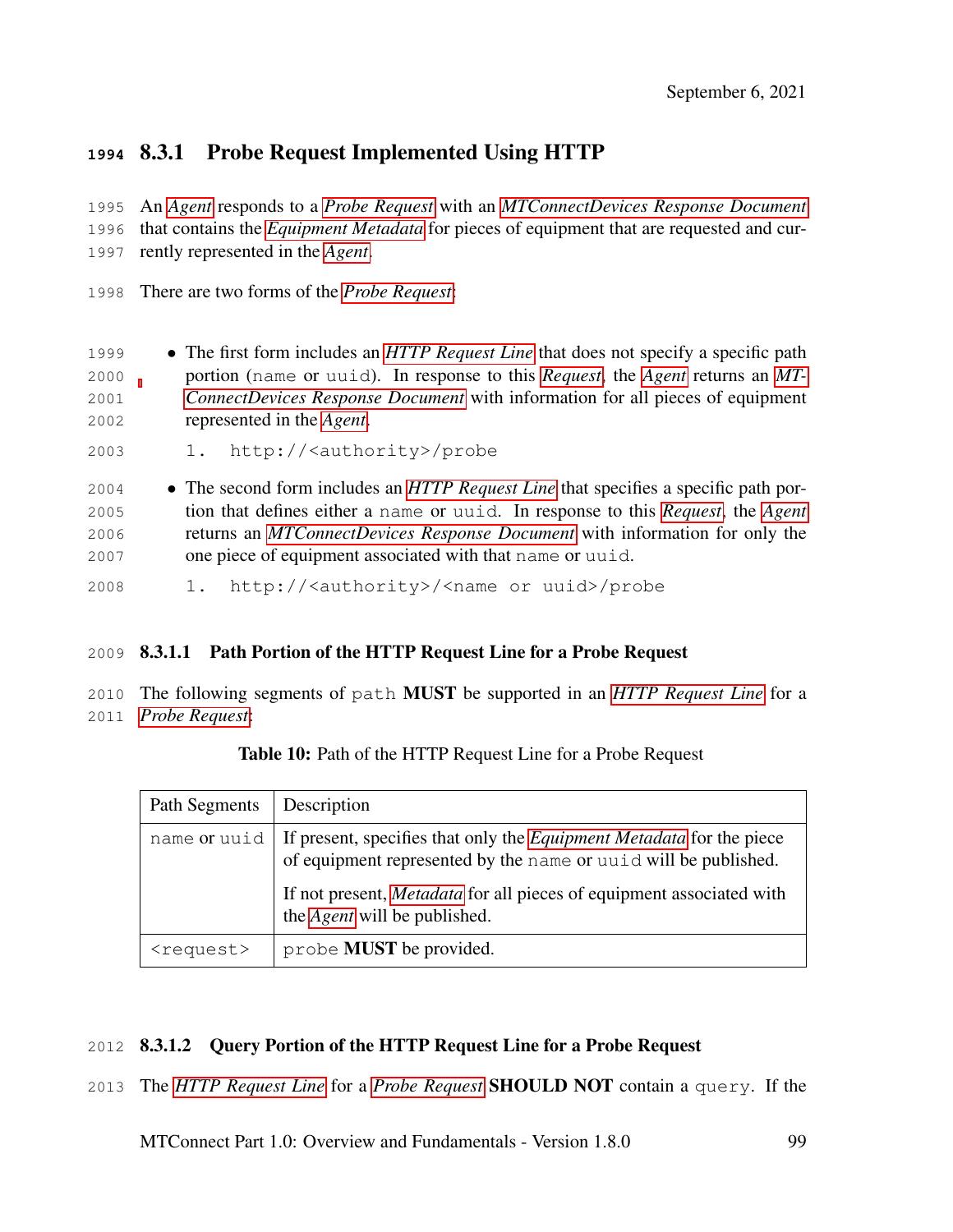2014 *[Request](#page-30-0)* does contain a query, the *[Agent](#page-16-0)* MUST ignore the query.

#### 2015 8.3.1.3 Response to a Probe Request

2016 [T](#page-28-2)he *Response* to a *[Probe Request](#page-29-0)* SHOULD be an *[MTConnectDevices Response Doc-](#page-28-2)*2017 *[ument](#page-28-2)* for one or more pieces of equipment as designated by the path portion of the 2018 *[Request](#page-30-0)*.

2019 The *[Response Document](#page-31-1)* returned in response to a *[Probe Request](#page-29-0)* MUST always provide 2020 the most recent information available to an *[Agent](#page-16-0)*.

2021 The *Response* MUST also include an *[HTTP Status Code](#page-24-3)*. If problems are encountered by

2022 [a](#page-28-1)n *[Agent](#page-16-0)* while responding to a *[Probe Request](#page-29-0)*, the *[Agent](#page-16-0)* MUST also publish an *[MTCon-](#page-28-1)*

2023 *[nectErrors Response Document](#page-28-1)*.

#### 2024 8.3.1.4 HTTP Status Codes for a Probe Request

2025 [T](#page-29-0)he following *[HTTP Status Codes](#page-24-3)* MUST be supported as possible responses to a *[Probe](#page-29-0)* 2026 *[Request](#page-29-0)*:

<span id="page-106-0"></span>

| <b>HTTP Status Code</b> | Code Name          | Description                                                                                                                                                                                                                                                              |
|-------------------------|--------------------|--------------------------------------------------------------------------------------------------------------------------------------------------------------------------------------------------------------------------------------------------------------------------|
| 200                     | <b>OK</b>          | The Request was handled successfully.                                                                                                                                                                                                                                    |
| 400                     | <b>Bad Request</b> | The <i>Request</i> could not be interpreted.<br>The Agent <b>MUST</b> return a 400 HTTP Status<br>Code. Also, the Agent <b>MUST</b> publish an<br><b>MTConnectErrors Response Document that</b><br>identifies either INVALID URI or<br>INVALID REQUEST as the errorCode. |
| 404                     | Not Found          | The <i>Request</i> could not be interpreted.<br>The Agent <b>MUST</b> return a 404 HTTP Status<br><i>Code.</i> Also, the <i>Agent</i> <b>MUST</b> publish an<br>MTConnectErrors Response Document that<br>identifies NO DEVICE as the errorCode.                         |

| Table 11: HTTP Status Codes for a Probe Request |  |  |  |  |  |  |
|-------------------------------------------------|--|--|--|--|--|--|
|-------------------------------------------------|--|--|--|--|--|--|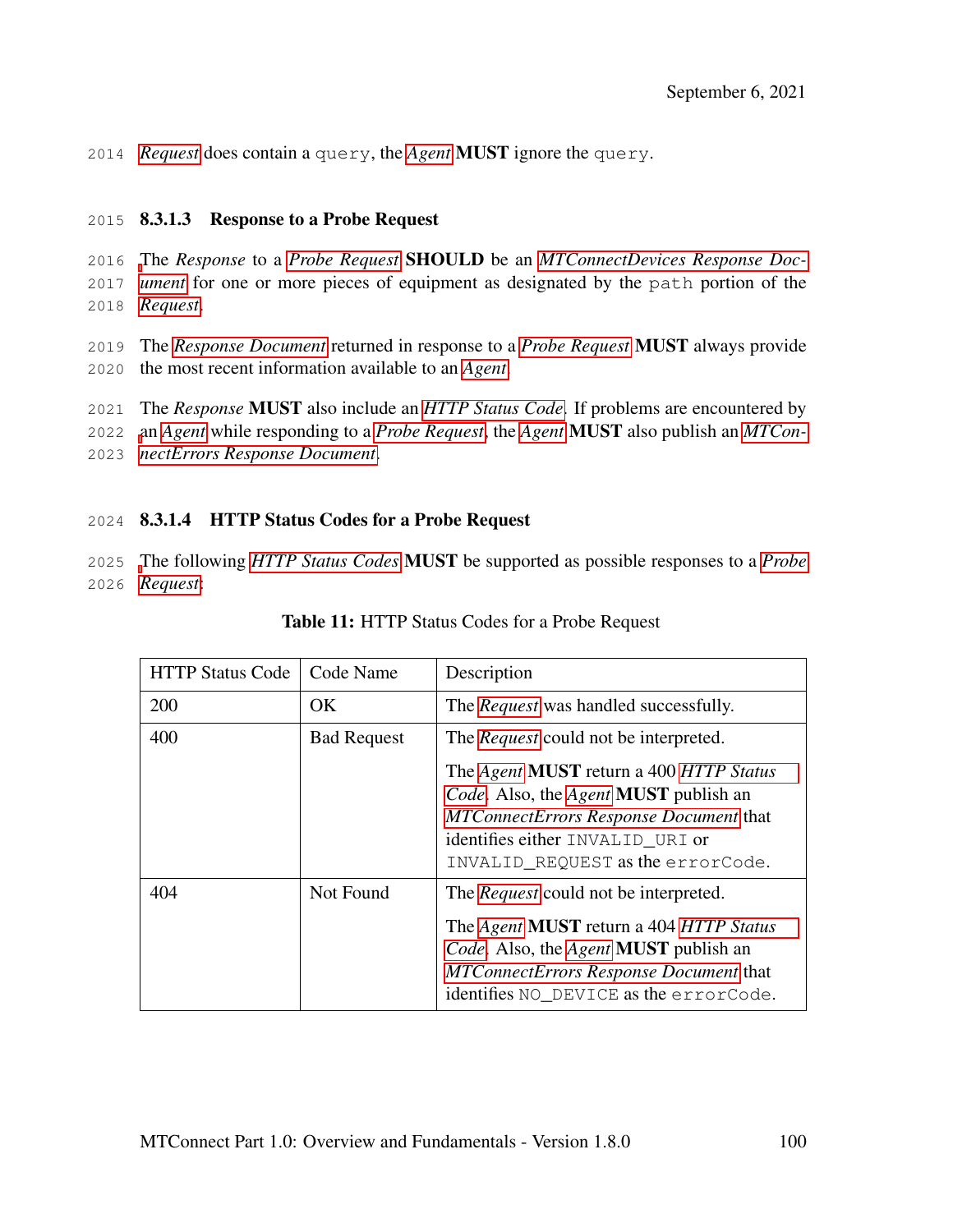| Continuation of Table 11 |                                 |                                                                                                                                                                                      |  |  |  |
|--------------------------|---------------------------------|--------------------------------------------------------------------------------------------------------------------------------------------------------------------------------------|--|--|--|
| <b>HTTP Status Code</b>  | Code Name                       | Description                                                                                                                                                                          |  |  |  |
| 405                      | Method Not<br>Allowed           | A method other than GET was specified in the<br><i>Request</i> or the piece of equipment specified in<br>the Request could not be found.                                             |  |  |  |
|                          |                                 | The Agent <b>MUST</b> return a 405 HTTP Status<br>Code. Also, the Agent MUST publish an<br>MTConnectErrors Response Document that<br>identifies UNSUPPORTED as the<br>errorCode.     |  |  |  |
| 406                      | Not Acceptable                  | The HTTP Accept Header in the Request was<br>not one of the supported representations.                                                                                               |  |  |  |
|                          |                                 | The Agent MUST return a 406 HTTP Status<br>Code. Also, the Agent MUST publish an<br>MTConnectErrors Response Document that<br>identifies UNSUPPORTED as the<br>errorCode.            |  |  |  |
| 431                      | Request<br><b>Header Fields</b> | The fields in the HTTP Request exceed the<br>limit of the implementation of the Agent.                                                                                               |  |  |  |
|                          | Too Large                       | The Agent MUST return a 431 HTTP Status<br>Code. Also, the Agent <b>MUST</b> publish an<br>MTConnectErrors Response Document that<br>identifies INVALID_REQUEST as the<br>errorCode. |  |  |  |
| 500                      | <b>Internal Server</b><br>Error | There was an unexpected error in the Agent<br>while responding to a Request.                                                                                                         |  |  |  |
|                          |                                 | The Agent <b>MUST</b> return a 500 HTTP Status<br>Code. Also, the Agent MUST publish an<br>MTConnectErrors Response Document that<br>identifies INTERNAL_ERROR as the<br>errorCode.  |  |  |  |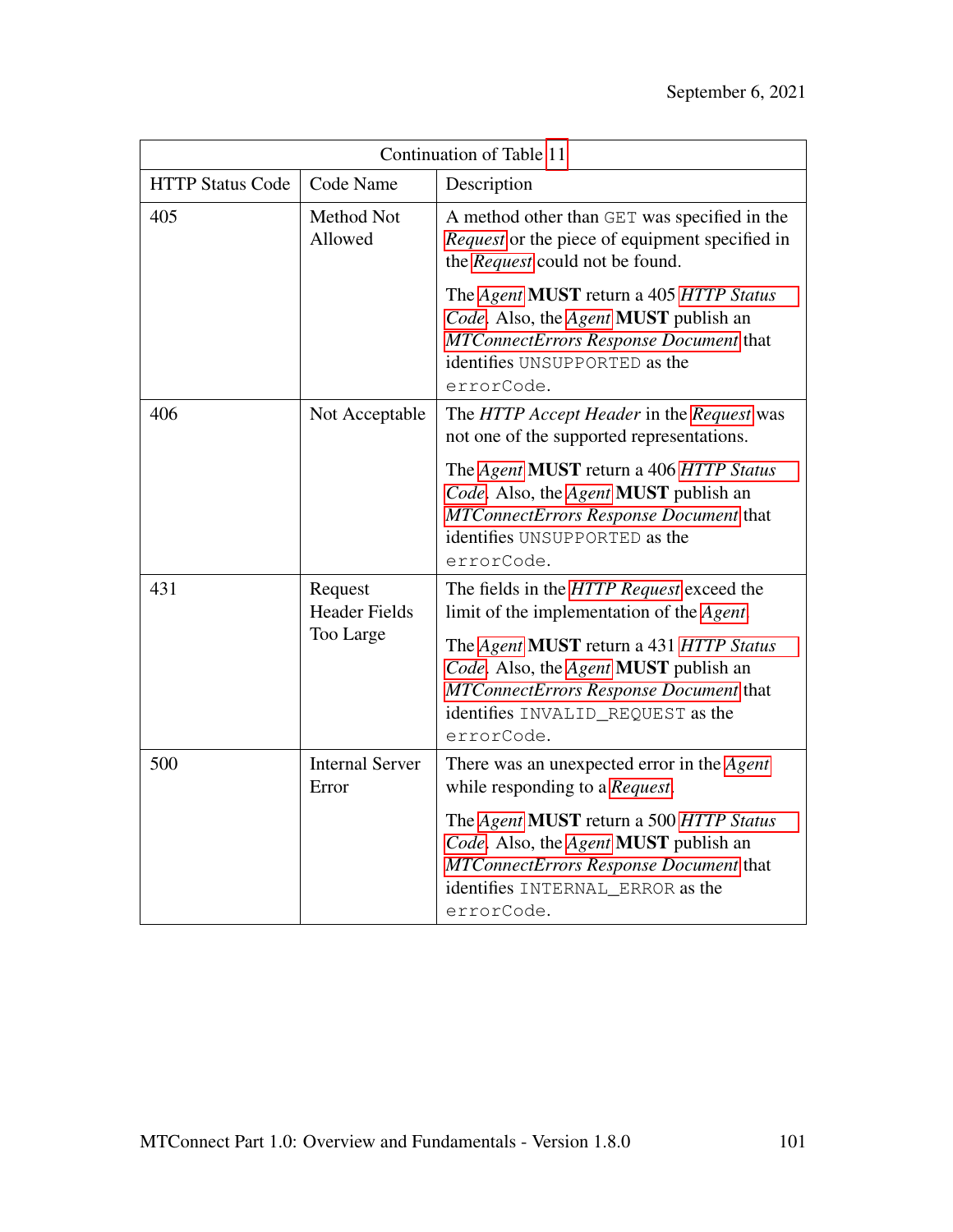# <span id="page-108-0"></span>8.3.2 Current Request Implemented Using HTTP

 An *[Agent](#page-16-0)* responds to a *[Current Request](#page-20-0)* with an *[MTConnectStreams Response Document](#page-28-0)* [t](#page-34-0)hat contains the current value of *[Data Entities](#page-20-1)* associated with each piece of *[Streaming](#page-34-0) [Data](#page-34-0)* available from the *[Agent](#page-16-0)*, subject to any filtering defined in the *[Request](#page-30-0)*.

- There are two forms of the *[Current Request](#page-20-0)*:
- The first form is given without a specific path portion (name or uuid). In response to this *[Request](#page-30-0)*, the *[Agent](#page-16-0)* returns an *[MTConnectStreams Response Document](#page-28-0)* with information for all pieces of equipment represented in the *[buffer](#page-18-0)* of the *[Agent](#page-16-0)*.
- 1. http://<authority>/current[?query]
- The second form includes a specific path portion that defines either a name or uuid. In response to this *[Request](#page-30-0)*, the *[Agent](#page-16-0)* returns an *[MTConnectStreams Response Doc-](#page-28-0) [ument](#page-28-0)* with information for only the one piece of equipment associated with the name or uuid defined in the *[Request](#page-30-0)*.
- 1. http://<authority>/<name or uuid>/current[?query]

### 8.3.2.1 Path Portion of the HTTP Request Line for a Current Request

 The following segments of path MUST be supported for an *[HTTP Request Line](#page-24-0)* for a *[Current Request](#page-20-0)*:

| Path Segments       | Description                                                                                                                                                   |
|---------------------|---------------------------------------------------------------------------------------------------------------------------------------------------------------|
|                     | name or unid   If present, specifies that only the <i>Equipment Metadata</i> for the piece<br>of equipment represented by the name or unid will be published. |
|                     | If not present, Metadata for all pieces of equipment associated with<br>the <i>Agent</i> will be published.                                                   |
| <request></request> | current <b>MUST</b> be provided.                                                                                                                              |

Table 12: Path of the HTTP Request Line for a Current Request

### 8.3.2.2 Query Portion of the HTTP Request Line for a Current Request

 A *[Query](#page-30-1)* may be used to more precisely define the specific information to be included in a *[Response Document](#page-31-0)*. Multiple parameters may be used in a *[Query](#page-30-1)* to further refine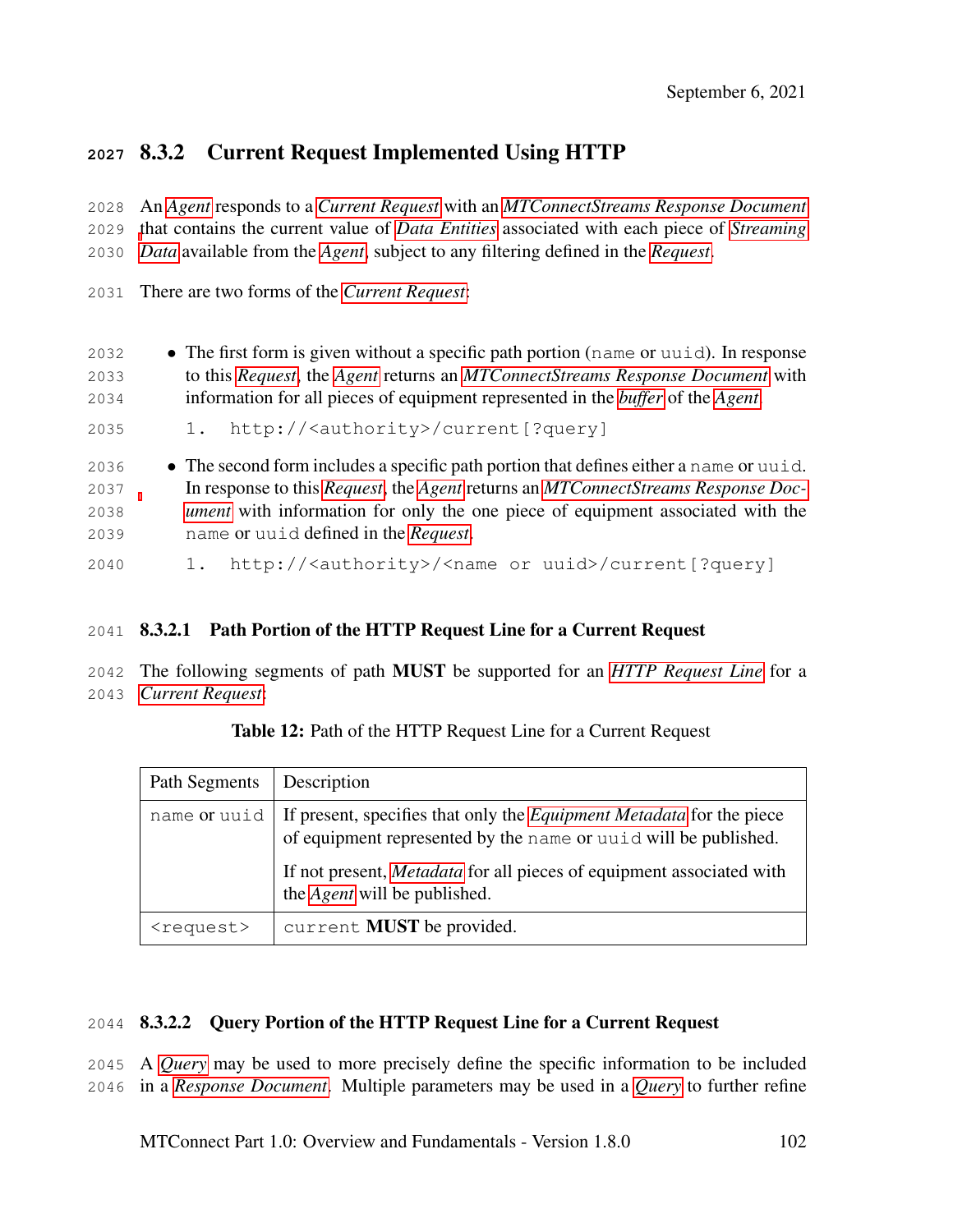2047 the information to be included. When multiple parameters are provided, each parameter 2048 is separated by an ampersand  $(\&)$  character and each parameter appears only once in the 2049 *[Query](#page-30-1)*. The parameters within the *[Query](#page-30-1)* may appear in any sequence.

2050 The following query parameters MUST be supported in an *[HTTP Request Line](#page-24-0)* for a 2051 *[Current Request](#page-20-0)*:

| <b>Query Parameters</b> | Description                                                                                                                                                                                                                                                       |  |
|-------------------------|-------------------------------------------------------------------------------------------------------------------------------------------------------------------------------------------------------------------------------------------------------------------|--|
| path                    | An XPath that defines specific information or a set of information<br>to be included in an MTConnectStreams Response Document.                                                                                                                                    |  |
|                         | The value for the XPath is the location of the information defined<br>in the Devices Information Model that represents the Structural<br><i>Element</i> (s) and/or the specific <i>Data Entities</i> to be included in the<br>MTConnectStreams Response Document. |  |
|                         | When a Component element is referenced by the XPath, all<br>Lower Level components and the Data Entities associated with<br>those elements <b>MUST</b> be included in the <i>MTConnectStreams</i><br>Response Document.                                           |  |

<span id="page-109-0"></span>Table 13: Query Parameters of the HTTP Request Line for a Current Request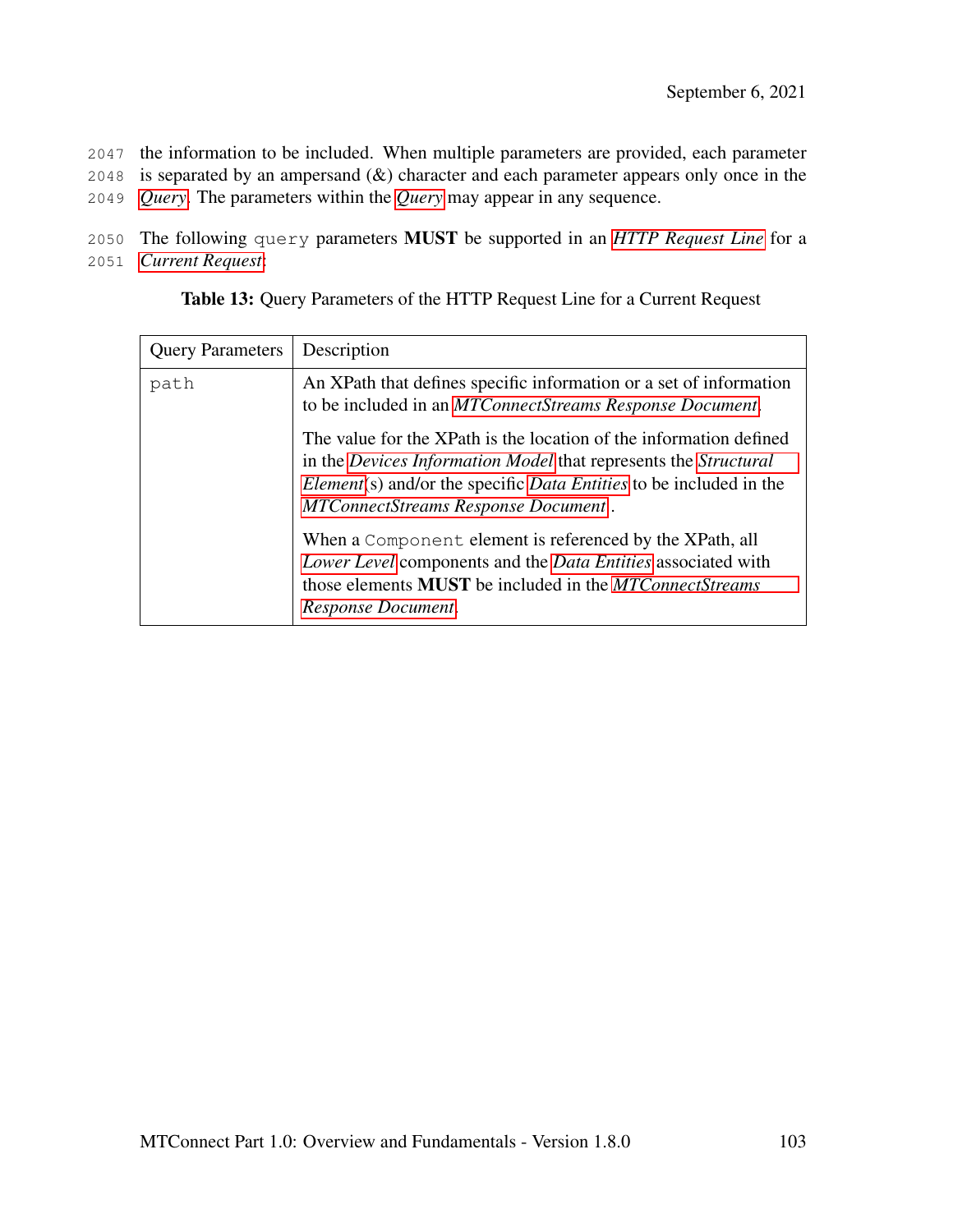| Continuation of Table 13 |                                                                                                                                                                                                                                                                                                                                                              |  |
|--------------------------|--------------------------------------------------------------------------------------------------------------------------------------------------------------------------------------------------------------------------------------------------------------------------------------------------------------------------------------------------------------|--|
| <b>Query Parameters</b>  | Description                                                                                                                                                                                                                                                                                                                                                  |  |
| at                       | Requests that the MTConnect Response Documents MUST<br>include the current value for all <i>Data Entities</i> relative to the time<br>that a specific <i>sequence number</i> was recorded.                                                                                                                                                                   |  |
|                          | The value associated with the at parameter references a specific<br>sequence number. The value MUST be an unsigned 64-bit value.                                                                                                                                                                                                                             |  |
|                          | The at parameter MUST NOT be used in conjunction with the<br>interval parameter since this would cause an Agent to<br>repeatedly return the same data.                                                                                                                                                                                                       |  |
|                          | If the value provided for the at parameter is a negative number or<br>is not a, the Request MUST be determined to be invalid. The<br>Agent MUST return a 400 HTTP Status Code. Also, the Agent<br><b>MUST</b> publish an <i>MTConnectErrors Response Document</i> that<br>identifies an INVALID_REQUEST errorCode.                                           |  |
|                          | If the value provided for the at parameter is either lower than the<br>value of firstSequence or greater than the value of<br>lastSequence, the Request MUST be determined to be<br>invalid. The Agent MUST return a 404 HTTP Status Code. The<br>Agent MUST also publish an MTConnectErrors Response<br>Document that identifies an OUT_OF_RANGE errorCode. |  |
|                          | Note: Some information stored in the <i>buffer</i> of an <i>Agent</i> may not<br>be returned for a Current Request with a Query containing an at<br>parameter if the <i>sequence number</i> associated with the most<br>current value for that information is greater than the sequence<br>number specified in the Query.                                    |  |
| interval                 | The Agent MUST continuously publish Response Documents<br>when the query parameters include interval using the value as<br>the period between adjacent publications.                                                                                                                                                                                         |  |
|                          | The interval value MUST be in milliseconds, and MUST be a<br>positive integer greater than zero $(0)$ .                                                                                                                                                                                                                                                      |  |
|                          | The Query MUST NOT specify both interval and at<br>parameters.                                                                                                                                                                                                                                                                                               |  |

# 2052 8.3.2.3 Response to a Current Request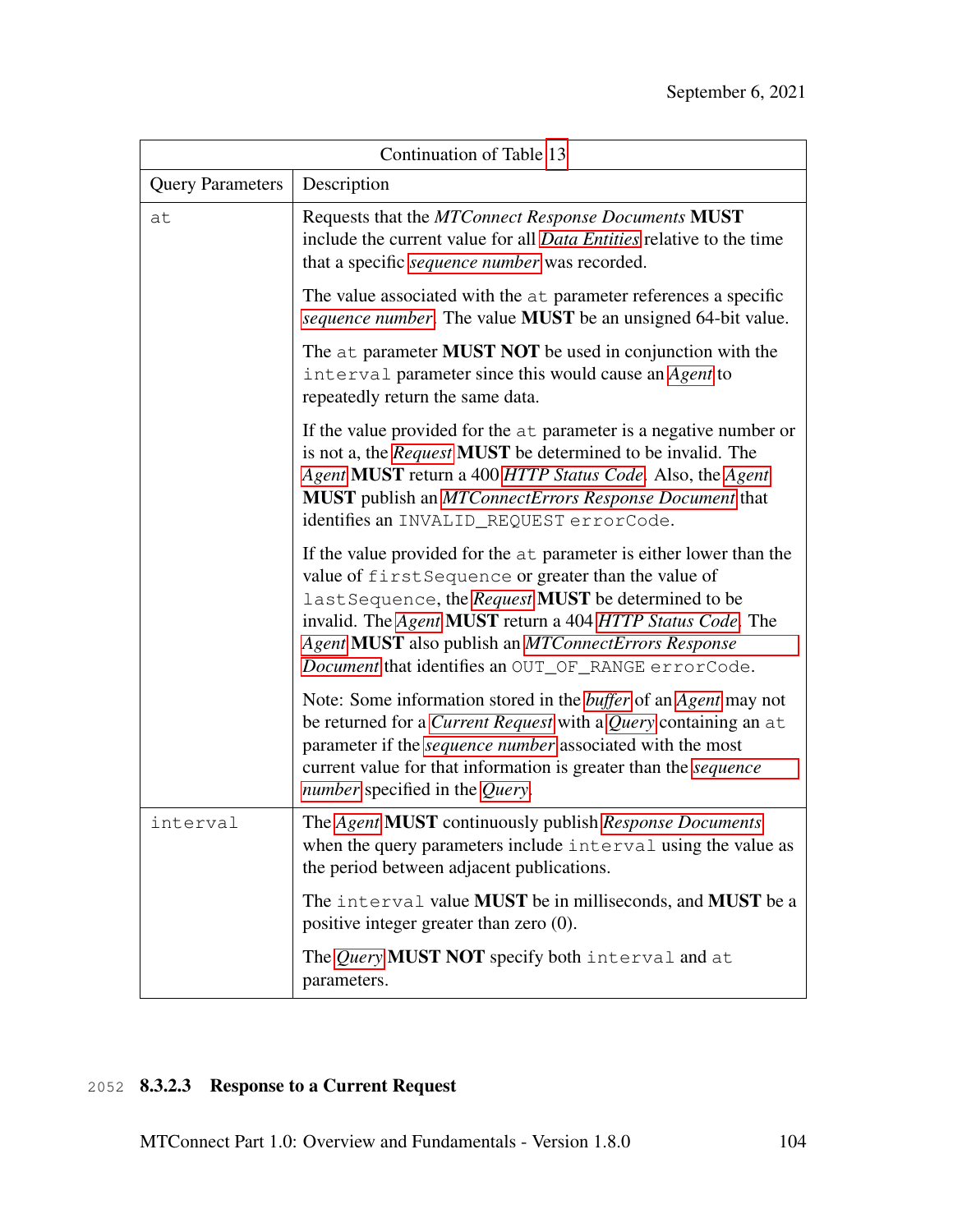2053 [T](#page-28-0)he *Response* to a *[Current Request](#page-20-0)* SHOULD be an *[MTConnectStreams Response Docu-](#page-28-0)*2054 *[ment](#page-28-0)* for one or more pieces of equipment designated by the path portion of the *[Request](#page-30-0)*.

2055 The *Response* to a *[Current Request](#page-20-0)* MUST always provide the most recent information 2056 available to an *[Agent](#page-16-0)* or, when the at parameter is specified, the value of the data at the 2057 given *[sequence number](#page-33-0)*.

2058 The *[Data Entities](#page-20-1)* provided in the *[MTConnectStreams Response Document](#page-28-0)* will be limited 2059 to those specified in the combination of the path segment of the *[Current Request](#page-20-0)* and the

2060 value of the [XPath](#page-16-1) defined for the path attribute provided in the query segment of that 2061 *[Request](#page-30-0)*.

### 2062 8.3.2.4 HTTP Status Codes for a Current Request

2063 [T](#page-20-0)he following *[HTTP Status Codes](#page-24-1)* MUST be supported as possible responses to a *[Current](#page-20-0)* 2064 *[Request](#page-20-0)*:

<span id="page-111-0"></span>

| <b>HTTP Status Code</b> | Code Name          | Description                                                                                                                                                                                                                                                                         |
|-------------------------|--------------------|-------------------------------------------------------------------------------------------------------------------------------------------------------------------------------------------------------------------------------------------------------------------------------------|
| 200                     | <b>OK</b>          | The <i>Request</i> was handled successfully.                                                                                                                                                                                                                                        |
| 400                     | <b>Bad Request</b> | The <i>Request</i> could not be interpreted.                                                                                                                                                                                                                                        |
|                         |                    | The Agent <b>MUST</b> return a 400 HTTP Status<br>Code. Also, the Agent <b>MUST</b> publish an<br>MTConnectErrors Response Document that<br>identifies either INVALID_URI,<br>INVALID_REQUEST, or INVALID_XPATH<br>as the errorCode.                                                |
|                         |                    | If the query parameters do not contain a valid<br>value or include an invalid parameter, the<br>Agent MUST return a 400 HTTP Status Code.<br>Also, the <i>Agent</i> <b>MUST</b> publish an<br>MTConnectErrors Response Document that<br>identifies QUERY_ERROR as the<br>errorCode. |

| Table 14: HTTP Status Codes for a Current Request |  |  |  |
|---------------------------------------------------|--|--|--|
|                                                   |  |  |  |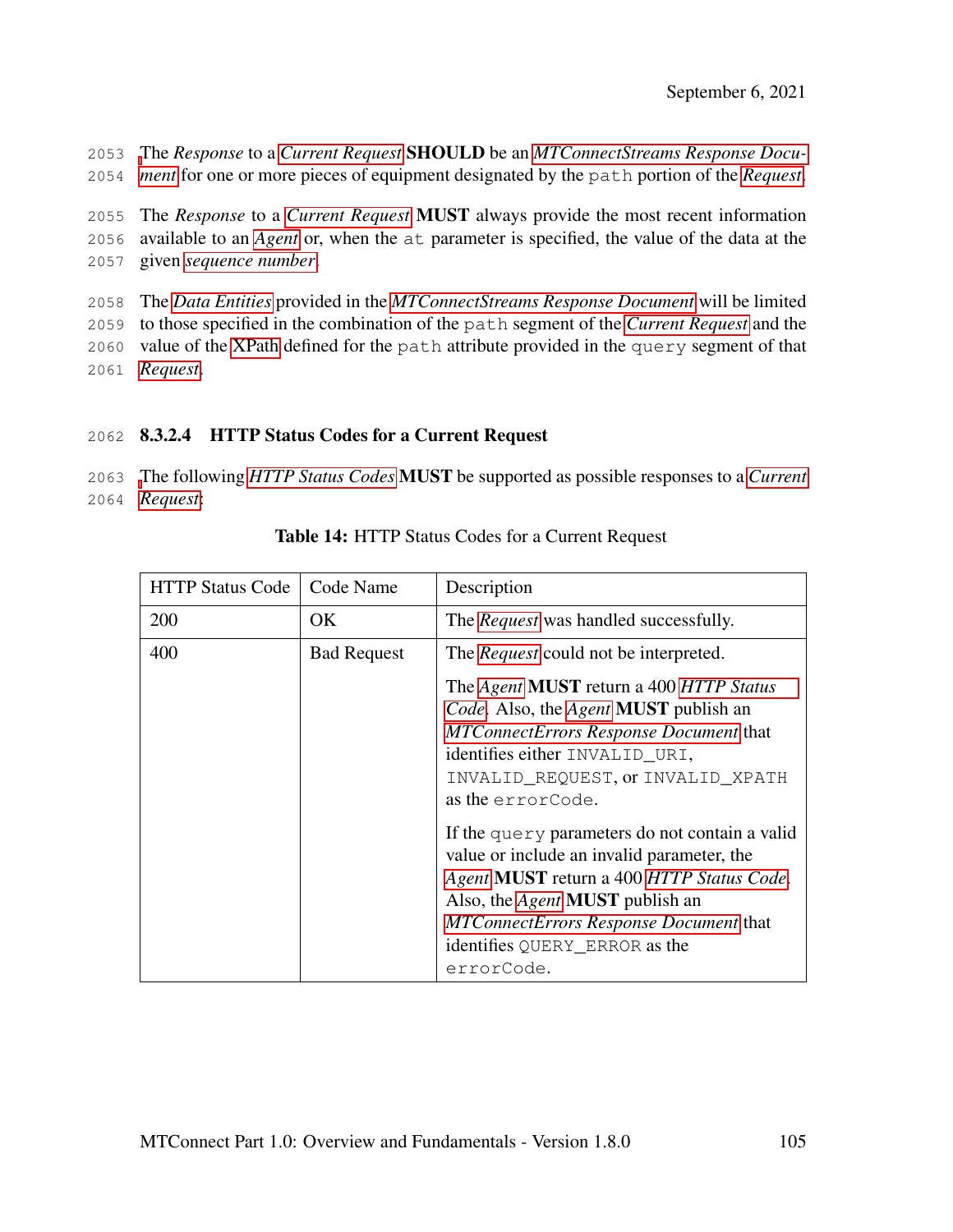| Continuation of Table 14 |                                              |                                                                                                                                                                                                                                                                                                       |  |
|--------------------------|----------------------------------------------|-------------------------------------------------------------------------------------------------------------------------------------------------------------------------------------------------------------------------------------------------------------------------------------------------------|--|
| <b>HTTP Status Code</b>  | Code Name                                    | Description                                                                                                                                                                                                                                                                                           |  |
| 404                      | Not Found                                    | The <i>Request</i> could not be interpreted.                                                                                                                                                                                                                                                          |  |
|                          |                                              | The Agent MUST return a 404 HTTP Status<br>Code. Also, the Agent MUST publish an<br>MTConnectErrors Response Document that<br>identifies NO_DEVICE as the errorCode.                                                                                                                                  |  |
|                          |                                              | If the value of the at parameter was greater<br>than the last Sequence or is less than the<br>firstSequence, the Agent MUST return a<br>404 HTTP Status Code. Also, the Agent<br><b>MUST</b> publish an <i>MTConnectErrors Response</i><br>Document that identifies OUT_OF_RANGE as<br>the errorCode. |  |
| 405                      | Method Not<br>Allowed                        | A method other than GET was specified in the<br><i>Request</i> or the piece of equipment specified in<br>the <i>Request</i> could not be found.                                                                                                                                                       |  |
|                          |                                              | The Agent MUST return a 405 HTTP Status<br>Code. Also, the Agent MUST publish an<br>MTConnectErrors Response Document that<br>identifies UNSUPPORTED as the<br>errorCode.                                                                                                                             |  |
| 406                      | Not Acceptable                               | The HTTP Accept Header in the Request was<br>not one of the supported representations.                                                                                                                                                                                                                |  |
|                          |                                              | The Agent MUST return a 406 HTTP Status<br>Code. Also, the Agent MUST publish an<br>MTConnectErrors Response Document that<br>identifies UNSUPPORTED as the<br>errorCode.                                                                                                                             |  |
| 431                      | Request<br><b>Header Fields</b><br>Too Large | The fields in the <i>HTTP Request</i> exceed the<br>limit of the implementation of the Agent.<br>The Agent MUST return a 431 HTTP Status<br>Code. Also, the Agent MUST publish an<br>MTConnectErrors Response Document that<br>identifies INVALID_REQUEST as the<br>errorCode.                        |  |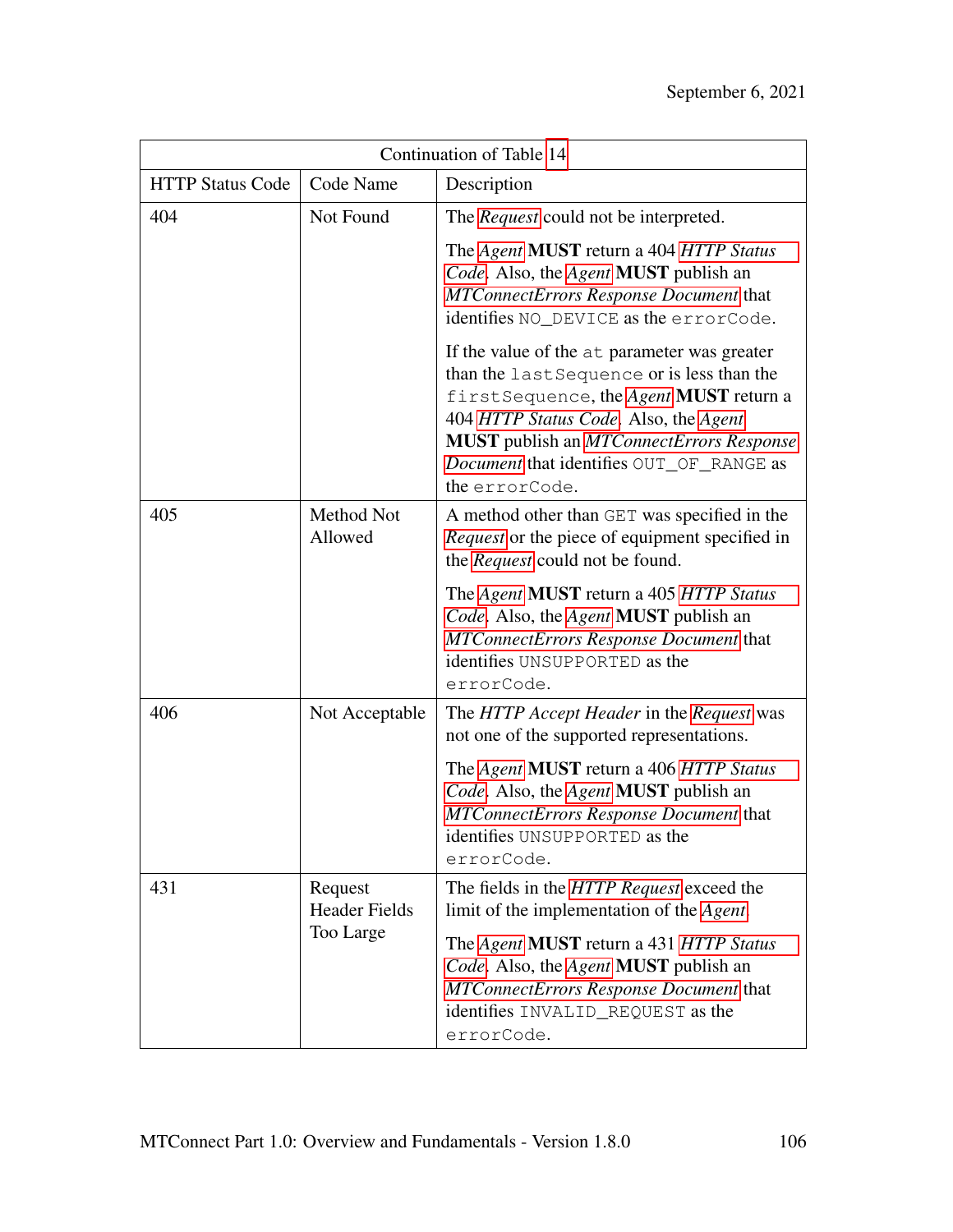| Continuation of Table 14 |                                 |                                                                                                                                                                                                                                                                                    |  |
|--------------------------|---------------------------------|------------------------------------------------------------------------------------------------------------------------------------------------------------------------------------------------------------------------------------------------------------------------------------|--|
| <b>HTTP Status Code</b>  | Description<br>Code Name        |                                                                                                                                                                                                                                                                                    |  |
| 500                      | <b>Internal Server</b><br>Error | There was an unexpected error in the Agent<br>while responding to a <i>Request</i> .<br>The Agent <b>MUST</b> return a 500 HTTP Status<br>Code. Also, the Agent <b>MUST</b> publish an<br>MTConnectErrors Response Document that<br>identifies INTERNAL_ERROR as the<br>errorCode. |  |

# 8.3.3 Sample Request Implemented Using HTTP

 An *[Agent](#page-16-0)* responds to a *[Sample Request](#page-32-0)* with an *[MTConnectStreams Response Document](#page-28-0)* that contains a set of values for *[Data Entities](#page-20-1)* currently available for *[Streaming Data](#page-34-0)* from the *[Agent](#page-16-0)*, subject to any filtering defined in the *[Request](#page-30-0)*.

There are two forms to the *[Sample Request](#page-32-0)*:

| 2070 | • The first form is given without a specific path portion (name or uuid). In re-                    |
|------|-----------------------------------------------------------------------------------------------------|
| 2071 | sponse to this <i>Request</i> , the <i>Agent</i> returns an <i>MTConnectStreams Response Docu</i> - |
| 2072 | <i>ment</i> with information for all pieces of equipment represented in the <i>Agent</i> .          |
| 2073 | http:// <authority>/sample[?query]<br/>1.</authority>                                               |
| 2074 | • The second form includes a specific path portion that defines either a name or                    |
| 2075 | uuid.                                                                                               |
| 2076 | In response to this Request, the Agent returns an MTConnectStreams Response Doc-                    |
| 2077 | <i>ument</i> with information for only the one piece of equipment associated with the               |
| 2078 | name or unid defined in the Request.                                                                |
| 2079 | http:// <authority>/<name or="" uuid="">/sample?query</name></authority>                            |

### 8.3.3.1 Path Portion of the HTTP Request Line for a Sample Request

 The following segments of path MUST be supported in the *[HTTP Request Line](#page-24-0)* for a *[Sample Request](#page-32-0)*: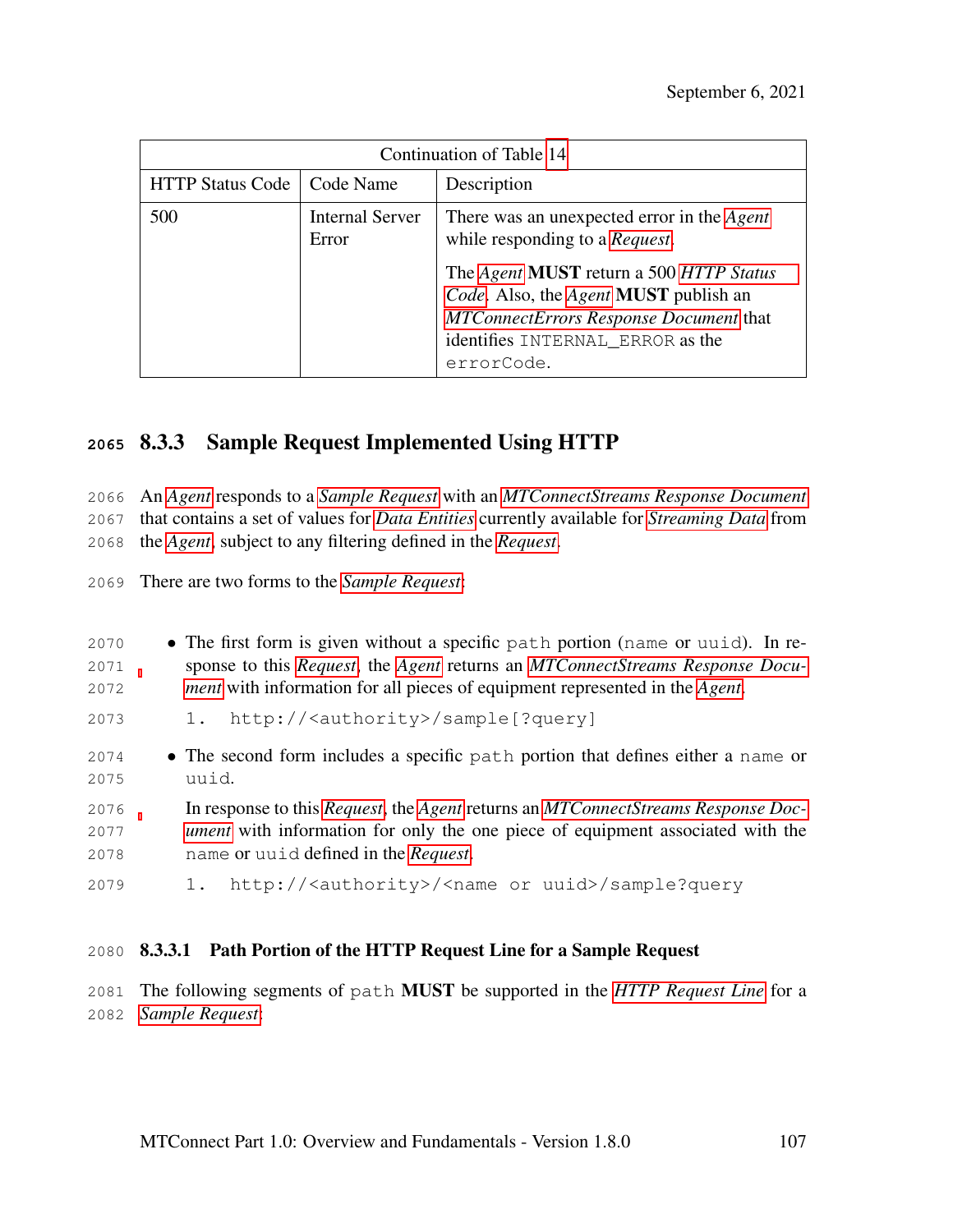| Path Segments       | Description                                                                                                                                                   |
|---------------------|---------------------------------------------------------------------------------------------------------------------------------------------------------------|
|                     | name or uuid   If present, specifies that only the <i>Equipment Metadata</i> for the piece<br>of equipment represented by the name or uuid will be published. |
|                     | If not present, Metadata for all pieces of equipment associated with<br>the <i>Agent</i> will be published.                                                   |
| <request></request> | sample <b>MUST</b> be provided.                                                                                                                               |

Table 15: Path of the HTTP Request Line for a Sample Request

### 2083 8.3.3.2 Query Portion of the HTTP Request Line for a Sample Request

 A *[Query](#page-30-1)* may be used to more precisely define the specific information to be included in a *[Response Document](#page-31-0)*. Multiple parameters may be used in a *[Query](#page-30-1)* to further refine the information to be included. When multiple parameters are provided, each parameter is separated by an & character and each parameter appears only once in the *[Query](#page-30-1)*. The parameters within the *[Query](#page-30-1)* may appear in any sequence.

2089 The following query parameters MUST be supported in an *[HTTP Request Line](#page-24-0)* for a 2090 *[Sample Request](#page-32-0)*:

<span id="page-114-0"></span>Table 16: Query Parameters of the HTTP Request Line for a Sample Request

| <b>Query Parameters</b> | Description                                                                                                                                                                                                                                                              |  |
|-------------------------|--------------------------------------------------------------------------------------------------------------------------------------------------------------------------------------------------------------------------------------------------------------------------|--|
| path                    | An XPath that defines specific information or a set of information<br>to be included in an <i>MTConnectStreams Response Document</i> .                                                                                                                                   |  |
|                         | The value for the XPath is the location of the information defined<br>in the Devices Information Model that represents the Structural<br><i>Element</i> (s) and/or the specific <i>Data Entities</i> to be included in the<br><b>MTConnectStreams Response Document.</b> |  |
|                         | When a Component element is referenced by the XPath, all<br>Lower Level components and the Data Entities associated with<br>those elements <b>MUST</b> be included in the <i>MTConnectStreams</i><br>Response Document.                                                  |  |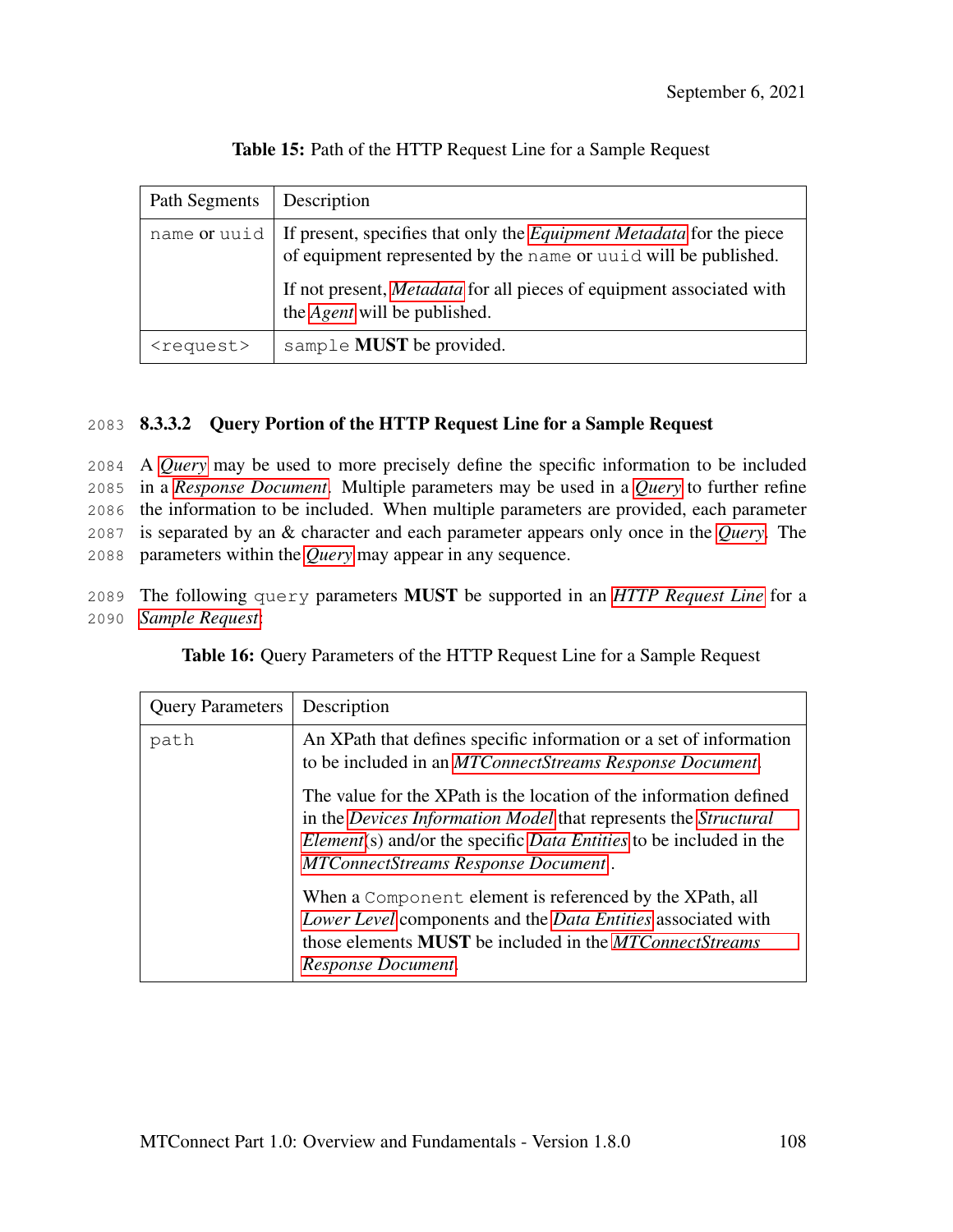|                         | Continuation of Table 16                                                                                                                                                                                                         |  |
|-------------------------|----------------------------------------------------------------------------------------------------------------------------------------------------------------------------------------------------------------------------------|--|
| <b>Query Parameters</b> | Description                                                                                                                                                                                                                      |  |
| from                    | The from parameter designates the <i>sequence number</i> of the first<br><i>observation</i> in the <i>buffer</i> the <i>Agent</i> <b>MUST</b> consider publishing in<br>the Response Document.                                   |  |
|                         | The value of from MUST be an unsigned 64-bit integer.                                                                                                                                                                            |  |
|                         | If from is zero $(0)$ , it <b>MUST</b> be set to the first Sequence, the<br>oldest <i>observation</i> in the <i>buffer</i> .                                                                                                     |  |
|                         | If from and count parameters are not given, from <b>MUST</b><br>default to the first Sequence.                                                                                                                                   |  |
|                         | If from is not given and count parameter is given, see count<br>for default behavior.                                                                                                                                            |  |
|                         | If the from parameter is less than the first Sequence or<br>greater than last Sequence, the Agent MUST return a 404<br>HTTP Status Code and MUST publish an MTConnectErrors<br>Response Document with an OUT_OF_RANGE errorCode. |  |
|                         | If the $f$ rom parameter is not a positive numeric value, the Agent<br><b>MUST</b> return a 400 HTTP Status Code and <b>MUST</b> publish an<br>MTConnectErrors Response Document with an<br>INVALID_REQUEST errorCode.           |  |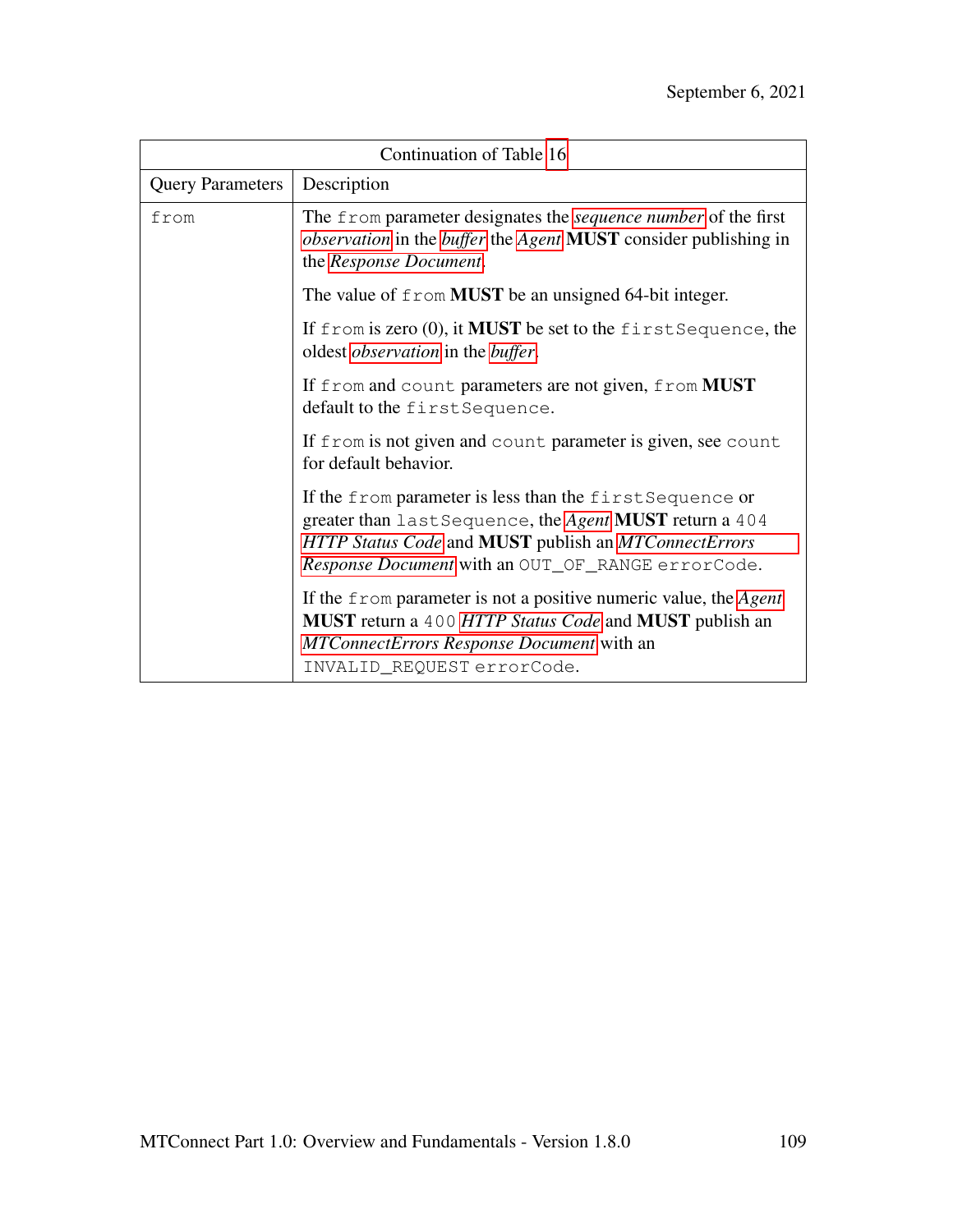|                         | Continuation of Table 16                                                                                                                                                                                                                                                                                                                                                                                                                                          |  |  |
|-------------------------|-------------------------------------------------------------------------------------------------------------------------------------------------------------------------------------------------------------------------------------------------------------------------------------------------------------------------------------------------------------------------------------------------------------------------------------------------------------------|--|--|
| <b>Query Parameters</b> | Description                                                                                                                                                                                                                                                                                                                                                                                                                                                       |  |  |
| interval                | The Agent MUST continuously publish Response Documents<br>when the query parameters include interval using the value as<br>the minimum period between adjacent publications.                                                                                                                                                                                                                                                                                      |  |  |
|                         | The interval value MUST be in milliseconds, and MUST be a<br>positive integer greater than or equal to zero (0).                                                                                                                                                                                                                                                                                                                                                  |  |  |
|                         | The Query MUST NOT specify both interval and from<br>parameters.                                                                                                                                                                                                                                                                                                                                                                                                  |  |  |
|                         | If the value for the interval parameter is zero $(0)$ , the Agent<br><b>MUST</b> publish <i>Response Documents</i> at the fastest rate possible.                                                                                                                                                                                                                                                                                                                  |  |  |
|                         | If the period between the publication of a Response Document and<br>reception of <i>observations</i> exceeds the interval, the Agent<br><b>MUST</b> wait for a maximum of heartbeat milliseconds for<br><i>observations.</i> Upon the arrival of <i>observations</i> , the <i>Agent</i> <b>MUST</b><br>immediately publish a <i>Response Document</i> . When the period<br>equals or exceeds the heartbeat, the Agent MUST publish an<br>empty Response Document. |  |  |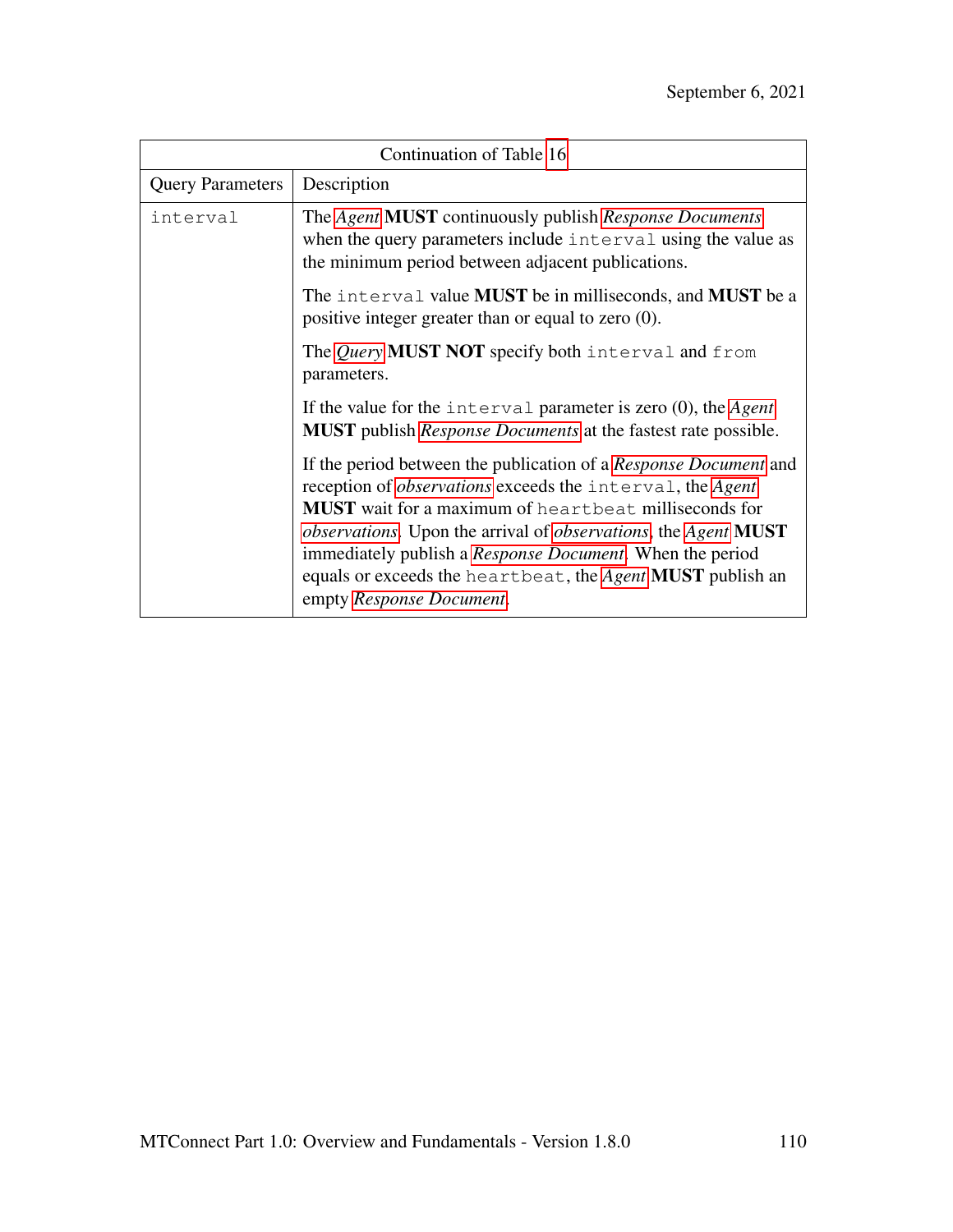| Continuation of Table 16 |                                                                                                                                                                                                                                                                                                                                                             |  |
|--------------------------|-------------------------------------------------------------------------------------------------------------------------------------------------------------------------------------------------------------------------------------------------------------------------------------------------------------------------------------------------------------|--|
| <b>Query Parameters</b>  | Description                                                                                                                                                                                                                                                                                                                                                 |  |
| count                    | The count parameter designates the maximum number of<br><i>observations</i> the Agent <b>MUST</b> publish in the Response Document.                                                                                                                                                                                                                         |  |
|                          | The value of count <b>MUST</b> be a signed integer.                                                                                                                                                                                                                                                                                                         |  |
|                          | The count <b>MUST NOT</b> be zero $(0)$ .                                                                                                                                                                                                                                                                                                                   |  |
|                          | When the count is greater than zero $(0)$ , the from parameter<br>MUST default to the first Sequence. The evaluation of<br>observations starts at from and moves forward accumulating<br>newer <i>observations</i> until the number of <i>observations</i> equals the<br>count or the <i>observation</i> at last Sequence is considered.                    |  |
|                          | When the count is less than zero $(0)$ , the from parameter<br>MUST default to the last Sequence. The evaluation of<br>observations starts at from and moves backward accumulating<br>older <i>observations</i> until the number of <i>observations</i> equals the<br>absolute value of count or the <i>observation</i> at first Sequence<br>is considered. |  |
|                          | count <b>MUST NOT</b> be less than zero $(0)$ when an interval<br>parameter is given.                                                                                                                                                                                                                                                                       |  |
|                          | If count is not provided, it <b>MUST</b> default to 100.                                                                                                                                                                                                                                                                                                    |  |
|                          | If the absolute value of count is greater than the size of the<br>buffer or equal to zero (0), the Agent <b>MUST</b> return a 404 HTTP<br>Status Code and MUST publish an MTConnectErrors Response<br>Document with an OUT_OF_RANGE errorCode.                                                                                                              |  |
|                          | If the count parameter is not a numeric value, the Agent MUST<br>return a 400 HTTP Status Code and MUST publish an<br>MTConnectErrors Response Document with an<br>INVALID_REQUEST errorCode.                                                                                                                                                               |  |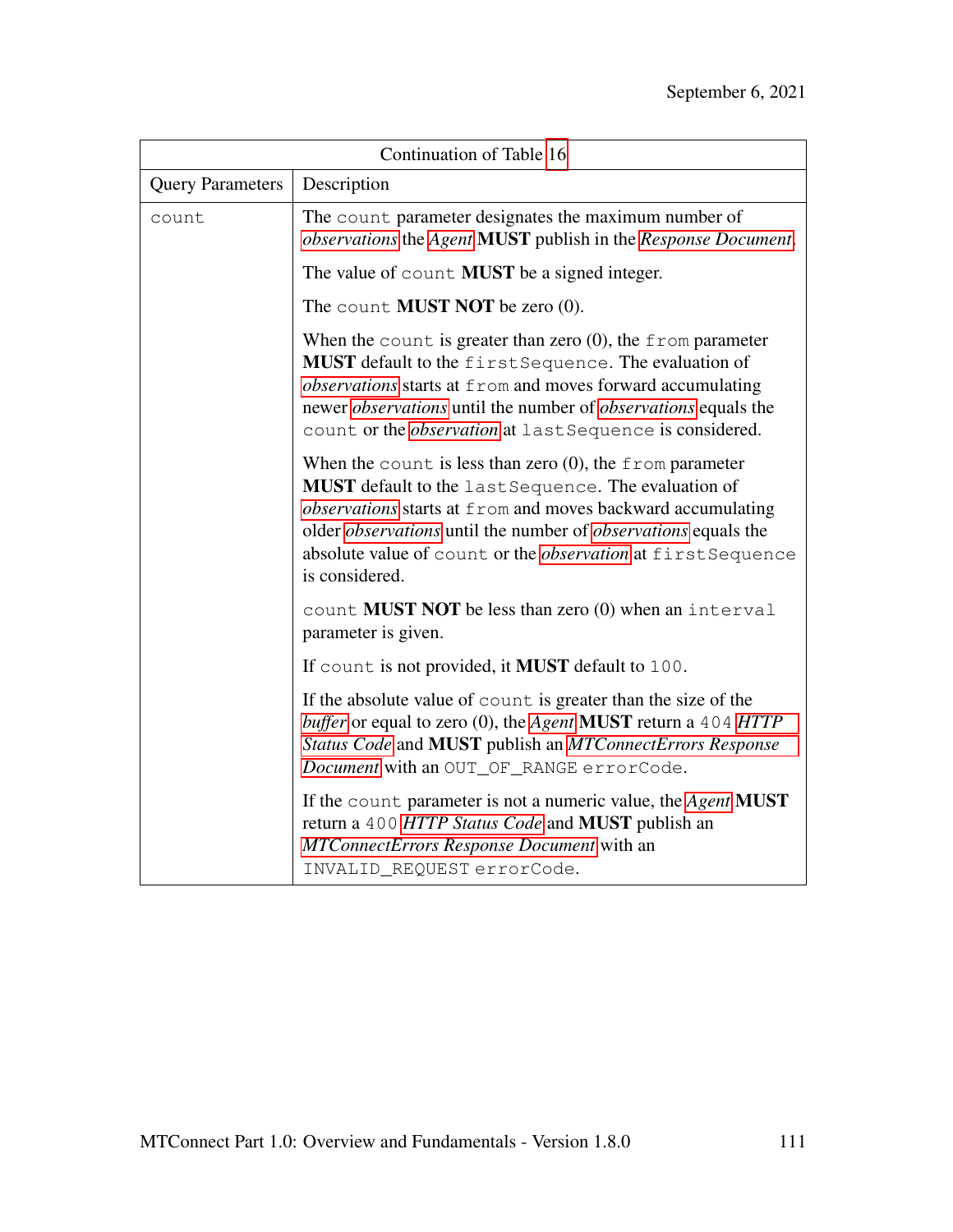| Continuation of Table 16 |                                                                                                                                                                                                                                                                                               |  |
|--------------------------|-----------------------------------------------------------------------------------------------------------------------------------------------------------------------------------------------------------------------------------------------------------------------------------------------|--|
| <b>Query Parameters</b>  | Description                                                                                                                                                                                                                                                                                   |  |
| heartbeat                | Sets the time period for the <i>heartbeat</i> function in an <i>Agent</i> .<br>The value for heartbeat represents the amount of time after a<br>Response Document has been published until a new Response<br><i>Document</i> <b>MUST</b> be published, even when no new data is<br>available. |  |
|                          | The value for heartbeat is defined in milliseconds.<br>If no value is defined for heartbeat, the value <b>SHOULD</b><br>default to 10 seconds.<br>heartbeat <b>MUST</b> only be specified if interval is also specified.                                                                      |  |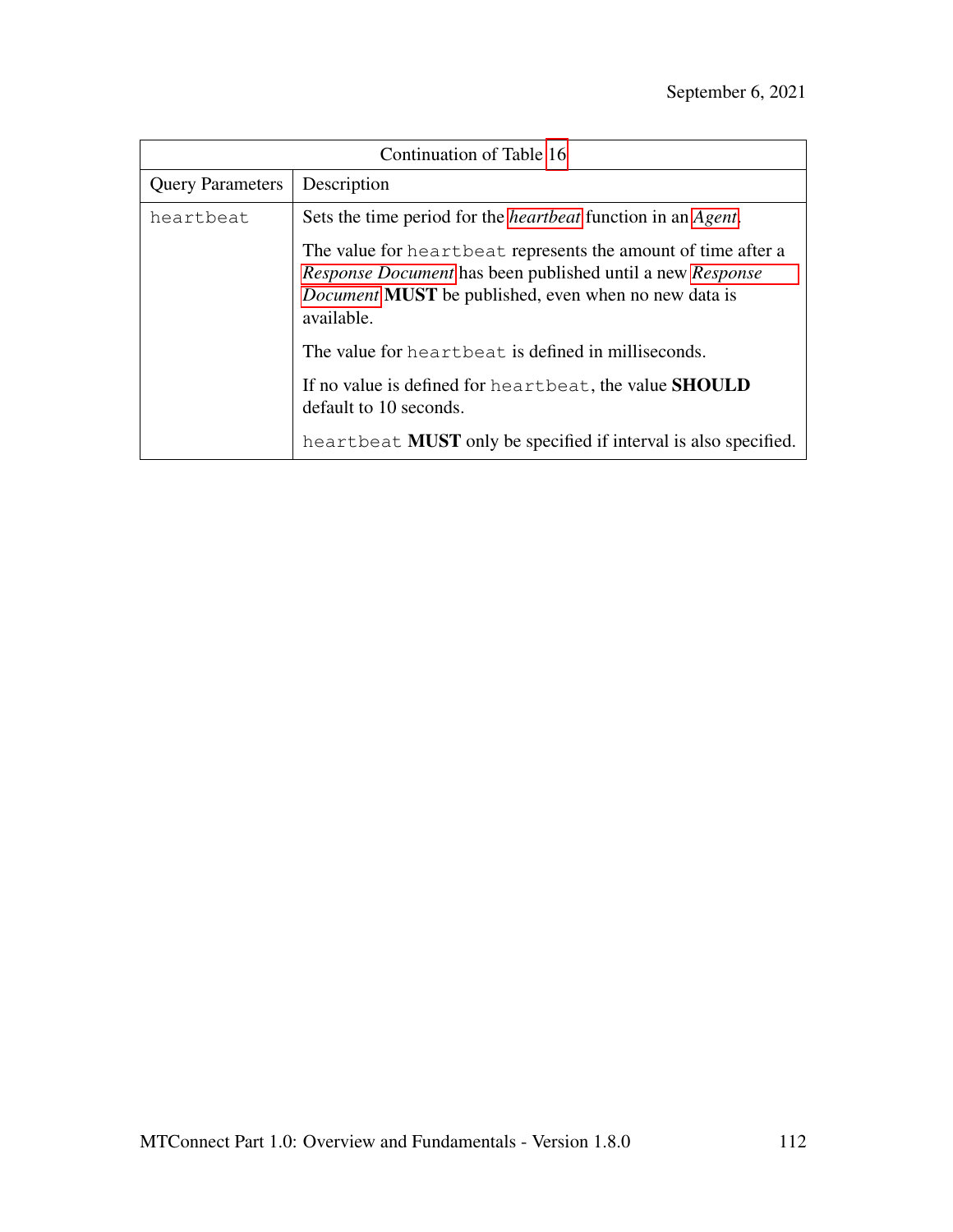|                         | Continuation of Table 16                                                                                                                                                                                                            |
|-------------------------|-------------------------------------------------------------------------------------------------------------------------------------------------------------------------------------------------------------------------------------|
| <b>Query Parameters</b> | Description                                                                                                                                                                                                                         |
| to                      | The to parameter specifies the sequence number of the<br>observation in the buffer that will be the upper bound of the<br>observations in the Response Document.                                                                    |
|                         | • The value of $\pm \circ$ MUST be an unsigned 64-bit integer.                                                                                                                                                                      |
|                         | • The value of $\pm \circ$ <b>MUST</b> be greater than the<br>firstSequence.                                                                                                                                                        |
|                         | • The value of to <b>MUST</b> be less than or equal to the<br>lastSequence.                                                                                                                                                         |
|                         | • The value of $\text{to}$ <b>MUST</b> be greater than $\text{from}$ .                                                                                                                                                              |
|                         | • If to and count are given, the count parameter MUST<br>be greater than zero.                                                                                                                                                      |
|                         | • If to and count are given, the maximum number of<br>observations published in the Response Document MUST<br><b>NOT</b> be greater than the value of count.                                                                        |
|                         | • If $\pm \circ$ is not given, see the $\pm \circ$ parameter for default<br>behavior.                                                                                                                                               |
|                         | • If the to parameter is less than the first Sequence or<br>greater than last Sequence, the Agent MUST return a<br>404 HTTP Status Code and MUST publish an<br>MTConnectErrors Response Document with an<br>OUT_OF_RANGE errorCode. |
|                         | • If the $\pm$ o parameter is not a positive numeric value, the<br>Agent MUST return a 400 HTTP Status Code and MUST<br>publish an MTConnectErrors Response Document with an<br>INVALID_REQUEST errorCode.                          |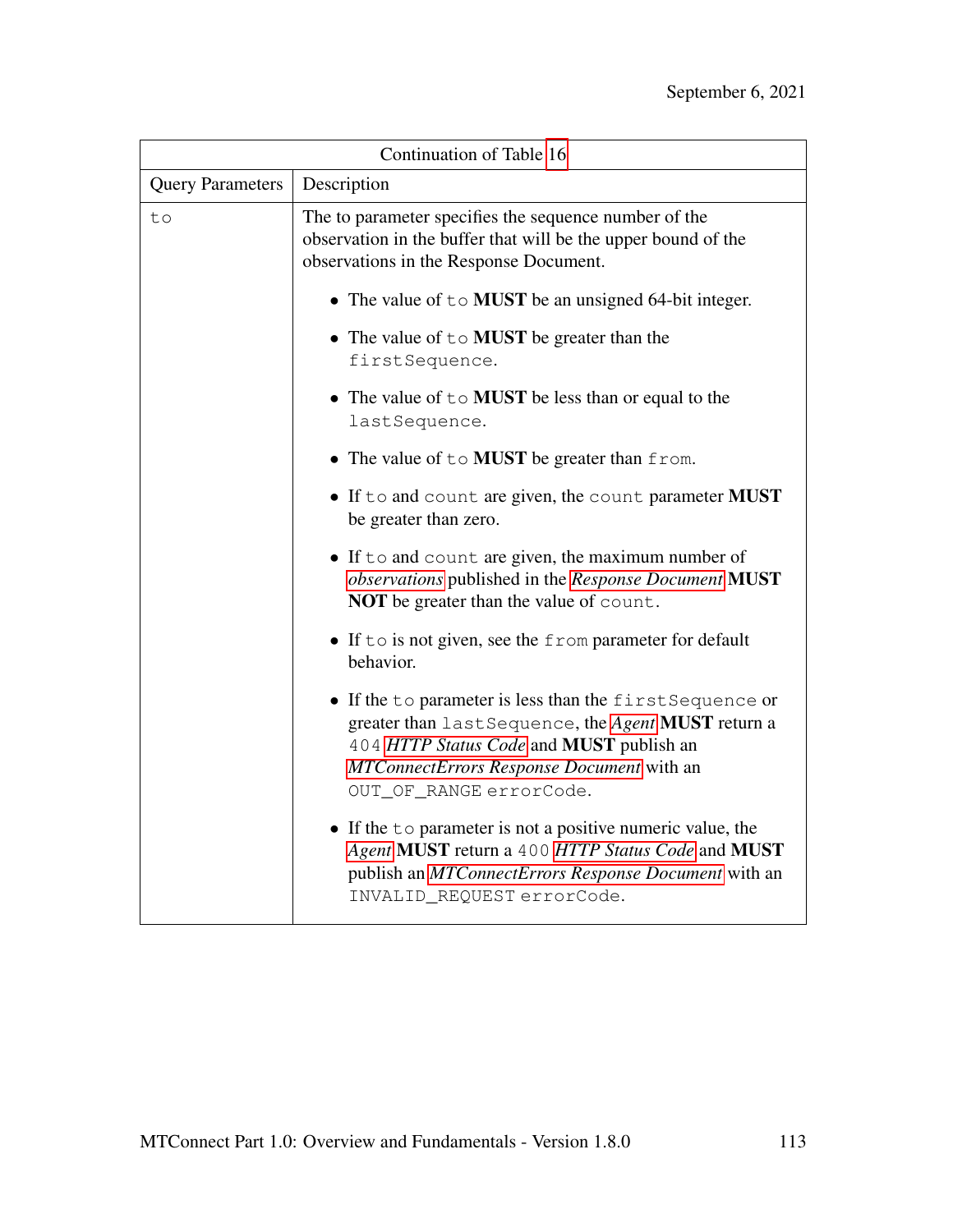| Continuation of Table 16 |                                                                                                                                                                                                                                                                                                                                                                                                                                                                         |  |
|--------------------------|-------------------------------------------------------------------------------------------------------------------------------------------------------------------------------------------------------------------------------------------------------------------------------------------------------------------------------------------------------------------------------------------------------------------------------------------------------------------------|--|
| <b>Query Parameters</b>  | Description                                                                                                                                                                                                                                                                                                                                                                                                                                                             |  |
| $\circ$ (continued)      | • If the $\pm$ o parameter is less than the $\pm$ rom parameter, the<br>Agent MUST return a 400 HTTP Status Code and MUST<br>publish an MTConnectErrors Response Document with an<br>INVALID REQUEST errorCode.<br>• If the to parameter is given and the count parameter is<br>less than zero, the <i>Agent</i> <b>MUST</b> return a 400 HTTP Status<br>Code and <b>MUST</b> publish an <i>MTConnectErrors Response</i><br>Document with an INVALID_REQUEST errorCode. |  |

### 2091 8.3.3.3 Response to a Sample Request

2092 [T](#page-28-0)he *Response* to a *[Sample Request](#page-32-0)* SHOULD be an *[MTConnectStreams Response Docu-](#page-28-0)*2093 *[ment](#page-28-0)* for one or more pieces of equipment designated by the path portion of the *[Request](#page-30-0)*.

2094 The *Response* to a *[Sample Request](#page-32-0)* MUST always provide the most recent information 2095 available to an *[Agent](#page-16-0)* or, when the at parameter is specified, the value of the data at the 2096 given *[sequence number](#page-33-0)*.

 The *[Data Entities](#page-20-1)* provided in the *[MTConnectStreams Response Document](#page-28-0)* will be limited to those specified in the combination of the path segment of the *[Sample Request](#page-32-0)* and the value of the [XPath](#page-16-1) defined for the path attribute provided in the query segment of that 2100 *[Request](#page-30-0)*.

 When the value of from references the value of the next *[sequence number](#page-33-0)* (nextSe- quence) and there are no additional *[Data Entities](#page-20-1)* available in the buffer, the response document will have an empty <Streams/> element in the MTConnectStreams doc- ument to indicate no data is available at the point in time that the *[Agent](#page-16-0)* published the *[Response Document](#page-31-0)*.

### 2106 8.3.3.4 HTTP Status Codes for a Sample Request

<span id="page-120-0"></span>2107 [T](#page-32-0)he following *[HTTP Status Codes](#page-24-1)* MUST be supported as possible responses to a *[Sample](#page-32-0)* 2108 *[Request](#page-32-0)*: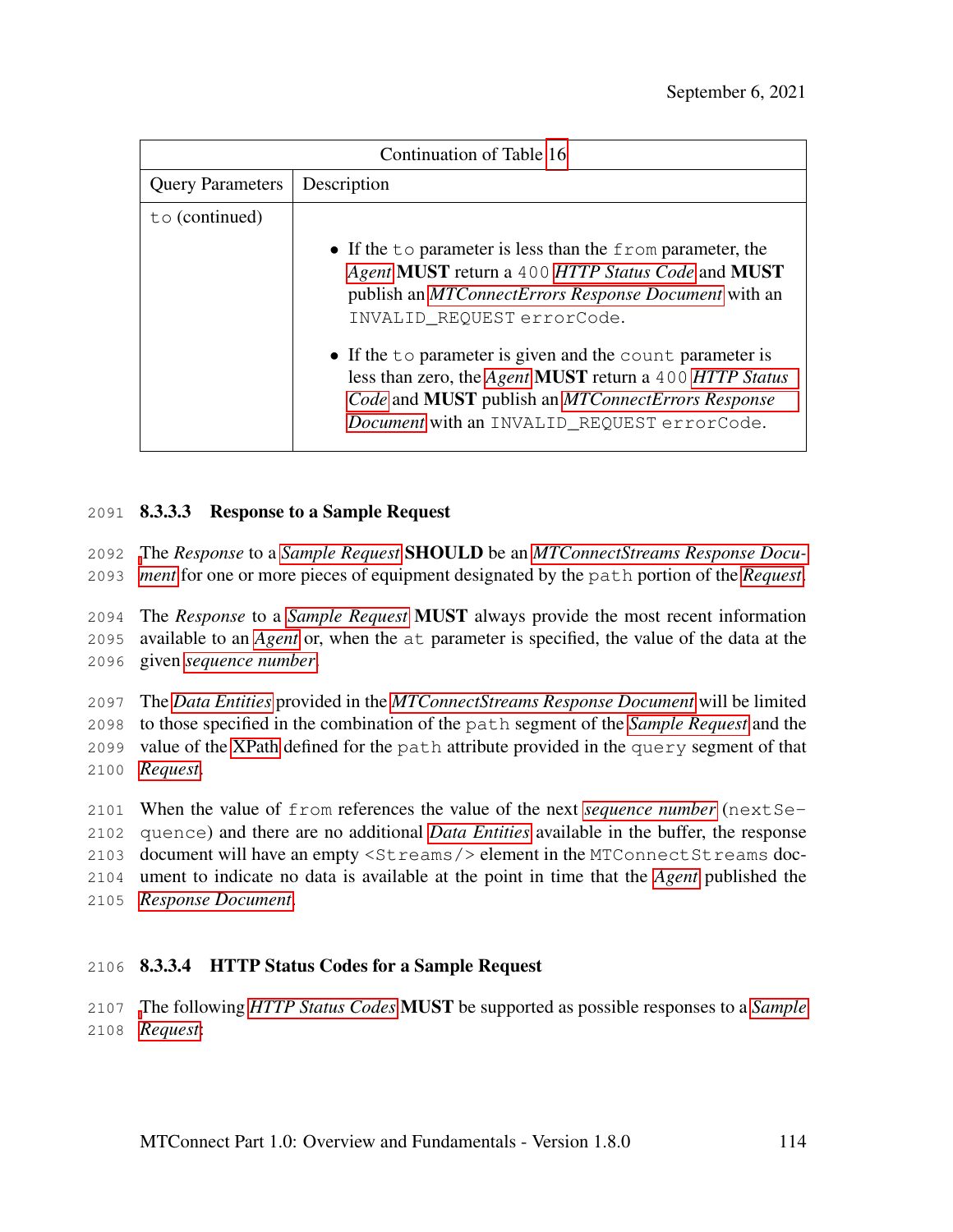| <b>HTTP Status Code</b> | Code Name             | Description                                                                                                                                                                                                                                                                                                                                                                                                                                                                                 |
|-------------------------|-----------------------|---------------------------------------------------------------------------------------------------------------------------------------------------------------------------------------------------------------------------------------------------------------------------------------------------------------------------------------------------------------------------------------------------------------------------------------------------------------------------------------------|
| 200                     | OK                    | The <i>Request</i> was handled successfully.                                                                                                                                                                                                                                                                                                                                                                                                                                                |
| 400                     | <b>Bad Request</b>    | The <i>Request</i> could not be interpreted.                                                                                                                                                                                                                                                                                                                                                                                                                                                |
|                         |                       | The Agent MUST return a 400 HTTP Status<br>Code. Also, the Agent MUST publish an<br><b>MTConnectErrors Response Document that</b><br>identifies either INVALID_URI,<br>INVALID_REQUEST, or INVALID_XPATH<br>as the errorCode.                                                                                                                                                                                                                                                               |
|                         |                       | If the query parameters do not contain a valid<br>value or include an invalid parameter, the<br>Agent MUST return a 400 HTTP Status Code.<br>Also, the <i>Agent</i> <b>MUST</b> publish an<br><b>MTConnectErrors Response Document that</b><br>identifies QUERY_ERROR as the<br>errorCode.                                                                                                                                                                                                  |
| 404                     | Not Found             | The <i>Request</i> could not be interpreted.                                                                                                                                                                                                                                                                                                                                                                                                                                                |
|                         |                       | The Agent MUST return a 404 HTTP Status<br>Code. Also, the Agent <b>MUST</b> publish an<br><b>MTConnectErrors Response Document that</b><br>identifies NO_DEVICE as the errorCode.<br>If the value of the at parameter was greater<br>than the last Sequence or is less than the<br>firstSequence, the Agent MUST return a<br>404 HTTP Status Code. Also, the Agent<br><b>MUST</b> publish an <i>MTConnectErrors Response</i><br>Document that identifies OUT_OF_RANGE as<br>the errorCode. |
| 405                     | Method Not<br>Allowed | A method other than GET was specified in the<br><i>Request</i> or the piece of equipment specified in<br>the <i>Request</i> could not be found.                                                                                                                                                                                                                                                                                                                                             |
|                         |                       | The Agent MUST return a 405 HTTP Status<br>Code. Also, the Agent <b>MUST</b> publish an<br>MTConnectErrors Response Document that<br>identifies UNSUPPORTED as the<br>errorCode.                                                                                                                                                                                                                                                                                                            |

Table 17: HTTP Status Codes for a Sample Request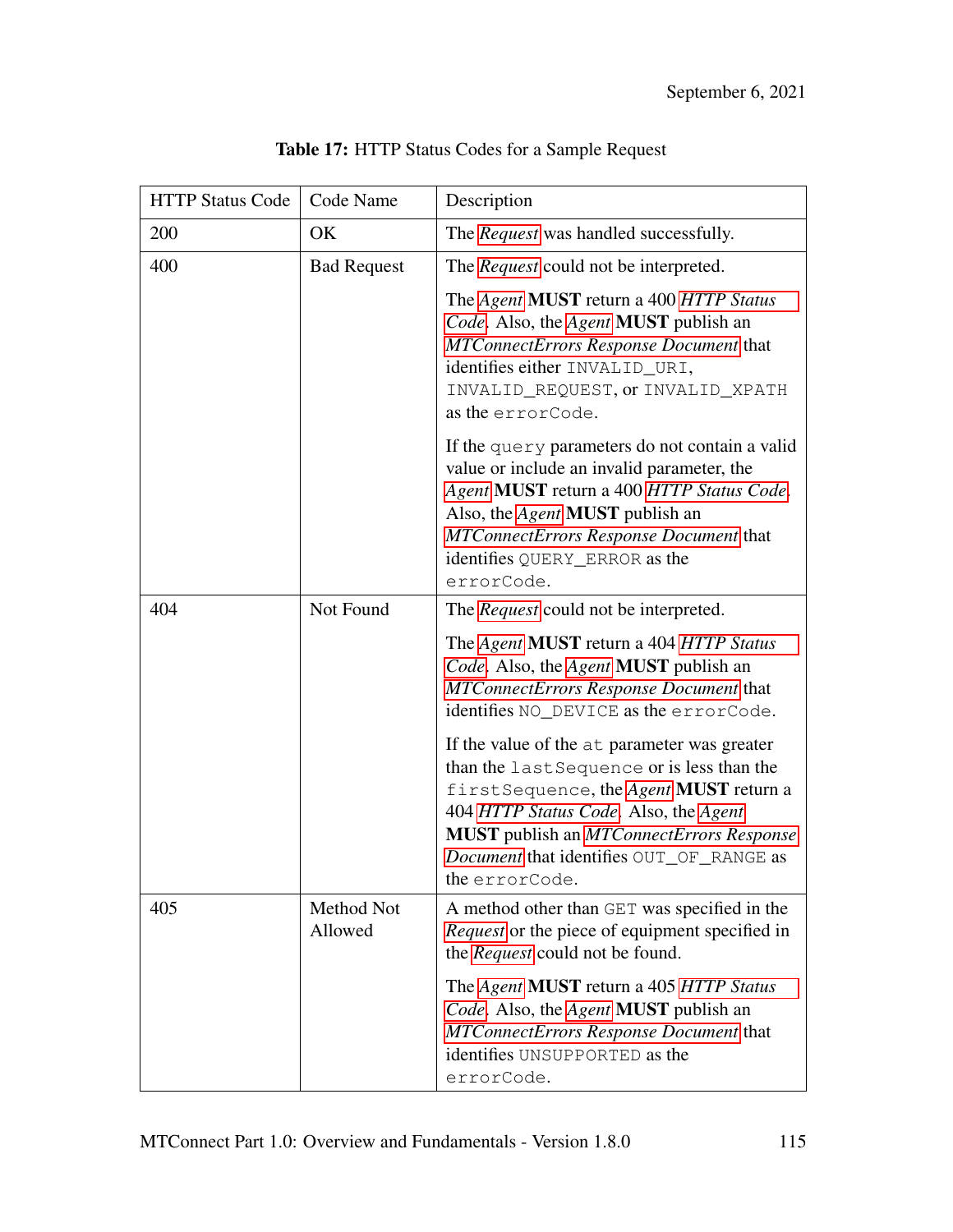| Continuation of Table 17 |                                              |                                                                                                                                                                                                                                                                                        |
|--------------------------|----------------------------------------------|----------------------------------------------------------------------------------------------------------------------------------------------------------------------------------------------------------------------------------------------------------------------------------------|
| <b>HTTP Status Code</b>  | Code Name                                    | Description                                                                                                                                                                                                                                                                            |
| 406                      | Not Acceptable                               | The HTTP Accept Header in the Request was<br>not one of the supported representations.                                                                                                                                                                                                 |
|                          |                                              | The Agent <b>MUST</b> return a 406 HTTP Status<br>Code. Also, the Agent <b>MUST</b> publish an<br><b>MTConnectErrors Response Document that</b><br>identifies UNSUPPORTED as the<br>errorCode.                                                                                         |
| 431                      | Request<br><b>Header Fields</b><br>Too Large | The fields in the <i>HTTP Request</i> exceed the<br>limit of the implementation of the <i>Agent</i> .<br>The Agent MUST return a 431 HTTP Status<br>Code. Also, the Agent MUST publish an<br>MTConnectErrors Response Document that<br>identifies INVALID_REQUEST as the<br>errorCode. |
| 500                      | <b>Internal Server</b><br>Error              | There was an unexpected error in the <i>Agent</i><br>while responding to a Request.<br>The Agent MUST return a 500 HTTP Status<br>Code. Also, the Agent <b>MUST</b> publish an<br>MTConnectErrors Response Document that<br>identifies INTERNAL_ERROR as the<br>errorCode.             |

# **<sup>2109</sup>** 8.3.4 Asset Request Implemented Using HTTP

2110 An *[Agent](#page-16-0)* responds to an *Asset Request* with an *[MTConnectAssets Response Document](#page-27-0)*

2111 that contains information for *[MTConnect Assets](#page-26-2)* from the *[Agent](#page-16-0)*, subject to any filtering

- 2112 defined in the *[Request](#page-30-0)*.
- 2113 There are multiple forms to the *Asset Request*:
- 2114 The first form is given without a specific path portion (name or uuid). In re-2115 sponse to this *[Request](#page-30-0)*, the *[Agent](#page-16-0)* returns an *[MTConnectAssets Response Document](#page-27-0)* 2116 that contains information for all *[Asset Document](#page-17-0)* represented in the *[Agent](#page-16-0)*.
- 2117 1. http://<authority>/assets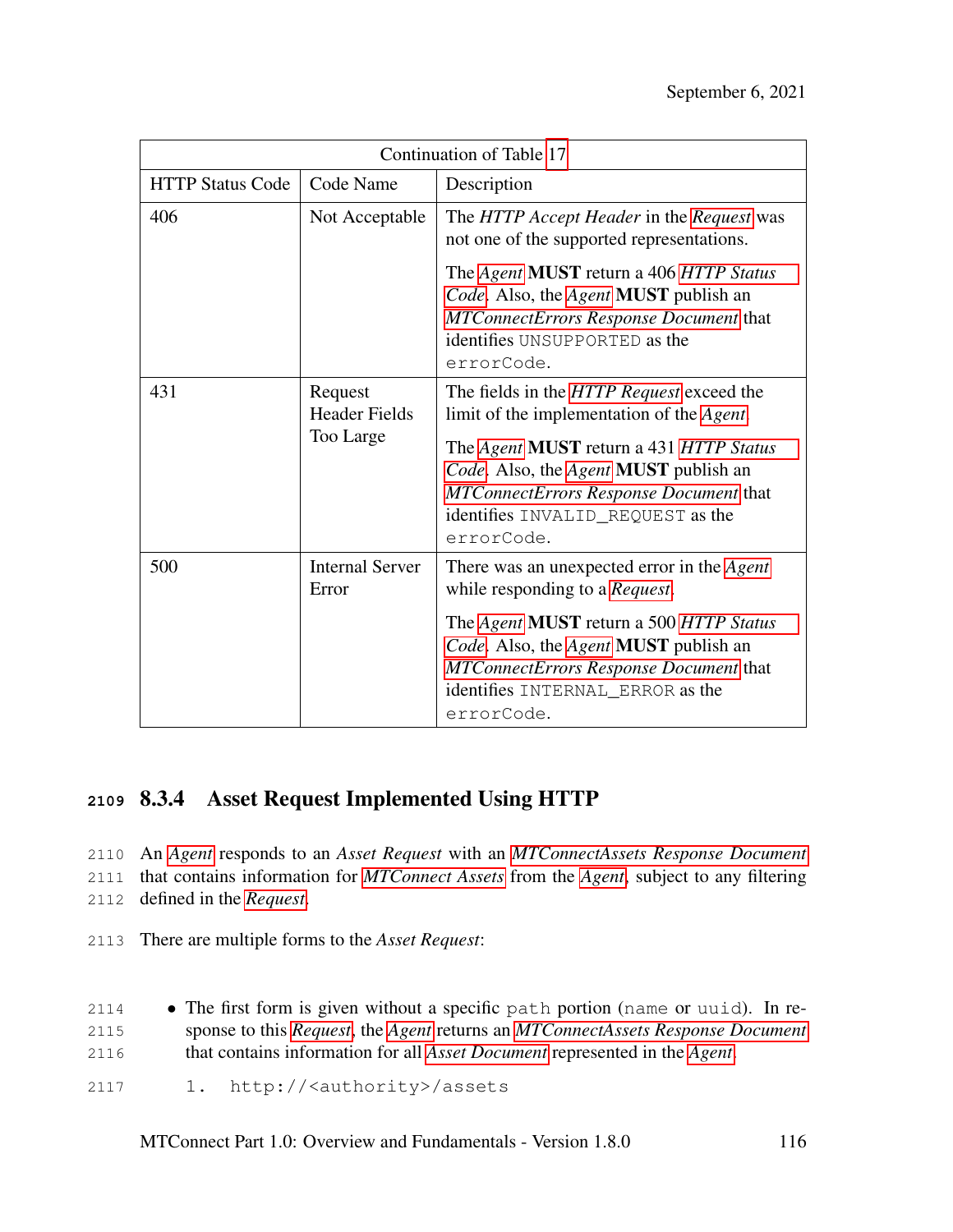- 2118 The second form includes a specific path portion that defines the identity  $(as -)$  set\_id) for one or more specific *[Asset Documents](#page-17-0)*. In response to this *[Request](#page-30-0)*, the *[Agent](#page-16-0)* returns an*[MTConnectAssets Response Document](#page-27-0)* that contains informa- tion for the specific Assets represented in the *[Agent](#page-16-0)* and defined by each of the asset\_id values provided in the *[Request](#page-30-0)*. Each asset\_id is separated by a ";". 2123 1. http://<authority>/asset/asset\_id;asset\_id;asset\_id.... Note: An *[HTTP Request Line](#page-24-0)* may include combinations of path and query to
- achieve the desired set of *[Asset Documents](#page-17-0)* to be included in a specific *[MT-](#page-27-0)[ConnectAssets Response Document](#page-27-0)*.

#### 8.3.4.1 Path Portion of the HTTP Request Line for an Asset Request

 The following segments of path MUST be supported in the *[HTTP Request Line](#page-24-0)* for an *Asset Request*:

| Path Segments   Description |                                                                                                 |
|-----------------------------|-------------------------------------------------------------------------------------------------|
| <request></request>         | asset or assets <b>MUST</b> be provided.                                                        |
| asset_id                    | Identifies the id attribute of an <i>MTConnect Asset</i> to be provided by<br>an <i>Agent</i> . |

Table 18: Path of the HTTP Request Line for an Asset Request

#### 8.3.4.2 Query Portion of the HTTP Request Line for an Asset Request

 A *[Query](#page-30-1)* may be used to more precisely define the specific information to be included in a *[Response Document](#page-31-0)*. Multiple parameters may be used in a *[Query](#page-30-1)* to further refine the information to be included. When multiple parameters are provided, each parameter is separated by an & character and each parameter appears only once in the *[Query](#page-30-1)*. The parameters within the *[Query](#page-30-1)* may appear in any sequence.

 The following query parameters MUST be supported in an *[HTTP Request Line](#page-24-0)* for an *Asset Request*: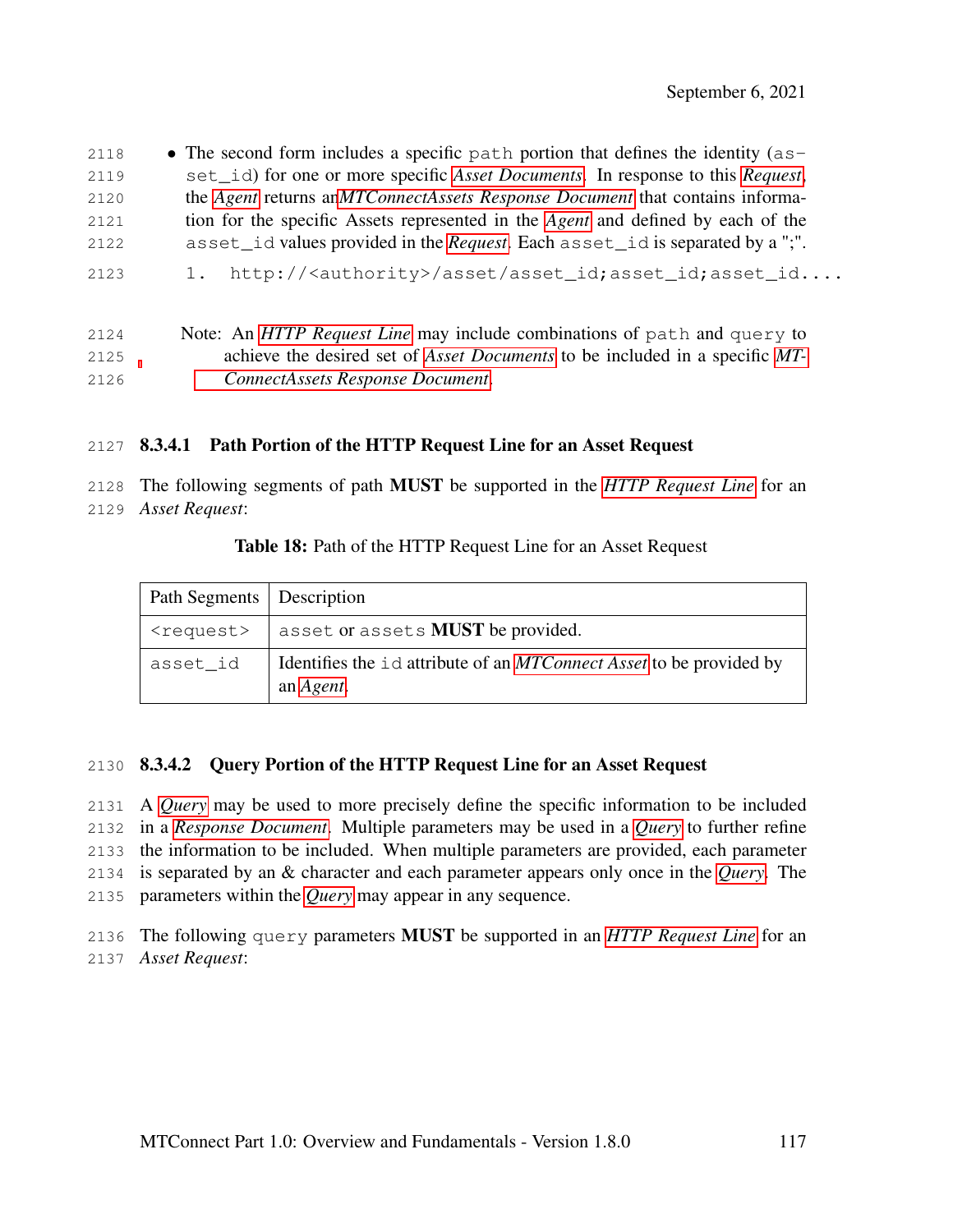| <b>Query Parameters</b> | Description                                                                                                                                                                                                                                                                                                                                                                                           |
|-------------------------|-------------------------------------------------------------------------------------------------------------------------------------------------------------------------------------------------------------------------------------------------------------------------------------------------------------------------------------------------------------------------------------------------------|
| type                    | Defines the type of <i>MTConnect Asset</i> to be returned in the<br><b>MTConnectAssets Response Document.</b>                                                                                                                                                                                                                                                                                         |
|                         | The type for an <i>Asset</i> is the term used in the <i>Asset Information</i><br>Model to describe different types of Assets. It is the term that is<br>substituted for the Asset container and describes the<br>highest-level element in the Asset hierarchy. See MTConnect<br>Standard: Part 4.0 - Assets Information Model, Section 3.2.3 for<br>more information on the type of an <i>Asset</i> . |
| removed                 | Assets can have an attribute that indicates whether the Asset has<br>been removed from a piece of equipment.                                                                                                                                                                                                                                                                                          |
|                         | The valid values for removed are true or false.                                                                                                                                                                                                                                                                                                                                                       |
|                         | If the value of the removed parameter in the query is true,<br>then Asset Documents for Assets that have been marked as<br>removed from a piece of equipment will be included in the<br>Response Document.                                                                                                                                                                                            |
|                         | If the value of the removed parameter in the query is false,<br>then Asset Documents for Assets that have been marked as<br>removed from a piece of equipment will not be included in the<br>Response Document.                                                                                                                                                                                       |
|                         | If removed is not defined in a query, the default value for<br>removed <b>MUST</b> be determined to be false.                                                                                                                                                                                                                                                                                         |
| count                   | Defines the maximum number of <i>Asset Documents</i> to return in an<br><b>MTConnectAssets Response Document.</b>                                                                                                                                                                                                                                                                                     |
|                         | If count is not defined in the query, the default vale for count<br><b>MUST</b> be determined to be 100.                                                                                                                                                                                                                                                                                              |

Table 19: Query Parameters of the HTTP Request Line for an Asset Request

### 2138 8.3.4.3 Response to an Asset Request

2139 The *Response* to an *Asset Request* SHOULD be an *[MTConnectAssets Response Document](#page-27-0)*

2140 containing information for one or more *[Asset Documents](#page-17-0)* designated by the *[Request](#page-30-0)*. The

2141 *Response* to an *Asset Request* MUST always provide the most recent information available

2142 to an *[Agent](#page-16-0)*.

2143 The *[Asset Documents](#page-17-0)* provided in the *[MTConnectAssets Response Document](#page-27-0)* will be lim-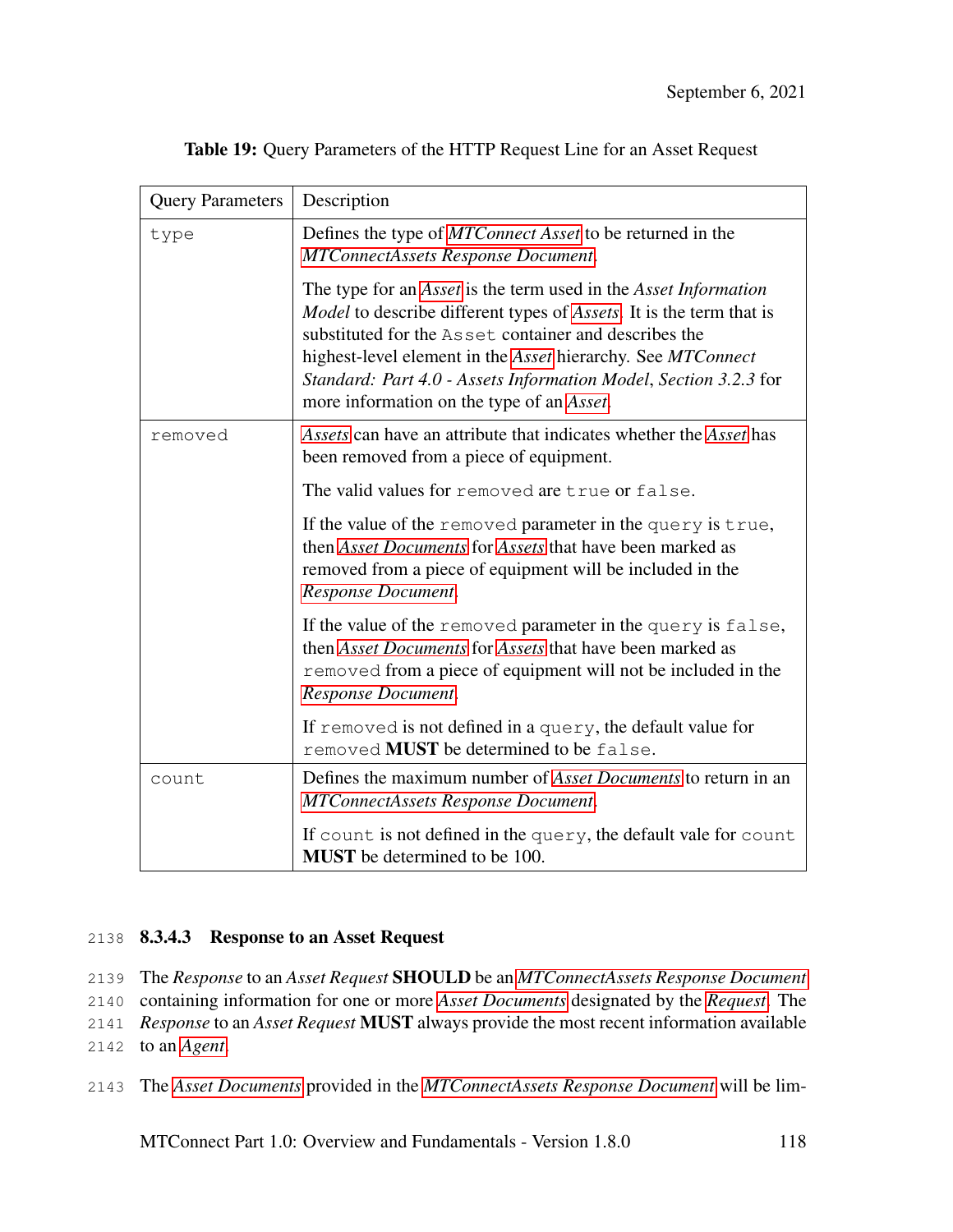- 2144 ited to those specified in the combination of the path segment of the *Asset Request* and 2145 the parameters provided in the query segment of that *[Request](#page-30-0)*.
- 2146 If the removed query parameter is not provided with a value of true, *[Asset Documents](#page-17-0)*
- 2147 for *[Assets](#page-17-1)* that have been marked as removed will not be provided in the response.

#### 2148 8.3.4.4 HTTP Status Codes for a Asset Request

2149 The following *[HTTP Status Codes](#page-24-1)* MUST be supported as possible responses to an *Asset* 2150 *Request*:

<span id="page-125-0"></span>

| <b>HTTP Status Code</b> | Code Name          | Description                                                                                                                                                                                                                                                            |
|-------------------------|--------------------|------------------------------------------------------------------------------------------------------------------------------------------------------------------------------------------------------------------------------------------------------------------------|
| 200                     | <b>OK</b>          | The <i>Request</i> was handled successfully.                                                                                                                                                                                                                           |
| 400                     | <b>Bad Request</b> | The <i>Request</i> could not be interpreted.                                                                                                                                                                                                                           |
|                         |                    | The Agent <b>MUST</b> return a 400 HTTP Status<br>Code. Also, the Agent MUST publish an<br><b>MTConnectErrors Response Document that</b><br>identifies either INVALID_URI or<br>INVALID_REQUEST as the errorCode.<br>If the query parameters do not contain a valid    |
|                         |                    | value or include an invalid parameter, the<br>Agent MUST return a 400 HTTP Status Code.<br>Also, the <i>Agent</i> <b>MUST</b> publish an<br><b>MTConnectErrors Response Document that</b><br>identifies QUERY_ERROR as the<br>errorCode.                               |
| 404                     | Not Found          | The <i>Request</i> could not be interpreted.<br>The Agent <b>MUST</b> return a 404 HTTP Status<br>Code. Also, the <i>Agent</i> <b>MUST</b> publish an<br><b>MTConnectErrors Response Document that</b><br>identifies NO_DEVICE or<br>ASSET_NOT_FOUND as the errorCode. |

#### Table 20: HTTP Status Codes for an Asset Request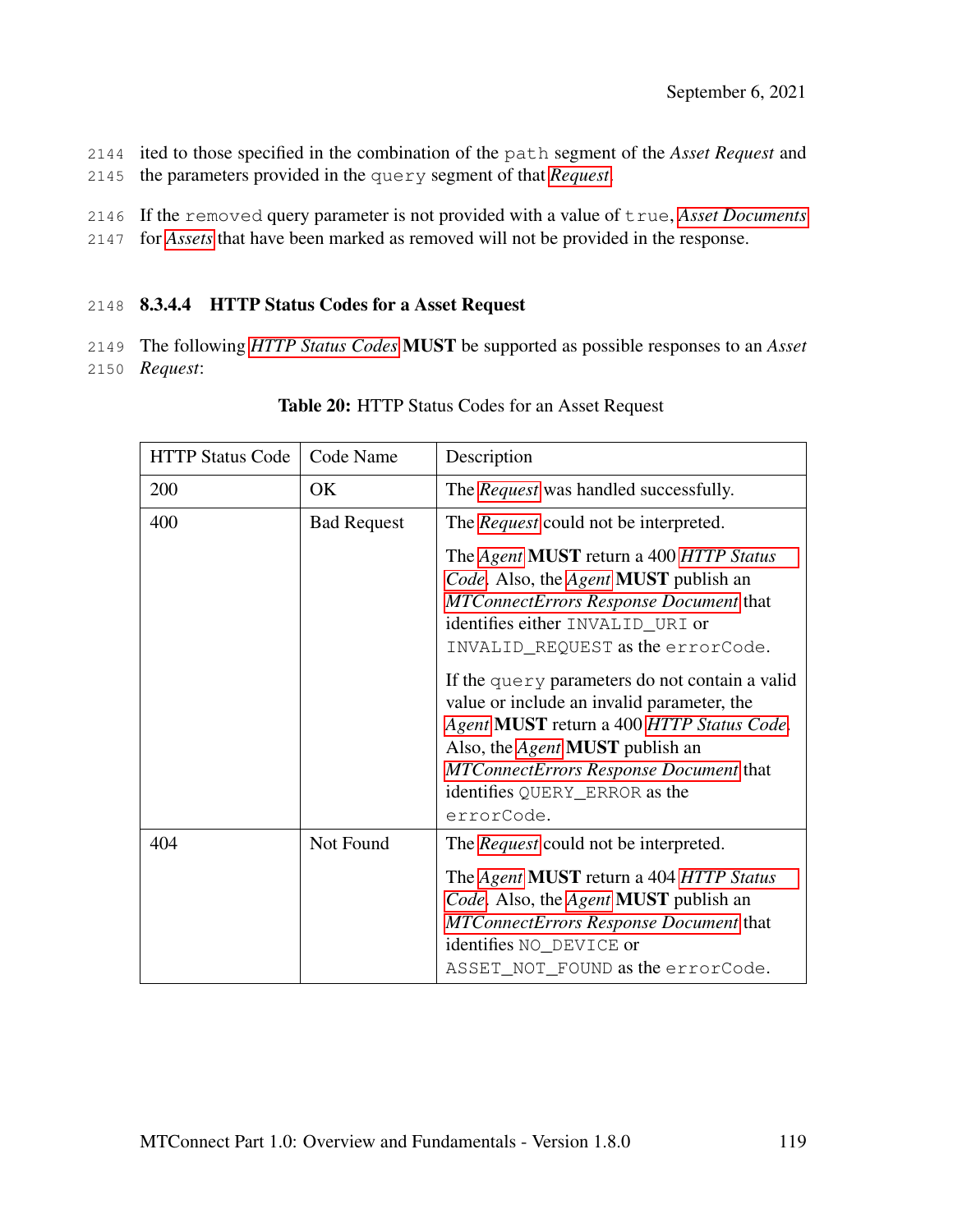| Continuation of Table 20 |                                 |                                                                                                                                                                               |  |
|--------------------------|---------------------------------|-------------------------------------------------------------------------------------------------------------------------------------------------------------------------------|--|
| <b>HTTP Status Code</b>  | Code Name                       | Description                                                                                                                                                                   |  |
| 405                      | Method Not<br>Allowed           | A method other than GET was specified in the<br><i>Request</i> or the piece of equipment specified in<br>the Request could not be found.                                      |  |
|                          |                                 | The Agent MUST return a 405 HTTP Status<br>Code. Also, the Agent MUST publish an<br>MTConnectErrors Response Document that<br>identifies UNSUPPORTED as the<br>errorCode.     |  |
| 406                      | Not Acceptable                  | The HTTP Accept Header in the Request was<br>not one of the supported representations.                                                                                        |  |
|                          |                                 | The Agent MUST return a 406 HTTP Status<br>Code. Also, the Agent MUST publish an<br>MTConnectErrors Response Document that<br>identifies UNSUPPORTED as the<br>errorCode.     |  |
| 431                      | Request<br><b>Header Fields</b> | The fields in the HTTP Request exceed the<br>limit of the implementation of the Agent.                                                                                        |  |
|                          | Too Large                       | The Agent MUST return a 431 HTTP Status<br>Code. Also, the Agent MUST publish an<br>MTConnectErrors Response Document that<br>identifies INVALID_REQUEST as the<br>errorCode. |  |
| 500                      | <b>Internal Server</b><br>Error | There was an unexpected error in the <i>Agent</i><br>while responding to a Request.                                                                                           |  |
|                          |                                 | The Agent MUST return a 500 HTTP Status<br>Code. Also, the Agent MUST publish an<br>MTConnectErrors Response Document that<br>identifies INTERNAL_ERROR as the<br>errorCode.  |  |

# **<sup>2151</sup>** 8.3.5 HTTP Errors

2152 When an *[Agent](#page-16-0)* receives an *[HTTP Request](#page-24-2)* that is incorrectly formatted or is not supported

2153 by the *[Agent](#page-16-0)*, the *[Agent](#page-16-0)* MUST publish an *[HTTP Error Message](#page-23-1)* which includes a specific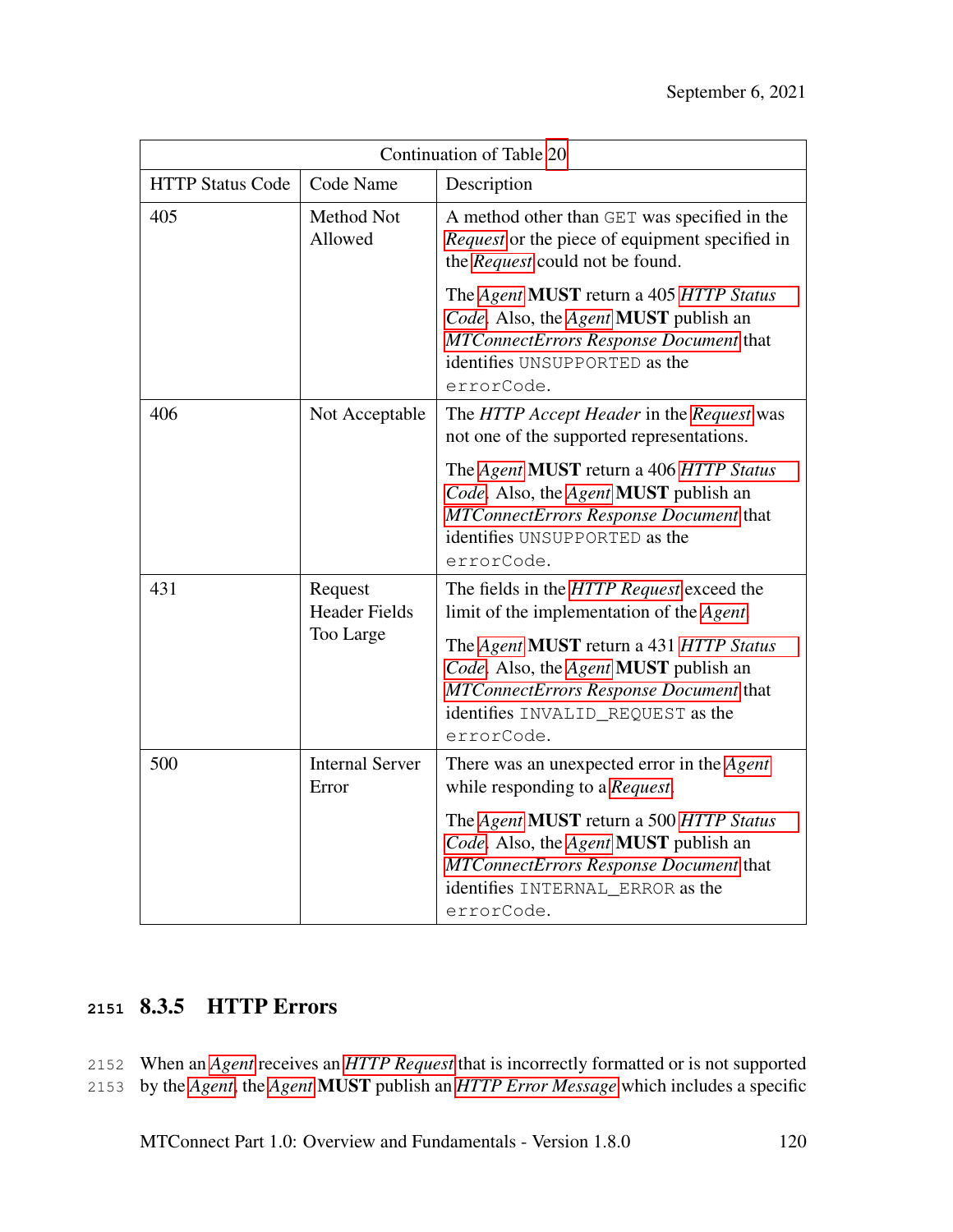status code from the tables above indicating that the *[Request](#page-30-0)* could not be handled by the *[Agent](#page-16-0)*.

 Also, if the *[Agent](#page-16-0)* experiences an internal error and is unable to provide the requested *[Response Document](#page-31-0)*, it MUST publish an *[HTTP Error Message](#page-23-1)* that includes a specific status code from the table above.

When an *[Agent](#page-16-0)* encounters an error in interpreting or responding to an *[HTTP Request](#page-24-2)*,

the *[Agent](#page-16-0)* MUST also publish an *[MTConnectErrors Response Document](#page-28-1)* that provides

additional details about the error. See *Section [9](#page-129-0) - [Error Information Model](#page-129-0)* for details on

the *[MTConnectErrors Response Document](#page-28-1)*.

### 8.3.6 Streaming Data

HTTP *[Data Streaming](#page-21-1)* is a method for a server to provide a continuous stream of informa-

tion in response to a single *[Request](#page-30-0)* from a client software application. *[Data Streaming](#page-21-1)* is

a version of a *[Publish/Subscribe](#page-29-0)* method of communications.

 When an *[HTTP Request](#page-24-2)* includes an interval <query> parameter, an *[Agent](#page-16-0)* MUST provide data with a minimum delay between the end of one data transmission and the beginning of the next data transmission defined by the value (in milliseconds) provided for interval parameter. A value of zero (0) for the interval parameter indicates that the *[Agent](#page-16-0)* should deliver data at the highest rate possible.

 The format of the response MUST use a MIME encoded message with each section sep- [a](#page-28-0)rated by a MIME boundary. Each section MUST contain an entire *[MTConnectStreams](#page-28-0) [Response Document](#page-28-0)*.

 If there are no available *[Data Entities](#page-20-1)* to be published after the interval time has elapsed, an *[Agent](#page-16-0)* MUST wait until additional information is available to be published. If no new no new information is available to be published within the time defined by the heartbeat parameter, the *[Agent](#page-16-0)* MUST then send a new section to ensure the receiver that the *[Agent](#page-16-0)* is functioning correctly. In this case, the content of the MTConnect-

- Streams document MUST be empty since no data is available.
- For more information on MIME see IETF RFC 1521 and RFC 822.
- An example of the format for a *[HTTP Request](#page-24-2)* that includes an interval parameter is:

### Example 8: Example for HTTP Request with interval parameter

1 http://localhost:5000/sample?interval=1000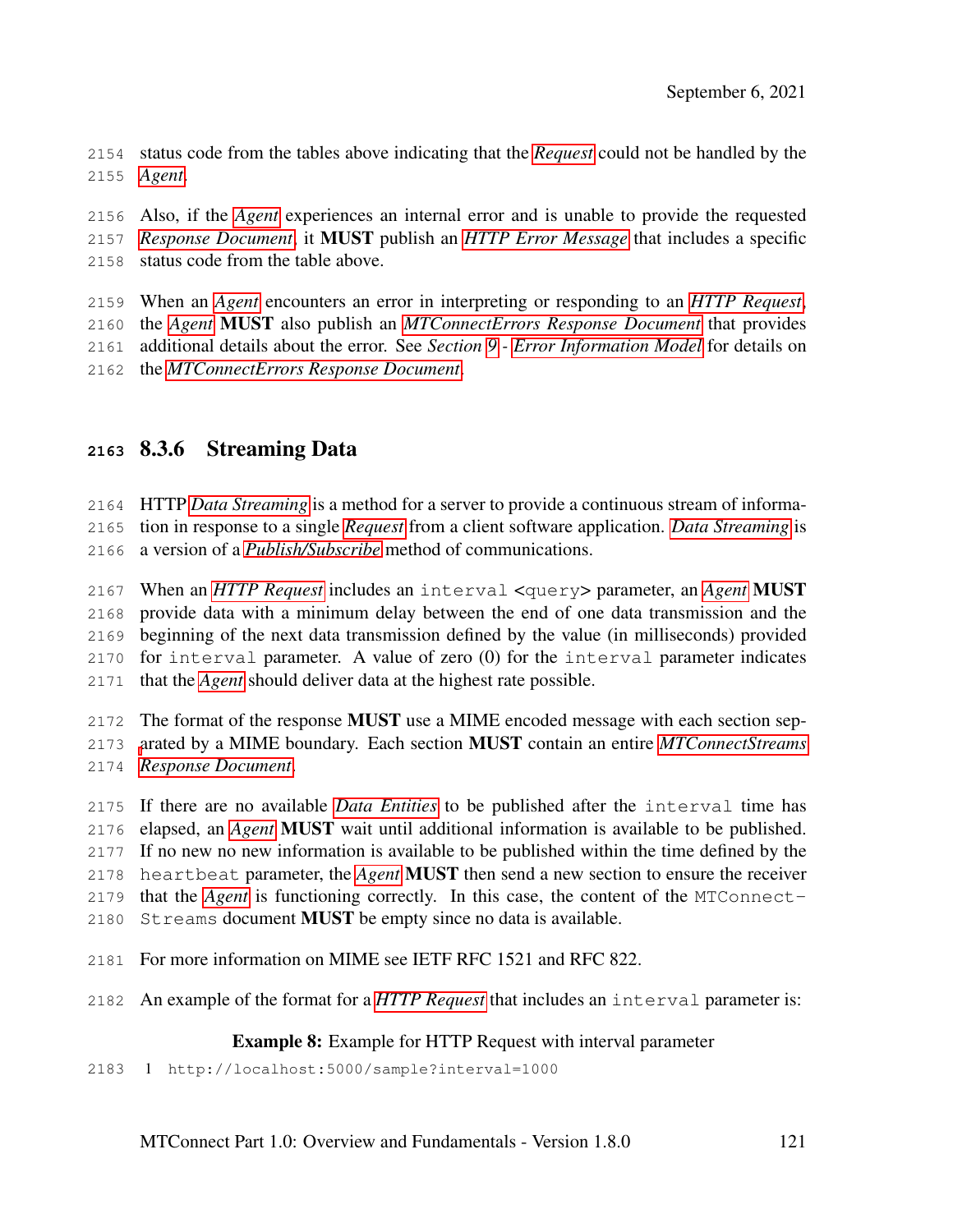<span id="page-128-0"></span>HTTP Response Header:

#### Example 9: HTTP Response header

|  | 2185 1 HTTP/1.1 200 OK                                    |
|--|-----------------------------------------------------------|
|  | 2186 2 Connection: close                                  |
|  | 2187 3 Date: Sat, 13 Mar 2010 08:33:37 UTC                |
|  | 2188 4 Status: 200 OK                                     |
|  | 2189 5 Content-Disposition: inline                        |
|  | $2190$ 6 X-Runtime: 144ms                                 |
|  | 2191 7 Content-Type: multipart/x-mixed-replace; boundary= |
|  | 2192 8 a8e12eced4fb871ac096a99bf9728425                   |
|  | 2193 9 Transfer-Encoding: chunked                         |

- Lines 1-9 in *Example [9](#page-128-0)* represent a standard header for a MIME multipart/x-mixed-
- replace message. The boundary is a separator for each section of the stream. Lines 7-8 indicate this is a multipart MIME message and the boundary between sections.
- 2197 With streaming protocols, the Content-length **MUST** be omitted and  $\text{Transformer}$
- 2198 Encoding **MUST** be set to chunked (line 9). See IETF RFC 7230 for a full description
- of the HTTP protocol and chunked encoding.

#### Example 10: HTTP Response header 2

```
2200 10 --a8e12eced4fb871ac096a99bf9728425
2201 11 Content-type: text/xml
2202 12 Content-length: 887
2203 13
2204 14 <?xml version="1.0" ecoding="UTF-8"?>
2205 15 <MTConnectStreams ...>...
```
2206 Each section of the document begins with a boundary preceded by two hyphens  $(-)$ . The Content-type and Content-length MIME header fields MUST be provided for 2208 each section and **MUST** be followed by  $\langle CR \rangle \langle LR \rangle \langle LR \rangle$  (ASCII code for  $\langle CR \rangle$  is 2209 13 and  $\langle$ LF $>$  is 10) before the [XML](#page-15-0) document. The header and the  $\langle$ CR $>$  $\langle$ LF $>$  $\langle$ CR $>$  $\langle$ LF $>$ MUST NOT be included in the computation of the content length.

 An *[Agent](#page-16-0)* MUST continue to stream results until the client closes the connection. The *[Agent](#page-16-0)* MUST NOT stop the streaming for any other reason other than the *[Agent](#page-16-0)* process shutting down or the client application becoming unresponsive and not receiving data (as indicated by not consuming data and the write operation blocking).

#### 8.3.6.1 Heartbeat

 When *[Streaming Data](#page-34-0)* is requested from a *[Sample Request](#page-32-0)*, an *[Agent](#page-16-0)* MUST support a *[heartbeat](#page-23-0)* to indicate to a client application that the HTTP connection is still viable during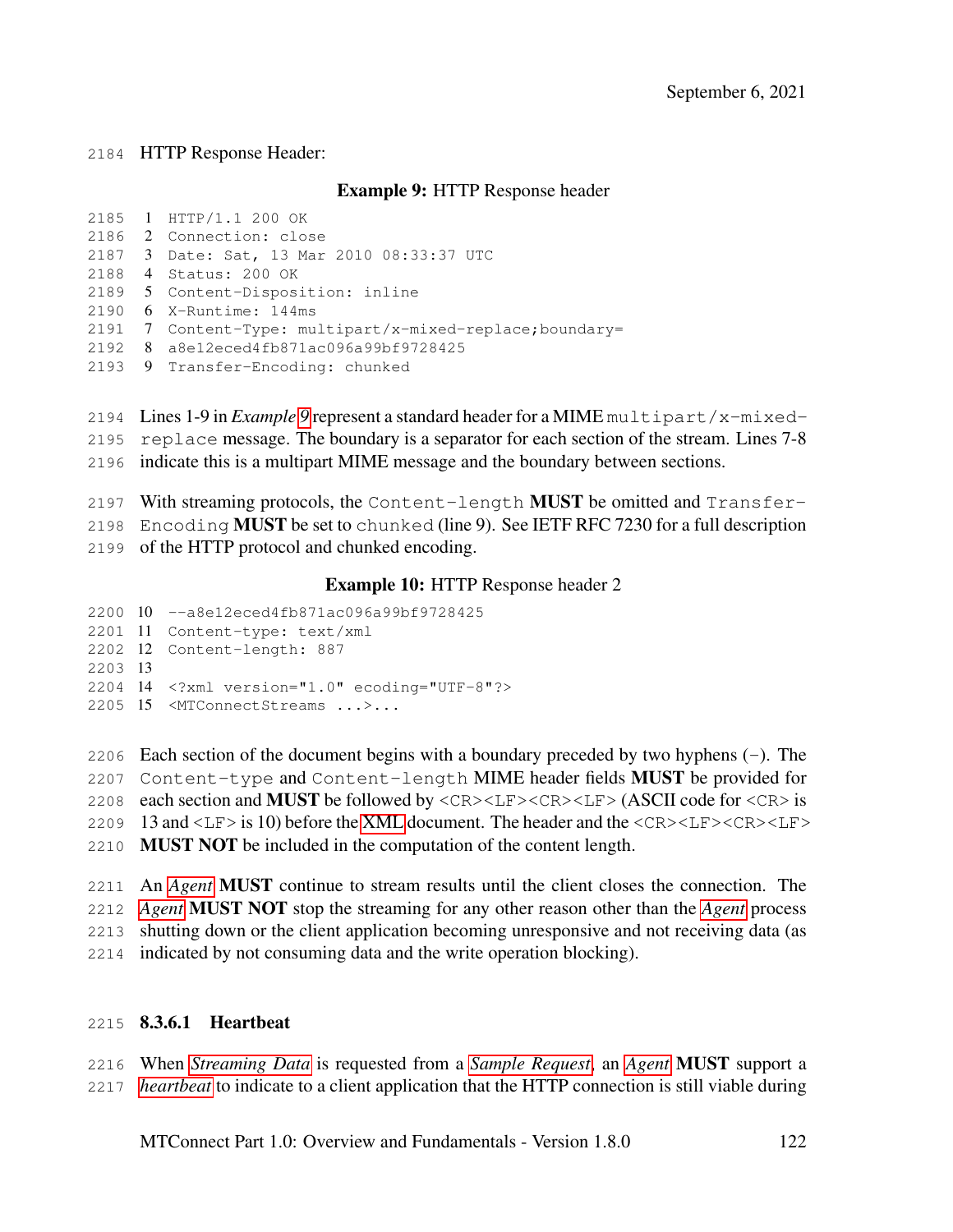times when there is no new data available to be published. The *[heartbeat](#page-23-0)* is indicated by

an *[Agent](#page-16-0)* by sending an MTConnect *[Response Document](#page-31-0)* with an empty Steams container

(See *MTConnect Standard: Part 3.0 - Streams Information Model*, *Section 4.1 Streams* for

more details on the Streams container) to the client software application.

 The *[heartbeat](#page-23-0)* MUST occur on a periodic basis given by the optional heartbeat query [p](#page-23-0)arameter and MUST default to 10 seconds. An *[Agent](#page-16-0)* MUST maintain a separate *[heart-](#page-23-0) [beat](#page-23-0)* for each client application for which the *[Agent](#page-16-0)* is responding to a *[Data Streaming](#page-21-1) [Request](#page-30-0)*.

 An *[Agent](#page-16-0)* MUST begin calculating the interval for the time-period of the *[heartbeat](#page-23-0)* for each client application immediately after a *[Response Document](#page-31-0)* is published to that spe-cific client application.

[T](#page-21-1)he *[heartbeat](#page-23-0)* remains in effect for each client software application until the *[Data Stream-](#page-21-1)*

*[ing](#page-21-1) [Request](#page-30-0)* is terminated by either the *[Agent](#page-16-0)* or the client application.

# 8.3.7 References

 A *[Structural Element](#page-34-1)* MAY include a set of *[References](#page-30-2)* of the following types that MAY alter the content of the *[MTConnectStreams Response Documents](#page-28-0)* published in response to a *[Current Request](#page-20-0)* or a *[Sample Request](#page-32-0)* as specified:

 • A *[Component](#page-18-1) [Reference](#page-30-2)* (ComponentRef) modifies the set of resulting *[Data En-](#page-20-1) [tities](#page-20-1)*, limited by a path query parameter of a *[Current Request](#page-20-0)* or *[Sample Request](#page-32-0)*, to include the *[Data Entities](#page-20-1)* associated with the *[Structural Element](#page-34-1)* whose value for 2238 its id attribute matches the value provided for the idRef attribute of the Compo- nentRef element. Additionally, *[Data Entities](#page-20-1)* defined for any *[Lower Level](#page-26-1) [Struc-](#page-34-1) [tural Element](#page-34-1)*(s) associated with the identified *[Structural Element](#page-34-1)* MUST also be 2241 returned. The result is equivalent to appending  $//$  [ $@id = < "idRef" >]$  to the path query parameters of the *[Current Request](#page-20-0)* or *[Sample Request](#page-32-0)*. See *Section [8.3.2](#page-108-0) - [Current Request Implemented Using HTTP](#page-108-0)* for more details on path queries.

<span id="page-129-0"></span> • A *[Data Item](#page-20-2) [Reference](#page-30-2)* (DataItemRef) modifies the set of resulting *[Data Enti-](#page-20-1) [ties](#page-20-1)*, limited by a path query parameter of a *[Current Request](#page-20-0)* or *[Sample Request](#page-32-0)*, to include the *[Data Entity](#page-20-1)* whose value for its id attribute matches the value provided for the idRef attribute of the DataItemRef element. The result is equivalent to appending //[@id=<"idRef">] to the path query parameters of the *[Current](#page-20-0) [Request](#page-20-0)* or *[Sample Request](#page-32-0)*. See *Section [8.3.2](#page-108-0) - [Current Request Implemented Using](#page-108-0) [HTTP](#page-108-0)* for more details on path queries.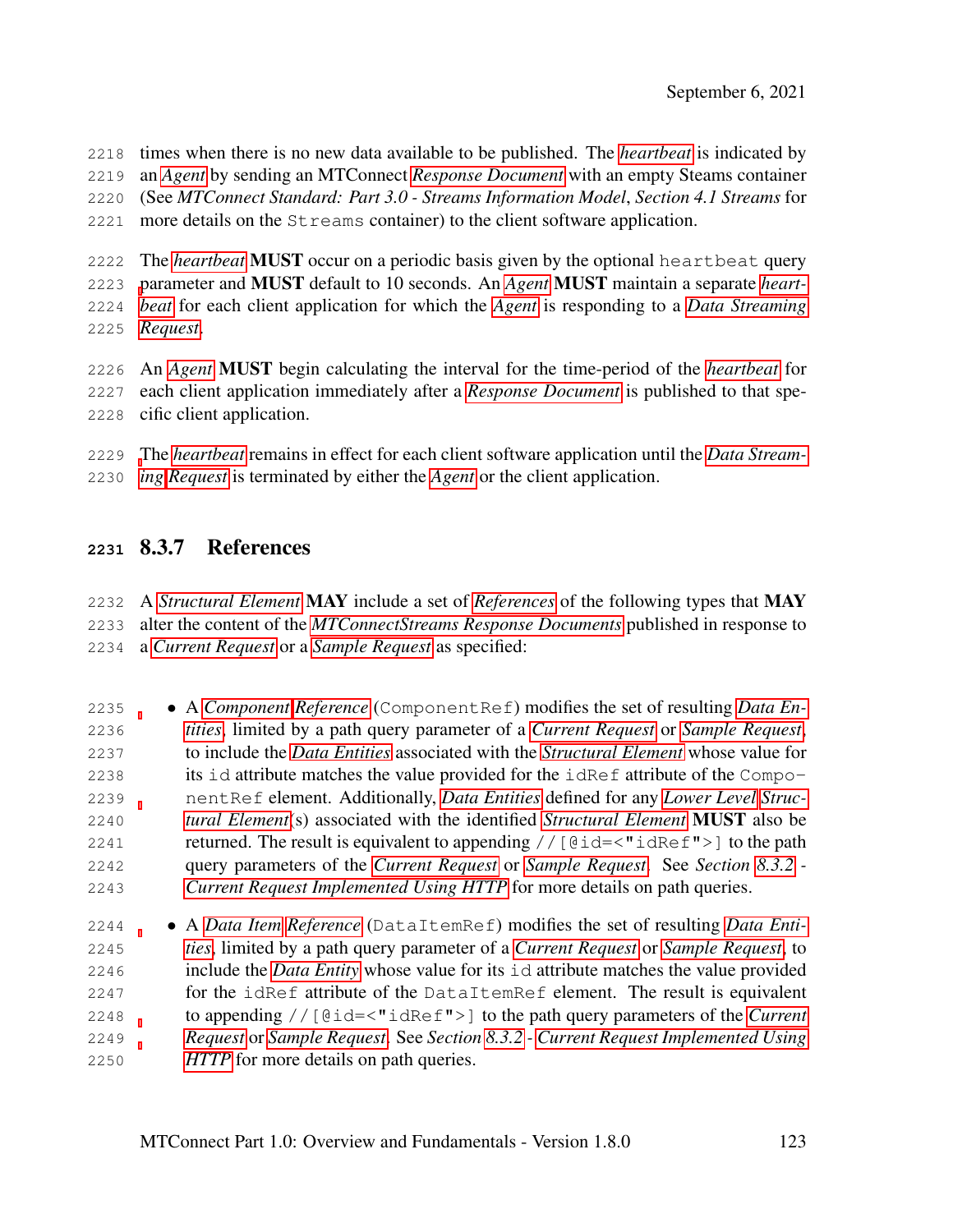# 9 Error Information Model

- [T](#page-31-0)he *[Error Information Model](#page-22-1)* establishes the rules and terminology that describes the *[Re-](#page-31-0) [sponse Document](#page-31-0)* returned by an *[Agent](#page-16-0)* when it encounters an error while interpreting a *[Request](#page-30-0)* for information from a client software application or when an *[Agent](#page-16-0)* experiences an error while publishing the *Response* to a *[Request](#page-30-0)* for information.
- [A](#page-30-0)n *[Agent](#page-16-0)* provides the information regarding errors encountered when processing a *[Re-](#page-30-0)*
- *[quest](#page-30-0)* for information by publishing an *[MTConnectErrors Response Document](#page-28-1)* to the client
- software application that made the *[Request](#page-30-0)* for information.

### 9.1 MTConnectError Response Document

 The *[MTConnectErrors Response Document](#page-28-1)* is comprised of two sections: Header and Errors.

The Header section contains information defining the creation of the document and the

- data storage capability of the *[Agent](#page-16-0)* that generated the document. (See *Section [6.5.4](#page-91-0) - [Header for MTConnectError](#page-91-0)*)
- The Errors section of the *[MTConnectErrors Response Document](#page-28-1)* is a *[Structural Element](#page-34-1)*
- that organizes *[Data Entities](#page-20-1)* describing each of the errors reported by an *[Agent](#page-16-0)*.

### 9.1.1 Structural Element for MTConnectError

- *[Structural Elements](#page-34-1)* are [XML](#page-15-0) elements that form the logical structure for an [XML](#page-15-0) docu- ment. The *[MTConnectErrors Response Document](#page-28-1)* has only one *[Structural Element](#page-34-1)*. This *[Structural Element](#page-34-1)* is Errors. Errors is an [XML](#page-15-0) container element that organizes the information and data associated with all errors relevant to a specific *[Request](#page-30-0)* for informa-tion.
- The following *[XML Schema](#page-37-0)* represents the structure of the Errors [XML](#page-15-0) element.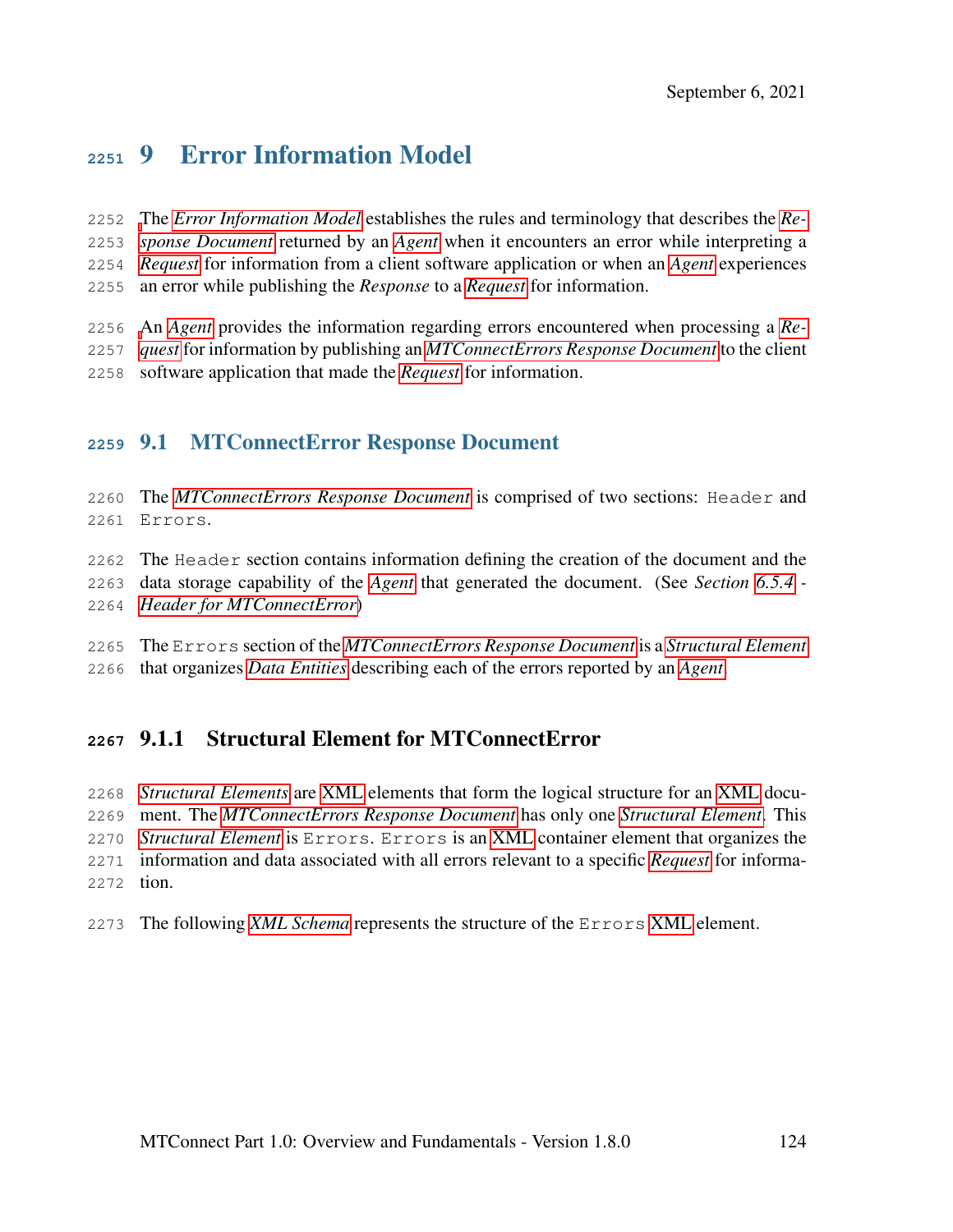

Figure 21: Errors Schema Diagram

| <b>Table 21: MTConnect Errors Element</b> |
|-------------------------------------------|
|                                           |

| Element | Description                                                                                                                                                                                                                                                                                                                                                                                       | <b>C</b> currence |
|---------|---------------------------------------------------------------------------------------------------------------------------------------------------------------------------------------------------------------------------------------------------------------------------------------------------------------------------------------------------------------------------------------------------|-------------------|
| Errors  | An XML container element in an <i>MTConnectErrors</i><br>Response Document provided by an Agent when an error<br>is encountered associated with a Request for information<br>from a client software application.<br>There MUST be only one Errors element in an<br><b>MTConnectErrors Response Document.</b><br>The Errors element <b>MUST</b> contain at least one Error<br>Data Entity element. |                   |

| 2274 | Note: When compatibility with Version 1.0.1 and earlier of the MTConnect Standard |
|------|-----------------------------------------------------------------------------------|
| 2275 | is required for an implementation, the MTConnectErrors Response Document          |
| 2276 | contains only a single Error Data Entity and the Errors Structural Element        |
| 2277 | <b>MUST NOT</b> appear in the document.                                           |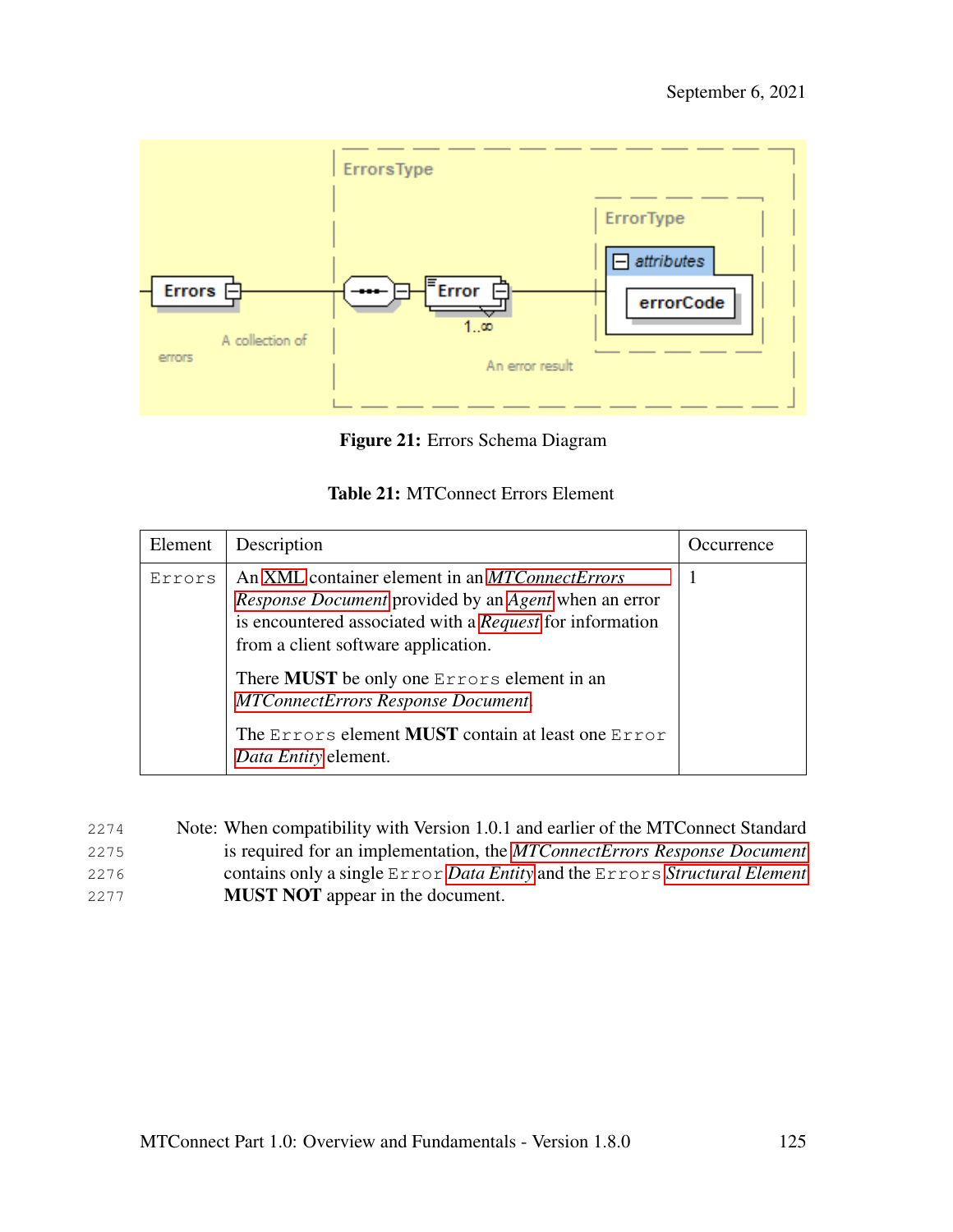# 9.1.2 Error Data Entity

 When an *[Agent](#page-16-0)* encounters an error when responding to a *[Request](#page-30-0)* for information from [a](#page-20-1) client software application, the information describing the error(s) is reported as a *[Data](#page-20-1) [Entity](#page-20-1)* in an *[MTConnectErrors Response Document](#page-28-1)*. *[Data Entities](#page-20-1)* are organized in the Errors [XML](#page-15-0) container.

 [T](#page-28-1)here is only one type of *[Data Entity](#page-20-1)* defined for an *[MTConnectErrors Response Docu-](#page-28-1)[ment](#page-28-1)*. That *[Data Entity](#page-20-1)* is called Error.

 The following is an illustration of the structure of an [XML](#page-15-0) document demonstrating how Error *[Data Entities](#page-20-1)* are reported in an *[MTConnectErrors Response Document](#page-28-1)*:

Example 11: Example of Error in MTConnectError

```
2287 1 <MTConnectError}>
2288 2 <Header/>
2289 3 <Errors>
2290 4 <Error/>
2291 5 <Error/>
2292 6 <Error/><br>2293 7 </Errors>
        </Errors>
2294 8 </MTConnectError}>
```
 The Errors element MUST contain at least one *[Data Entity](#page-20-1)*. Each *[Data Entity](#page-20-1)* describes the details for a specific error reported by an *[Agent](#page-16-0)* and is represented by the [XML](#page-15-0) element named Error.

2298 Error [XML](#page-15-0) elements MAY contain both attributes and [CDATA](#page-14-0) that provide details fur-2299 ther defining a specific error. The [CDATA](#page-14-0) MAY provide the complete text provided by an *[Agent](#page-16-0)* for the specific error.

#### 9.1.2.1 XML Schema Structure for Error

The *[XML Schema](#page-37-0)* in *Figure [22](#page-133-0)* represents the structure of an Error [XML](#page-15-0) element show-

ing the attributes defined for Error.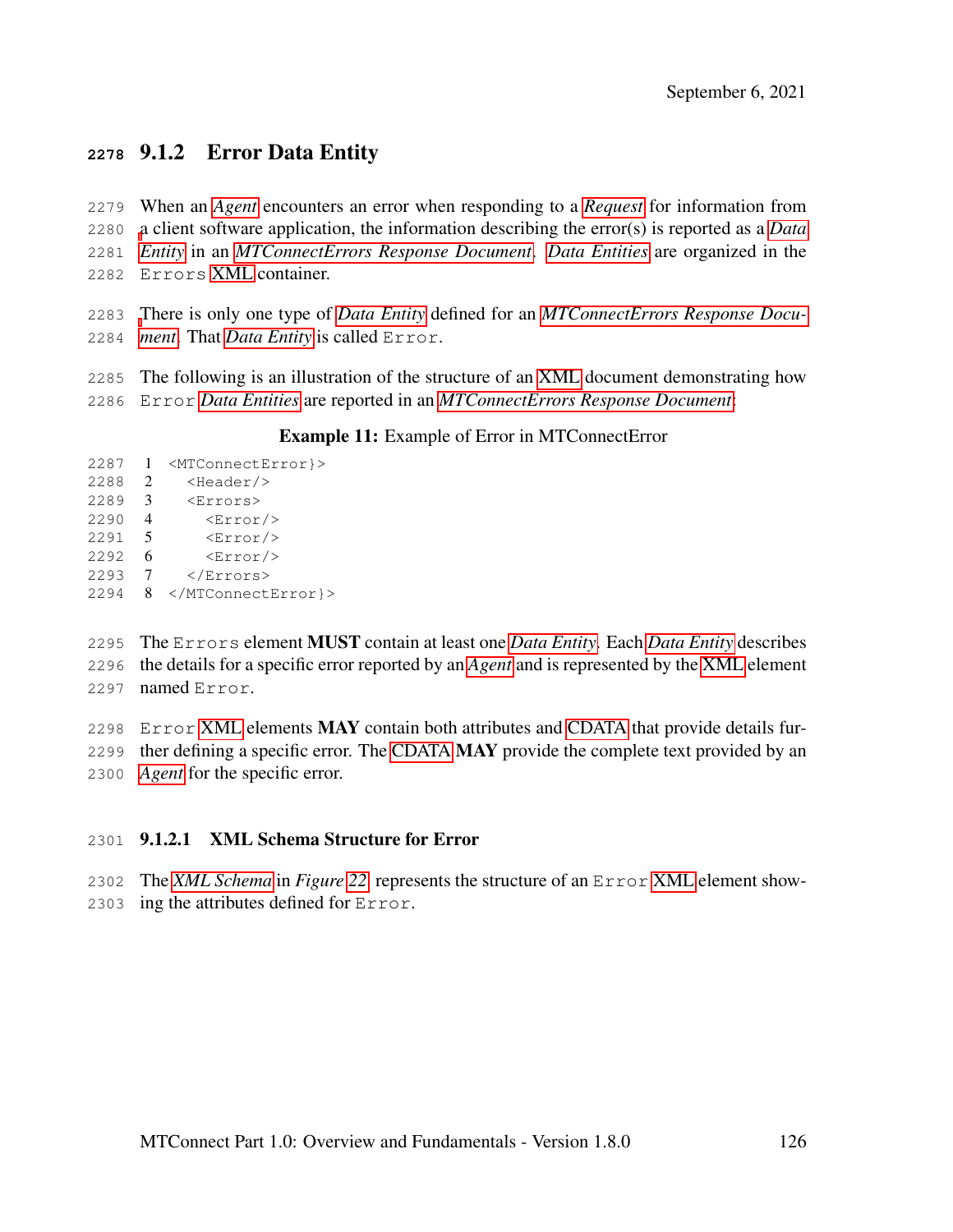<span id="page-133-0"></span>

Figure 22: Error Schema Diagram

### 2304 9.1.2.2 Attributes for Error

2305 Error has one attribute. *Table [22](#page-133-1)* defines this attribute that provides additional informa-2306 tion for an Error [XML](#page-15-0) element.

#### Table 22: Attributes for Error

<span id="page-133-1"></span>

| Attribute | Description                                                                                                                                                                                               | Occurrence |
|-----------|-----------------------------------------------------------------------------------------------------------------------------------------------------------------------------------------------------------|------------|
| errorCode | Provides a descriptive code that indicates the type of<br>error that was encountered by an Agent when<br>attempting to respond to a <i>Request</i> for information.<br>errorCode is a required attribute. |            |

### 2307 9.1.2.3 Values for errorCode

2308 There is a limited vocabulary defined for errorCode. The value returned for error-2309 Code MUST be one of the following: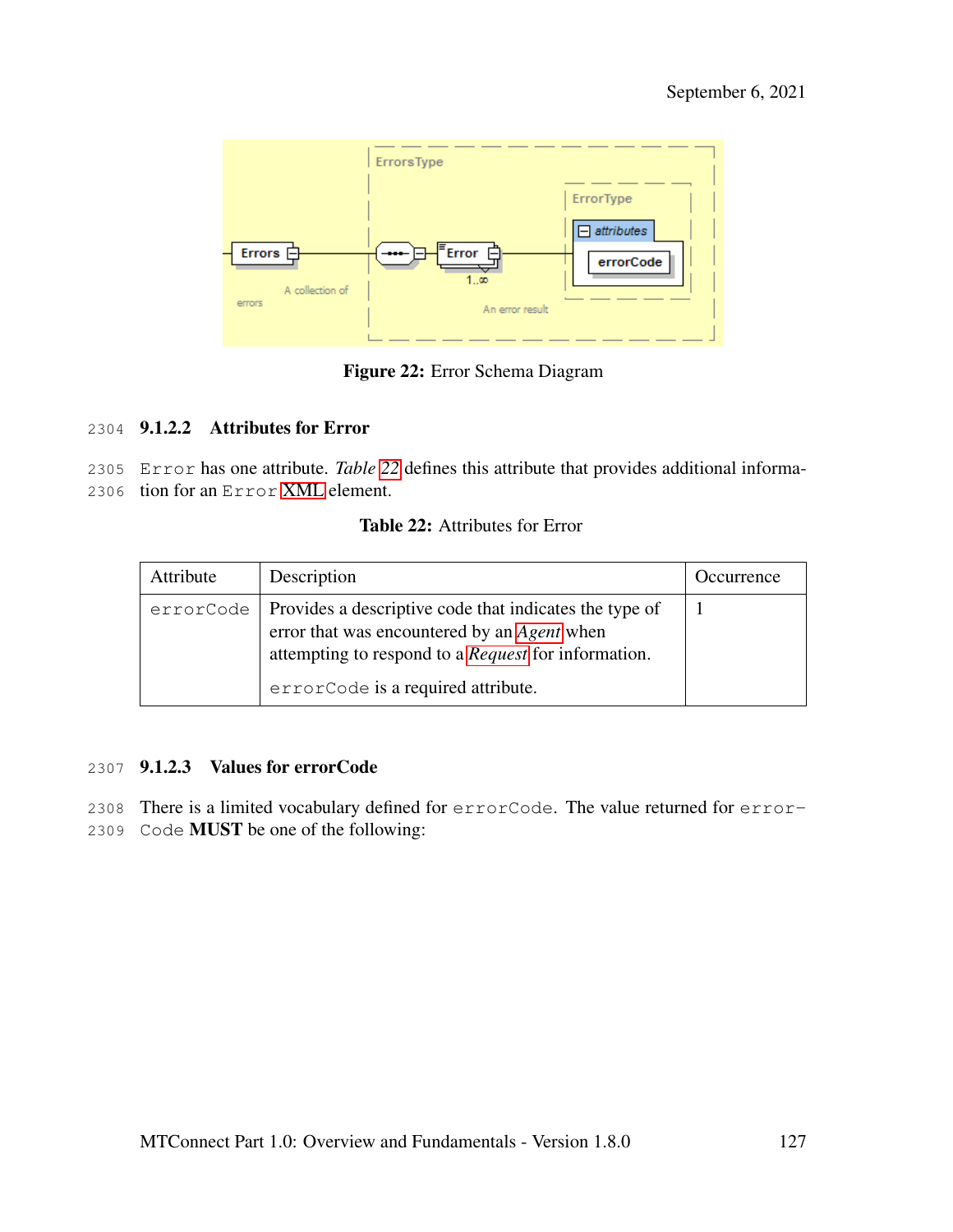| Value for errorCode | Description                                                                                                                                                                                                                             |
|---------------------|-----------------------------------------------------------------------------------------------------------------------------------------------------------------------------------------------------------------------------------------|
| ASSET_NOT_FOUND     | The Request for information specifies an MTConnect Asset<br>that is not recognized by the <i>Agent</i> .                                                                                                                                |
| INTERNAL_ERROR      | The <i>Agent</i> experienced an error while attempting to published<br>the requested information.                                                                                                                                       |
| INVALID_REQUEST     | The Request contains information that was not recognized by<br>the Agent.                                                                                                                                                               |
| INVALID_URI         | The URI provided was incorrect.                                                                                                                                                                                                         |
| INVALID_XPATH       | The XPath identified in the Request for information could not<br>be parsed correctly by the Agent. This could be caused by an<br>invalid syntax or the XPath did not match a valid identify for<br>any information stored in the Agent. |
| NO_DEVICE           | The identity of the piece of equipment specified in the<br>Request for information is not associated with the Agent.                                                                                                                    |
| OUT_OF_RANGE        | The Request for information specifies Streaming Data that<br>includes sequence number(s) for pieces of data that are<br>beyond the end of the buffer.                                                                                   |
| QUERY_ERROR         | The Agent was unable to interpret the Query. The Query<br>parameters do not contain valid values or include an invalid<br>parameter.                                                                                                    |
| TOO_MANY            | The count parameter provided in the Request for<br>information requires either of the following:                                                                                                                                        |
|                     | - Streaming Data that includes more pieces of data than<br>the Agent is capable of organizing in an MTConnectStreams<br>Response Document.                                                                                              |
|                     | - Assets that include more <i>Asset Documents</i> in an<br>MTConnectAssets Response Document than the Agent is<br>capable of handling.                                                                                                  |
| UNAUTHORIZED        | The <i>Requester</i> does not have sufficient permissions to access<br>the requested information.                                                                                                                                       |
| UNSUPPORTED         | A valid Request was provided, but the Agent does not support<br>the feature or type of Request.                                                                                                                                         |

# Table 23: Values for errorCode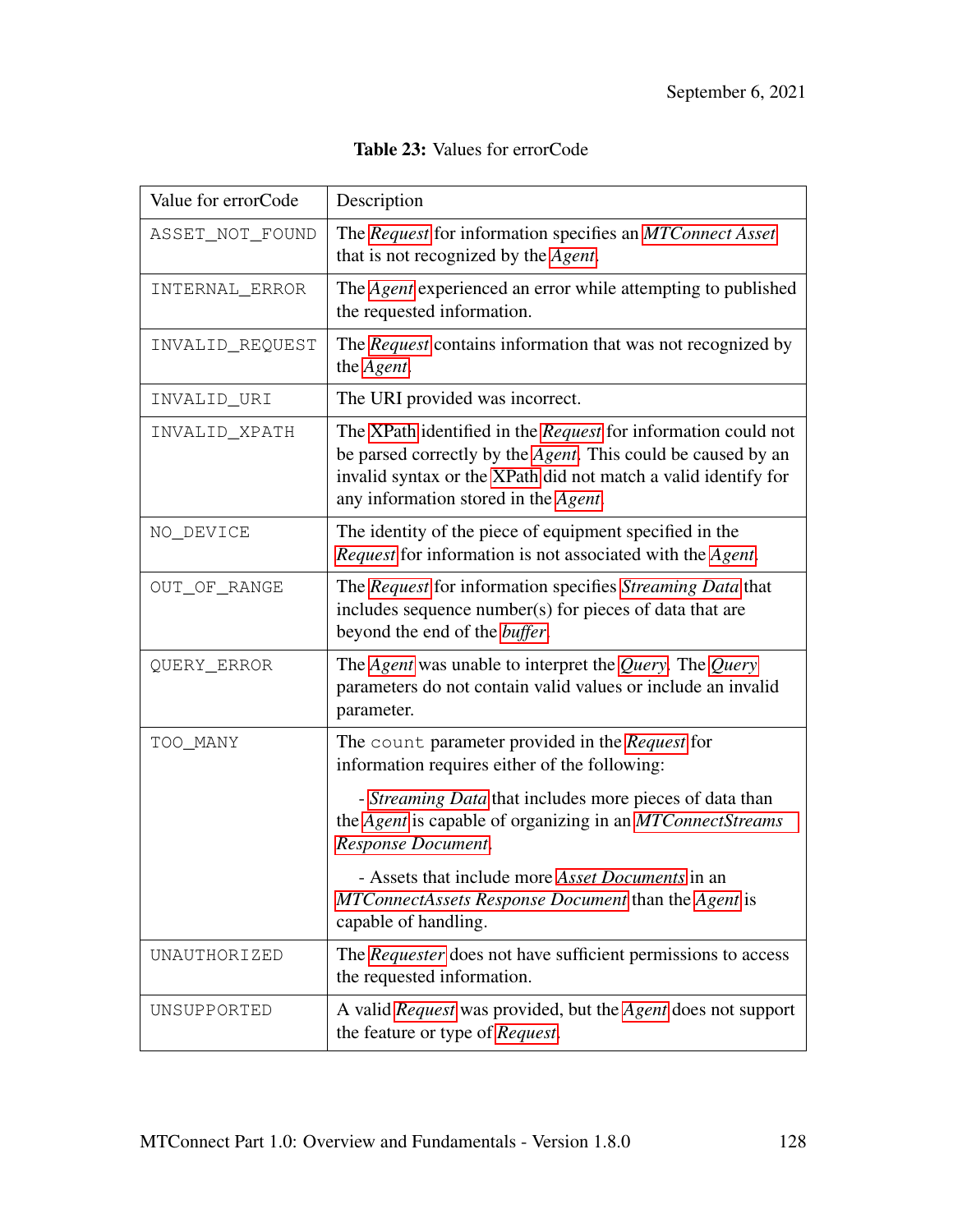#### 9.1.2.4 CDATA for Error

 The [CDATA](#page-14-0) for Error contains a textual description of the error and any additional [i](#page-36-0)nformation an *[Agent](#page-16-0)* is capable of providing regarding a specific error. The *[Valid Data](#page-36-0) [Value](#page-36-0)* returned for Error MAY be any text string.

### 9.1.3 Examples for MTConnectError

 *[E](#page-28-1)xample [12](#page-135-0)* is an example demonstrating the structure of an *[MTConnectErrors Response](#page-28-1) [Document](#page-28-1)*:

#### Example 12: Example of structure for MTConnectError

```
2317 1 <?xml version="1.0" encoding="UTF-8"?>
2318 2 <MTConnectError
2319 3 xmlns="urn:mtconnect.org:MTConnectError:1.4"
2320 4 xmlns:xsi=http://www.w3.org/2001/XMLSchema-instance
2321 5 xsi:schemaLocation="urn:mtconnect.org:MTConnectError
2322 6 :1.4/schemas/MTConnectError_1.4.xsd">
2323 7 <Header creationTime="2010-03-12T12:33:01Z"
2324 8 sender="MyAgent" version="1.4.1.10"
2325 9 bufferSize="131000" instanceId="1383839" />
2326 10 <Errors>
2327 11 <Error errorCode="OUT_OF_RANGE" >Argument was
2328 12 out of range</Error>
2329 13 <Error errorCode="INVALID_XPATH" >Bad
2330 14 path</Error>
2331 15 </Errors>
2332 16 </MTConnectError>
```
<span id="page-135-1"></span>Example 13: Example of structure for MTConnectError when backward compatibility is required

```
2337 1 <?xml version="1.0" encoding="UTF-8"?>
2338 2 <MTConnectError
2339 3 xmlns="urn:mtconnect.org:MTConnectError:1.1"
2340 4 xmlns:xsi=http://www.w3.org/2001/XMLSchema-instance
2341 5 xsi:schemaLocation="urn:mtconnect.org:MTConnectError
2342 6 :1.1/schemas/MTConnectError 1.1.xsd">
2343 7 <Header creationTime="2010-03-12T12:33:01Z"
2344 8 sender="MyAgent" version="1.1.0.10"
2345 9 bufferSize="131000" instanceId="1383839" />
```
 *[E](#page-28-1)xample [13](#page-135-1)* is an example demonstrating the structure of an *[MTConnectErrors Response](#page-28-1) [Document](#page-28-1)* when backward compatibility with Version 1.0.1 and earlier of the MTConnect [S](#page-20-1)tandard is required. In this case, the *[Document Body](#page-21-2)* contains only a single Error *[Data](#page-20-1) [Entity](#page-20-1)* and the Errors *[Structural Element](#page-34-1)* MUST NOT appear in the document.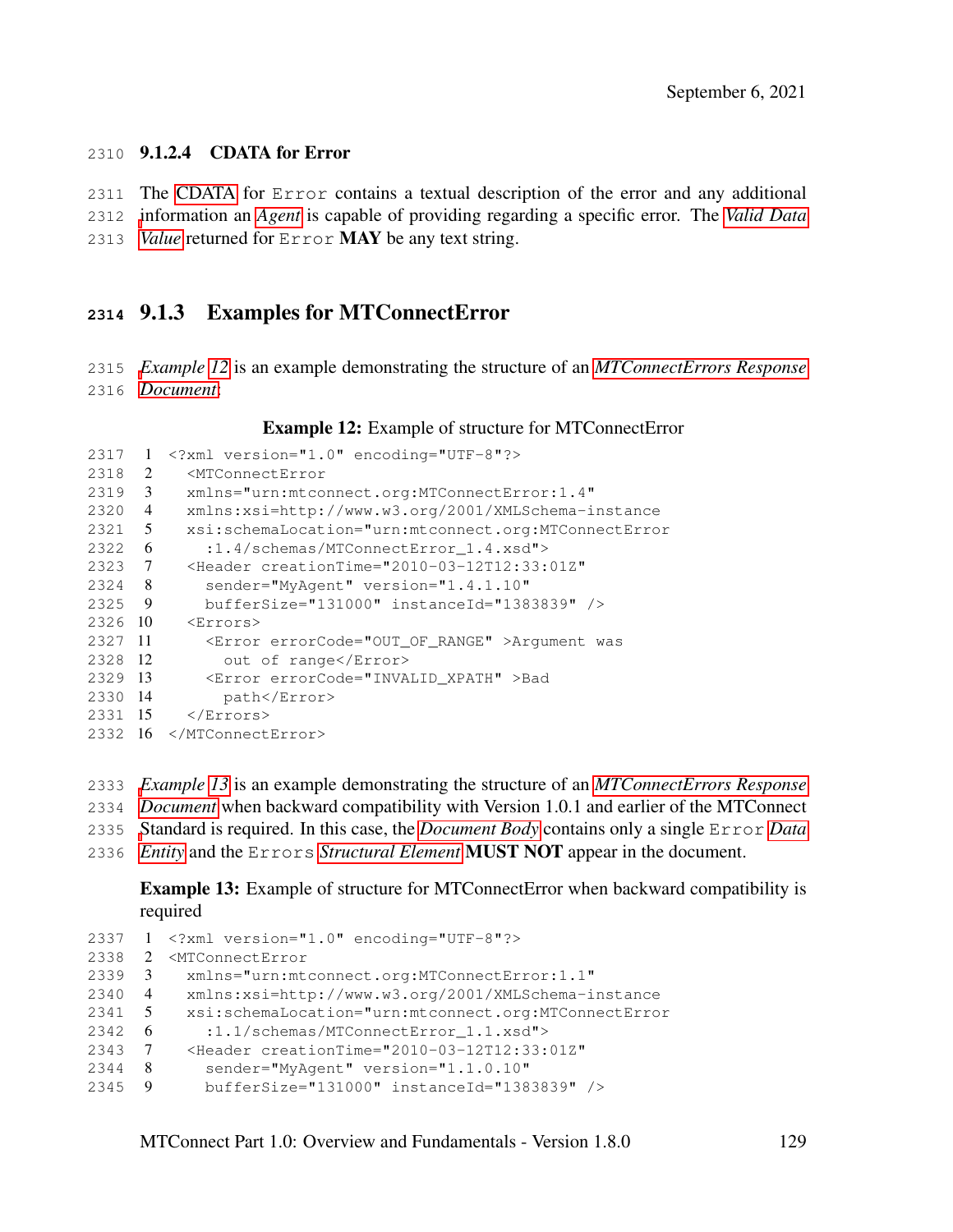2346 10 <Error errorCode="OUT\_OF\_RANGE" >Argument was out

2347 11 of range</Error>

2348 12 </MTConnectError>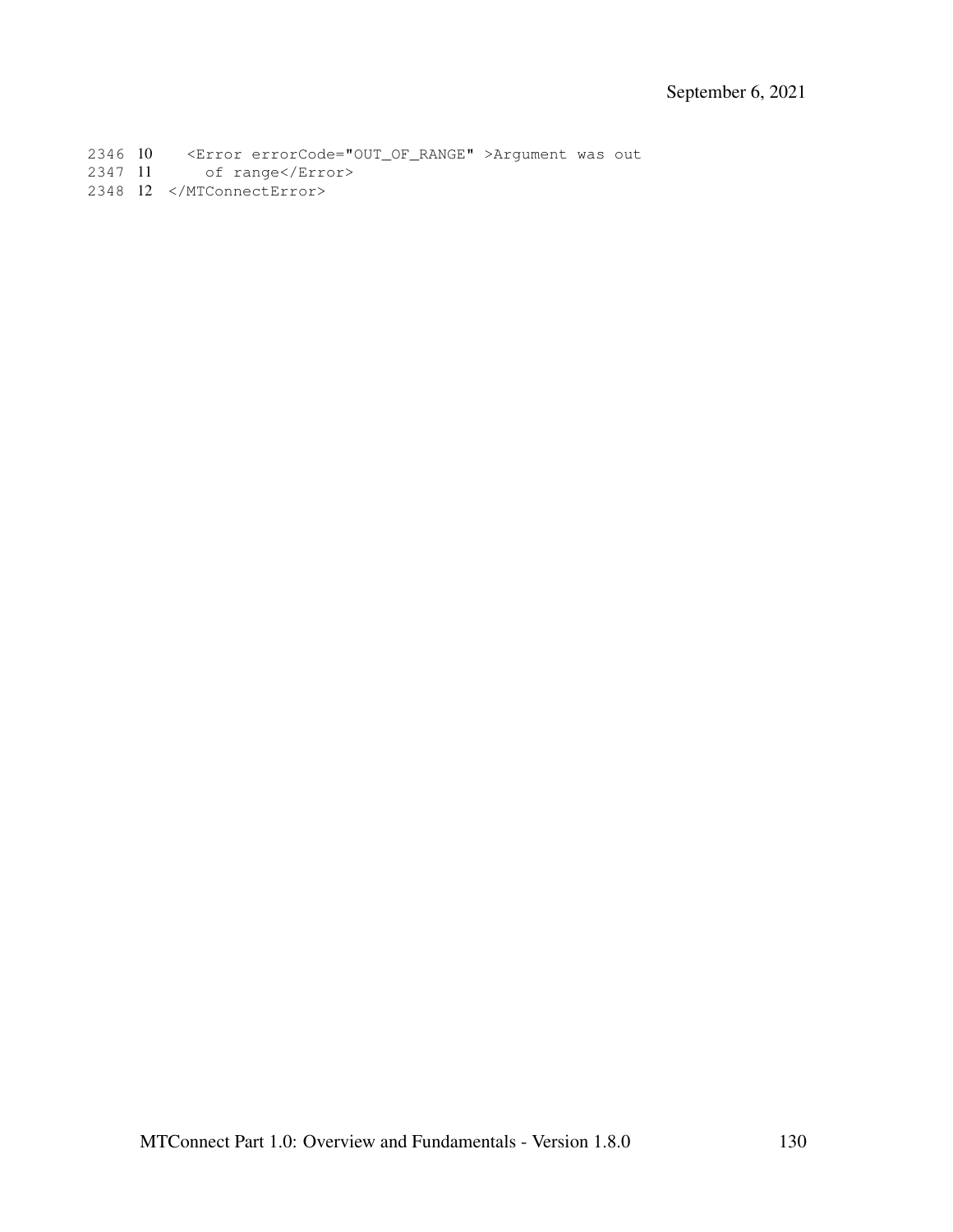# Appendices

# A Bibliography

- Engineering Industries Association. *EIA Standard EIA-274-D*, Interchangeable Variable,
- Block Data Format for Positioning, Contouring, and Contouring/Positioning Numerically
- Controlled Machines. Washington, D.C. 1979.

 ISO TC 184/SC4/WG3 N1089. *ISO/DIS 10303-238:* Industrial automation systems and integration Product data representation and exchange Part 238: Application Protocols: Ap- plication interpreted model for computerized numerical controllers. Geneva, Switzerland, 2004.

 International Organization for Standardization. *ISO 14649:* Industrial automation sys-tems and integration – Physical device control – Data model for computerized numerical

controllers – Part 10: General process data. Geneva, Switzerland, 2004.

 International Organization for Standardization. *ISO 14649:* Industrial automation sys- tems and integration – Physical device control – Data model for computerized numerical controllers – Part 11: Process data for milling. Geneva, Switzerland, 2000.

 International Organization for Standardization. *ISO 6983/1* – Numerical Control of ma- chines – Program format and definition of address words – Part 1: Data format for posi-tioning, line and contouring control systems. Geneva, Switzerland, 1982.

Electronic Industries Association. *ANSI/EIA-494-B-1992*, 32 Bit Binary CL (BCL) and

- 7 Bit ASCII CL (ACL) Exchange Input Format for Numerically Controlled Machines.
- Washington, D.C. 1992.
- National Aerospace Standard. *Uniform Cutting Tests* NAS Series: Metal Cutting Equip-ment Specifications. Washington, D.C. 1969.

International Organization for Standardization. *ISO 10303-11:* 1994, Industrial automa-

- tion systems and integration Product data representation and exchange Part 11: Descrip-
- tion methods: The EXPRESS language reference manual. Geneva, Switzerland, 1994.

 International Organization for Standardization. *ISO 10303-21:* 1996, Industrial automa- tion systems and integration – Product data representation and exchange – Part 21: Imple- mentation methods: Clear text encoding of the exchange structure. Geneva, Switzerland, 1996.

H.L. Horton, F.D. Jones, and E. Oberg. *Machinery's Handbook*. Industrial Press, Inc.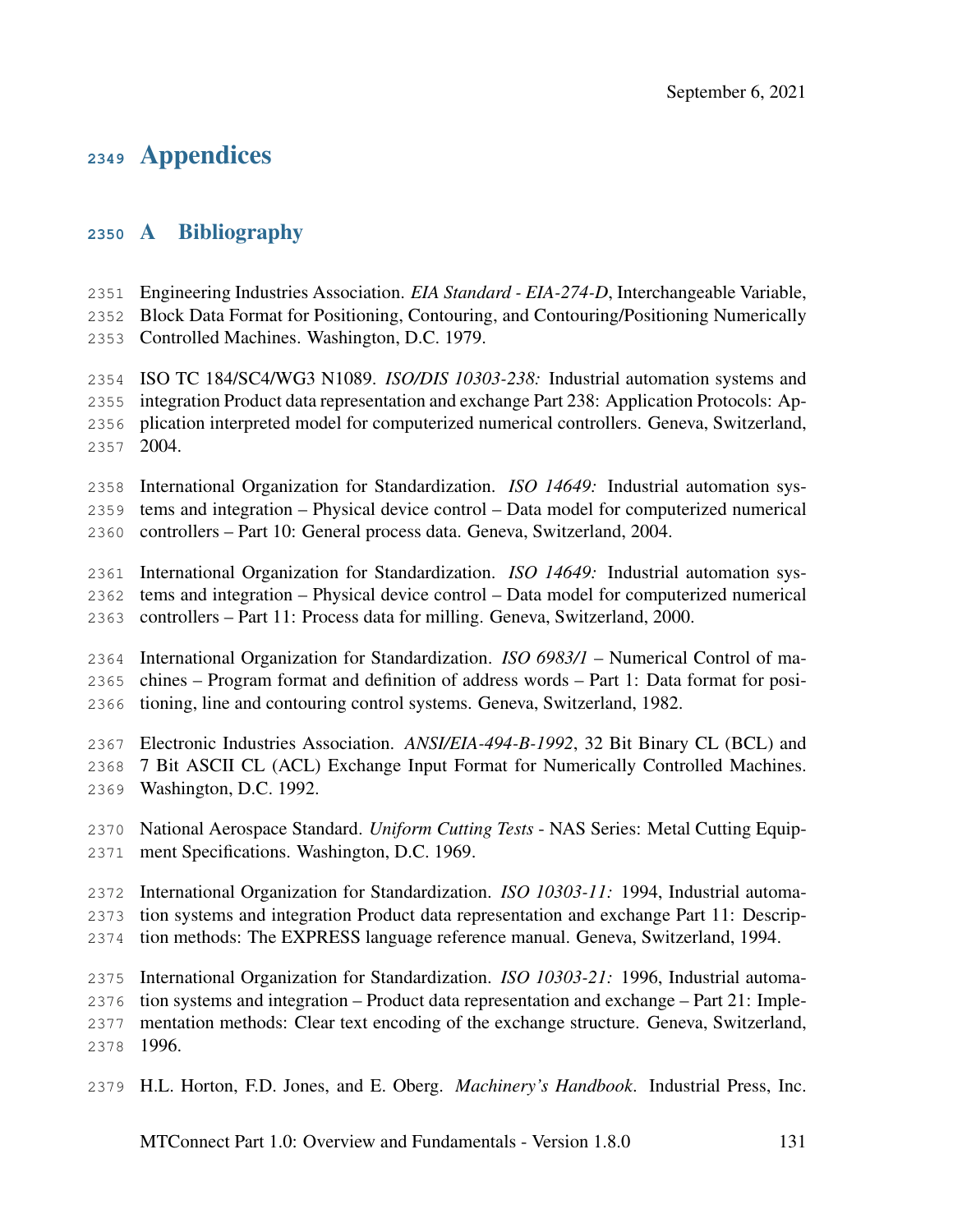New York, 1984.

 International Organization for Standardization. *ISO 841-2001:* Industrial automation sys- tems and integration - Numerical control of machines - Coordinate systems and motion nomenclature. Geneva, Switzerland, 2001.

- *ASME B5.59-2 Version 9c: Data Specification for Properties of Machine Tools for Milling and Turning. 2005.*
- *ASME/ANSI B5.54: Methods for Performance Evaluation of Computer Numerically Con-trolled Lathes and Turning Centers. 2005.*
- OPC Foundation. *OPC Unified Architecture Specification, Part 1: Concepts Version 1.00. July 28, 2006.*
- View the following site for RFC references: http://www.faqs.org/rfcs/.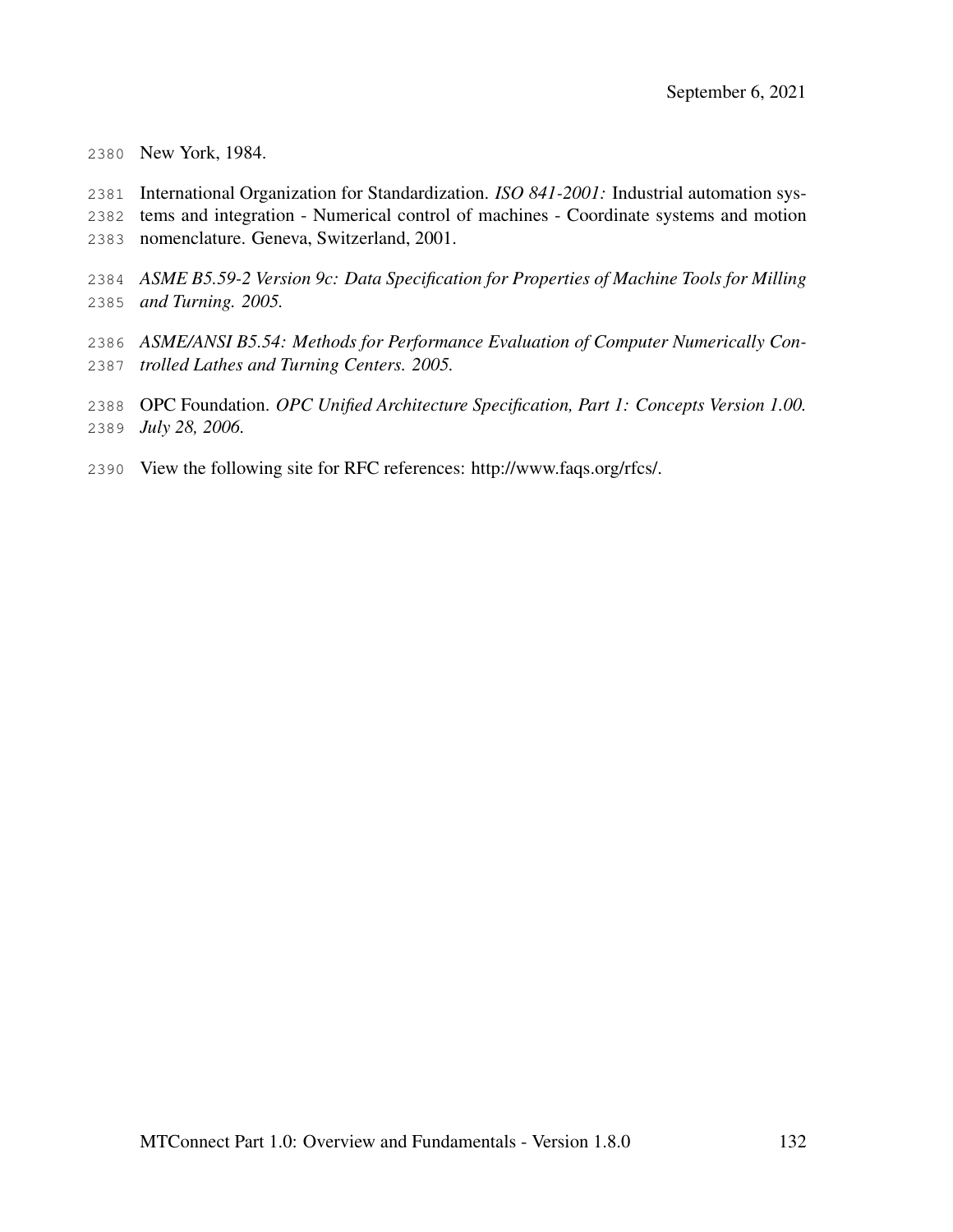# B Fundamentals of Using XML to Encode Response Documents

 The MTConnect Standard specifies the structures and constructs that are used to encode *[Response Documents](#page-31-0)*. When these *[Response Documents](#page-31-0)* are encoded using XML, there are additional rules defined by the XML standard that apply for creating an XML compli- ant document. An implementer should refer to the W3C website for additional information on XML documentation and implementation details - http://www.w3.org/XML.

 The following provides specific terms and guidelines referenced in the MTConnect Stan-dard for forming *[Response Documents](#page-31-0)* with XML:

2399 • tag: A tag is an XML construct that forms the foundation for an XML expression. It defines the scope (beginning and end) of an XML expression. The main types of tags are: • start-tag: Designates the beginning on an XML element; e.g., <*[Element Name](#page-22-2)*> • end-tag: Designates the end on an XML element; e.g., </*[Element Name](#page-22-2)*>. Note: If an element has no *[Child Elements](#page-18-2)* or [CDATA,](#page-14-0) the end-tag may be 2405 shortened to  $\geq$ . • Element: An element is an XML statement that is the primary building block for a document encoded using XML. An element begins with a start-tag and ends with a matching end-tag. The characters between the start-tag and the end-tag are the element's content. The content may contain attributes, [CDATA,](#page-14-0) and/or other elements. If the content contains additional elements, these elements are called *[Child Elements](#page-18-2)*. An example would be: <*[Element Name](#page-22-2)*>Content of the Element</*[Element Name](#page-22-2)*>. • *[Child Element](#page-18-2)*: An XML element that is contained within a higher-level *[Parent El-](#page-29-1) [ement](#page-29-1)*. A *[Child Element](#page-18-2)* is also known as a sub-element. XML allows an unlimited hierarchy of *[Parent Element](#page-29-1)*-*[Child Element](#page-18-2)* relationships that establishes the struc- ture that defines how the various pieces of information in the document relate to each other. A *[Parent Element](#page-29-1)* may have multiple associated *[Child Elements](#page-18-2)*. • *[Element Name](#page-22-2)*: A descriptive identifier contained in both the start-tag and end-tag that provides the name of an XML element. • Attribute: A construct consisting of a name–value pair that provides additional information about that XML element. The format for an attribute is name="value"; where the value for the attribute is enclosed in a set of quotation (") marks. An XML 2423 attribute **MUST** only have a single value and each attribute can appear at most once in each element. Also, each attribute MUST be defined in a *[schema](#page-32-1)* to either be required or optional.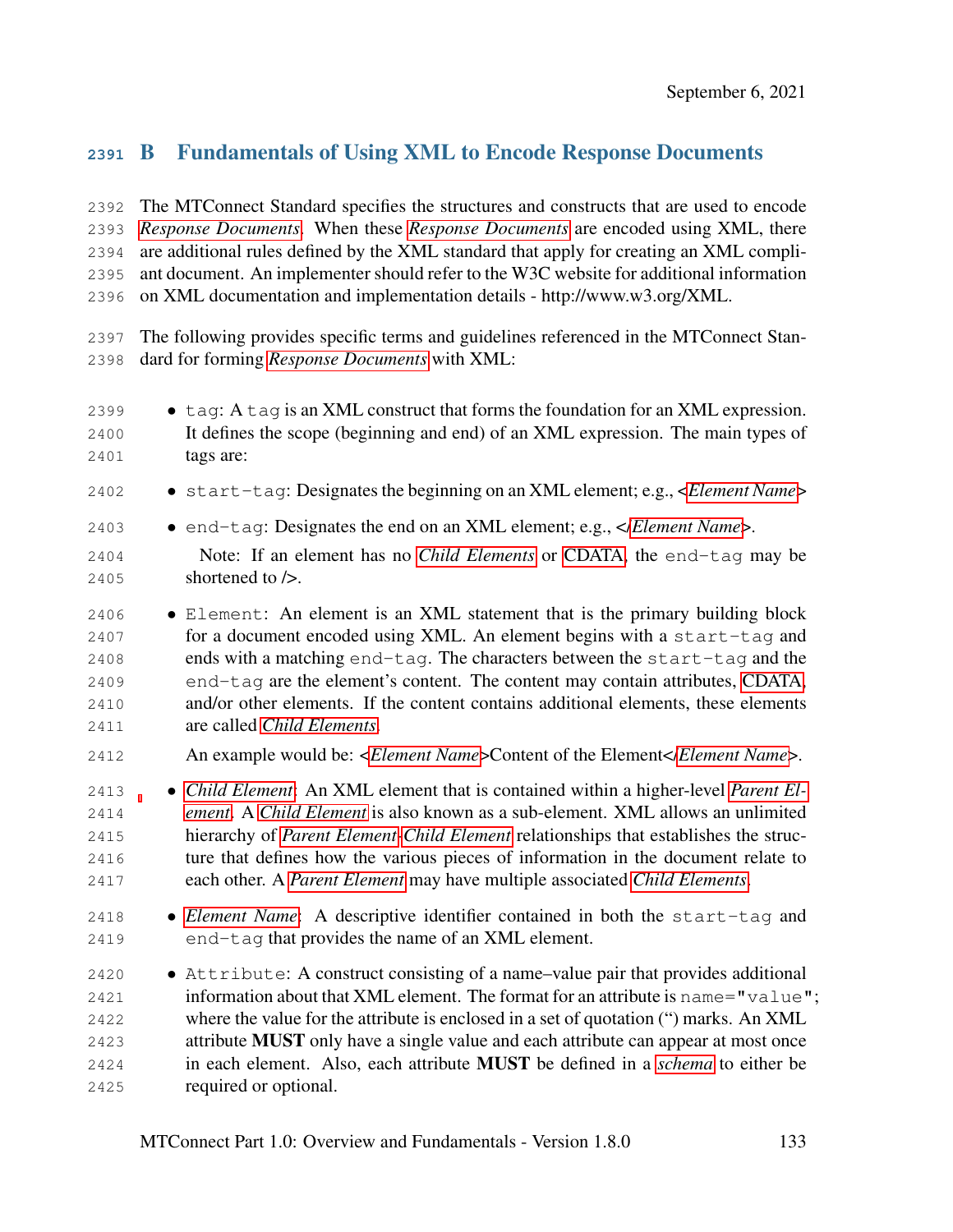<span id="page-140-1"></span><span id="page-140-0"></span>

| 2426 | • An example of attributes for an XML element is <i>Example 14</i> :                                |
|------|-----------------------------------------------------------------------------------------------------|
|      | <b>Example 14:</b> Example of attributes for an element                                             |
| 2427 | <dataitem <br="" category="SAMPLE" id="S1load">1</dataitem>                                         |
| 2428 | nativeUnits="PERCENT" type="LOAD"<br>2                                                              |
| 2429 | 3<br>$units="PERCENT"/>$                                                                            |
| 2430 | In this example, DataItem is the ElementName. category, id, nativeU-                                |
| 2431 | nits, type, and units are the names of the attributes. "SAMPLE", "S1load",                          |
| 2432 | "PERCENT", "LOAD", and "PERCENT" are the values for each of the respective                          |
| 2433 | attributes.                                                                                         |
| 2434 | • CDATA: CDATA is an XML term representing Character Data. Character Data                           |
| 2435 | contains a value(s) or text that is associated with an XML element. CDATA can be                    |
| 2436 | restricted to certain formats, patterns, or words.                                                  |
| 2437 | An example of CDATA associated with an XML element would be <i>Example 15</i> :                     |
|      | <b>Example 15:</b> Example of cdata associated with element                                         |
| 2438 | <message id="M1">This is some text</message><br>$\mathbf{1}$                                        |
| 2439 | In this example, Message is the Element Name and This is some text is                               |
| 2440 | the CDATA.                                                                                          |
| 2441 | • <i>namespace</i> : An XML <i>namespace</i> defines a unique vocabulary for named elements         |
| 2442 | and attributes in an XML document. An XML document may contain content that is                      |
| 2443 | associated with multiple namespaces. Each namespace has its own unique identifier.                  |
| 2444 | Elements and attributes are associated with a specific <i>namespace</i> by placing a pre-           |
| 2445 | fix on the name of the element or attribute that associates that name to a specific                 |
| 2446 | namespace; e.g., x: MyTarget associates the element name MyTarget with the                          |
| 2447 | <i>namespace</i> designated by $x$ : (the prefix).                                                  |
| 2448 | namespaces are used to avoid naming conflicts within an XML document. The                           |
| 2449 | naming convention used for elements and attributes may be associated with either                    |
| 2450 | the default <i>namespace</i> specified in the <i>Header</i> of an XML document or they may          |
| 2451 | be associated with one or more alternate <i>namespaces</i> . All elements or attributes             |
| 2452 | associated with a <i>namespace</i> that is not the default <i>namespace</i> , must include a prefix |
| 2453 | $(e.g., x.)$ as part of the name of the element or attribute to associate it with the proper        |
| 2454 | namespace. See Appendix C for details on the structure for XML Headers.                             |
| 2455 | The names of the elements and attributes declared in a <i>namespace</i> may be identified           |
| 2456 | with a different prefix than the prefix that signifies that specific <i>namespace</i> . These       |
| 2457 | prefixes are called <i>namespace</i> aliases. As an example, MTConnect Standard spe-                |
| 2458 | cific <i>namespaces</i> are designated as $m$ : and the names of the elements and attributes        |
| 2459 | defined in that <i>namespace</i> have an alias prefix of $m$ t: which designates these names        |
| 2460 | as MTConnect Standard specific vocabulary; e.g., mt: MTConnectDevices.                              |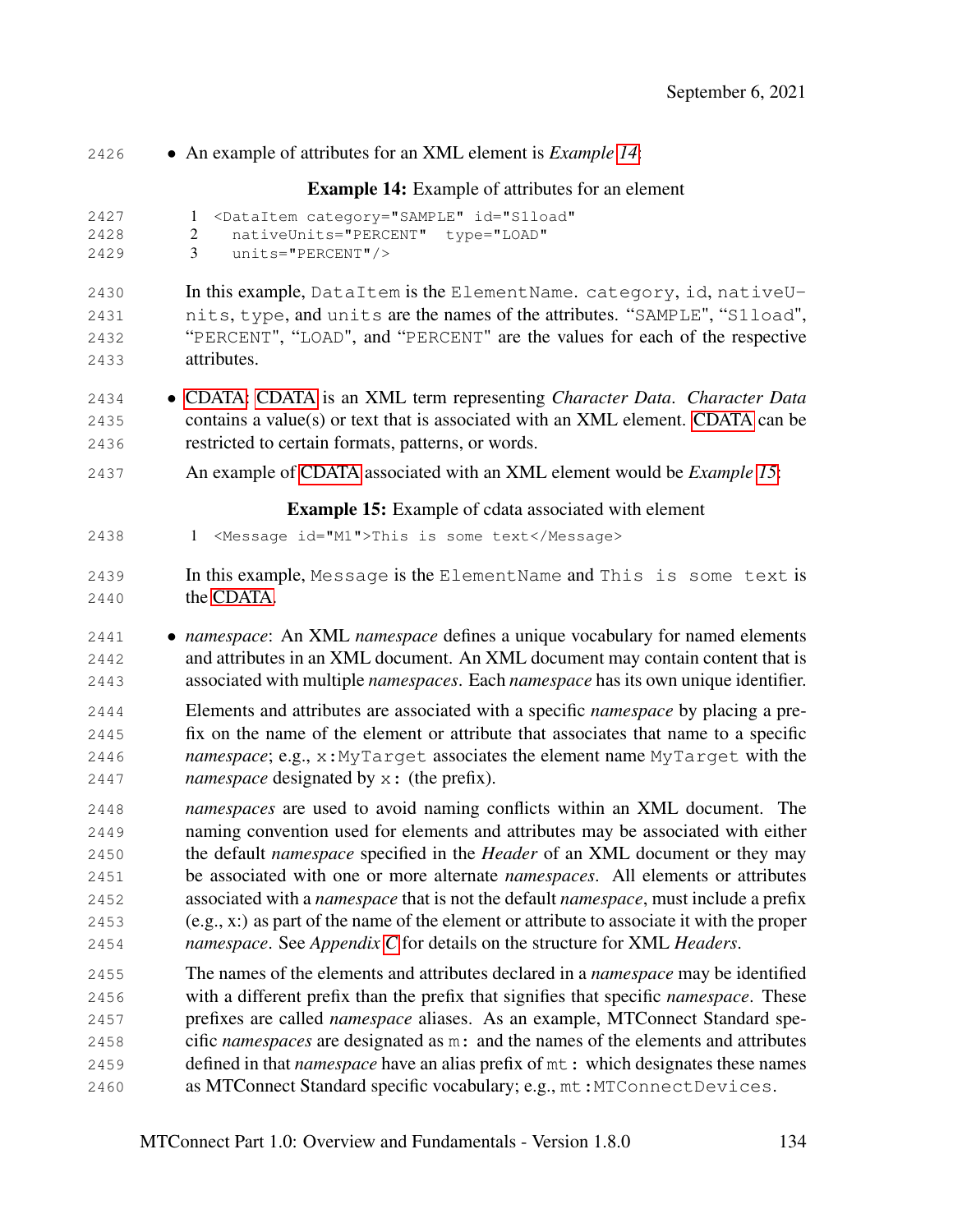XML documents are encoded with a hierarchy of elements. In general, XML elements may contain *[Child Elements](#page-18-2)*, [CDATA,](#page-14-0) or both. However, in the MTConnect Standard, [a](#page-18-2)n element MUST NOT contain mixed content; meaning it cannot contain both *[Child](#page-18-2) [Elements](#page-18-2)* and [CDATA.](#page-14-0)

 The *[semantic data model](#page-32-2)* defined for each *[Response Document](#page-31-0)* specifies the elements and *[Child Elements](#page-18-2)* that may appear in a document. The *[semantic data model](#page-32-2)* also defines the

number of times each element and *[Child Element](#page-18-2)* may appear in the document.

 *Example [16](#page-141-0)* demonstrates the hierarchy of XML elements and *[Child Elements](#page-18-2)* used to form an XML document:

#### Example 16: Example of hierarchy of XML elements

<span id="page-141-0"></span>

| 2470 1  | <root level=""> (Parent Element)</root>                   |
|---------|-----------------------------------------------------------|
| 2471 2  | <first level=""> (Child Element to Root Level and</first> |
| 2472 3  | Parent Element to Second Level)                           |
| 2473 4  | <second level=""> (Child Element to First Level</second>  |
| 2474 5  | and Parent Element to Third Level)                        |
| 2475 6  | <third level="" name="N1"></third>                        |
| 2476 7  | (Child Element to Second Level)                           |
| 2477 8  | <third level="" name="N2"></third>                        |
| 2478 9  | (Child Element to Second Level)                           |
| 2479 10 | <third level="" name="N3"></third>                        |
|         | 2480 11 (Child Element to Second Level)                   |
| 2481 12 | (end-tag for Second Level)                                |
|         | 2482 13  (end-tag for First Level)                        |
|         | 2483 14  (end-tag for Root Level)                         |

 In the *Example [16](#page-141-0)*, *Root Level* and *First Level* have one *[Child Element](#page-18-2)* (sub-elements) each and Second Level has three *[Child Elements](#page-18-2)*; each called *Third Level*. Each *Third Level* element has a different name attribute. Each level in the structure is an element and each lower level element is a *[Child Element](#page-18-2)*.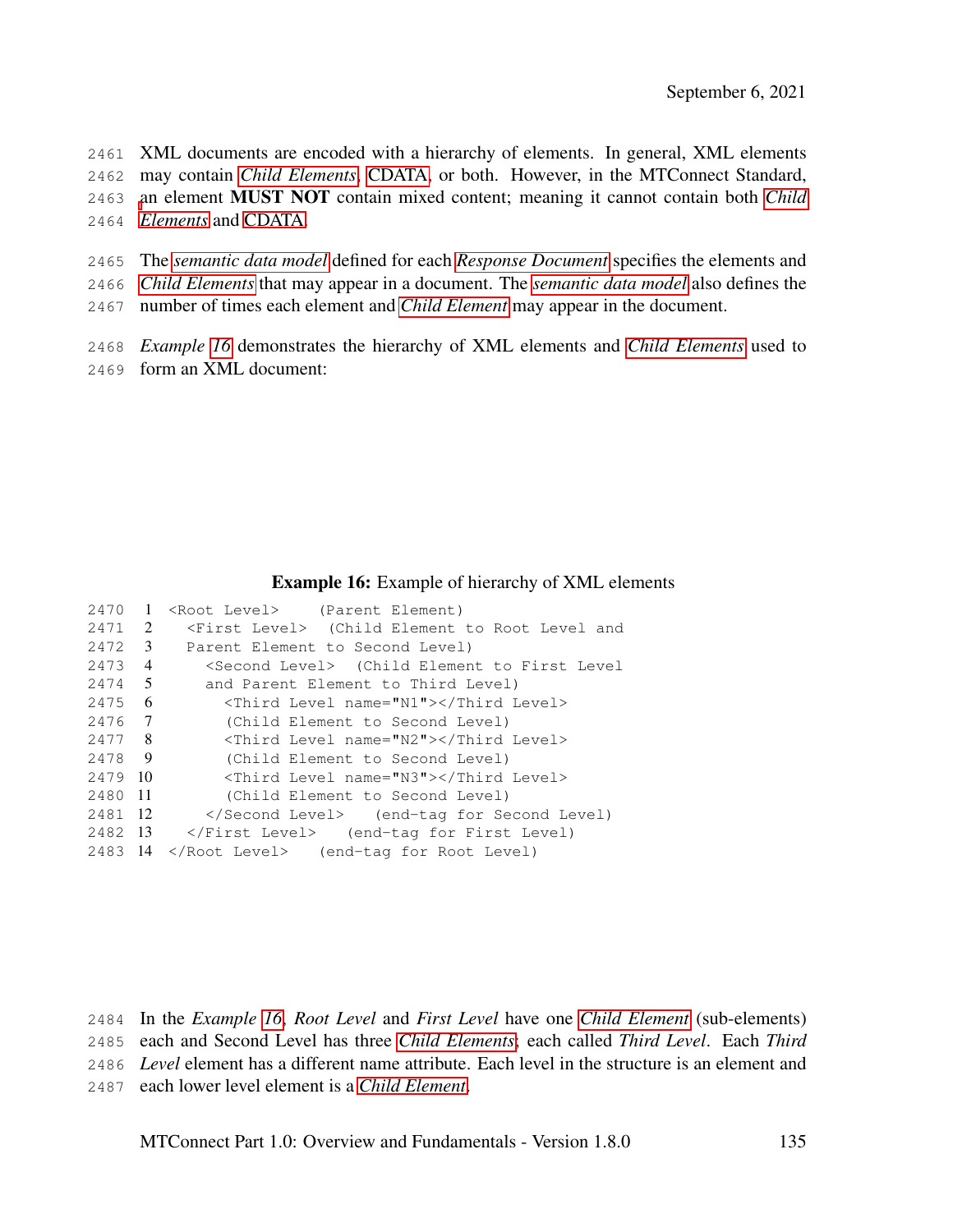# <span id="page-142-0"></span>C Schema and Namespace Declaration Information

 There are four pseudo-attributes typically included in the *Header* of a *[Response Document](#page-31-0)* that declare the *[schema](#page-32-1)* and *namespace* for the document. Each of these pseudo-attributes provides specific information for a client software application to properly interpret the content of the *[Response Document](#page-31-0)*.

The pseudo-attributes include:

- xmlns:xsi The xsi portion of this attribute name stands for *[XML Schema](#page-37-0)* instance. An *[XML Schema](#page-37-0)* instance provides information that may be used by a software application to interpret XML specific information within a document. See 2497 the W3C website for more details on xmlns: xsi.
- xmlns Declares the default *namespace* associated with the content of the *[Re-](#page-31-0) [sponse Document](#page-31-0)*. The default *namespace* is considered to apply to all elements and attributes whenever the name of the element or attribute does not contain a prefix identifying an alternate *namespace*.
- The value of this attribute is an URN identifying the name of the file that defines the details of the *namespace* content. This URN provides a unique identify for the *namespace*.
- xmlns:m Declares the MTConnect specific *namespace* associated with the con- tent of the *[Response Document](#page-31-0)*. There may be multiple *namespaces* declared for an XML document. Each may be associated to the default *namespace* or it may be totally independent. The :m designates that this is a specific MTConnect *namespace* which is directly associated with the default *namespace*.
- Note: See *Section [6.7](#page-97-0) - [Extensibility](#page-97-0)* for details regarding extended *namespaces*.
- The value associated with this attribute is an URN identifying the name of the file that defines the details of the *namespace* content.
- xsi:schemaLocation Declares the name for the *[schema](#page-32-1)* associated with the *[Response Document](#page-31-0)* and the location of the file that contains the details of the *[schema](#page-32-1)* for that document.
- The value associated with this attribute has two parts:
- A URN identifying the name of the specific *[XML Schema](#page-37-0)* instance associated with the *[Response Document](#page-31-0)*.
- The path to the location where the file describing the specific *[XML Schema](#page-37-0)* instance is located. If the file is located in the same root directory where the *[Agent](#page-16-0)* is installed, then the local path MAY be declared. Otherwise, a fully qualified URL must be declared to identify the location of the file.